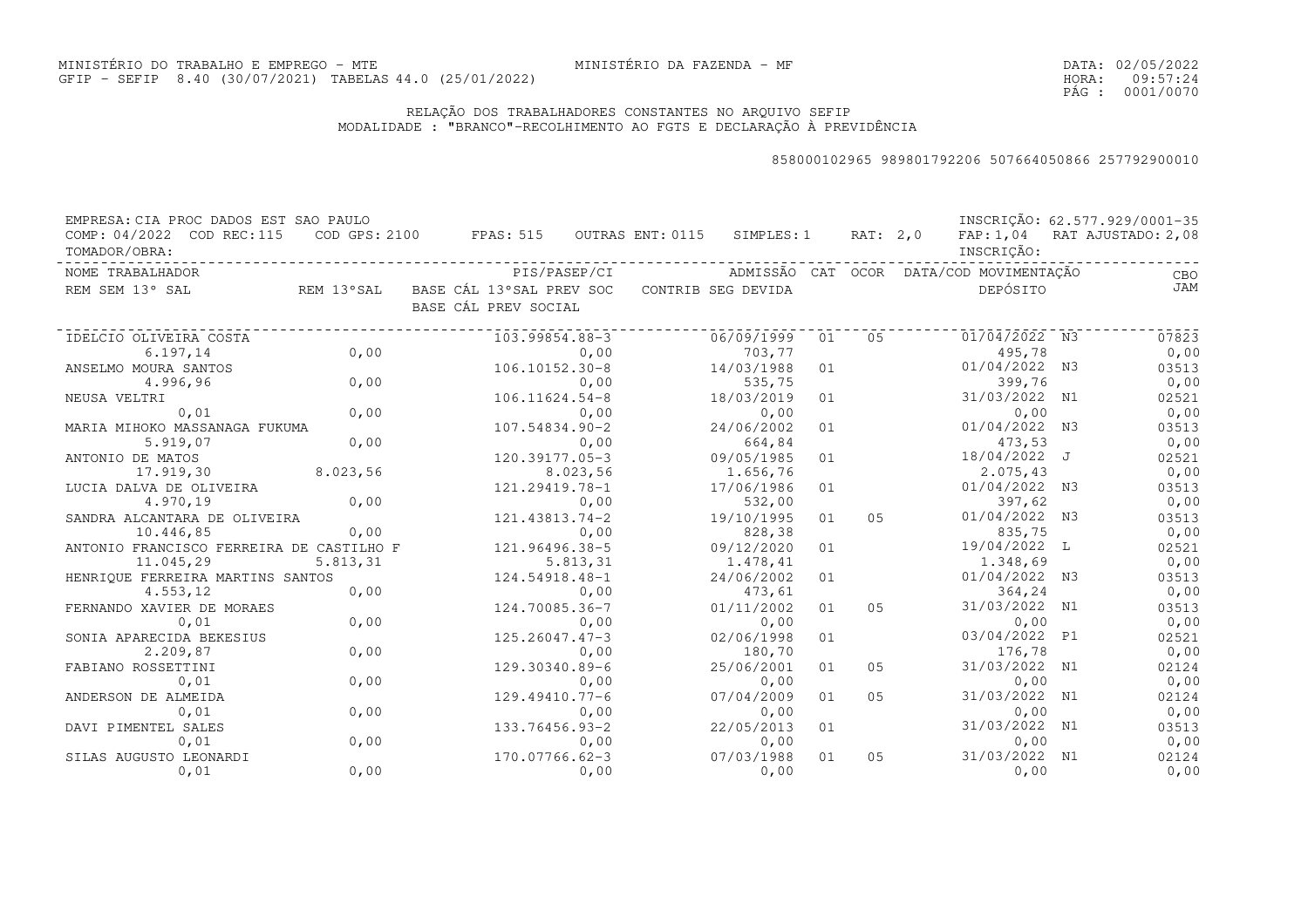DATA:02/05/2022HORA: PÁG : 09:57:24 0002/0070

### RELAÇÃO DOS TRABALHADORES CONSTANTES NO ARQUIVO SEFIPMODALIDADE : "BRANCO"-RECOLHIMENTO AO FGTS E DECLARAÇÃO À PREVIDÊNCIA

| EMPRESA: CIA PROC DADOS EST SAO PAULO      |      |                                                              |              |                    |    |    |                                         | INSCRIÇÃO: 62.577.929/0001-35 |
|--------------------------------------------|------|--------------------------------------------------------------|--------------|--------------------|----|----|-----------------------------------------|-------------------------------|
| COMP: 04/2022 COD REC:115<br>TOMADOR/OBRA: |      | COD GPS: 2100 FPAS: 515 OUTRAS ENT: 0115 SIMPLES: 1 RAT: 2,0 |              |                    |    |    | INSCRIÇÃO:                              | FAP: 1,04 RAT AJUSTADO: 2,08  |
| NOME TRABALHADOR                           |      |                                                              | PIS/PASEP/CI |                    |    |    | ADMISSÃO CAT OCOR DATA/COD MOVIMENTAÇÃO | CBO                           |
| REM SEM 13° SAL                            |      | REM 13°SAL BASE CÁL 13°SAL PREV SOC<br>BASE CÁL PREV SOCIAL  |              | CONTRIB SEG DEVIDA |    |    | DEPÓSITO                                | JAM                           |
| ELDIMAR LELLIS DA CUNHA                    |      | 170.10080.26-5                                               |              | 21/08/2008         | 01 |    | 20/02/2022 P2                           | 02521                         |
| 2.282,46                                   | 0,00 |                                                              | 0,00         | 187,24             |    |    | 182,59                                  | 0,00                          |
| ELDIMAR LELLIS DA CUNHA                    |      | 170.10080.26-5                                               |              | 21/08/2008         | 01 |    | 21/04/2022 Z5                           | 02521                         |
| ABAITAGUARA DO AMARAL GONCALVES            |      | 103.97027.07-6                                               |              | 05/07/1990         | 01 |    |                                         | 02521                         |
| 13.600,37                                  | 0,00 |                                                              | 0,00         | 828,38             |    |    | 1.088,03                                | 0,00                          |
| ADAIR LINO DE MACEDO NETO                  |      | $126.45984.24 - 1$                                           |              | 11/03/2013         | 01 |    |                                         | 02124                         |
| 8.023,68                                   | 0,00 |                                                              | 0,00         | 828,38             |    |    | 641,89                                  | 0,00                          |
| ADALBERTO APARECIDO MODESTO                |      | 105.55013.68-2                                               |              | 11/09/2006         | 01 |    |                                         | 02521                         |
| 10.469,97                                  | 0,00 |                                                              | 0,00         | 828,38             |    |    | 837,60                                  | 0,00                          |
| ADELAIDE PORTUGUEZ FARIA                   |      | $108.36685.67 - 6$                                           |              | 07/07/1980         | 01 |    |                                         | 03513                         |
| 6.224, 11                                  | 0,00 |                                                              | 0,00         | 707,55             |    |    | 497,93                                  | 0,00                          |
| ADELIA PIRES RODRIGUES                     |      | 101.13348.89-1                                               |              | 07/12/1979         | 01 |    |                                         | 03513                         |
| 5.813,69                                   | 0,00 |                                                              | 0,00         | 650,09             |    |    | 465, 10                                 | 0,00                          |
| ADELINO DA COSTA                           |      | 107.15728.37-4                                               |              | 28/03/1977         | 01 |    |                                         | 02124                         |
| 29.259,95                                  | 0,00 |                                                              | 0,00         | 828,38             |    |    | 2.340,80                                | 0,00                          |
| ADENILDO PEREIRA DE ANDRADE                |      | 104.25461.38-3                                               |              | 05/10/1977         | 01 |    |                                         | 03513                         |
| 7.845,62                                   | 0,00 |                                                              | 0,00         | 828,38             |    |    | 627,65                                  | 0,00                          |
| ADENILSON JOSE VIEIRA                      |      | 170.22295.05-9                                               |              | 01/07/1987         | 01 |    |                                         | 04110                         |
| 8.689,33                                   | 0,00 |                                                              | 0,00         | 828,38             |    |    | 695,14                                  | 0,00                          |
| ADILSON ROBERTO AGUSTINI                   |      | 170.31121.77-7                                               |              | 07/07/1989         | 01 |    |                                         | 03513                         |
| 4.991,18                                   | 0,00 |                                                              | 0,00         | 534,94             |    |    | 399,29                                  | 0,00                          |
| ADRIANA CALVO SILVA PINTO                  |      | 125.02463.98-1                                               |              | 15/08/2011         | 01 | 05 |                                         | 02521                         |
| 16.304,77                                  | 0,00 |                                                              | 0,00         | 828,38             |    |    | 1.304,38                                | 0,00                          |
| ADRIANA GOES ALVES                         |      | 124.02472.07-5                                               |              | 12/07/2012         | 01 |    |                                         | 02521                         |
| 7.338,92                                   | 0,00 |                                                              | 0,00         | 828,38             |    |    | 587,11                                  | 0,00                          |
| ADRIANA OLIVEIRA SANZ                      |      | 133.20866.81-7                                               |              | 25/08/2020         | 01 | 05 |                                         | 02521                         |
| 9.745,47                                   | 0,00 |                                                              | 0,00         | 828,38             |    |    | 779,63                                  | 0,00                          |
| ADRIANO CESAR PEREIRA                      |      | 128.85974.85-2                                               |              | 15/03/2006         | 01 |    |                                         | 02521                         |
| 8.288,69                                   | 0,00 |                                                              | 0,00         | 828,38             |    |    | 663,09                                  | 0,00                          |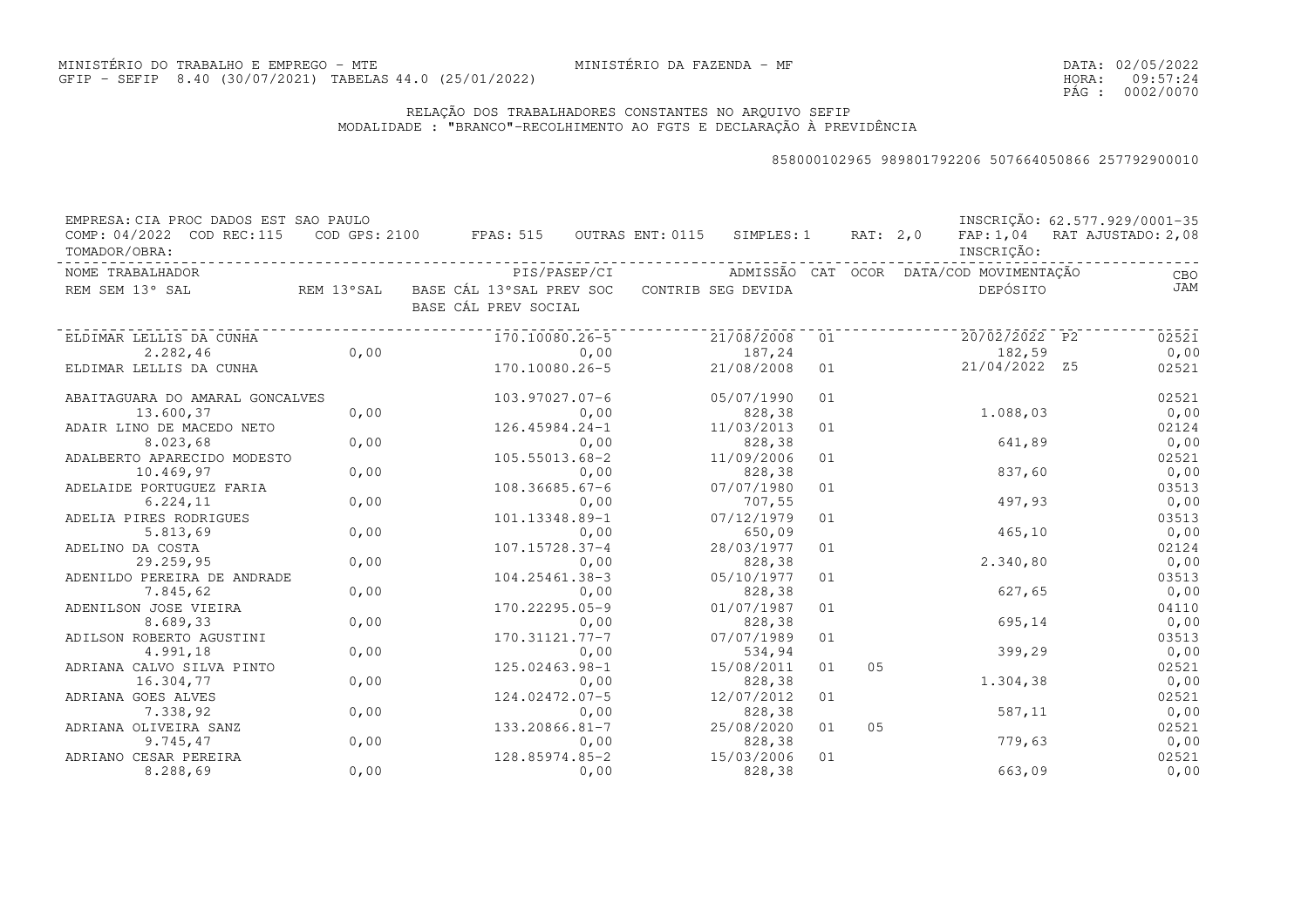DATA:02/05/2022HORA: PÁG : 09:57:24 0003/0070

### RELAÇÃO DOS TRABALHADORES CONSTANTES NO ARQUIVO SEFIPMODALIDADE : "BRANCO"-RECOLHIMENTO AO FGTS E DECLARAÇÃO À PREVIDÊNCIA

| EMPRESA: CIA PROC DADOS EST SAO PAULO      |          |                                                                                |                                                      |    |            | INSCRIÇÃO: 62.577.929/0001-35 |
|--------------------------------------------|----------|--------------------------------------------------------------------------------|------------------------------------------------------|----|------------|-------------------------------|
| COMP: 04/2022 COD REC:115<br>TOMADOR/OBRA: |          | COD GPS: 2100 FPAS: 515 OUTRAS ENT: 0115 SIMPLES: 1 RAT: 2,0                   |                                                      |    | INSCRIÇÃO: | FAP: 1,04 RAT AJUSTADO: 2,08  |
| NOME TRABALHADOR                           |          |                                                                                | PIS/PASEP/CI ADMISSÃO CAT OCOR DATA/COD MOVIMENTAÇÃO |    |            | CBO                           |
| REM SEM 13° SAL                            |          | REM 13°SAL BASE CÁL 13°SAL PREV SOC CONTRIB SEG DEVIDA<br>BASE CÁL PREV SOCIAL |                                                      |    | DEPÓSITO   | JAM                           |
| ADRIANO PEREIRA SOARES                     |          | 190.34463.18-7                                                                 | 09/09/2008                                           | 01 |            | 02521                         |
| 8.041,60                                   | 0,00     | 0,00                                                                           | 828,38                                               |    | 643,32     | 0,00                          |
| ADY BAUER                                  |          | 104.21796.65-8                                                                 | 24/07/2012                                           | 01 |            | 02521                         |
| 10.803,11                                  | 0,00     | 0,00                                                                           | 828,38                                               |    | 864,25     | 0,00                          |
| AGNALDO AGG                                |          | 121.72066.61-5                                                                 | 19/06/2006                                           | 01 |            | 02124                         |
| 13.225,24                                  | 0,00     | 0,00                                                                           | 828,38                                               |    | 1.058,02   | 0,00                          |
| AGNALDO DO CARMO LOPES                     |          | 170.14970.66-4                                                                 | 26/01/1982                                           | 01 |            | 02124                         |
| 29.972,37                                  | 0,00     | 0,00                                                                           | 828,38                                               |    | 2.397,78   | 0,00                          |
| AGNALDO LEANDRO DA SILVA                   |          | 108.95414.68-3                                                                 | 16/03/1987                                           | 01 |            | 03513                         |
| 5.980,12                                   | 0,00     | 0,00                                                                           | 673,39                                               |    | 478,41     | 0,00                          |
| AGUINALDO APARECIDO DIAS                   |          | 120.59408.08-5                                                                 | 25/05/1981                                           | 01 |            | 02124                         |
| 11.843,48                                  | 0,00     | 0,00                                                                           | 828,38                                               |    | 947,48     | 0,00                          |
| AGUINALDO DA SILVA RODRIGUES               |          | 108.11241.35-9                                                                 | 05/07/1990                                           | 01 |            | 02124                         |
| 13.147,33                                  | 0,00     | 0,00                                                                           | 828,38                                               |    | 1.051,79   | 0,00                          |
| AILTON DE MIRANDA                          |          | 124.00048.97-7                                                                 | 21/11/2012                                           | 01 |            | 02124                         |
| 8.347,79                                   | 0,00     | 0,00                                                                           | 828,38                                               |    | 667,82     | 0,00                          |
| AILTON HIROKI MIZUKAWA                     |          | 100.80205.38-8                                                                 | 01/04/1977                                           | 01 |            | 02124                         |
| 29.038,70                                  | 0,00     | 0,00                                                                           | 828,38                                               |    | 2.323,10   | 0,00                          |
| AIRTON MORAIS NASCIMENTO                   |          | 122.93132.10-4                                                                 | 05/07/1990                                           | 01 |            | 02124                         |
| 12.074,88                                  | 0,00     | 0,00                                                                           | 828,38                                               |    | 966,00     | 0,00                          |
| ALBERTO ALVES DE ARAUJO                    |          | 122.37137.62-7                                                                 | 17/03/2009                                           | 01 |            | 03513                         |
| 4.094,44                                   | 1.698,47 | 0,00                                                                           | 409,39                                               |    | 463,44     | 0,00                          |
| ALBERTO NAOKI SUGIYAMA                     |          | 134.84775.81-4                                                                 | 21/11/2012                                           | 01 |            | 02124                         |
| 12.549,65                                  | 0,00     | 0,00                                                                           | 828,38                                               |    | 1.003,97   | 0,00                          |
| ALCIONE MONTEIRO DA SILVA                  |          | 125.03229.85-0                                                                 | 06/05/2002                                           | 01 |            | 03513                         |
| 9.296,73                                   | 0,00     | 0,00                                                                           | 828,38                                               |    | 743,73     | 0,00                          |
| ALDEMIR APARECIDO FURTADO                  |          | 106.98104.83-5                                                                 | 03/10/1988                                           | 01 |            | 02124                         |
| 23.504,06                                  | 0,00     | 0,00                                                                           | 828,38                                               |    | 1.880,33   | 0,00                          |
| ALENCAR CLEMENTE                           |          | 120.86179.35-0                                                                 | 05/07/1990                                           | 01 |            | 02124                         |
| 17.530,92                                  | 0,00     | 0,00                                                                           | 828,38                                               |    | 1.402,48   | 0,00                          |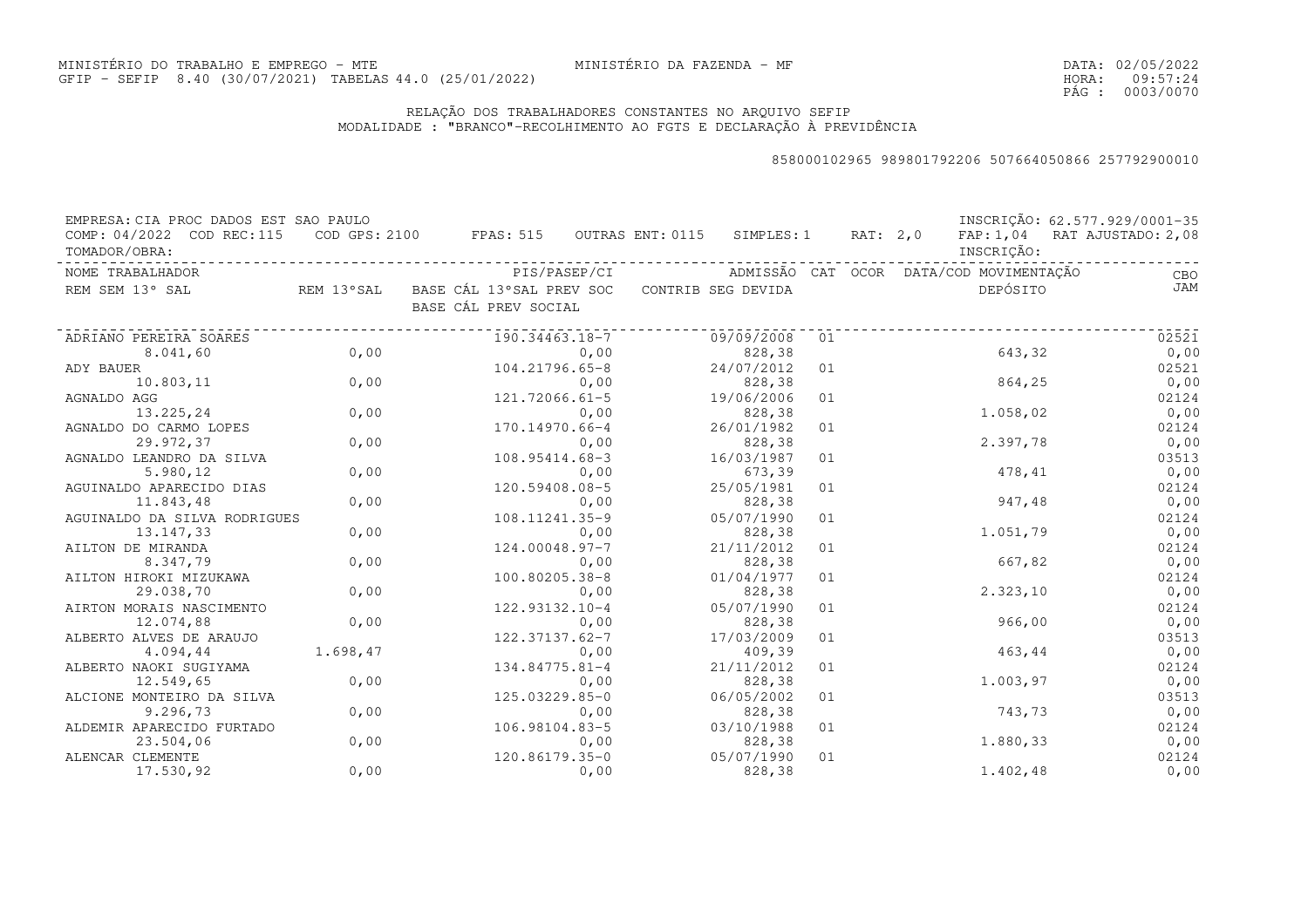### RELAÇÃO DOS TRABALHADORES CONSTANTES NO ARQUIVO SEFIPMODALIDADE : "BRANCO"-RECOLHIMENTO AO FGTS E DECLARAÇÃO À PREVIDÊNCIA

| EMPRESA: CIA PROC DADOS EST SAO PAULO<br>COMP: 04/2022 COD REC:115<br>TOMADOR/OBRA: |                | COD GPS: 2100 FPAS: 515 OUTRAS ENT: 0115 SIMPLES: 1 RAT: 2,0                   |                                                      |    |    | INSCRIÇÃO: | INSCRIÇÃO: 62.577.929/0001-35<br>FAP: 1,04 RAT AJUSTADO: 2,08 |
|-------------------------------------------------------------------------------------|----------------|--------------------------------------------------------------------------------|------------------------------------------------------|----|----|------------|---------------------------------------------------------------|
| NOME TRABALHADOR                                                                    |                |                                                                                | PIS/PASEP/CI ADMISSÃO CAT OCOR DATA/COD MOVIMENTAÇÃO |    |    |            | CBO                                                           |
| REM SEM 13° SAL                                                                     |                | REM 13°SAL BASE CÁL 13°SAL PREV SOC CONTRIB SEG DEVIDA<br>BASE CÁL PREV SOCIAL |                                                      |    |    | DEPÓSITO   | <b>JAM</b>                                                    |
| ALESSANDRA DOS SANTOS QUINTANIA                                                     |                | . _ _ _ _ _ _ _ _ _ _ _ _ _ _ _ _ _<br>201.04794.22-9                          | 03/09/2013                                           | 01 | 05 |            | 04110                                                         |
| 4.728,36                                                                            | 2.073,85       | 0,00                                                                           | 498,14                                               |    |    | 544,17     | 0,00                                                          |
| ALESSANDRA DUARTE DE SOUZA                                                          |                | 190.09843.69-9                                                                 | 07/03/1994                                           | 01 |    |            | 03513                                                         |
| 6.031, 17                                                                           | $SOUZA$ $0,00$ | 0,00                                                                           | 680,53                                               |    |    | 482,49     | 0,00                                                          |
| ALESSANDRA ROSA ALVES                                                               |                | 0,00<br>125.39661.00-0                                                         | 14/04/2014                                           | 01 |    |            | 02124                                                         |
| 7.504,05                                                                            | 0,00           | 0,00                                                                           | 828,38                                               |    |    | 600, 32    | 0,00                                                          |
| ALEX BORGES                                                                         |                | 128.96175.85-9                                                                 | 07/12/2005                                           | 01 |    |            | 03513                                                         |
| 3.940, 44                                                                           | 0,00           | 0,00                                                                           | 387,83                                               |    |    | 315, 23    | 0,00                                                          |
| ALEX JOSE LIMA MENDES                                                               |                | 121.19734.98-6                                                                 | 20/07/2006                                           | 01 |    |            | 02124                                                         |
| 8.984,24                                                                            | 0,00           | 0,00                                                                           | 828,38                                               |    |    | 718,74     | 0,00                                                          |
| ALEX SANDRO DA SILVA                                                                |                | 125.49814.91-8                                                                 | 06/09/2005                                           | 01 |    |            | 01114                                                         |
| 27.404,19                                                                           | 0,00           | 0,00                                                                           | 828,38                                               |    |    | 2.192, 33  | 0,00                                                          |
| ALEX VICENTE BARBOSA                                                                |                | 141.02742.31-6                                                                 | 01/06/2012                                           | 01 |    |            | 02124                                                         |
| 10.242,33                                                                           | 0,00           | 0,00                                                                           | 828,38                                               |    |    | 819,38     | 0,00                                                          |
| ALEXANDRE CARLOS COVELLI                                                            |                | 170.18845.06-6                                                                 | 05/11/1984                                           | 01 |    |            | 03513                                                         |
| 16.296,31                                                                           | 0,00           | 0,00                                                                           | 828,38                                               |    |    | 1.303,70   | 0,00                                                          |
| ALEXANDRE CUNHA HORI                                                                |                | 126.26437.25-7                                                                 | 03/06/2014                                           | 01 |    |            | 02124                                                         |
| 15.996,79                                                                           | 0,00           | 0,00                                                                           | 828,38                                               |    |    | 1.279,74   | 0,00                                                          |
| ALEXANDRE DI RAIMO MARCHESE                                                         |                | 124.23113.81-3                                                                 | 10/09/2001                                           | 01 |    |            | 02124                                                         |
| 37.591,81                                                                           | 0,00           | 0,00                                                                           | 828,38                                               |    |    | 3.007,34   | 0,00                                                          |
| ALEXANDRE ERNICA DA SILVA                                                           |                | 134.34848.93-1                                                                 | 17/02/2014                                           | 01 |    |            | 02124                                                         |
| 7.490,97                                                                            | 0,00           | 0,00                                                                           | 828,38                                               |    |    | 599,27     | 0,00                                                          |
| ALEXANDRE FERREIRA DA COSTA AGUIAR                                                  |                | 130.83635.81-7                                                                 | 25/05/2009                                           | 01 |    |            | 02124                                                         |
| 13.194,91                                                                           | 0,00           | 0,00                                                                           | 828,38                                               |    |    | 1.055,59   | 0,00                                                          |
| ALEXANDRE LEANDRO DOS SANTOS                                                        |                | 209.12015.29-7                                                                 | 10/05/2012                                           | 01 |    |            | 03513                                                         |
| 5.975, 46                                                                           | 0,00           | 0,00                                                                           | 672,74                                               |    |    | 478,03     | 0,00                                                          |
| ALEXANDRE LUIZ DOS SANTOS MENDES<br>10.294,86                                       | 0,00           | 135.61836.93-2<br>0,00                                                         | 01/06/2012<br>828,38                                 | 01 |    | 823,58     | 02124                                                         |
| ALEXANDRE MENDES                                                                    |                | 126.89480.25-7                                                                 | 19/10/2005                                           | 01 |    |            | 0,00<br>02124                                                 |
| 10.515,46                                                                           | 0,00           | 0,00                                                                           | 828,38                                               |    |    | 841,23     | 0,00                                                          |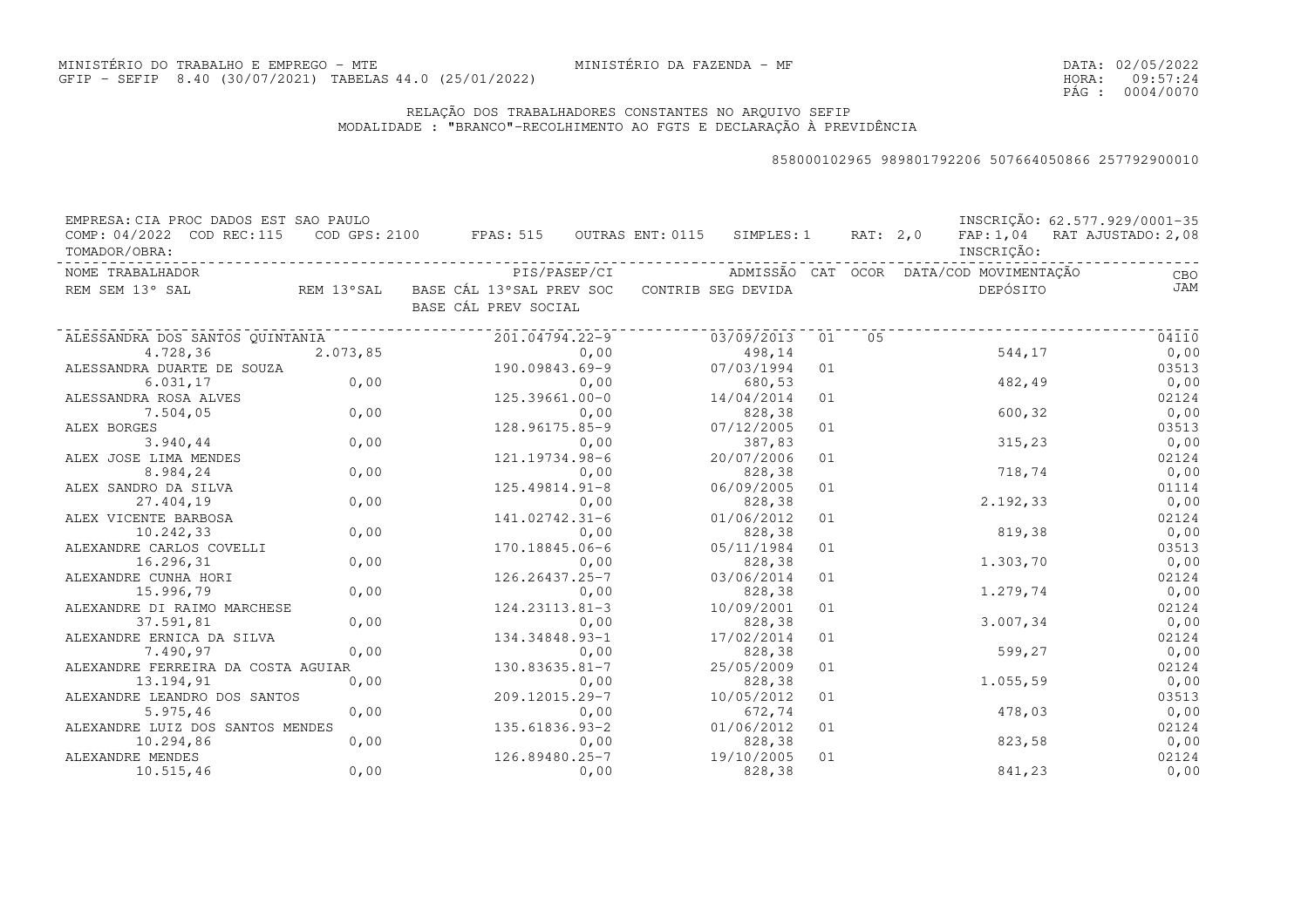DATA:02/05/2022HORA: PÁG : 09:57:24 0005/0070

### RELAÇÃO DOS TRABALHADORES CONSTANTES NO ARQUIVO SEFIPMODALIDADE : "BRANCO"-RECOLHIMENTO AO FGTS E DECLARAÇÃO À PREVIDÊNCIA

| EMPRESA: CIA PROC DADOS EST SAO PAULO |            |                                          |      |                    |    |          |                                         | INSCRIÇÃO: 62.577.929/0001-35 |
|---------------------------------------|------------|------------------------------------------|------|--------------------|----|----------|-----------------------------------------|-------------------------------|
| COMP: 04/2022 COD REC:115             |            | COD GPS: 2100 FPAS: 515 OUTRAS ENT: 0115 |      | SIMPLES: 1         |    | RAT: 2,0 |                                         | FAP: 1,04 RAT AJUSTADO: 2,08  |
| TOMADOR/OBRA:                         |            |                                          |      |                    |    |          | INSCRIÇÃO:                              |                               |
| NOME TRABALHADOR                      |            | PIS/PASEP/CI                             |      |                    |    |          | ADMISSÃO CAT OCOR DATA/COD MOVIMENTAÇÃO | CBO                           |
| REM SEM 13° SAL                       | REM 13°SAL | BASE CÁL 13°SAL PREV SOC                 |      | CONTRIB SEG DEVIDA |    |          | DEPÓSITO                                | JAM                           |
|                                       |            | BASE CÁL PREV SOCIAL                     |      |                    |    |          |                                         |                               |
| ALEXANDRE TADEU NOLLA                 |            | 170.27680.74-0                           |      | 14/09/2020         | 01 |          |                                         | 02521                         |
| 21.482,15                             | 0,00       |                                          | 0,00 | 828,38             |    |          | 1.718,57                                | 0,00                          |
| ALEXSANDRO DA SILVA RAMOS             |            | $207.24618.71 - 0$                       |      | 20/01/2009         | 01 |          |                                         | 03513                         |
| 7.025,83                              | 0,00       |                                          | 0,00 | 819,79             |    |          | 562,06                                  | 0,00                          |
| ALEXSANDRO HIDEO UENO                 |            | 125.67335.93-7                           |      | 27/06/2002         | 01 |          |                                         | 02124                         |
| 7.328,04                              | 0,00       |                                          | 0,00 | 828,38             |    |          | 586,24                                  | 0,00                          |
| ALFREDO MARTINS CORREIA               |            | 106.16431.06-3                           |      | 06/07/2018         | 01 | 05       |                                         | 02521                         |
| 15.267,20                             | 0,00       |                                          | 0,00 | 828,38             |    |          | 1.221,38                                | 0,00                          |
| ALINE BADURES                         |            | 125.88144.85-5                           |      | 28/08/2017         | 01 | 05       |                                         | 02521                         |
| 9.062,49                              | 0,00       |                                          | 0,00 | 828,38             |    |          | 724,99                                  | 0,00                          |
| ALINE DA SILVA CAMPOS                 |            | 210.74040.76-9                           |      | 24/01/2022         | 01 |          |                                         | 02521                         |
| 7.916,79                              | 0,00       |                                          | 0,00 | 828,38             |    |          | 633,34                                  | 0,00                          |
| ALINE RODRIGUES                       |            | $115.74576.91 - 1$                       |      | 09/09/2019         | 01 |          |                                         | 02521                         |
| 15.796,30                             | 0,00       |                                          | 0,00 | 828,38             |    |          | 1.263,71                                | 0,00                          |
| ALINE SURKUS SILVA                    |            | 190.02063.61-2                           |      | 02/10/2008         | 01 |          |                                         | 02124                         |
| 13.387,54                             | 0,00       |                                          | 0,00 | 828,38             |    |          | 1.071,00                                | 0,00                          |
| ALIZABEL DOS REIS E SILVA BRASILEIRO  |            | 122.40314.43-7                           |      | 16/10/1995         | 01 | 05       |                                         | 07663                         |
| 11.871,58                             | 0,00       |                                          | 0,00 | 828,38             |    |          | 949,73                                  | 0,00                          |
| ALMIR MACHADO DA PONTE FILHO          |            | 108.10968.65-4                           |      | 17/06/1986         | 01 |          |                                         | 02124                         |
| 13.345,57                             | 0,00       |                                          | 0,00 | 828,38             |    |          | 1.067,65                                | 0,00                          |
| ALTAIR ALVES DA SILVA                 |            | $106.47114.02 - 7$                       |      | 05/07/1990         | 01 |          |                                         | 04110                         |
| 14.973,44                             | 0,00       |                                          | 0,00 | 828,38             |    |          | 1.197,88                                | 0,00                          |
| ALVARO BEM HAJA DA FONSECA            |            | 108.26077.50-9                           |      | 02/05/2003         | 01 | 05       |                                         | 02410                         |
| 17.662,25                             | 0,00       |                                          | 0,00 | 828,38             |    |          | 1.412,99                                | 0,00                          |
| ALYNE CARNEIRO DE LIMA                |            | 160.10465.97-5                           |      | 04/02/2020         | 01 |          |                                         | 02521                         |
| 5.576, 63                             | 0,00       |                                          | 0,00 | 616,90             |    |          | 446,13                                  | 0,00                          |
| AMELIA TAEKO NISHIHARA KOMATSU        |            | 108.80786.99-7                           |      | 05/05/2014         | 01 |          |                                         | 02521                         |
| 6.123, 49                             | 2.500,29   |                                          | 0,00 | 693,46             |    |          | 689,91                                  | 0,00                          |
| ANA CAROLINA POLOTTO DE FELICE        |            | $129.16659.14-7$                         |      | 06/08/2019         | 01 | 05       |                                         | 02521                         |
| 14.132,03                             | 0,00       |                                          | 0,00 | 828,38             |    |          | 1.130,56                                | 0,00                          |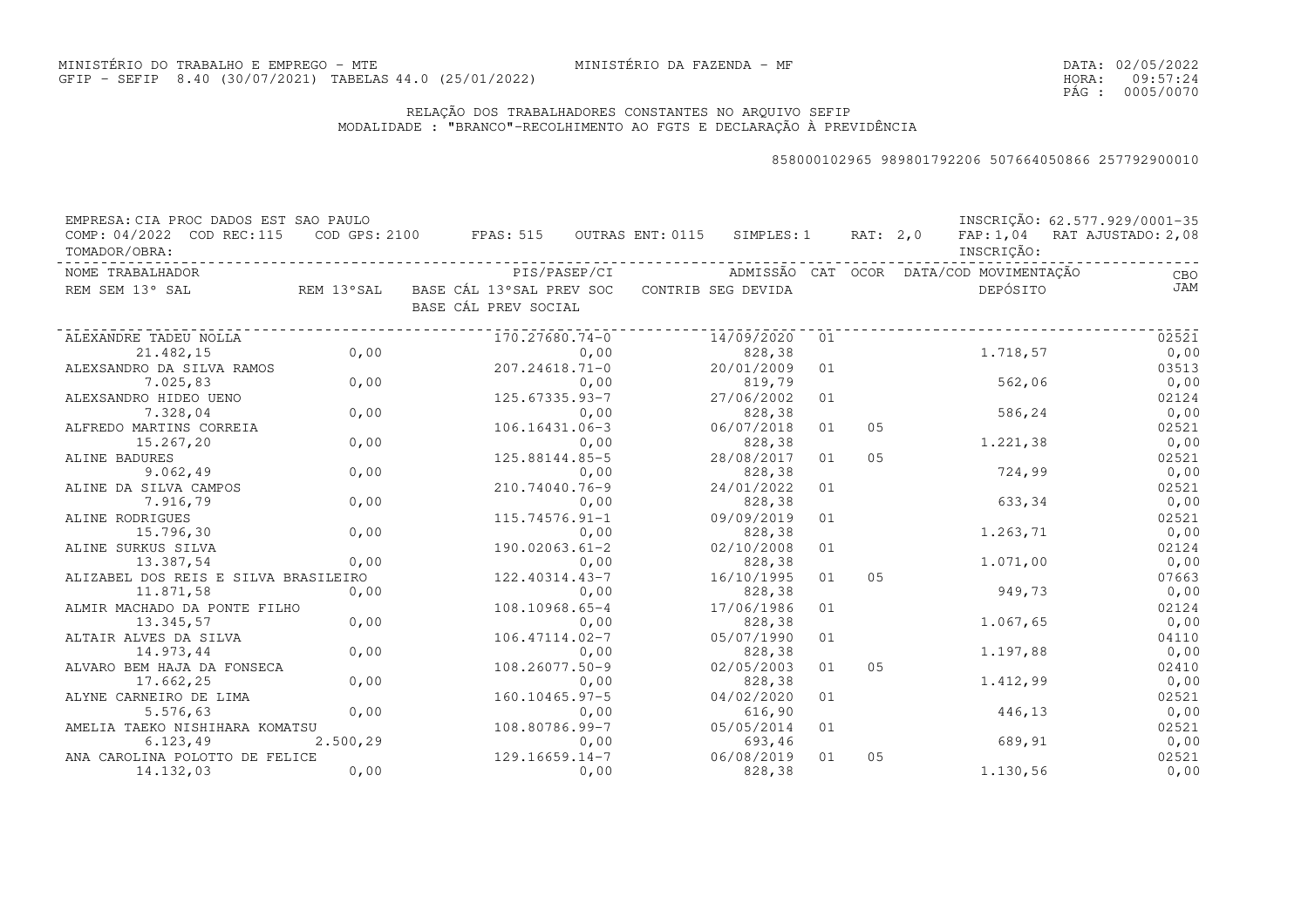DATA:02/05/2022HORA: PÁG : 09:57:24 0006/0070

### RELAÇÃO DOS TRABALHADORES CONSTANTES NO ARQUIVO SEFIPMODALIDADE : "BRANCO"-RECOLHIMENTO AO FGTS E DECLARAÇÃO À PREVIDÊNCIA

| EMPRESA: CIA PROC DADOS EST SAO PAULO        |                                                                                    |                      |    |            | INSCRIÇÃO: 62.577.929/0001-35 |
|----------------------------------------------|------------------------------------------------------------------------------------|----------------------|----|------------|-------------------------------|
| COMP: 04/2022 COD REC:115<br>TOMADOR/OBRA:   | COD GPS: 2100 FPAS: 515 OUTRAS ENT: 0115 SIMPLES: 1 RAT: 2,0                       |                      |    | INSCRIÇÃO: | FAP: 1,04 RAT AJUSTADO: 2,08  |
| NOME TRABALHADOR                             |                                                                                    |                      |    |            | CBO                           |
| REM SEM 13° SAL                              | REM 13°SAL - BASE CÁL 13°SAL PREV SOC - CONTRIB SEG DEVIDA<br>BASE CÁL PREV SOCIAL |                      |    | DEPÓSITO   | <b>JAM</b>                    |
| ANA CAROLINA TRINDADE MARTINS DOS REIS       | 127.23189.89-0                                                                     | 19/06/2002           | 01 |            | 03513                         |
| 0,00<br>8.759,79                             | 0,00                                                                               | 828,38               |    | 700,78     | 0,00                          |
| ANA CRISTINA FERREIRA SANTOS                 | 131.80681.85-2                                                                     | 16/09/2008           | 01 |            | 02521                         |
| 0,00<br>5.997, 12                            | 0,00                                                                               | 675,77               |    | 479,76     | 0,00                          |
| ANA LUCIA BRAGA MODESTO                      | 170.37864.44-5                                                                     | 05/07/1990           | 01 |            | 03513                         |
| 0,00<br>5.408,97                             | 0,00                                                                               | 593,43               |    | 432,71     | 0,00                          |
| ANA MARIA DE SOUZA                           | $106.54424.91 - 5$                                                                 | 02/07/1992           | 01 |            | 02521                         |
| 0,00<br>16.219,82                            | 0,00<br>0,00<br>121.80897.31-8                                                     | 828,38               |    | 1,297,59   | 0,00                          |
| ANA MARIA LUCIA CHIEMI KUWANA MONTEZ         |                                                                                    | 16/07/2012           | 01 |            | 02521                         |
| 5.784,83<br>0,00                             | 0,00                                                                               | 646,05               |    | 462,79     | 0,00                          |
| ANA MARIA SANTOS DE OLIVEIRA ANDRADE         | 107.77976.71-1                                                                     | 15/06/1981           | 01 |            | 02124                         |
| 0,00<br>23.473,11                            | 0,00                                                                               | 828,38               |    | 1.877,85   | 0,00                          |
| ANA MARY DE SOUZA FORMENTON                  | 106.63269.09-9                                                                     | 12/11/2012           | 01 |            | 02521                         |
| 0,00<br>5.450, 62                            | 0,00                                                                               | 599,26               |    | 436,05     | 0,00                          |
| ANA PAULA GOMES FERREIRA MURAKAMI            | 125.20094.13-5                                                                     | 13/06/2013           | 01 |            | 02521                         |
| 7.387,59<br>2.653,59                         | 0,00                                                                               | 828,38               |    | 803,29     | 0,00                          |
| ANDERSON DIAS URBANO                         | $126.84621.77 - 4$                                                                 | 17/02/2009           | 01 |            | 02124                         |
| 0,00<br>9.325, 40                            | 0,00                                                                               | 828,38               |    | 746,03     | 0,00                          |
| ANDERSON KIYOSHI YOKOTA                      | 127.07099.25-4                                                                     | 24/02/2014           | 01 |            | 02142                         |
| 0,00<br>19.438,82                            | 0,00                                                                               | 828,38               |    | 1.555, 10  | 0,00                          |
| ANDRE ANDRAUS FILHO<br>0,00<br>14.869,77     | 107.84112.94-8<br>0,00                                                             | 05/07/1990<br>828,38 | 01 | 1.189,59   | 02124<br>0,00                 |
|                                              |                                                                                    |                      |    |            |                               |
| ANDRE DO AMARAL VAN TOL<br>0,00<br>17.964,42 | 190.24675.26-2<br>0,00                                                             | 01/02/2006<br>828,38 | 01 | 1.437,15   | 02521<br>0,00                 |
| ANDRE GUTIERREZ                              | 124.31741.44-5                                                                     | 27/06/2002           | 01 |            | 02124                         |
| 0,00<br>15.634,58                            | 0,00                                                                               | 828,38               |    | 1.250,76   | 0,00                          |
| ANDRE LUIS LAURINDO SALES                    | 125.10274.95-5                                                                     | 01/04/2008           | 01 |            | 02124                         |
| 0,00<br>8.318,12                             | 0,00                                                                               | 828,38               |    | 665,44     | 0,00                          |
| ANDRE LUIS MAESTRI                           | 190.65108.02-8                                                                     | 01/12/2021           | 01 |            | 02521                         |
| 0,00<br>7.916,79                             | 0,00                                                                               | 828,38               |    | 633,34     | 0,00                          |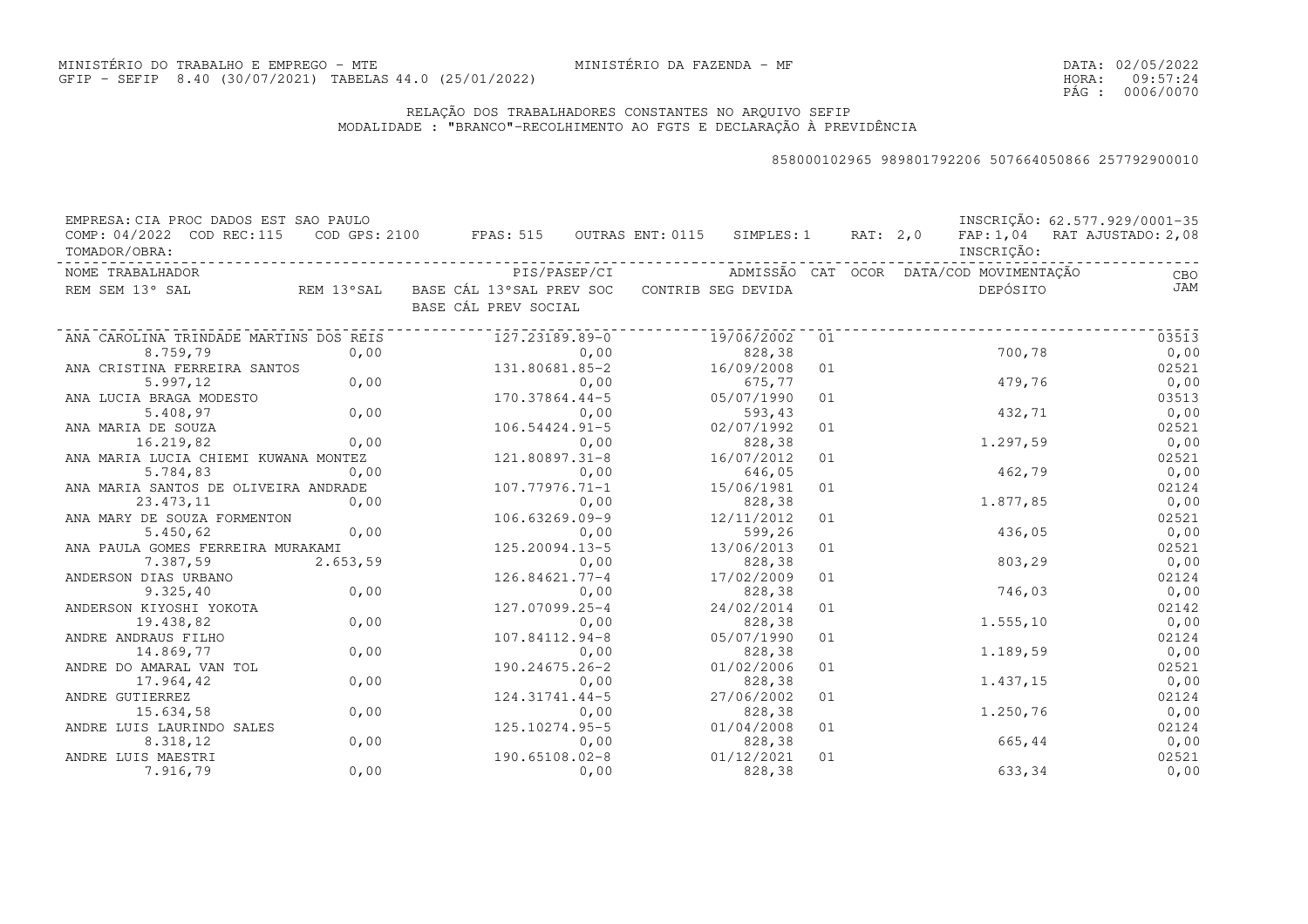DATA:02/05/2022HORA: PÁG : 09:57:24 0007/0070

### RELAÇÃO DOS TRABALHADORES CONSTANTES NO ARQUIVO SEFIPMODALIDADE : "BRANCO"-RECOLHIMENTO AO FGTS E DECLARAÇÃO À PREVIDÊNCIA

| EMPRESA: CIA PROC DADOS EST SAO PAULO<br>COMP: 04/2022 COD REC:115<br>TOMADOR/OBRA: |      | COD GPS: 2100 FPAS: 515 OUTRAS ENT: 0115 SIMPLES: 1 RAT: 2,0 FAP: 1,04 RAT AJUSTADO: 2,08 |                      |    |    | INSCRIÇÃO: | INSCRIÇÃO: 62.577.929/0001-35 |
|-------------------------------------------------------------------------------------|------|-------------------------------------------------------------------------------------------|----------------------|----|----|------------|-------------------------------|
| NOME TRABALHADOR                                                                    |      |                                                                                           |                      |    |    |            | CBO                           |
| REM SEM 13° SAL                                                                     |      | REM 13°SAL BASE CÁL 13°SAL PREV SOC CONTRIB SEG DEVIDA<br>BASE CÁL PREV SOCIAL            |                      |    |    | DEPÓSITO   | JAM                           |
| ANDREA APARECIDA DE AZEVEDO                                                         |      | 122.05671.40-7                                                                            | 22/04/2014           | 01 |    |            | 02124                         |
| 8.690,05                                                                            | 0,00 | 0,00                                                                                      | 828,38               |    |    | 695,21     | 0,00                          |
| ANDREA CRISTINA DA SILVA SANTOS                                                     |      | 124.98708.42-3                                                                            | 07/06/2010           | 01 |    |            | 02521                         |
| 12.391,19                                                                           | 0,00 | 0,00                                                                                      | 828,38               |    |    | 991,29     | 0,00                          |
| ANDREA DOS REIS LEONEL                                                              |      | $124.22947.71 - 0$                                                                        | 05/07/1990           | 01 |    |            | 03513                         |
| 10.101,41                                                                           | 0,00 | 0,00                                                                                      | 828,38               |    |    | 808, 11    | 0,00                          |
| ANDREA GUEDES SOARES                                                                |      | 129.43963.93-5                                                                            | 13/03/2019           | 01 |    |            | 01114                         |
| 29.789,67                                                                           | 0,00 | 0,00                                                                                      | 828,38               |    |    | 2.383,17   | 0,00                          |
| ANDREA MIHEE JIN CHANG                                                              |      | 127.01124.81-8                                                                            | 13/01/2009           | 01 |    |            | 02124                         |
| 17.607,39                                                                           | 0,00 | 0,00                                                                                      | 828,38               |    |    | 1.408,59   | 0,00                          |
| ANDREA SOUZA PORTO                                                                  |      | 170.22298.50-3                                                                            | 18/01/1988           | 01 |    |            | 03513                         |
| 8.793,22                                                                            | 0,00 | 0,00                                                                                      | 828,38               |    |    | 703,45     | 0,00                          |
| ANDREA TASSIN                                                                       |      | 129.86468.81-2                                                                            | 16/04/2001           | 01 |    |            | 02521                         |
| 8.438,62                                                                            | 0,00 | 0,00                                                                                      | 828,38               |    |    | 675,08     | 0,00                          |
| ANDREIA ALVES DE JESUS MAIA                                                         |      | $125.66981.85 - 1$                                                                        | 01/04/1996           | 01 | 05 |            | 02521                         |
| 19.570,87                                                                           | 0,00 | 0,00                                                                                      | 828,38               |    |    | 1.565,66   | 0,00                          |
| ANDREIA PEREIRA FERNANDES                                                           |      | 123.99574.13-5                                                                            | 03/02/2014           | 01 |    |            | 02521                         |
| 5.904,66                                                                            | 0,00 | 0,00                                                                                      | 662,82               |    |    | 472,37     | 0,00                          |
| ANDREIA YUKA ISODA ROSENQVIST                                                       |      | 126.08424.89-0                                                                            | 07/02/2008           | 01 |    |            | 01114                         |
| 15.785,44                                                                           | 0,00 | 0,00                                                                                      | 828,38               |    |    | 1.262,83   | 0,00                          |
| ANDRO AUGUSTO TRINDADE FAVACHO                                                      |      | 201.16298.03-5                                                                            | 18/02/2013           | 01 |    |            | 03513                         |
| 4.048,33                                                                            | 0,00 | 0,00                                                                                      | 402,94               |    |    | 323,86     | 0,00                          |
| ANGELA MARIA MARQUES DE LEMOS                                                       |      | $108.43673.10-6$                                                                          | 01/07/1981           | 01 |    |            | 02521                         |
| 8.538,65                                                                            | 0,00 | 0,00                                                                                      | 828,38               |    |    | 683,10     | 0,00                          |
| ANGELICA FERNANDES CASTRO                                                           |      | 123.13730.56-7                                                                            | 24/07/2012           | 01 |    |            | 02521                         |
| 12.578,42                                                                           | 0,00 | 0,00                                                                                      | 828,38               |    |    | 1.006,28   | 0,00                          |
| ANNA CAROLINE GONCALVES                                                             |      | 207.63613.77-5                                                                            | 16/03/2016           | 01 | 05 |            | 02521                         |
| 15.711,87                                                                           | 0,00 | 0,00                                                                                      | 828,38               |    |    | 1.256,94   | 0,00                          |
| ANNA LEA PROCACCIA<br>6.276, 25                                                     | 0,00 | $122.43575.16 - 9$<br>0,00                                                                | 05/07/1990<br>714,85 | 01 |    | 502, 11    | 03513<br>0,00                 |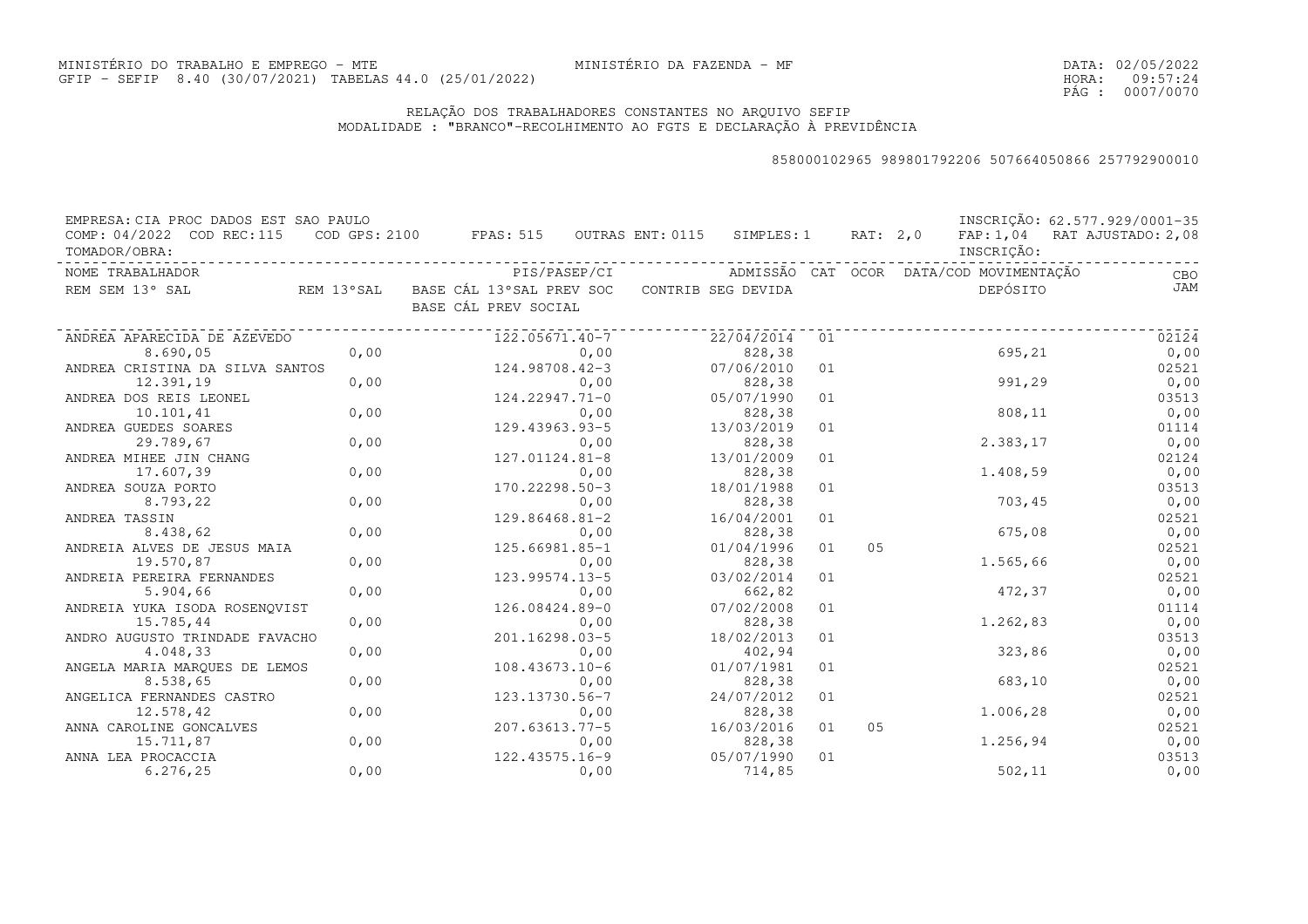DATA:02/05/2022HORA: PÁG : 09:57:24 0008/0070

### RELAÇÃO DOS TRABALHADORES CONSTANTES NO ARQUIVO SEFIPMODALIDADE : "BRANCO"-RECOLHIMENTO AO FGTS E DECLARAÇÃO À PREVIDÊNCIA

| EMPRESA: CIA PROC DADOS EST SAO PAULO      |      |                                                                |      |                    |    |          |                                         | INSCRIÇÃO: 62.577.929/0001-35 |
|--------------------------------------------|------|----------------------------------------------------------------|------|--------------------|----|----------|-----------------------------------------|-------------------------------|
| COMP: 04/2022 COD REC:115<br>TOMADOR/OBRA: |      | $\texttt{COD}$ GPS: 2100 FPAS: 515 OUTRAS ENT: 0115 SIMPLES: 1 |      |                    |    | RAT: 2,0 | INSCRIÇÃO:                              | FAP: 1,04 RAT AJUSTADO: 2,08  |
| NOME TRABALHADOR                           |      | PIS/PASEP/CI                                                   |      |                    |    |          | ADMISSÃO CAT OCOR DATA/COD MOVIMENTAÇÃO | CBO                           |
| REM SEM 13° SAL                            |      | REM 13°SAL BASE CÁL 13°SAL PREV SOC<br>BASE CÁL PREV SOCIAL    |      | CONTRIB SEG DEVIDA |    |          | DEPÓSITO                                | JAM                           |
| ANSELMO WESGUERBER MODESTO                 |      | 170.37863.78-3                                                 |      | 03/07/1990         | 01 |          |                                         | 03513                         |
| 11.256,42                                  | 0,00 |                                                                | 0,00 | 828,38             |    |          | 900, 51                                 | 0,00                          |
| ANTONIA GRACIANO DE OLIVEIRA WOOD          |      | $170.31121.17-3$                                               |      | 12/05/1989         | 01 |          |                                         | 03513                         |
| 5.747,10                                   | 0,00 |                                                                | 0,00 | 640,76             |    |          | 459,76                                  | 0,00                          |
| ANTONIA ROBERTA DE OLIVEIRA                |      | 129.71894.85-3                                                 |      | 24/06/2002         | 01 |          |                                         | 03513                         |
| 5.128, 45                                  | 0,00 |                                                                | 0,00 | 554,15             |    |          | 410, 27                                 | 0,00                          |
| ANTONIO ALVES DOS SANTOS                   |      | 108.98953.74-7                                                 |      | 25/06/1998         | 01 |          |                                         | 02521                         |
| 16.619,83                                  | 0,00 |                                                                | 0,00 | 828,38             |    |          | 1.329,59                                | 0,00                          |
| ANTONIO AUGUSTO VIEIRA                     |      | 123.35082.97-5                                                 |      | 12/09/1988         | 01 |          |                                         | 02124                         |
| 13.232,43                                  | 0,00 |                                                                | 0,00 | 828,38             |    |          | 1.058, 60                               | 0,00                          |
| ANTONIO BARONI NETO                        |      | 122.71762.22-9                                                 |      | 12/06/2000         | 01 | 05       |                                         | 02410                         |
| 18.453,18                                  | 0,00 |                                                                | 0,00 | 828,38             |    |          | 1.476,26                                | 0,00                          |
| ANTONIO BARROSO SIMOES                     |      | 105.56497.30-6                                                 |      | 18/05/1978         | 01 |          |                                         | 02124                         |
| 20.024,80                                  | 0,00 |                                                                | 0,00 | 828,38             |    |          | 1.601,99                                | 0,00                          |
| ANTONIO CARLOS DIAS                        |      | 120.15705.87-4                                                 |      | 04/08/2014         | 01 |          |                                         | 02124                         |
| 7.421,61                                   | 0,00 |                                                                | 0,00 | 828,38             |    |          | 593,73                                  | 0,00                          |
| ANTONIO CARLOS PRACA                       |      | 120.51114.50-3                                                 |      | 05/04/2006         | 01 |          |                                         | 02521                         |
| 15.061,56                                  | 0,00 |                                                                | 0,00 | 828,38             |    |          | 1.204,93                                | 0,00                          |
| ANTONIO CESAR LEMOS DE BONIS               |      | 120.13075.32-6                                                 |      | 02/08/1982         | 01 |          |                                         | 02124                         |
| 20.206,31                                  | 0,00 |                                                                | 0,00 | 828,38             |    |          | 1.616,51                                | 0,00                          |
| ANTONIO DE CATAGERO GONCALVES GUEDES       |      | 123.23256.09-4                                                 |      | 20/10/1987         | 01 |          |                                         | 03513                         |
| 13.066,98                                  | 0,00 |                                                                | 0,00 | 828,38             |    |          | 1.045,36                                | 0,00                          |
| ANTONIO EDSON DA SILVA                     |      | 108.64018.72-7                                                 |      | 24/06/1988         | 01 |          |                                         | 02124                         |
| 15.506,59                                  | 0,00 |                                                                | 0,00 | 828,38             |    |          | 1.240,53                                | 0,00                          |
| ANTONIO JOSE HONORATO DE OLIVEIRA          |      | 108.77243.85-6                                                 |      | 07/07/1989         | 01 |          |                                         | 03513                         |
| 9.030, 35                                  | 0,00 |                                                                | 0,00 | 828,38             |    |          | 722,43                                  | 0,00                          |
| ANTONIO JOSE RIBEIRO WOOD                  |      | 121.30054.02-3                                                 |      | 11/03/2013         | 01 |          |                                         | 02124                         |
| 8.265, 92                                  | 0,00 |                                                                | 0,00 | 828,38             |    |          | 661,28                                  | 0,00                          |
| ANTONIO MANUEL FERREIRA DE ANDRADE         |      | 120.51373.31-2                                                 |      | 12/05/1989         | 01 |          |                                         | 03513                         |
| 5.415,24                                   | 0,00 |                                                                | 0,00 | 594,30             |    |          | 433,22                                  | 0,00                          |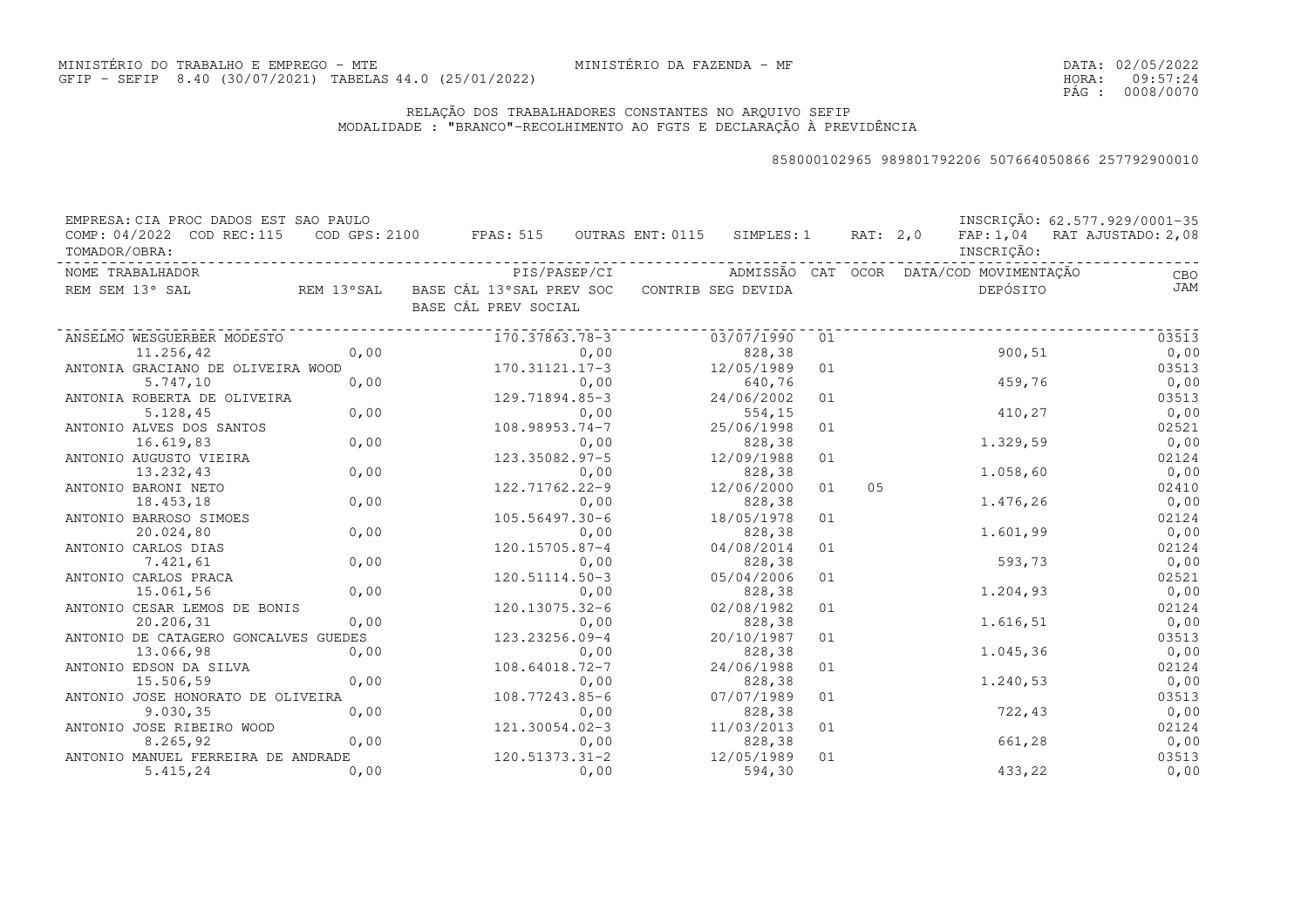DATA:02/05/2022HORA: PÁG : 09:57:24 0009/0070

### RELAÇÃO DOS TRABALHADORES CONSTANTES NO ARQUIVO SEFIPMODALIDADE : "BRANCO"-RECOLHIMENTO AO FGTS E DECLARAÇÃO À PREVIDÊNCIA

| EMPRESA: CIA PROC DADOS EST SAO PAULO      |          |                                                                                      |              |                      |    |  |                                         | INSCRIÇÃO: 62.577.929/0001-35 |
|--------------------------------------------|----------|--------------------------------------------------------------------------------------|--------------|----------------------|----|--|-----------------------------------------|-------------------------------|
| COMP: 04/2022 COD REC:115<br>TOMADOR/OBRA: |          | COD GPS: 2100 FPAS: 515 OUTRAS ENT: 0115 SIMPLES: 1 RAT: 2,0                         |              |                      |    |  | INSCRIÇÃO:                              | FAP: 1,04 RAT AJUSTADO: 2,08  |
| NOME TRABALHADOR                           |          |                                                                                      | PIS/PASEP/CI |                      |    |  | ADMISSÃO CAT OCOR DATA/COD MOVIMENTAÇÃO | CBO                           |
| REM SEM 13° SAL                            |          | REM 13°SAL    BASE CÁL 13°SAL PREV SOC    CONTRIB SEG DEVIDA<br>BASE CÁL PREV SOCIAL |              |                      |    |  | DEPÓSITO                                | JAM                           |
| ANTONIO MAURICIO ANDREOLLI                 |          | 102.87572.82-7                                                                       |              | 04/01/1988           | 01 |  |                                         | 02124                         |
| 21,461,08                                  | 0,00     |                                                                                      | 0,00         | 828,38               |    |  | 1,716,89                                | 0,00                          |
| ANTONIO PAULO FERREIRA JUNIOR              |          | $124.17566.61 - 5$                                                                   |              | 16/06/2009           | 01 |  |                                         | 02124                         |
| 15.377,81                                  | 0,00     |                                                                                      | 0,00         | 828,38               |    |  | 1.230,22                                | 0,00                          |
| ANTONIO VAZ DINIZ                          |          | 190.21260.85-1                                                                       |              | 14/03/2011           | 01 |  |                                         | 02521                         |
| 15.719,79                                  | 0,00     |                                                                                      | 0,00         | 828,38               |    |  | 1.257,58                                | 0,00                          |
| ANTONIO ZABA GOMES FERREIRA                |          | 125.46051.08-5                                                                       |              | 05/07/2005           | 01 |  |                                         | 02124                         |
| 19.735,95                                  | 0,00     |                                                                                      | 0,00         | 828,38               |    |  | 1,578,87                                | 0,00                          |
| ANTORACY FERNANDES SALDANHA                |          | 104.33363.60-3                                                                       |              | 26/03/1979           | 01 |  |                                         | 03513                         |
| 16.363,50                                  | 5.418,03 |                                                                                      | 0,00         | 828,38               |    |  | 1,742,53                                | 0,00                          |
| APARECIDA FERREIRA BATISTA                 |          | 120.17278.70-1                                                                       |              | 12/07/1985           | 01 |  |                                         | 03513                         |
| 8.185,76                                   | 0,00     |                                                                                      | 0,00         | 828,38               |    |  | 654,87                                  | 0,00                          |
| APARECIDA MARIA DA COSTA                   |          | 101.04937.53-7                                                                       |              | 05/06/1978           | 01 |  |                                         | 03513                         |
| 4.502,85                                   | 0,00     |                                                                                      | 0,00         | 466,57               |    |  | 360,23                                  | 0,00                          |
| APARECIDO ALVES DE MELO                    |          | 105.62361.03-8                                                                       |              | 22/02/1994           | 01 |  |                                         | 02124                         |
| 10.612,67                                  | 0,00     |                                                                                      | 0,00         | 828,38               |    |  | 849,02                                  | 0,00                          |
| AQUILA MACHADO LIMA                        |          | 122.75780.63-9                                                                       |              | 05/07/1990           | 01 |  |                                         | 02124                         |
| 21.247,46                                  | 0,00     |                                                                                      | 0,00         | 828,38               |    |  | 1.699,80                                | 0,00                          |
| ARI CEZAR MOREIRA DA SILVA                 |          | $106.73234.04-2$                                                                     |              | 08/06/1981           | 01 |  |                                         | 03171                         |
| 8.423,03                                   | 0,00     |                                                                                      | 0,00         | 828,38               |    |  | 673,85                                  | 0,00                          |
| ARLETE LOPES                               |          | 106.27817.53-7                                                                       |              | 14/03/1988           | 01 |  |                                         | 04110                         |
| 3.660, 49                                  | 0,00     |                                                                                      | 0,00         | 348,64               |    |  | 292,84                                  | 0,00                          |
| ARTHUR MALULLEY BOVOLIM DE OLIVEIRA        |          | 190.61481.79-4                                                                       |              | 06/02/2019           | 01 |  | 1,276,09                                | 02521                         |
| 15.951,17                                  | 0,00     |                                                                                      | 0,00         | 828,38               |    |  |                                         | 0,00                          |
| ARTURO ROBERTO BEZERRA CASTRO              |          | 108.64014.86-1                                                                       |              | 12/07/2005           | 01 |  |                                         | 03516                         |
| 6.498, 91                                  | 0,00     |                                                                                      | 0,00         | 746,02               |    |  | 519,92                                  | 0,00                          |
| AUGUSTO FILIPE DE OLIVEIRA<br>20.327,27    | 0,00     | 123.01968.36-9                                                                       | 0,00         | 05/07/1990<br>828,38 | 01 |  | 1.626,19                                | 02124<br>0,00                 |
| BEATRIZ NEVES GONCALVES FERREIRA           |          | 134.18561.70-4                                                                       |              | 14/01/2022           | 01 |  |                                         | 02521                         |
| 7.916,79                                   | 0,00     |                                                                                      | 0,00         | 828,38               |    |  | 633,34                                  | 0,00                          |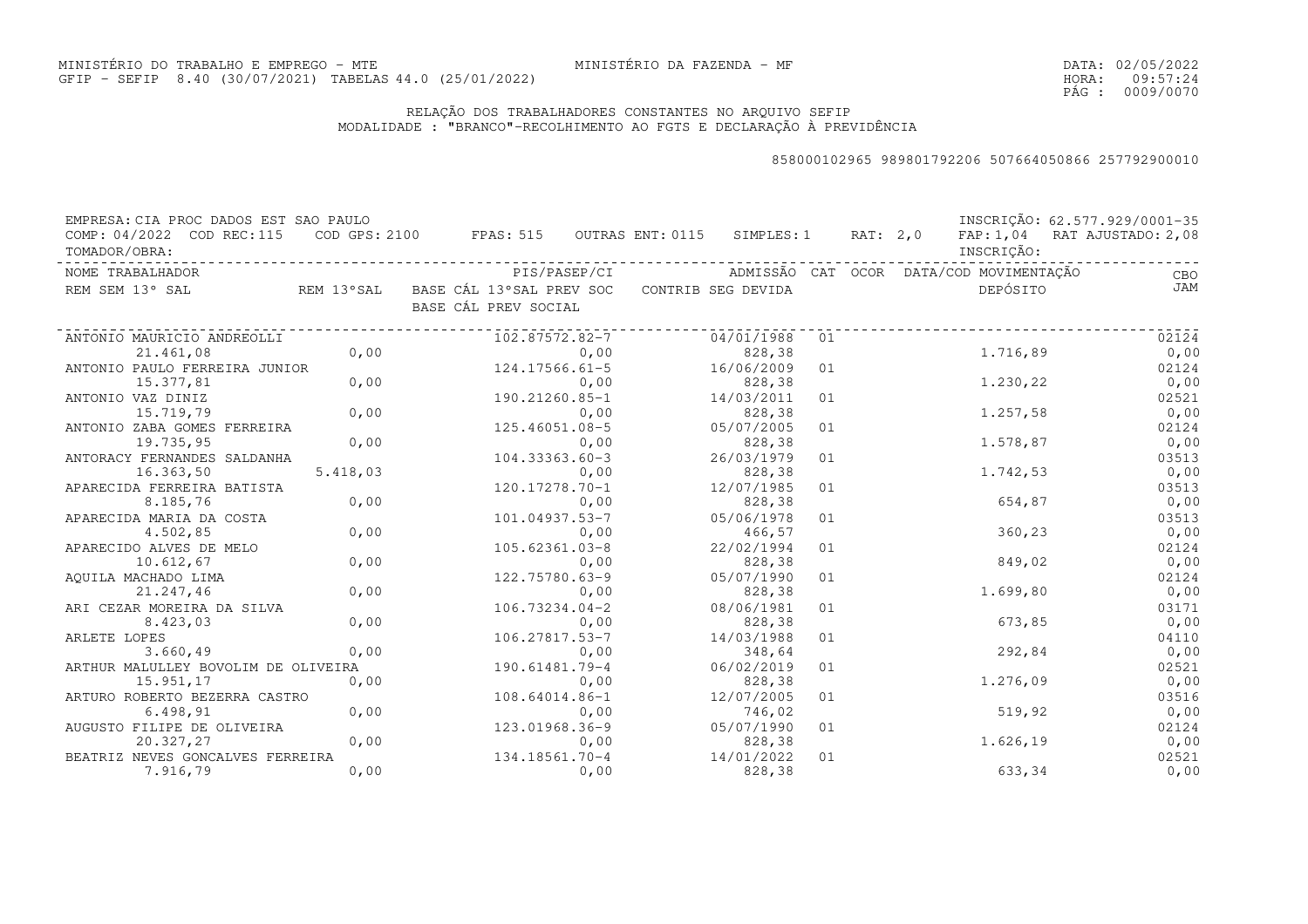DATA:02/05/2022HORA: PÁG : 09:57:24 0010/0070

### RELAÇÃO DOS TRABALHADORES CONSTANTES NO ARQUIVO SEFIPMODALIDADE : "BRANCO"-RECOLHIMENTO AO FGTS E DECLARAÇÃO À PREVIDÊNCIA

| EMPRESA: CIA PROC DADOS EST SAO PAULO                                                                                        |           |                                                                                |            |    |    |            | INSCRIÇÃO: 62.577.929/0001-35 |
|------------------------------------------------------------------------------------------------------------------------------|-----------|--------------------------------------------------------------------------------|------------|----|----|------------|-------------------------------|
| COMP: 04/2022 COD REC:115<br>TOMADOR/OBRA:                                                                                   |           | COD GPS: 2100 FPAS: 515 OUTRAS ENT: 0115 SIMPLES: 1 RAT: 2,0                   |            |    |    | INSCRIÇÃO: | FAP: 1,04 RAT AJUSTADO: 2,08  |
| NOME TRABALHADOR                                                                                                             |           |                                                                                |            |    |    |            | CBO <sub>c</sub>              |
| REM SEM 13° SAL                                                                                                              |           | REM 13°SAL BASE CÁL 13°SAL PREV SOC CONTRIB SEG DEVIDA<br>BASE CÁL PREV SOCIAL |            |    |    | DEPÓSITO   | <b>JAM</b>                    |
| BEATRIZ OLIVEIRA COTRIM                                                                                                      |           | 190.49429.10-9                                                                 | 08/08/2013 | 01 | 05 |            | 02521                         |
| 11.624,89                                                                                                                    | 0,00      | 0,00                                                                           | 828,38     |    |    | 929,99     | 0,00                          |
| BENICIO MARQUES DE MELO FILHO $180.28003.77-5$<br>23.365,51 0,00 0,00<br>BENVINDA MARTINS DE ARANTES FERREIRA 122.75948.21-1 |           |                                                                                | 03/06/1986 | 01 |    |            | 02124                         |
|                                                                                                                              |           |                                                                                | 828, 38    |    |    | 1.869,24   | 0,00                          |
|                                                                                                                              |           |                                                                                | 05/10/1995 | 01 | 05 |            | 02521                         |
| 13.231,46                                                                                                                    | 0,00      | 0,00                                                                           | 828, 38    |    |    | 1.058,52   | 0,00                          |
| BERLI GARCIA FILHO                                                                                                           |           | $0,00$<br>127.81'<br>129.92458.77-7                                            | 04/11/2021 | 01 |    |            | 02521                         |
| 15.486,57                                                                                                                    |           | 0,00                                                                           | 828,38     |    |    | 1.238,92   | 0,00                          |
| BRENO EDUARDO ELIAS DOS SANTOS                                                                                               |           | 127.81584.09-8                                                                 | 25/03/2015 | 01 |    |            | 01114                         |
| 25.278,00                                                                                                                    | 0,00      | 0,00                                                                           | 828,38     |    |    | 2.022,24   | 0,00                          |
| BRUNA DO NASCIMENTO CAPORUSCIO                                                                                               |           | 190.02140.23-4                                                                 | 15/08/2000 | 01 |    |            | 03513                         |
| 5.214,64                                                                                                                     | 0,00      | 0,00                                                                           | 566,22     |    |    | 417,17     | 0,00                          |
| BRUNO EDUARDO NAOMITSU KANAGUSHIKO TANAK                                                                                     |           | 135.41084.77-3                                                                 | 16/07/2013 | 01 |    |            | 02521                         |
| 13.181,83                                                                                                                    | 0,00      | 0,00                                                                           | 828,38     |    |    | 1.054,54   | 0,00                          |
| BRUNO GOMES                                                                                                                  |           | 190.40403.05-0                                                                 | 20/08/2014 | 01 |    |            | 03513                         |
| 4.114,73                                                                                                                     | 1.802, 60 | 0,00                                                                           | 412,23     |    |    | 473,38     | 0,00                          |
| CAIO CESAR PINHEIRO OLIVEIRA                                                                                                 |           | 137.51413.89-7                                                                 | 21/05/2012 | 01 |    |            | 02124                         |
| 8.515,49                                                                                                                     | 0,00      | 0,00                                                                           | 828,38     |    |    | 681,23     | 0,00                          |
| CAIO MARCIO DE CAMPO                                                                                                         |           | 124.79394.33-8                                                                 | 22/04/2013 | 01 |    |            | 02124                         |
| 7.490,97                                                                                                                     | 0,00      | 0,00                                                                           | 828,38     |    |    | 599,27     | 0,00                          |
| CAMILA DA SILVA OKANO                                                                                                        |           | 127.78458.17-6                                                                 | 09/09/2013 | 01 |    |            | 02521                         |
| 11.491,18                                                                                                                    | 0,00      | 0,00                                                                           | 828,38     |    |    | 919,29     | 0,00                          |
| CAMILA FERNANDA BRUZETTI LEMINSKI                                                                                            |           | 127.11959.77-7                                                                 | 13/06/2006 | 01 |    |            | 03513                         |
| 4.400,07                                                                                                                     | 0,00      | 0,00                                                                           | 452,18     |    |    | 352,00     | 0,00                          |
| CAMILA MARIA LELLIS                                                                                                          |           | 136.34564.85-6                                                                 | 06/06/2017 | 01 |    |            | 02521                         |
| 10.888,76                                                                                                                    | 0,00      | 0,00                                                                           | 828,38     |    |    | 871,10     | 0,00                          |
| CAMILA MORAES VALENTINI                                                                                                      |           | 190.16994.90-7                                                                 | 16/07/2013 | 01 |    |            | 02521                         |
| 6.687,05                                                                                                                     | 2.653,59  | 0,00                                                                           | 772,36     |    |    | 747,25     | 0,00                          |
| CAMILA PEREIRA CASSIANO                                                                                                      |           | 190.53037.51-1                                                                 | 06/10/2014 | 01 |    |            | 02124                         |
| 10.103,66                                                                                                                    | 0,00      | 0,00                                                                           | 828, 38    |    |    | 808,29     | 0,00                          |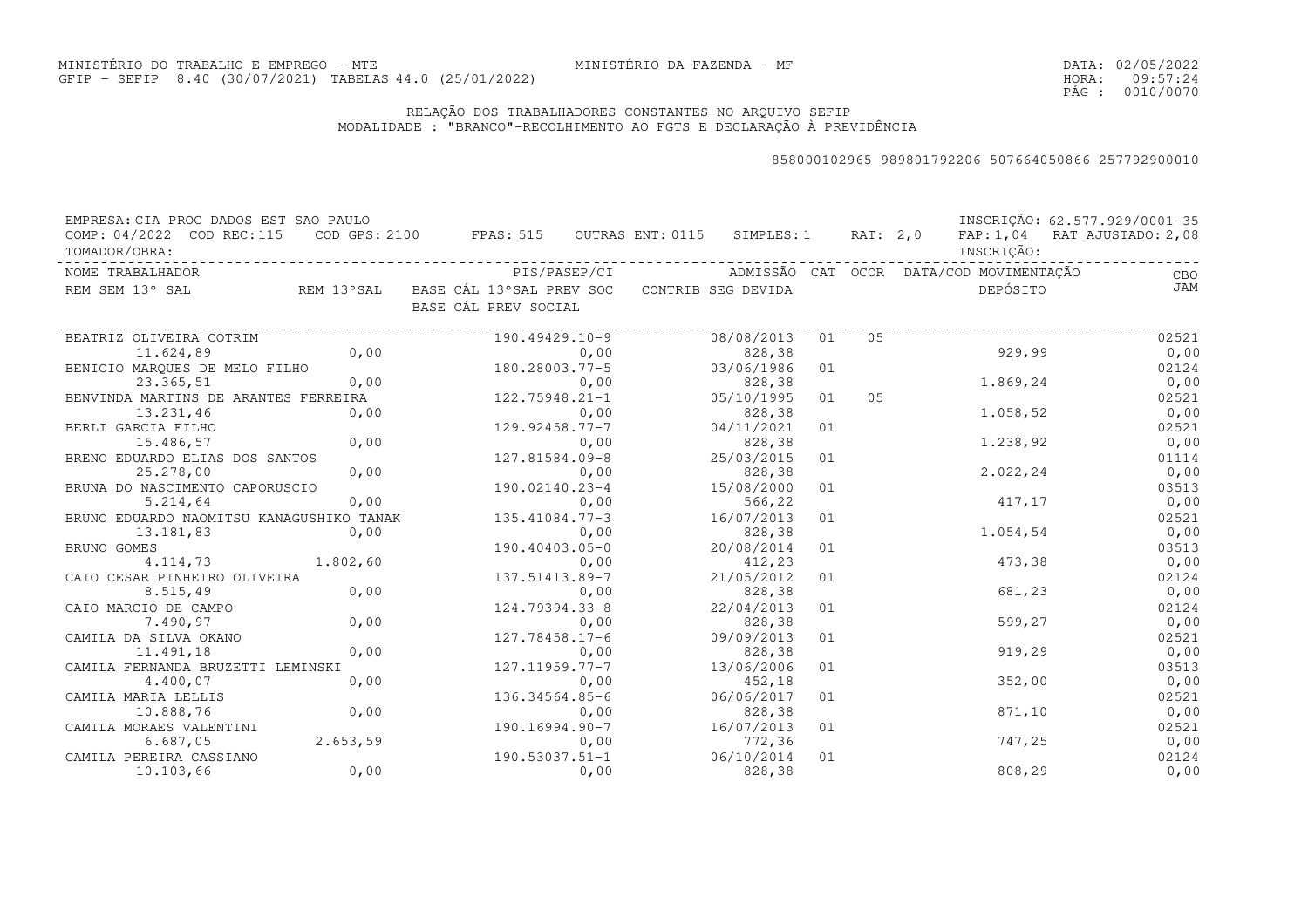### RELAÇÃO DOS TRABALHADORES CONSTANTES NO ARQUIVO SEFIPMODALIDADE : "BRANCO"-RECOLHIMENTO AO FGTS E DECLARAÇÃO À PREVIDÊNCIA

| EMPRESA: CIA PROC DADOS EST SAO PAULO      |           |                                                                                |              |            |    |    |                                         | INSCRIÇÃO: 62.577.929/0001-35 |
|--------------------------------------------|-----------|--------------------------------------------------------------------------------|--------------|------------|----|----|-----------------------------------------|-------------------------------|
| COMP: 04/2022 COD REC:115<br>TOMADOR/OBRA: |           | COD GPS: 2100 FPAS: 515 OUTRAS ENT: 0115 SIMPLES: 1 RAT: 2,0                   |              |            |    |    | INSCRIÇÃO:                              | FAP: 1,04 RAT AJUSTADO: 2,08  |
| NOME TRABALHADOR                           |           |                                                                                | PIS/PASEP/CI |            |    |    | ADMISSÃO CAT OCOR DATA/COD MOVIMENTAÇÃO | <b>CBO</b>                    |
| REM SEM 13° SAL                            |           | REM 13°SAL BASE CÁL 13°SAL PREV SOC CONTRIB SEG DEVIDA<br>BASE CÁL PREV SOCIAL |              |            |    |    | DEPÓSITO                                | <b>JAM</b>                    |
| CANDIDA ROCHA SCHWENCK                     |           | 170.61842.56-1                                                                 |              | 16/04/1998 | 01 |    |                                         | 01114                         |
| 41.107,81                                  | 0,00      |                                                                                | 0,00         | 828,38     |    |    | 3.288,62                                | 0,00                          |
| CARLA GODOY DE JESUS                       |           | 127.68031.85-4                                                                 |              | 14/07/1998 | 01 | 05 |                                         | 03513                         |
| 6.630, 75                                  | 0,00      |                                                                                | 0,00         | 764,48     |    |    | 530,46                                  | 0,00                          |
| CARLOS ALBERTO DIOGO                       |           | 122.89961.79-7                                                                 |              | 03/08/1987 | 01 |    |                                         | 03133                         |
| 8.272,35                                   | 0,00      |                                                                                | 0,00         | 828,38     |    |    | 661,79                                  | 0,00                          |
| CARLOS ALBERTO FERNANDES GOMES             |           | 120.10014.59-8                                                                 |              | 03/08/1981 | 01 |    |                                         | 02124                         |
| 47.261,96                                  | 0,00      |                                                                                | 0,00         | 828,38     |    |    | 3.780,96                                | 0,00                          |
| CARLOS ALBERTO JESUS BARREIRA              |           | 107.74308.00-9                                                                 |              | 13/10/1988 | 01 |    |                                         | 02521                         |
| 37.476,15                                  | 0,00      |                                                                                | 0,00         | 828,38     |    |    | 2.998, 10                               | 0,00                          |
| CARLOS ALBERTO KOGAWA                      |           | 120.12973.29-0                                                                 |              | 16/08/1982 | 01 |    |                                         | 02124                         |
| 28.984,80                                  | 9.254,41  |                                                                                | 0,00         | 828,38     |    |    | 3.059, 14                               | 0,00                          |
| CARLOS ALBERTO MATOS                       |           | 124.50502.29-9                                                                 |              | 01/02/2006 | 01 |    |                                         | 02124                         |
| 17.334,05                                  | 5.750, 10 |                                                                                | 0,00         | 828,38     |    |    | 1.846,73                                | 0,00                          |
| CARLOS ANTONIO ARIAS FERNANDES             |           | 120.72209.99-6                                                                 |              | 04/04/1988 | 01 |    |                                         | 04110                         |
| 4.273,43                                   | 0,00      |                                                                                | 0,00         | 434,45     |    |    | 341,88                                  | 0,00                          |
| CARLOS BENEDITO MOREIRA                    |           | 104.26186.38-6                                                                 |              | 25/07/1984 | 01 |    |                                         | 03131                         |
| 11.082,19                                  | 0,00      |                                                                                | 0,00         | 828,38     |    |    | 886,58                                  | 0,00                          |
| CARLOS CESAR ALVES DE SOUSA                |           | 122.36342.00-6                                                                 |              | 14/04/2009 | 01 |    |                                         | 02124                         |
| 10.657,33                                  | 0,00      |                                                                                | 0,00         | 828,38     |    |    | 852,59                                  | 0,00                          |
| CARLOS EDUARDO FIRETTI HODAS               |           | 122.94000.80-5                                                                 |              | 01/10/2003 | 01 |    |                                         | 02521                         |
| 18.274,15                                  | 0,00      |                                                                                | 0,00         | 828,38     |    |    | 1.461,94                                | 0,00                          |
| CARLOS EDUARDO ROMAO                       |           | 127.85488.15-8                                                                 |              | 28/10/2020 | 01 |    |                                         | 02521                         |
| 25.675,42                                  | 0,00      |                                                                                | 0,00         | 828,38     |    |    | 2.054,03                                | 0,00                          |
| CARLOS EDUARDO TETSUO NISHIMURA            |           | 126.17199.77-2                                                                 |              | 15/02/2006 | 01 |    |                                         | 02521                         |
| 17.964,42                                  | 0,00      |                                                                                | 0,00         | 828,38     |    |    | 1.437,15                                | 0,00                          |
| CARLOS GONCALVES TREZ                      |           | 120.72534.90-0                                                                 |              | 24/05/1986 | 01 |    |                                         | 03513                         |
| 6.036,69                                   | 0,00      |                                                                                | 0,00         | 681,31     |    |    | 482,94                                  | 0,00                          |
| CARLOS HENRIQUE DA SILVA                   |           | 126.73624.85-8                                                                 |              | 09/04/2012 | 01 |    |                                         | 03513                         |
| 7.744,73                                   | 0,00      |                                                                                | 0,00         | 828, 38    |    |    | 619,57                                  | 0,00                          |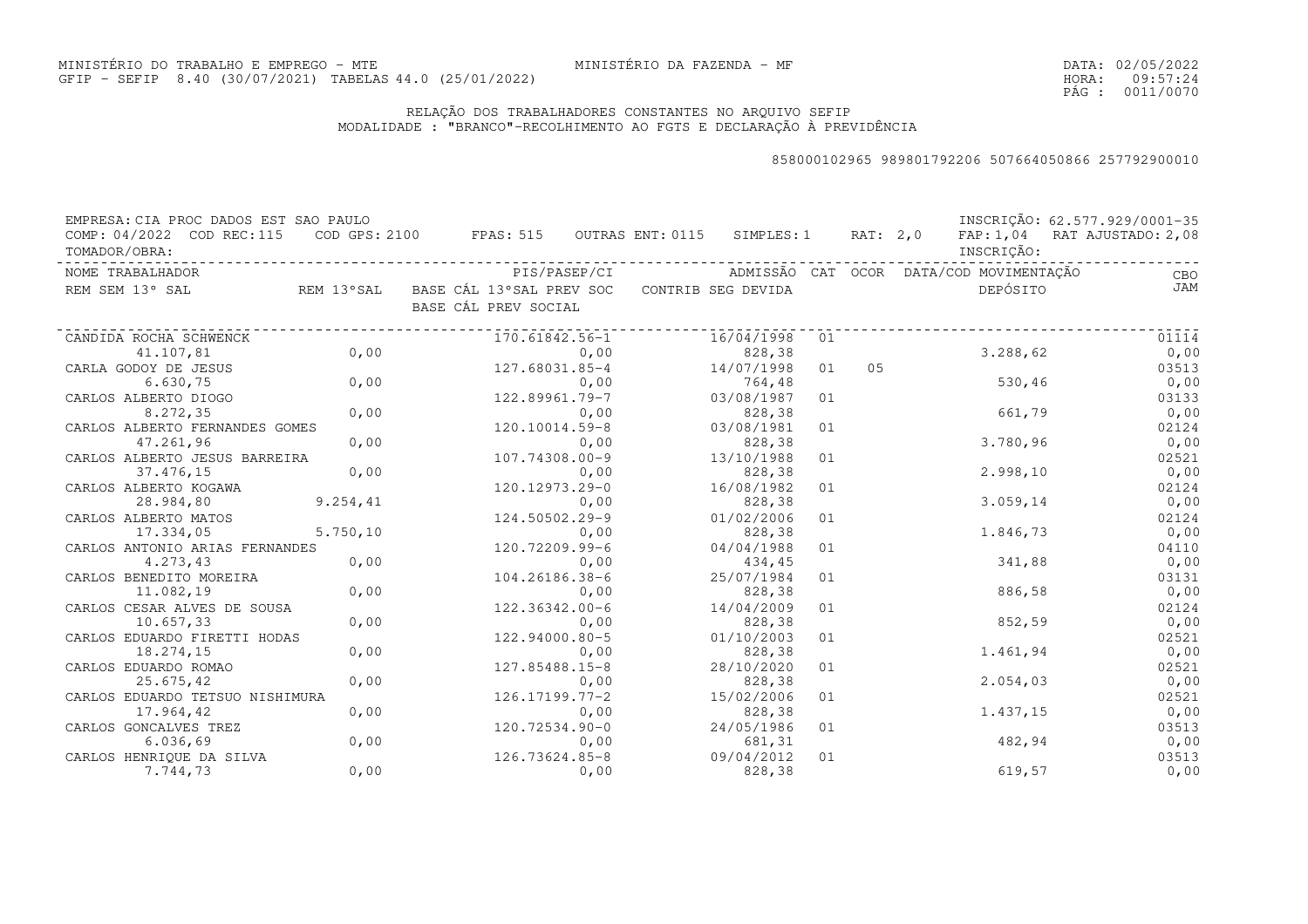DATA:02/05/2022HORA: PÁG : 09:57:24 0012/0070

### RELAÇÃO DOS TRABALHADORES CONSTANTES NO ARQUIVO SEFIPMODALIDADE : "BRANCO"-RECOLHIMENTO AO FGTS E DECLARAÇÃO À PREVIDÊNCIA

| EMPRESA: CIA PROC DADOS EST SAO PAULO<br>COMP: 04/2022 COD REC:115<br>TOMADOR/OBRA: |           | COD GPS: 2100 FPAS: 515 OUTRAS ENT: 0115 SIMPLES: 1 RAT: 2,0 FAP: 1,04 RAT AJUSTADO: 2,08 |                                                      |    |    | INSCRIÇÃO: | INSCRIÇÃO: 62.577.929/0001-35 |
|-------------------------------------------------------------------------------------|-----------|-------------------------------------------------------------------------------------------|------------------------------------------------------|----|----|------------|-------------------------------|
| NOME TRABALHADOR                                                                    |           |                                                                                           | PIS/PASEP/CI ADMISSÃO CAT OCOR DATA/COD MOVIMENTACÃO |    |    |            | CBO                           |
| REM SEM 13° SAL                                                                     |           | REM 13°SAL    BASE CÁL 13°SAL PREV SOC    CONTRIB SEG DEVIDA<br>BASE CÁL PREV SOCIAL      |                                                      |    |    | DEPÓSITO   | JAM                           |
| CARLOS MITSURU SUDA                                                                 |           | 105.63307.46-0                                                                            | 02/12/2008 01                                        |    |    |            | 02124                         |
| 8.318,12                                                                            | 0.00      |                                                                                           | 0,00<br>828,38                                       |    |    | 665,45     | 0,00                          |
| CARLOS ROBERTO CAMPOS DE ABREU SODRE 104.10457.49-0                                 |           |                                                                                           | 21/02/2011                                           | 01 | 05 |            | 02521                         |
| 22.822,73                                                                           |           | $0,00$<br>$0,00$<br>$107.55799.77-9$<br>$0,00$<br>$126.68319.93-7$<br>$0,00$              | 828,38                                               |    |    | 1.825,82   | 0,00                          |
| CARLOS ROBERTO DA CUNHA                                                             |           |                                                                                           | 08/08/2012                                           | 01 |    |            | 02124                         |
| 7.560,33                                                                            |           |                                                                                           | 828,38                                               |    |    | 604,83     | 0,00                          |
| CARLOS ROBERTO TRINDADE BORGONOVI                                                   |           |                                                                                           | 01/04/2022                                           | 01 |    |            | 02521                         |
| 10.469,96                                                                           | 0,00      |                                                                                           | 828,38<br>0,00                                       |    |    | 837,59     | 0,00                          |
| CARLOS TADEU VALCEZIA                                                               |           | $104.33362.00-3$                                                                          | 30/03/1978                                           | 01 |    |            | 03133                         |
| 6.052,79                                                                            | 0,00      |                                                                                           | 0,00<br>683,56                                       |    |    | 484,23     | 0,00                          |
| CARLOS YUKIO OKUTI                                                                  |           | 120.75309.63-0                                                                            | 05/07/1990                                           | 01 |    |            | 02124                         |
| 14.789,43                                                                           | 0,00      |                                                                                           | 0,00<br>828,38                                       |    |    | 1.183,16   | 0,00                          |
| CAROLINA BARBOSA PACHECO                                                            |           | 135.05316.85-6                                                                            | 03/02/2014                                           | 01 |    |            | 02521                         |
| 14.571,56                                                                           | 5.105, 11 |                                                                                           | 0,00<br>828,38                                       |    |    | 1.574, 13  | 0,00                          |
| CAROLINA CELIA SHERGUE                                                              |           | 155.74379.00-0                                                                            | 11/07/2018                                           | 01 |    |            | 02521                         |
| 15.951,17                                                                           | 0,00      |                                                                                           | 0,00<br>828,38                                       |    |    | 1.276,09   | 0,00                          |
| CASSIA LIBERI DAMETTA                                                               |           | 125.40052.91-8                                                                            | 22/01/2019                                           | 01 |    |            | 02521                         |
| 11.503,01                                                                           | 5.234,98  |                                                                                           | 0,00<br>828,38                                       |    |    | 1.339,03   | 0,00                          |
| CASSIO CHAGAS MONTENEGRO DUARTE                                                     |           | 124.00643.84-0                                                                            | 14/04/2009                                           | 01 |    |            | 02124                         |
| 17.727,09                                                                           | 0,00      |                                                                                           | 0,00<br>828,38                                       |    |    | 1.418,16   | 0,00                          |
| CAUE TAVARES DA SILVA                                                               |           | 132.61636.77-6                                                                            | 21/06/2005                                           | 01 | 05 |            | 02521                         |
| 11.624,38                                                                           | 0,00      |                                                                                           | 0,00<br>828,38                                       |    |    | 929,95     | 0,00                          |
| CELESTINO LOPES SILVA FILHO                                                         |           | $104.07203.24 - 6$                                                                        | 26/08/1974                                           | 01 |    |            | 02124                         |
| 20.637,36                                                                           | 6.873,50  |                                                                                           | 0,00<br>828,38                                       |    |    | 2.200, 87  | 0,00                          |
| CELIA AKEMI ARATA MUTO                                                              |           | 107.86615.55-6                                                                            | 18/01/1982                                           | 01 |    |            | 02124                         |
| 19.185,19                                                                           | 0,00      |                                                                                           | 0,00<br>828,38                                       |    |    | 1.534,82   | 0,00                          |
| CELIO KATSUYOSHI HIRAOKA                                                            |           | 131.85877.93-3                                                                            | 17/03/2014                                           | 01 |    |            | 02124                         |
| 7.950,06                                                                            | 0,00      |                                                                                           | 0,00<br>828,38                                       |    |    | 636,00     | 0,00                          |
| CELSO DOS SANTOS LIMA FILHO                                                         |           | 104.35937.65-8                                                                            | 14/04/2009                                           | 01 |    |            | 02124                         |
| 12.780,65                                                                           | 0,00      |                                                                                           | 828,38<br>0,00                                       |    |    | 1.022, 46  | 0,00                          |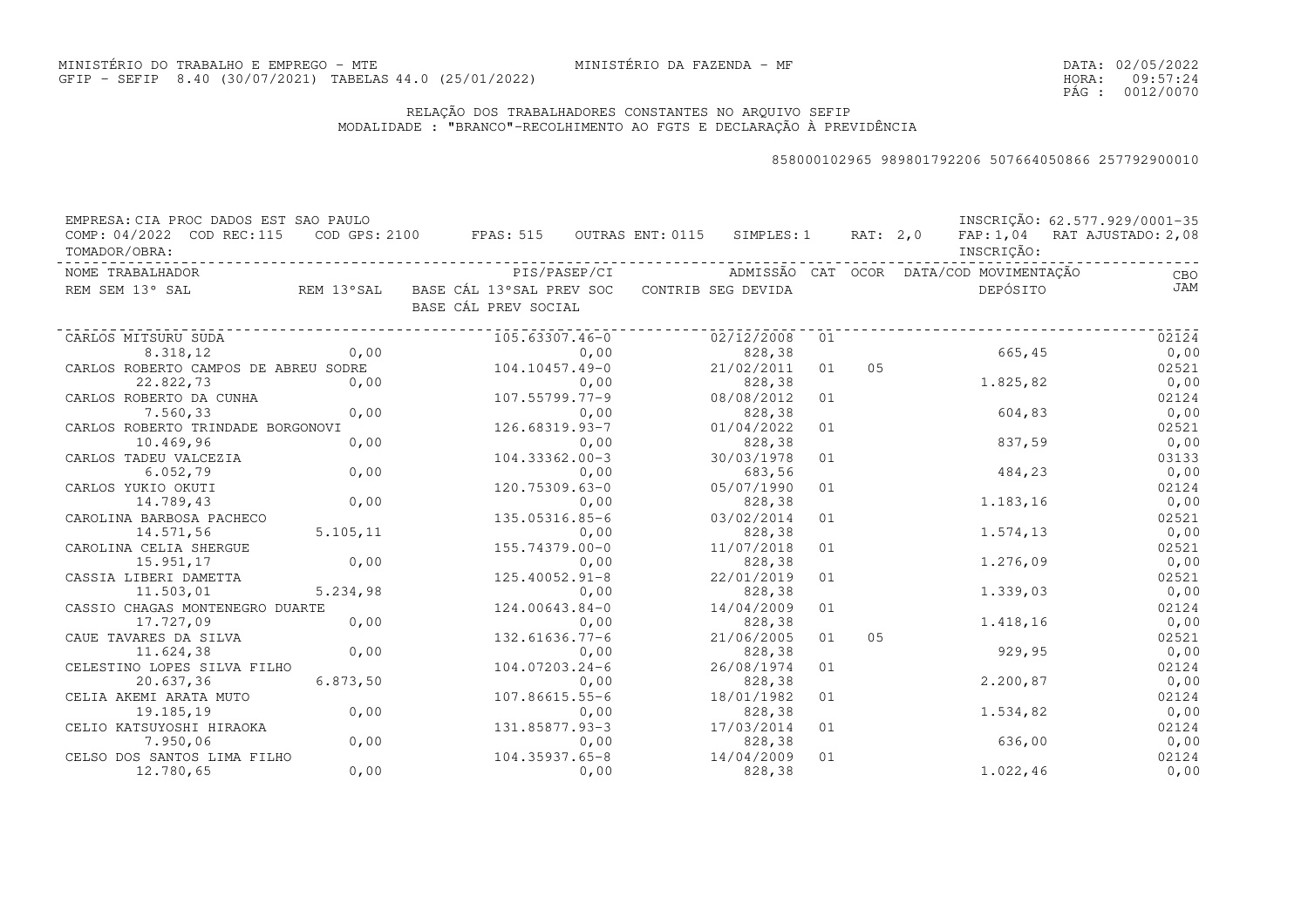DATA:02/05/2022HORA: PÁG : 09:57:24 0013/0070

### RELAÇÃO DOS TRABALHADORES CONSTANTES NO ARQUIVO SEFIPMODALIDADE : "BRANCO"-RECOLHIMENTO AO FGTS E DECLARAÇÃO À PREVIDÊNCIA

| EMPRESA: CIA PROC DADOS EST SAO PAULO |            |                          |              |                  |                    |    |                |                                         | INSCRIÇÃO: 62.577.929/0001-35 |
|---------------------------------------|------------|--------------------------|--------------|------------------|--------------------|----|----------------|-----------------------------------------|-------------------------------|
| COMP: 04/2022 COD REC:115             |            | COD GPS: 2100 FPAS: 515  |              | OUTRAS ENT: 0115 | SIMPLES: 1         |    | RAT: 2,0       |                                         | FAP: 1,04 RAT AJUSTADO: 2,08  |
| TOMADOR/OBRA:                         |            |                          |              |                  |                    |    |                | INSCRIÇÃO:                              |                               |
| NOME TRABALHADOR                      |            |                          | PIS/PASEP/CI |                  |                    |    |                | ADMISSÃO CAT OCOR DATA/COD MOVIMENTAÇÃO | CBO                           |
| REM SEM 13° SAL                       | REM 13°SAL | BASE CÁL 13°SAL PREV SOC |              |                  | CONTRIB SEG DEVIDA |    |                | DEPÓSITO                                | JAM                           |
|                                       |            | BASE CÁL PREV SOCIAL     |              |                  |                    |    |                |                                         |                               |
| CELSO MINORU ONO                      |            | 124.31363.07-6           |              |                  | 10/02/2014         | 01 |                |                                         | 02124                         |
| 7.490,97                              | 0,00       |                          | 0,00         |                  | 828,38             |    |                | 599,27                                  | 0,00                          |
| CELSO MONASTERO                       |            | 180.00009.82-5           |              |                  | 22/11/2005         | 01 |                |                                         | 02124                         |
| 15.946,52                             | 0,00       |                          | 0,00         |                  | 828,38             |    |                | 1.275,72                                | 0,00                          |
| CELSO SILVA BATISTA                   |            | 120.86733.29-3           |              |                  | 03/10/1988         | 01 |                |                                         | 02521                         |
| 13.558,41                             | 0,00       |                          | 0,00         |                  | 828,38             |    |                | 1.084,68                                | 0,00                          |
| CERES ALVES PRATES                    |            | 107.82379.83-1           |              |                  | 28/01/2019         | 01 | 05             |                                         | 01114                         |
| 24.333,02                             | 0,00       |                          | 0,00         |                  | 828,38             |    |                | 1.946,65                                | 0,00                          |
| CESAR CALIARI DE LIMA                 |            | 121.44217.39-6           |              |                  | 18/01/2006         | 01 |                |                                         | 02124                         |
| 15.479,21                             | 0,00       |                          | 0,00         |                  | 828,38             |    |                | 1.238,34                                | 0,00                          |
| CINTHIA DELGADO COELHO RAMOS          |            | 125.14877.84-0           |              |                  | 02/09/2013         | 01 | 0 <sub>5</sub> |                                         | 01114                         |
| 23.135,19                             | 0,00       |                          | 0,00         |                  | 828,38             |    |                | 1.850,81                                | 0,00                          |
| CINTIA ROSA DE LIMA                   |            | 190.47742.24-1           |              |                  | 16/06/2014         | 01 |                |                                         | 02521                         |
| 5.678,68                              | 0,00       |                          | 0,00         |                  | 631,19             |    |                | 454,29                                  | 0,00                          |
| CIRO CESAR SUIYAMA OGATA              |            | 124.38163.12-9           |              |                  | 24/06/2014         | 01 |                |                                         | 02124                         |
| 7.421,61                              | 0,00       |                          | 0,00         |                  | 828,38             |    |                | 593,72                                  | 0,00                          |
| CLARICE UEHARA                        |            | $100.95749.50 - 8$       |              |                  | 20/06/1979         | 01 |                |                                         | 04110                         |
| 5.600,92                              | 0,00       |                          | 0,00         |                  | 620,30             |    |                | 448,08                                  | 0,00                          |
| CLAUDECIR PEGORETTI                   |            | 121.70762.56-8           |              |                  | 22/05/1986         | 01 |                |                                         | 02124                         |
| 13.342,84                             | 0,00       |                          | 0,00         |                  | 828,38             |    |                | 1.067,43                                | 0,00                          |
| CLAUDIA ABREU SCHEFLER                |            | 129.00124.85-0           |              |                  | 19/12/2018         | 01 | 05             |                                         | 02521                         |
| 15.267,20                             | 0,00       |                          | 0,00         |                  | 828,38             |    |                | 1.221,37                                | 0,00                          |
| CLAUDIA APARECIDA MORAIS              |            | 121.88927.84-4           |              |                  | 24/03/1988         | 01 |                |                                         | 03513                         |
| 5.973,26                              | 0,00       |                          | 0,00         |                  | 672,43             |    |                | 477,87                                  | 0,00                          |
| CLAUDIA MARIA PEREIRA JIMENES         |            | 121.13518.48-3           |              |                  | 12/07/1985         | 01 |                |                                         | 02124                         |
| 12.511,57                             | 0,00       |                          | 0,00         |                  | 828,38             |    |                | 1.000,93                                | 0,00                          |
| CLAUDIA MATIKO HIGA BRIANI            |            | 123.87846.21-6           |              |                  | 14/12/2021         | 01 |                |                                         | 02521                         |
| 9.104, 31                             | 0,00       |                          | 0,00         |                  | 828,38             |    |                | 728,34                                  | 0,00                          |
| CLAUDIA MOREIRA DA SILVA              |            | 134.66697.85-8           |              |                  | 05/05/2014         | 01 |                |                                         | 02124                         |
| 10.334,41                             | 0,00       |                          | 0,00         |                  | 828,38             |    |                | 826,75                                  | 0,00                          |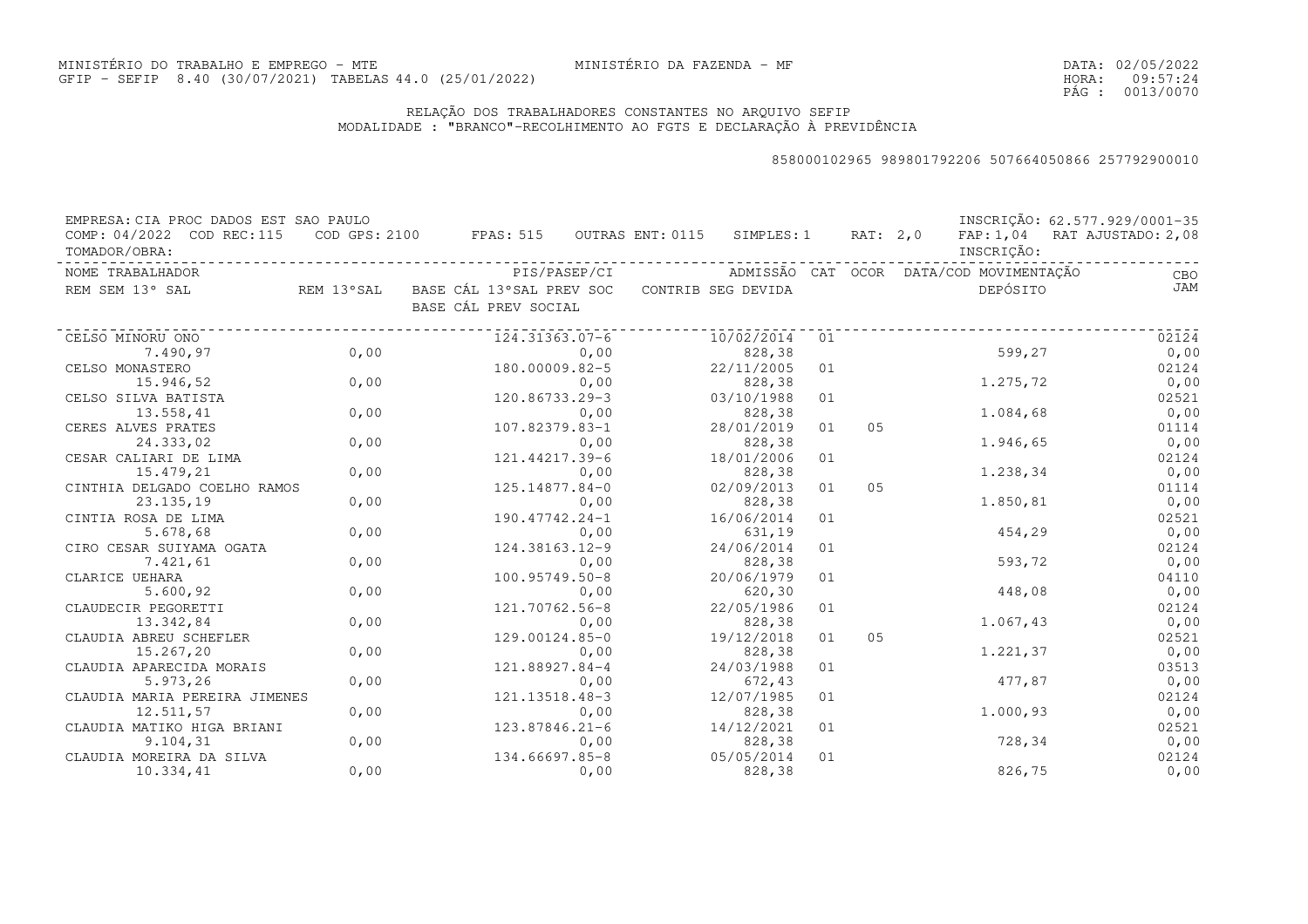DATA:02/05/2022HORA: PÁG : 09:57:24 0014/0070

### RELAÇÃO DOS TRABALHADORES CONSTANTES NO ARQUIVO SEFIPMODALIDADE : "BRANCO"-RECOLHIMENTO AO FGTS E DECLARAÇÃO À PREVIDÊNCIA

| EMPRESA: CIA PROC DADOS EST SAO PAULO |            |                          |                  |                    |    |          |                                         | INSCRIÇÃO: 62.577.929/0001-35 |
|---------------------------------------|------------|--------------------------|------------------|--------------------|----|----------|-----------------------------------------|-------------------------------|
| COMP: 04/2022 COD REC:115             |            | COD GPS: 2100 FPAS: 515  | OUTRAS ENT: 0115 | SIMPLES: 1         |    | RAT: 2,0 |                                         | FAP: 1,04 RAT AJUSTADO: 2,08  |
| TOMADOR/OBRA:                         |            |                          |                  |                    |    |          | INSCRIÇÃO:                              |                               |
| NOME TRABALHADOR                      |            | PIS/PASEP/CI             |                  |                    |    |          | ADMISSÃO CAT OCOR DATA/COD MOVIMENTAÇÃO | CBO                           |
| REM SEM 13° SAL                       | REM 13°SAL | BASE CÁL 13°SAL PREV SOC |                  | CONTRIB SEG DEVIDA |    |          | DEPÓSITO                                | JAM                           |
|                                       |            | BASE CÁL PREV SOCIAL     |                  |                    |    |          |                                         |                               |
|                                       |            |                          |                  |                    |    |          |                                         |                               |
| CLAUDIA REGINA MARTINS                |            | 120.51977.14-5           |                  | 07/07/1989         | 01 |          |                                         | 02124                         |
| 19.456,29                             | 0,00       |                          | 0,00             | 828,38             |    |          | 1.556,51                                | 0,00                          |
| CLAUDIA ROSANA DE CARVALHO            |            | 180.04430.19-3           |                  | 05/01/2015         | 01 |          |                                         | 02124                         |
| 7.421,61                              | 0,00       |                          | 0,00             | 828,38             |    |          | 593,72                                  | 0,00                          |
| CLAUDIO BRONE                         |            | 100.65394.58-2           |                  | 07/12/1972         | 01 |          |                                         | 03513                         |
| 14.264,72                             | 0,00       |                          | 0,00             | 828,38             |    |          | 1.141,18                                | 0,00                          |
| CLAUDIO FELIX DE BITTENCOURT          |            | $101.00667.47 - 0$       |                  | 06/01/2014         | 01 |          |                                         | 02124                         |
| 7.950,06                              | 0,00       |                          | 0,00             | 828,38             |    |          | 636,01                                  | 0,00                          |
| CLAUDIO JOSE TORRES GARCIA            |            | $108.95385.64 - 0$       |                  | 19/07/2005         | 01 |          |                                         | 02124                         |
| 6.934,03                              | 0,00       |                          | 0,00             | 806,94             |    |          | 554,73                                  | 0,00                          |
| CLAUDIO MOREIRA                       |            | $122.08559.61 - 6$       |                  | 21/06/1988         | 01 |          |                                         | 02124                         |
| 10.124,84                             | 0,00       |                          | 0,00             | 828,38             |    |          | 809,99                                  | 0,00                          |
| CLAUDIO NORIO MINEI                   |            | 122.88702.75-5           |                  | 24/03/2014         | 01 |          |                                         | 02124                         |
| 12.795,17                             | 0,00       |                          | 0,00             | 828,38             |    |          | 1.023, 62                               | 0,00                          |
| CLAUDIO SCARDUA                       |            | 107.28879.16-3           |                  | 01/04/1981         | 01 |          |                                         | 02124                         |
| 9.907,72                              | 0,00       |                          | 0,00             | 828,38             |    |          | 792,62                                  | 0,00                          |
| CLAYTON YUGO MASUDA                   |            | 128.79605.81-6           |                  | 23/01/2019         | 01 |          |                                         | 02521                         |
| 10.784,06                             | 0,00       |                          | 0,00             | 828,38             |    |          | 862,72                                  | 0,00                          |
| CLEIA APARECIDA DA SILVA ZANETTI      |            | 121.43838.89-3           |                  | 03/08/1987         | 01 |          |                                         | 02124                         |
| 16.314,12                             | 0,00       |                          | 0,00             | 828,38             |    |          | 1.305,13                                | 0,00                          |
| CLEIDE ANDERSON LEITE DE OLIVEIRA     |            | 121.31902.76-1           |                  | 02/02/1979         | 01 |          |                                         | 04110                         |
| 4.617,56                              | 0,00       |                          | 0,00             | 482,63             |    |          | 369,41                                  | 0,00                          |
| CLEUSA PEREIRA DE BARROS ARAUJO       |            | $106.52695.87-3$         |                  | 16/03/1981         | 01 |          |                                         | 02124                         |
| 12.588,04                             | 0,00       |                          | 0,00             | 828,38             |    |          | 1.007,05                                | 0,00                          |
| CLEUZA PIRES DO AMARAL ROSA           |            | 107.55799.35-3           |                  | 16/02/1979         | 01 |          |                                         | 02521                         |
| 7.887,45                              | 0,00       |                          | 0,00             | 828,38             |    |          | 631,00                                  | 0,00                          |
| CLOVIS DE SOUZA BRITO                 |            | 170.13563.35-6           |                  | 04/05/1981         | 01 |          |                                         | 02521                         |
| 20.155,63                             | 0,00       |                          | 0,00             | 828,38             |    |          | 1.612,45                                | 0,00                          |
| CRISTIANA HARUMI YAMAMOTO HAGUI       |            | 128.59304.81-0           |                  | 09/09/2009         | 01 |          |                                         | 02124                         |
| 20.086,34                             | 0,00       |                          | 0,00             | 828,38             |    |          | 1.606,90                                | 0,00                          |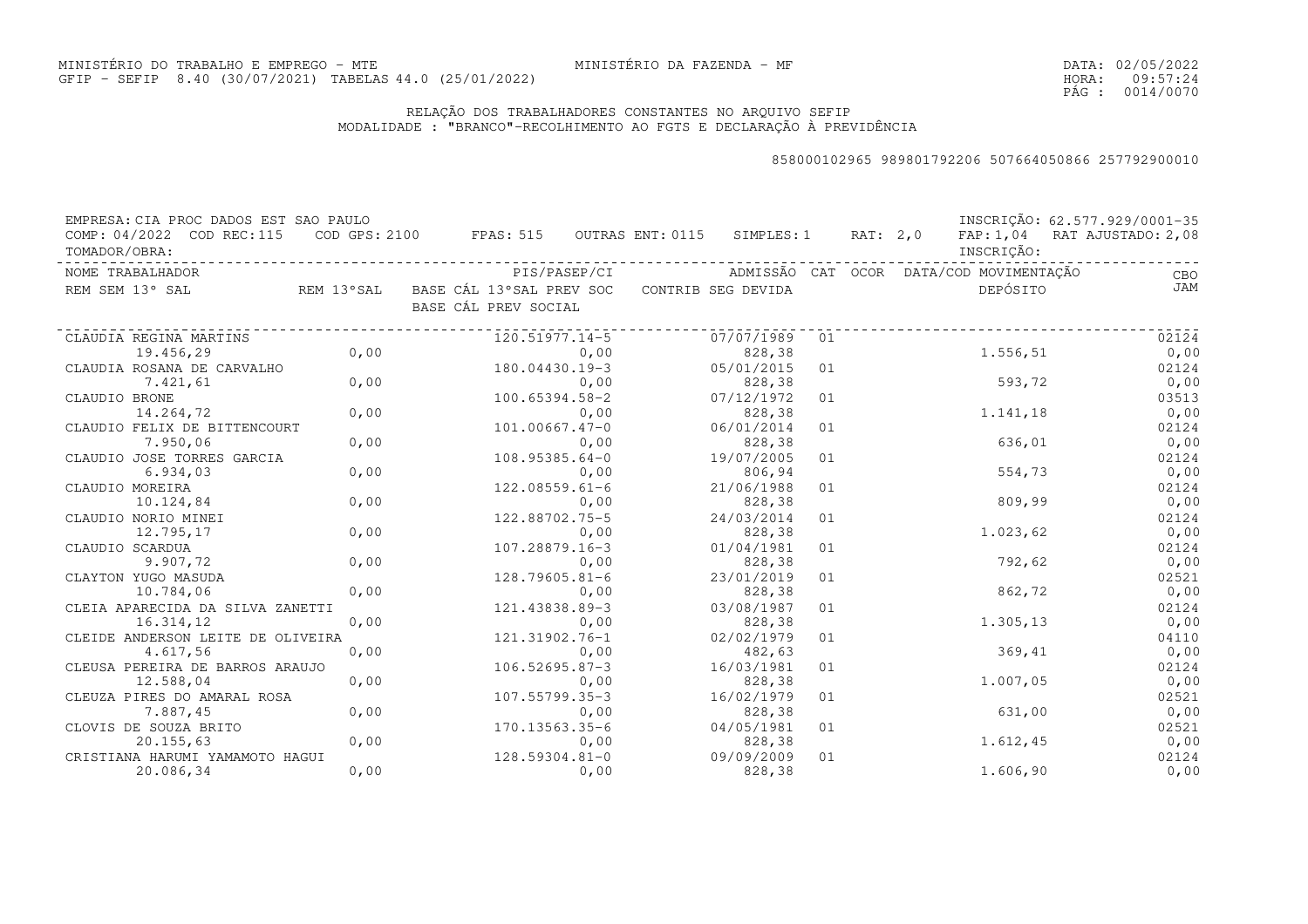### RELAÇÃO DOS TRABALHADORES CONSTANTES NO ARQUIVO SEFIPMODALIDADE : "BRANCO"-RECOLHIMENTO AO FGTS E DECLARAÇÃO À PREVIDÊNCIA

MINISTÉRIO DA FAZENDA - MF

| EMPRESA: CIA PROC DADOS EST SAO PAULO<br>COMP: 04/2022 COD REC:115 COD GPS: 2100 FPAS: 515 OUTRAS ENT: 0115 SIMPLES: 1 RAT: 2,0 FAP: 1,04 RAT AJUSTADO: 2,08<br>TOMADOR/OBRA: |      |                                                                                |            |    |    | INSCRIÇÃO: | INSCRIÇÃO: 62.577.929/0001-35 |
|-------------------------------------------------------------------------------------------------------------------------------------------------------------------------------|------|--------------------------------------------------------------------------------|------------|----|----|------------|-------------------------------|
| NOME TRABALHADOR                                                                                                                                                              |      |                                                                                |            |    |    |            | <b>CBO</b>                    |
| REM SEM 13° SAL                                                                                                                                                               |      | REM 13°SAL BASE CÁL 13°SAL PREV SOC CONTRIB SEG DEVIDA<br>BASE CÁL PREV SOCIAL |            |    |    | DEPÓSITO   | <b>JAM</b>                    |
| CRISTIANE DA SILVA                                                                                                                                                            |      | 121.42759.67-1                                                                 | 05/05/1986 | 01 |    |            | 02124                         |
| 10.835,43                                                                                                                                                                     | 0,00 | 0,00                                                                           | 828,38     |    |    | 866,84     | 0,00                          |
| CRISTIANE GOMES QUESADA                                                                                                                                                       |      | 132.95158.85-0                                                                 | 12/04/2021 | 01 |    |            | 02521                         |
| 13.653,91                                                                                                                                                                     | 0,00 | 0,00                                                                           | 828,38     |    |    | 1.092,31   | 0,00                          |
| CRISTIANE OLIVEIRA DE ALMEIDA                                                                                                                                                 |      | 190.16351.99-2                                                                 | 06/01/1992 | 01 |    |            | 02124                         |
| 23.072,19                                                                                                                                                                     | 0,00 | 0,00                                                                           | 828,38     |    |    | 1.845,77   | 0,00                          |
| CRISTIANE ORTIZ DO AMARAL PEREIRA                                                                                                                                             |      | 123.25128.64-6                                                                 | 12/12/2006 | 01 | 05 |            | 02521                         |
| 23.645,17                                                                                                                                                                     | 0,00 | 0,00                                                                           | 828,38     |    |    | 1.891,62   | 0,00                          |
| CRISTIANE YUMIE OKUMA                                                                                                                                                         |      | 204.33643.39-5                                                                 | 17/02/2014 | 01 |    |            | 02124                         |
| 6.082,96                                                                                                                                                                      | 0,00 | 0,00                                                                           | 687,79     |    |    | 486,63     | 0,00                          |
| CRISTIANI APARECIDA MARTINS                                                                                                                                                   |      | 180.72964.01-7                                                                 | 04/10/2021 | 01 |    |            | 02521                         |
| 16.930,85                                                                                                                                                                     | 0,00 | 0,00                                                                           | 828,38     |    |    | 1.354,46   | 0,00                          |
| CRISTINA APARECIDA MARTINS DE ARRUDA                                                                                                                                          |      | 0,00<br>122.89612.22-9                                                         | 27/06/2002 | 01 |    |            | 02521                         |
| 18.535,42                                                                                                                                                                     | 0,00 | 0,00                                                                           | 828,38     |    |    | 1.482,84   | 0,00                          |
| CRISTINA HENGSTMANN DE SOUZA BRAVO                                                                                                                                            |      | 123.73068.62-3                                                                 | 05/07/1990 | 01 |    |            | 03513                         |
| 7.502,40                                                                                                                                                                      | 0,00 | 0,00                                                                           | 828,38     |    |    | 600,19     | 0,00                          |
| CRISTINA MARAHA LEITE                                                                                                                                                         |      | $108.87173.31 - 1$                                                             | 02/02/1981 | 01 |    |            | 03513                         |
| 4.472,06                                                                                                                                                                      | 0,00 | 0,00                                                                           | 462,26     |    |    | 357,77     | 0,00                          |
| DAIANA MELO DE OLIVEIRA                                                                                                                                                       |      | 131.71827.58-0                                                                 | 08/11/2021 | 01 |    |            | 02521                         |
| 10.469,96                                                                                                                                                                     | 0,00 | 0,00                                                                           | 828,38     |    |    | 837,59     | 0,00                          |
| DAIANA OLIVEIRA BARDUCO                                                                                                                                                       |      | 136.97304.93-2                                                                 | 10/11/2021 | 01 |    |            | 02521                         |
| 12.040,45                                                                                                                                                                     | 0,00 | 0,00                                                                           | 828,38     |    |    | 963,23     | 0,00                          |
| DAMARIS SIQUEIRA VICTORINO FREIXEDA                                                                                                                                           |      | 108.74319.80-0                                                                 | 16/08/1982 | 01 |    |            | 02124                         |
| 23.161,49                                                                                                                                                                     | 0,00 | 0,00                                                                           | 828,38     |    |    | 1.852,92   | 0,00                          |
| DANIEL APULCRO DO NASCIMENTO                                                                                                                                                  |      | 170.07766.56-9                                                                 | 03/08/1987 | 01 | 05 |            | 03513                         |
| 25.474,42 5.259,23                                                                                                                                                            |      | 0,00                                                                           | 828,38     |    |    | 2.458,69   | 0,00                          |
| DANIEL DA GRACA GRIGGIO                                                                                                                                                       |      | 170.02051.16-2                                                                 | 29/01/1988 | 01 |    |            | 02124                         |
| 20.197,01                                                                                                                                                                     | 0,00 | 0,00                                                                           | 828,38     |    |    | 1.615,76   | 0,00                          |
| DANIEL RAMALDES VIANA                                                                                                                                                         |      | 170.31120.75-4                                                                 | 01/12/1988 | 01 |    |            | 04110                         |
| 3.368,53                                                                                                                                                                      | 0,00 | 0,00                                                                           | 313, 22    |    |    | 269,48     | 0,00                          |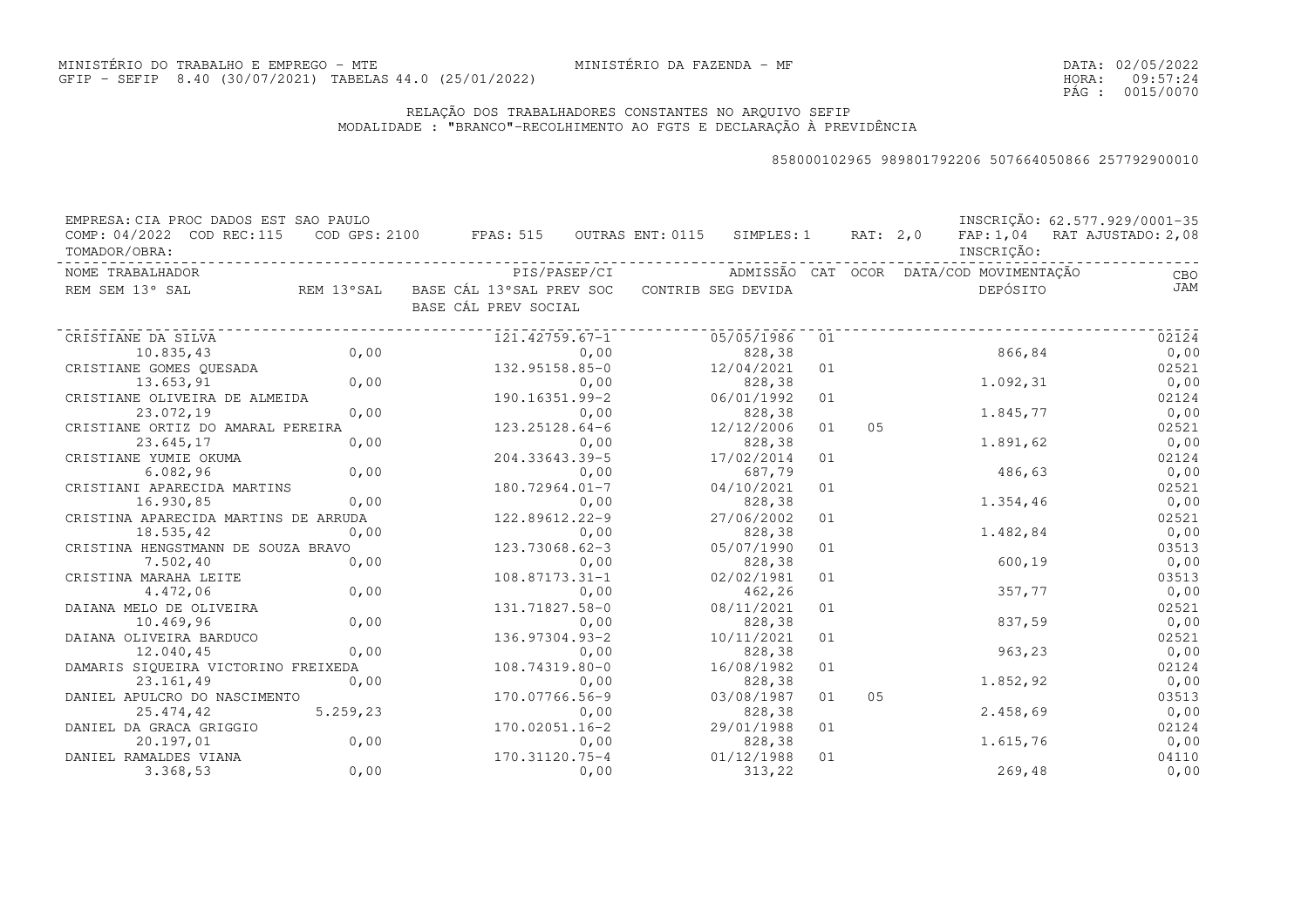DATA:02/05/2022HORA: PÁG : 09:57:24 0016/0070

### RELAÇÃO DOS TRABALHADORES CONSTANTES NO ARQUIVO SEFIPMODALIDADE : "BRANCO"-RECOLHIMENTO AO FGTS E DECLARAÇÃO À PREVIDÊNCIA

| EMPRESA: CIA PROC DADOS EST SAO PAULO |            |                                          |                    |    |          |                                         | INSCRIÇÃO: 62.577.929/0001-35 |
|---------------------------------------|------------|------------------------------------------|--------------------|----|----------|-----------------------------------------|-------------------------------|
| COMP: 04/2022 COD REC: 115            |            | COD GPS: 2100 FPAS: 515 OUTRAS ENT: 0115 | SIMPLES: 1         |    | RAT: 2,0 |                                         | FAP: 1,04 RAT AJUSTADO: 2,08  |
| TOMADOR/OBRA:                         |            |                                          |                    |    |          | INSCRIÇÃO:                              |                               |
| NOME TRABALHADOR                      |            | PIS/PASEP/CI                             |                    |    |          | ADMISSÃO CAT OCOR DATA/COD MOVIMENTAÇÃO | CBO                           |
| REM SEM 13° SAL                       | REM 13°SAL | BASE CÁL 13°SAL PREV SOC                 | CONTRIB SEG DEVIDA |    |          | DEPÓSITO                                | JAM                           |
|                                       |            | BASE CÁL PREV SOCIAL                     |                    |    |          |                                         |                               |
| DANIEL TOMIO YAMASAKI                 |            | 134.59931.77-8                           | 09/04/2012         | 01 |          |                                         | 03513                         |
| 6.988,25                              | 0,00       | 0,00                                     | 814,53             |    |          | 559,06                                  | 0,00                          |
| DANIELA DE FATIMA AFONSO RIZZATO      |            | $127.43858.77 - 1$                       | 16/06/2014         | 01 |          |                                         | 02521                         |
| 14.561,59                             | 0,00       | 0,00                                     | 828,38             |    |          | 1.164,92                                | 0,00                          |
| DANIELA MENEZES DOS REIS              |            | 125.54114.98-8                           | 13/10/2005         | 01 |          |                                         | 02124                         |
| 9.617,73                              | 0,00       | 0,00                                     | 828,38             |    |          | 769,41                                  | 0,00                          |
| DANIELLE SALES DE CARVALHO DOS REIS   |            | 132.93464.81-4                           | 05/11/2012         | 01 |          |                                         | 02124                         |
| 7.560,33                              | 0,00       | 0,00                                     | 828,38             |    |          | 604,82                                  | 0,00                          |
| DANILO PORTAS                         |            | 134.51622.81-4                           | 21/01/2020         | 01 |          |                                         | 02521                         |
| 24.684,81                             | 0,00       | 0,00                                     | 828,38             |    |          | 1.974,78                                | 0,00                          |
| DARIO SHIBA                           |            | $129.15619.81 - 8$                       | 20/09/2005         | 01 |          |                                         | 02124                         |
| 9.617,71                              | 0,00       | 0,00                                     | 828,38             |    |          | 769,41                                  | 0,00                          |
| DAVILA MARIA DOS SANTOS FERREIRA      |            | 121.66366.28-9                           | 16/10/2003         | 01 |          |                                         | 02521                         |
| 9.341,81                              | 0,00       | 0,00                                     | 828,38             |    |          | 747,35                                  | 0,00                          |
| DEBORA GOETZ ACETO                    |            | 190.09115.68-5                           | 01/04/2022         | 01 |          |                                         | 02521                         |
| 10.469,96                             | 0,00       | 0,00                                     | 828,38             |    |          | 837,59                                  | 0,00                          |
| DEBORA RAMOS DA SILVA BORNIA          |            | 127.84718.85-0                           | 16/04/2019         | 01 | 05       |                                         | 02521                         |
| 8.888,21                              | 0,00       | 0,00                                     | 828,38             |    |          | 711,05                                  | 0,00                          |
| DEISE APARECIDA NACIMENTO             |            | 170.31120.94-0                           | 01/03/1989         | 01 |          |                                         | 03513                         |
| 5.621,90                              | 0,00       | 0,00                                     | 623,24             |    |          | 449,75                                  | 0,00                          |
| DEISE KUSUNOKI SHIROZONO              |            | $124.95274.57 - 0$                       | 23/10/1998         | 01 |          |                                         | 02124                         |
| 17.508,72                             | 5.581,61   | 0,00                                     | 828,38             |    |          | 1.847,22                                | 0,00                          |
| DEISE OLIVEIRA AMERICO FERREIRA       |            | 170.07766.75-5                           | 12/09/1988         | 01 | 05       |                                         | 02521                         |
| 16.208,28                             | 0,00       | 0,00                                     | 828,38             |    |          | 1.296,66                                | 0,00                          |
| DENIS ASSADA                          |            | 129.58732.89-6                           | 02/06/2009         | 01 |          |                                         | 02124                         |
| 13.269,07                             | 0,00       | 0,00                                     | 828,38             |    |          | 1.061,52                                | 0,00                          |
| DENIS SATO                            |            | 128.53518.93-2                           | 06/12/2012         | 01 |          |                                         | 02124                         |
| 7.980,34                              | 0,00       | 0,00                                     | 828,38             |    |          | 638,42                                  | 0,00                          |
| DENISE MARCOS BUEN                    |            | 101.11492.58-8                           | 21/12/2011         | 01 | 05       |                                         | 02521                         |
| 22.617,12                             | 0,00       | 0,00                                     | 828,38             |    |          | 1.809,37                                | 0,00                          |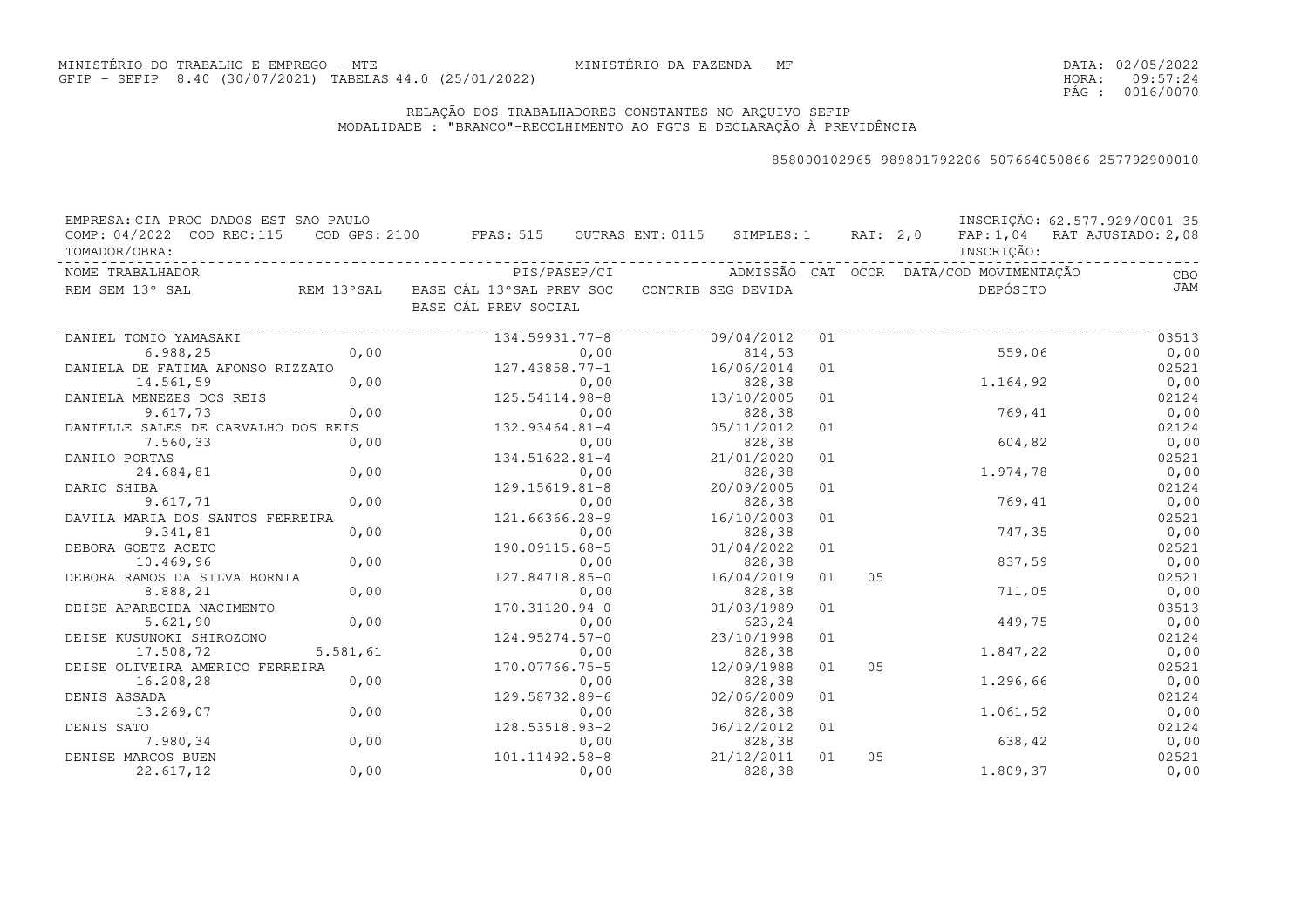DATA:02/05/2022HORA: PÁG : 09:57:24 0017/0070

### RELAÇÃO DOS TRABALHADORES CONSTANTES NO ARQUIVO SEFIPMODALIDADE : "BRANCO"-RECOLHIMENTO AO FGTS E DECLARAÇÃO À PREVIDÊNCIA

| EMPRESA: CIA PROC DADOS EST SAO PAULO |           |                                                              |              |            |    |  |                                         | INSCRIÇÃO: 62.577.929/0001-35 |
|---------------------------------------|-----------|--------------------------------------------------------------|--------------|------------|----|--|-----------------------------------------|-------------------------------|
| COMP: 04/2022 COD REC:115             |           | COD GPS: 2100 FPAS: 515 OUTRAS ENT: 0115 SIMPLES: 1 RAT: 2,0 |              |            |    |  |                                         | FAP: 1,04 RAT AJUSTADO: 2,08  |
| TOMADOR/OBRA:                         |           |                                                              |              |            |    |  | INSCRIÇÃO:                              |                               |
| NOME TRABALHADOR                      |           |                                                              | PIS/PASEP/CI |            |    |  | ADMISSÃO CAT OCOR DATA/COD MOVIMENTAÇÃO | CBO                           |
| REM SEM 13° SAL                       |           | REM 13°SAL BASE CÁL 13°SAL PREV SOC CONTRIB SEG DEVIDA       |              |            |    |  | DEPÓSITO                                | JAM                           |
|                                       |           | BASE CÁL PREV SOCIAL                                         |              |            |    |  |                                         |                               |
|                                       |           |                                                              |              |            |    |  |                                         |                               |
| DENISE ROSA PUCCI                     |           | 123.02119.97-7                                               |              | 06/07/1989 | 01 |  |                                         | 02124                         |
| 15.047,35                             | 0,00      |                                                              | 0,00         | 828,38     |    |  | 1.203,79                                | 0,00                          |
| DERSIO JOAQUIM BARBOSA                |           | 101.06918.16-5                                               |              | 06/03/1979 | 01 |  |                                         | 02124                         |
| 24.442,31                             | 7.294, 75 |                                                              | 0,00         | 828,38     |    |  | 2.538, 97                               | 0,00                          |
| DIEGO FERREIRA SILVA                  |           | 134.57540.77-1                                               |              | 05/11/2014 | 01 |  |                                         | 02124                         |
| 8.577,72                              | 2.816,18  |                                                              | 0,00         | 828,38     |    |  | 911, 51                                 | 0,00                          |
| DILMA BORGES BRITO LEONARDO           |           | 101.08471.21-4                                               |              | 24/03/1977 | 01 |  |                                         | 02521                         |
| 11.826,40                             | 0,00      |                                                              | 0,00         | 828,38     |    |  | 946,12                                  | 0,00                          |
| DILMA SARAIVA CAMPANHA SILVA          |           | 121.98817.13-8                                               |              | 05/08/2013 | 01 |  |                                         | 02521                         |
| 5.731,75                              | 0,00      |                                                              | 0,00         | 638,62     |    |  | 458,55                                  | 0,00                          |
| DIMAS RAFAEL CARDOSO                  |           | 108.53046.34-1                                               |              | 17/06/1986 | 01 |  |                                         | 02124                         |
| 13.159,09                             | 0,00      |                                                              | 0,00         | 828,38     |    |  | 1.052,73                                | 0,00                          |
| DINARDE ALMEIDA BEZERRA               |           | 130.23866.67-7                                               |              | 03/06/2014 | 01 |  |                                         | 02124                         |
| 12.740,97                             | 0,00      |                                                              | 0,00         | 828,38     |    |  | 1,019,27                                | 0,00                          |
| DIOGO DE ALMEIDA                      |           | 207.73722.40-2                                               |              | 21/11/2012 | 01 |  |                                         | 02124                         |
| 9.873,58                              | 0,00      |                                                              | 0,00         | 828,38     |    |  | 789,88                                  | 0,00                          |
| DIOGO DE OLIVEIRA TABOADA             |           | 137.35682.77-3                                               |              | 01/04/2013 | 01 |  |                                         | 02124                         |
| 7.717,05                              | 0,00      |                                                              | 0,00         | 828,38     |    |  | 617,36                                  | 0,00                          |
| DIRCEU MANOEL PETRIN                  |           | 121.57916.94-8                                               |              | 02/07/1990 | 01 |  |                                         | 02124                         |
| 17.964,41                             | 0,00      |                                                              | 0,00         | 828,38     |    |  | 1.437,16                                | 0,00                          |
| DIVALDIR JOSE RAMOS                   |           | 170.03502.59-1                                               |              | 22/05/1986 | 01 |  |                                         | 02124                         |
| 17.857,35                             | 0,00      |                                                              | 0,00         | 828,38     |    |  | 1.428,58                                | 0,00                          |
| DJANIR VICENTE DA SILVA               |           | 122.17974.28-0                                               |              | 04/12/1987 | 01 |  |                                         | 02124                         |
| 9.271,18                              | 0,00      |                                                              | 0,00         | 828,38     |    |  | 741,70                                  | 0,00                          |
| DJAVAN DOS REIS TEIXEIRA              |           | 130.57311.81-3                                               |              | 24/06/2014 | 01 |  |                                         | 03513                         |
| 5.077,44                              | 0,00      |                                                              | 0,00         | 547,01     |    |  | 406,19                                  | 0,00                          |
| DONIZETE BRANCO DE MIRANDA            |           | 120.25997.83-5                                               |              | 12/07/1985 | 01 |  |                                         | 03513                         |
| 8.856,25                              | 0,00      |                                                              | 0,00         | 828,38     |    |  | 708, 51                                 | 0,00                          |
| DONIZETI BACHEGA                      |           | 170.24213.78-5                                               |              | 08/02/1988 | 01 |  |                                         | 02124                         |
| 20.885,70                             | 0,00      |                                                              | 0,00         | 828,38     |    |  | 1.670,85                                | 0,00                          |
|                                       |           |                                                              |              |            |    |  |                                         |                               |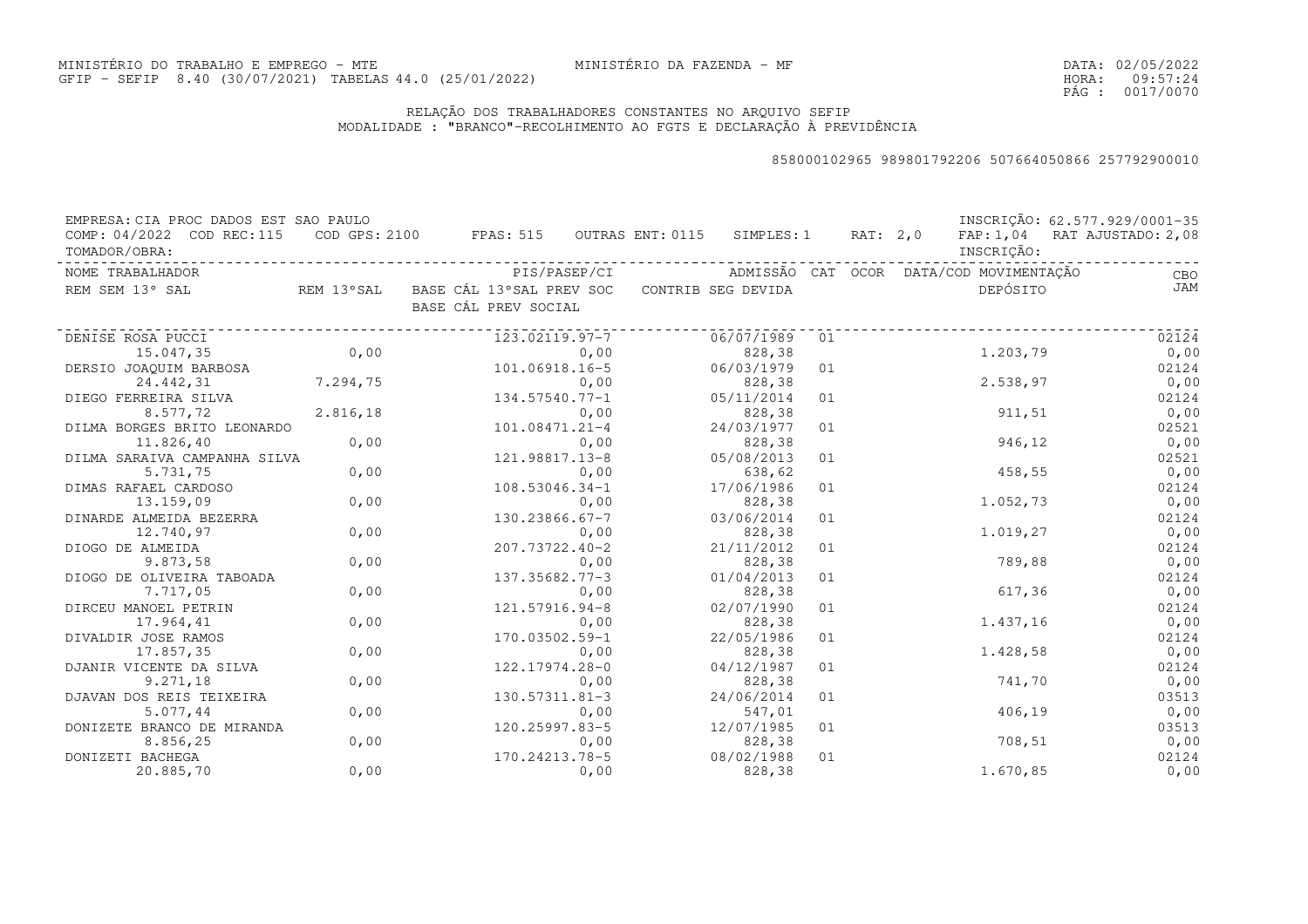DATA:02/05/2022HORA: PÁG : 09:57:24 0018/0070

### RELAÇÃO DOS TRABALHADORES CONSTANTES NO ARQUIVO SEFIPMODALIDADE : "BRANCO"-RECOLHIMENTO AO FGTS E DECLARAÇÃO À PREVIDÊNCIA

| EMPRESA: CIA PROC DADOS EST SAO PAULO<br>COMP: 04/2022 COD REC:115 |      | COD GPS: 2100 FPAS: 515 OUTRAS ENT: 0115 SIMPLES: 1 RAT: 2,0                   |                      |    |                                         | INSCRIÇÃO: 62.577.929/0001-35<br>FAP: 1,04 RAT AJUSTADO: 2,08 |
|--------------------------------------------------------------------|------|--------------------------------------------------------------------------------|----------------------|----|-----------------------------------------|---------------------------------------------------------------|
| TOMADOR/OBRA:                                                      |      |                                                                                |                      |    | INSCRIÇÃO:                              |                                                               |
| NOME TRABALHADOR                                                   |      | PIS/PASEP/CI                                                                   |                      |    | ADMISSÃO CAT OCOR DATA/COD_MOVIMENTAÇÃO | CBO                                                           |
| REM SEM 13° SAL                                                    |      | REM 13°SAL BASE CÁL 13°SAL PREV SOC CONTRIB SEG DEVIDA<br>BASE CÁL PREV SOCIAL |                      |    | DEPÓSITO                                | JAM                                                           |
| DORIAN GRAY LIPPI                                                  |      | 106.09614.24-7                                                                 | 29/11/1978           | 01 |                                         | 02124                                                         |
| 22.328,93                                                          | 0,00 | 0,00                                                                           | 828,38               |    | 1.786,32                                | 0,00                                                          |
| DOUGLAS DA GRACA GRIGGIO                                           |      | 108.36691.78-1                                                                 | 06/12/2012           | 01 |                                         | 02124                                                         |
| 8.023,68                                                           | 0,00 | 0,00                                                                           | 828,38               |    | 641,90                                  | 0,00                                                          |
| DOUGLAS PINTO DE MORAES                                            |      | 190.20124.49-0                                                                 | 07/11/2012           | 01 |                                         | 02124                                                         |
| 8.023,68                                                           | 0,00 | 0,00                                                                           | 828,38               |    | 641,89                                  | 0,00                                                          |
| DULCINEIA APARECIDA HOFFMANN RIBEIRO                               |      | $108.87656.64-9$                                                               | 18/05/1981           | 01 |                                         | 02521                                                         |
| 12.771,34                                                          | 0,00 | 0,00                                                                           | 828,38               |    | 1,021,71                                | 0,00                                                          |
| DURVAL DOS SANTOS PONTES                                           |      | 123.93133.04-8                                                                 | 20/08/2008           | 01 |                                         | 07823                                                         |
| 7.095,58                                                           | 0,00 | 0,00                                                                           | 828,38               |    | 567,64                                  | 0,00                                                          |
| EDER DOS PRAZERES MESSIAS                                          |      | 129.34217.85-1                                                                 | 01/08/2000           | 01 |                                         | 02124                                                         |
| 23.080,86                                                          | 0,00 | 0,00                                                                           | 828,38               |    | 1.846,46                                | 0,00                                                          |
| EDIBERTO TADEU PEDROSO JUNIOR                                      |      | 128.49966.81-0                                                                 | 25/03/2021           | 01 |                                         | 02521                                                         |
| 16.930,85                                                          | 0,00 | 0,00                                                                           | 828,38               |    | 1.354,46                                | 0,00                                                          |
| EDINA REGINA DA COSTA                                              |      | 170.37864.67-4                                                                 | 28/05/1992           | 01 |                                         | 03513                                                         |
| 4.935,75                                                           | 0,00 | 0,00                                                                           | 527,18               |    | 394,86                                  | 0,00                                                          |
| EDINEIA FERREIRA DA SILVA SANTOS                                   |      | 123.50815.99-6                                                                 | 01/12/1988           | 01 |                                         | 03513                                                         |
| 5.108, 46                                                          | 0,00 | 0,00                                                                           | 551,36               |    | 408,68                                  | 0,00                                                          |
| EDISON ASSIS                                                       |      | 120.99161.33-1                                                                 | 15/09/1988           | 01 |                                         | 02124                                                         |
| 21.939,76                                                          | 0,00 | 0,00                                                                           | 828,38               |    | 1.755,19                                | 0,00                                                          |
| EDISON DA ROCHA                                                    |      | 121.91350.08-0                                                                 | 05/07/1990           | 01 |                                         | 04110                                                         |
| 5.250, 41                                                          | 0,00 | 0,00                                                                           | 571,23               |    | 420,04                                  | 0,00                                                          |
| EDIVALDO RODRIGUES DE LIMA                                         |      | 121.86631.40-9                                                                 | 10/03/1988           | 01 |                                         | 03513                                                         |
| 5.948,98                                                           | 0,00 | 0,00                                                                           | 669,03               |    | 475,92                                  | 0,00                                                          |
| EDMILCE CAMARGO XAVIER                                             |      | 170.22295.02-4                                                                 | 16/07/1987           | 01 |                                         | 03513                                                         |
| 11.410,69                                                          | 0,00 | 0,00                                                                           | 828,38               |    | 912,85                                  | 0,00                                                          |
| EDNA CRISTINA GONCALVES                                            |      | 170.08280.08-2                                                                 | 17/04/1980           | 01 |                                         | 02124                                                         |
| 20.278,97                                                          | 0,00 | 0,00                                                                           | 828,38               |    | 1.622,31                                | 0,00                                                          |
| EDSON BONUCCI                                                      |      | 107.70959.76-5                                                                 | 06/12/1984<br>828,38 | 01 | 1.863,67                                | 02124                                                         |
| 23.295,84                                                          | 0,00 | 0,00                                                                           |                      |    |                                         | 0,00                                                          |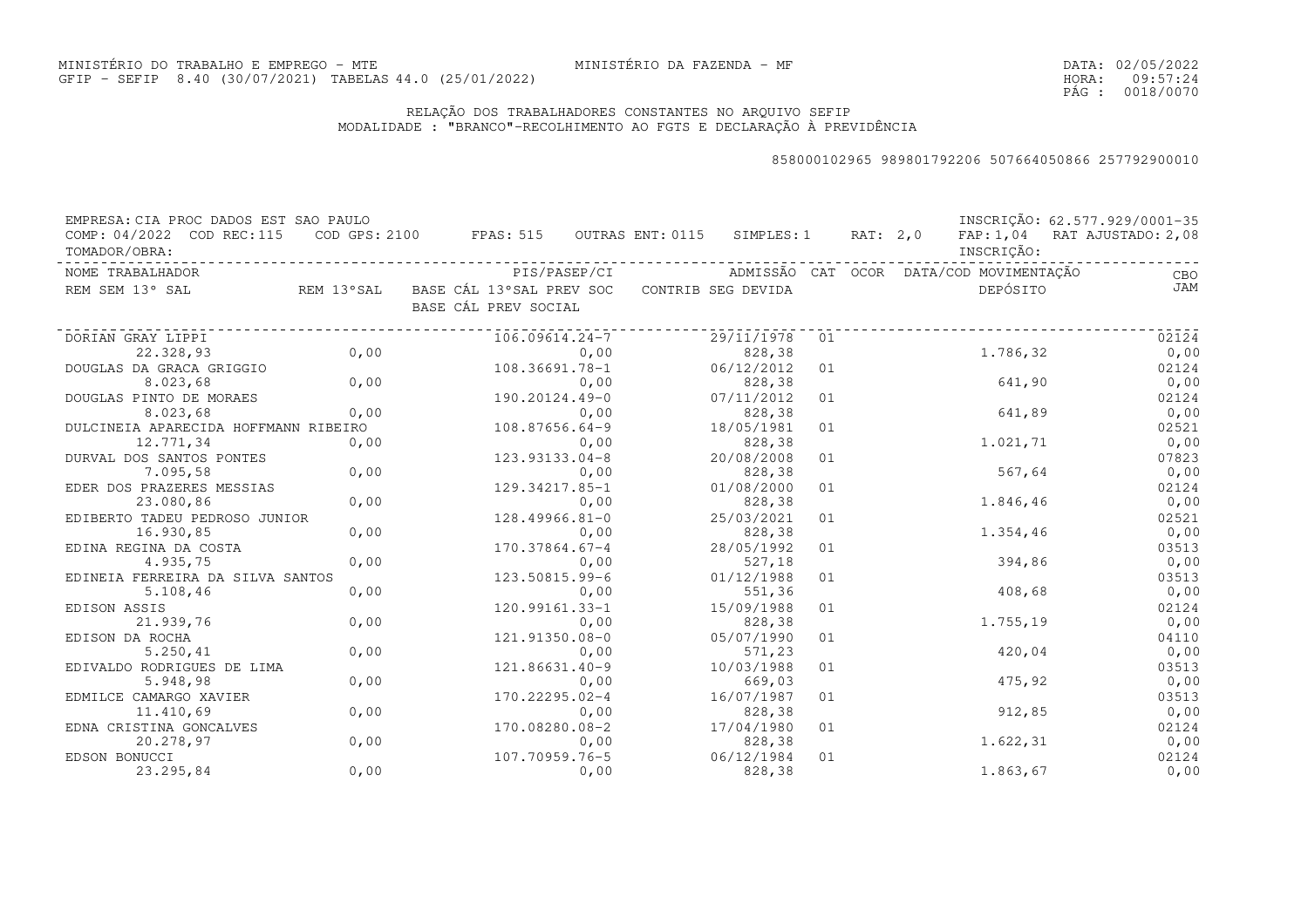DATA:02/05/2022HORA: PÁG : 09:57:24 0019/0070

### RELAÇÃO DOS TRABALHADORES CONSTANTES NO ARQUIVO SEFIPMODALIDADE : "BRANCO"-RECOLHIMENTO AO FGTS E DECLARAÇÃO À PREVIDÊNCIA

| EMPRESA: CIA PROC DADOS EST SAO PAULO         |      |                                                                                    |                                                      |    |            | INSCRIÇÃO: 62.577.929/0001-35 |
|-----------------------------------------------|------|------------------------------------------------------------------------------------|------------------------------------------------------|----|------------|-------------------------------|
| COMP: 04/2022 COD REC:115<br>TOMADOR/OBRA:    |      | COD GPS: 2100 FPAS: 515 OUTRAS ENT: 0115 SIMPLES: 1 RAT: 2,0                       |                                                      |    | INSCRIÇÃO: | FAP: 1,04 RAT AJUSTADO: 2,08  |
| NOME TRABALHADOR                              |      |                                                                                    | PIS/PASEP/CI ADMISSÃO CAT OCOR DATA/COD MOVIMENTAÇÃO |    |            | CBO                           |
| REM SEM 13° SAL                               |      | REM 13°SAL - BASE CÁL 13°SAL PREV SOC - CONTRIB SEG DEVIDA<br>BASE CÁL PREV SOCIAL |                                                      |    | DEPÓSITO   | <b>JAM</b>                    |
| EDSON CARLOS DA SILVA                         |      | 122.72727.86-9                                                                     | 19/01/2010 01                                        |    |            | 02124                         |
| 14.732,82                                     | 0,00 | 0,00                                                                               | 828, 38                                              |    | 1.178,63   | 0,00                          |
| EDSON DEMURI                                  |      | 104.37666.08-2                                                                     | 13/07/1977                                           | 01 |            | 02124                         |
| 24.292,81                                     | 0,00 | 0,00                                                                               | 828, 38                                              |    | 1.943,43   | 0,00                          |
| EDSON EITI YATABE                             |      | 120.34698.46-2                                                                     | 01/10/1984                                           | 01 |            | 02124                         |
| 14.973,27                                     | 0,00 | 0,00                                                                               | 828, 38                                              |    | 1.197,87   | 0,00                          |
| EDSON ISSAO TAKIGUTI                          |      | 121.13200.08-4                                                                     | 09/04/1985                                           | 01 |            | 02124                         |
| 27.930,03                                     | 0,00 | 0,00                                                                               | 828,38                                               |    | 2.234,41   | 0,00                          |
| EDSON LUIZ DA SILVA                           |      | 131.28771.93-5                                                                     | 22/04/2014                                           | 01 |            | 03513                         |
| 3.634,72                                      | 0,00 | 0,00                                                                               | 345, 16                                              |    | 290,77     | 0,00                          |
| EDSON MENEZES DA SILVA                        |      | $107.79585.00 - 0$                                                                 | 12/07/1985                                           | 01 |            | 03513                         |
| 7.566,60                                      | 0,00 | 0,00                                                                               | 828,38                                               |    | 605, 33    | 0,00                          |
| EDSON PANIZZA                                 |      | 123.76277.43-6                                                                     | 07/07/1989                                           | 01 |            | 02124                         |
| 9.816,73                                      | 0,00 | 0,00                                                                               | 828,38                                               |    | 785,33     | 0,00                          |
| EDUARDO FAUSTINO MEDEIROS                     |      | $106.13014.15 - 1$                                                                 | 08/02/1982                                           | 01 |            | 03513                         |
| 4.466,96                                      | 0,00 | 0,00                                                                               | 461,55                                               |    | 357,36     | 0,00                          |
| EDUARDO LUIZ MONACI                           |      | 123.36268.25-8                                                                     | 23/07/1996                                           | 01 |            | 03516                         |
| 13.007,68                                     | 0,00 | 0,00                                                                               | 828,38                                               |    | 1.040,62   | 0,00                          |
| EDUARDO MELO DA SILVEIRA                      |      | 129.38963.70-1                                                                     | 24/02/2021                                           | 01 |            | 02521                         |
| 15.951,23                                     | 0,00 | 0,00                                                                               | 828,38                                               |    | 1.276,09   | 0,00                          |
| EDUARDO PONTES                                |      | 104.08381.02-4                                                                     | 06/06/2005                                           | 01 |            | 01114                         |
| 22.264,01 8.996,77                            |      | 0,00                                                                               | 828,38                                               |    | 2.500,87   | 0,00                          |
| EDUARDO REIS FRANCA                           |      | 107.39510.78-6                                                                     | 25/09/1979                                           | 01 |            | 03513                         |
| 5.127, 33                                     | 0,00 | 0,00                                                                               | 554,00                                               |    | 410,19     | 0,00                          |
| EDUARDO THIMOTEO DA CUNHA                     |      | 125.00649.37-9                                                                     | 13/01/2009                                           | 01 |            | 02124                         |
| 9.711,82                                      | 0,00 | 0,00                                                                               | 828,38                                               |    | 776,94     | 0,00                          |
| EDUARDO TOMAZ DE MENDONCA                     |      | 121.72332.74-9                                                                     | 24/03/2014                                           | 01 |            | 02521                         |
| 5.400, 62                                     | 0,00 | 0,00                                                                               | 592,26                                               |    | 432,05     | 0,00                          |
| EDUARDO UBIRATAN MARTINS FERREIRA<br>9.139,36 | 0,00 | 123.08462.78-9<br>0,00                                                             | 16/04/2014<br>828,38                                 | 01 | 731,15     | 02124<br>0,00                 |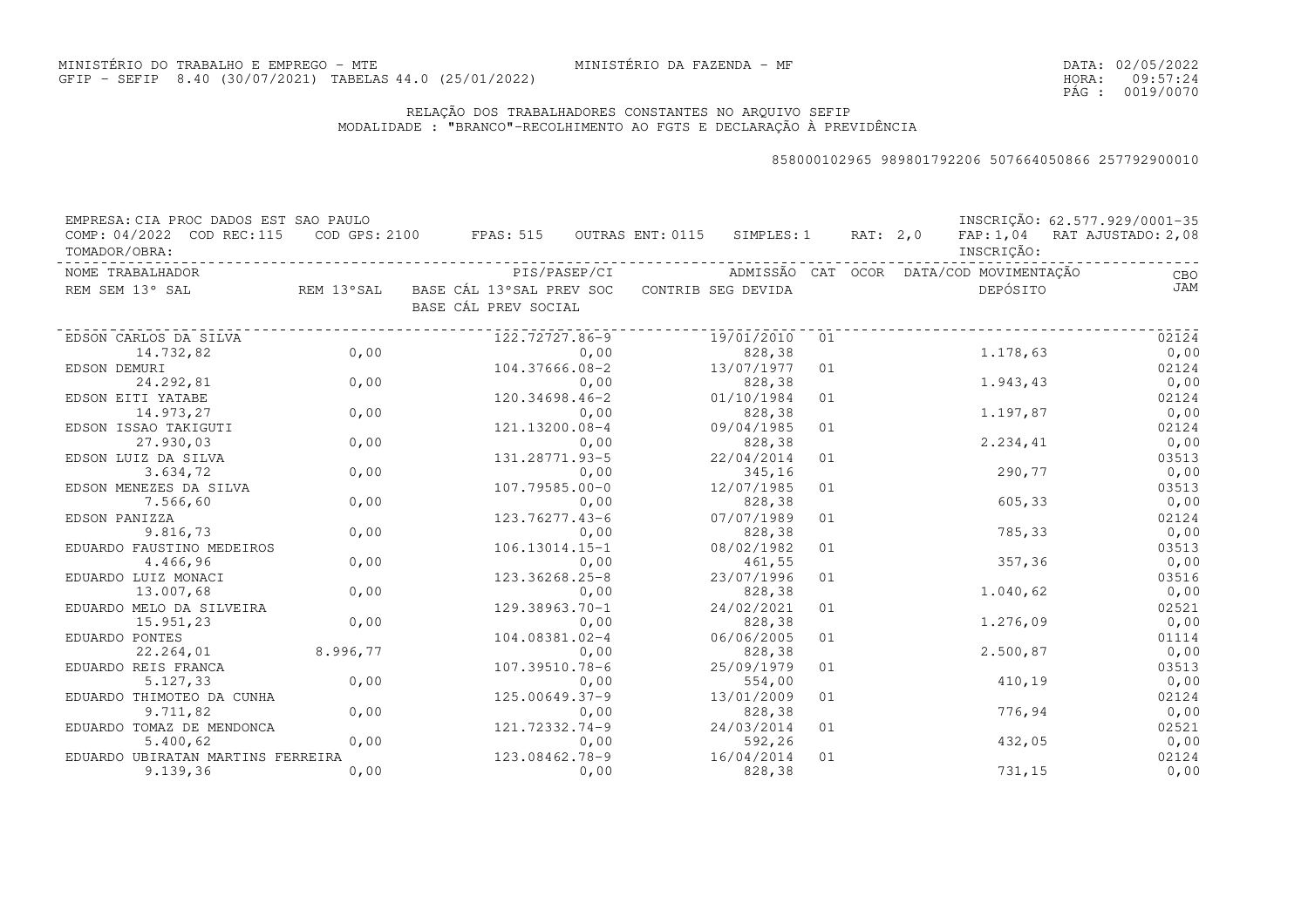DATA:02/05/2022HORA: PÁG : 09:57:24 0020/0070

### RELAÇÃO DOS TRABALHADORES CONSTANTES NO ARQUIVO SEFIPMODALIDADE : "BRANCO"-RECOLHIMENTO AO FGTS E DECLARAÇÃO À PREVIDÊNCIA

| EMPRESA: CIA PROC DADOS EST SAO PAULO      |      |                                                                                |      |            |    |    |                                         | INSCRIÇÃO: 62.577.929/0001-35 |
|--------------------------------------------|------|--------------------------------------------------------------------------------|------|------------|----|----|-----------------------------------------|-------------------------------|
| COMP: 04/2022 COD REC:115<br>TOMADOR/OBRA: |      | COD GPS: 2100 FPAS: 515 OUTRAS ENT: 0115 SIMPLES: 1 RAT: 2,0                   |      |            |    |    | INSCRIÇÃO:                              | FAP: 1,04 RAT AJUSTADO: 2,08  |
| NOME TRABALHADOR                           |      | PIS/PASEP/CI                                                                   |      |            |    |    | ADMISSÃO CAT OCOR DATA/COD MOVIMENTAÇÃO |                               |
|                                            |      |                                                                                |      |            |    |    |                                         | CBO<br>JAM                    |
| REM SEM 13° SAL                            |      | REM 13°SAL BASE CÁL 13°SAL PREV SOC CONTRIB SEG DEVIDA<br>BASE CÁL PREV SOCIAL |      |            |    |    | DEPÓSITO                                |                               |
|                                            |      |                                                                                |      |            |    |    |                                         |                               |
| EDUARDO WEYLL FIALHO COSTA JUNIOR          |      | 120.67477.28-7                                                                 |      | 07/10/2013 | 01 | 05 |                                         | 02521                         |
| 8.550,14                                   | 0,00 |                                                                                | 0,00 | 828,38     |    |    | 684,02                                  | 0,00                          |
| EIKO SAITO DE LIMA                         |      | 129.37904.89-2                                                                 |      | 03/03/2009 | 01 |    |                                         | 02124                         |
| 12.244,76                                  | 0,00 |                                                                                | 0,00 | 828,38     |    |    | 979,58                                  | 0,00                          |
| ELAINE DAMASCENO                           |      | 170.22299.14-3                                                                 |      | 21/06/1988 | 01 |    |                                         | 02521                         |
| 7.746,99                                   | 0,00 |                                                                                | 0,00 | 828,38     |    |    | 619,75                                  | 0,00                          |
| ELDA ELIETE BRAVO MAZZINI                  |      | 122.37490.04-1                                                                 |      | 18/10/2021 | 01 |    |                                         | 02521                         |
| 7.916,79                                   | 0,00 |                                                                                | 0,00 | 828,38     |    |    | 633,35                                  | 0,00                          |
| ELEOMAR ALBUQUERQUE ROCHA                  |      | 170.37864.72-0                                                                 |      | 28/05/1992 | 01 |    |                                         | 03513                         |
| 9.758,00                                   | 0,00 |                                                                                | 0,00 | 828,38     |    |    | 780,64                                  | 0,00                          |
| ELIANA APARECIDA RIBEIRO                   |      | 121.24931.86-7                                                                 |      | 05/07/1990 | 01 |    |                                         | 03513                         |
| 4.721,64                                   | 0,00 |                                                                                | 0,00 | 497,20     |    |    | 377,74                                  | 0,00                          |
| ELIANA CRISTINA RIBEIRO FORTES             |      | 121.51852.21-2                                                                 |      | 20/05/1986 | 01 |    |                                         | 03513                         |
| 6.691, 82                                  | 0,00 |                                                                                | 0,00 | 773,03     |    |    | 535,35                                  | 0,00                          |
| ELIANA CUNHA DE JESUS FERNANDES            |      | 170.22298.96-1                                                                 |      | 07/04/1988 | 01 |    |                                         | 03513                         |
| 5.927,53                                   | 0,00 |                                                                                | 0,00 | 666,03     |    |    | 474,20                                  | 0,00                          |
| ELIANA FELIX BARBOSA                       |      | 122.36461.02-1                                                                 |      | 10/03/1988 | 01 |    |                                         | 03513                         |
| 5.147,87                                   | 0,00 |                                                                                | 0,00 | 556,87     |    |    | 411,83                                  | 0,00                          |
| ELIAS COSTA RODOLPHO                       |      | 190.17689.28-8                                                                 |      | 20/01/2020 | 01 |    |                                         | 02521                         |
| 10.679,36                                  | 0,00 |                                                                                | 0,00 | 828,38     |    |    | 854,34                                  | 0,00                          |
| ELIAS VIEIRA                               |      | 104.01409.30-6                                                                 |      | 12/05/1976 | 01 | 05 |                                         | 03513                         |
| 19.897,06                                  | 0,00 |                                                                                | 0,00 | 828,38     |    |    | 1.591,77                                | 0,00                          |
| ELISA SATIE SIMAYA                         |      | 131.39333.93-4                                                                 |      | 01/04/2013 | 01 |    |                                         | 02124                         |
| 7.490,97                                   | 0,00 |                                                                                | 0,00 | 828,38     |    |    | 599,27                                  | 0,00                          |
| ELISEU VENTURA LAIA                        |      | 129.16964.77-2                                                                 |      | 04/08/2014 | 01 |    |                                         | 02521                         |
| 8.871,53                                   | 0,00 |                                                                                | 0,00 | 828,38     |    |    | 709,72                                  | 0,00                          |
| ELIZ ANGELA DO CARMO                       |      | 124.10581.31-7                                                                 |      | 17/03/2009 | 01 |    |                                         | 02124                         |
| 16.742,32                                  | 0,00 |                                                                                | 0,00 | 828,38     |    |    | 1.339,38                                | 0,00                          |
| ELIZABETH REGINA EQUI BRASILIO             |      | 108.98961.48-0                                                                 |      | 14/04/2009 | 01 |    |                                         | 02124                         |
| 17.341,81                                  | 0,00 |                                                                                | 0,00 | 828,38     |    |    | 1.387,35                                | 0,00                          |
|                                            |      |                                                                                |      |            |    |    |                                         |                               |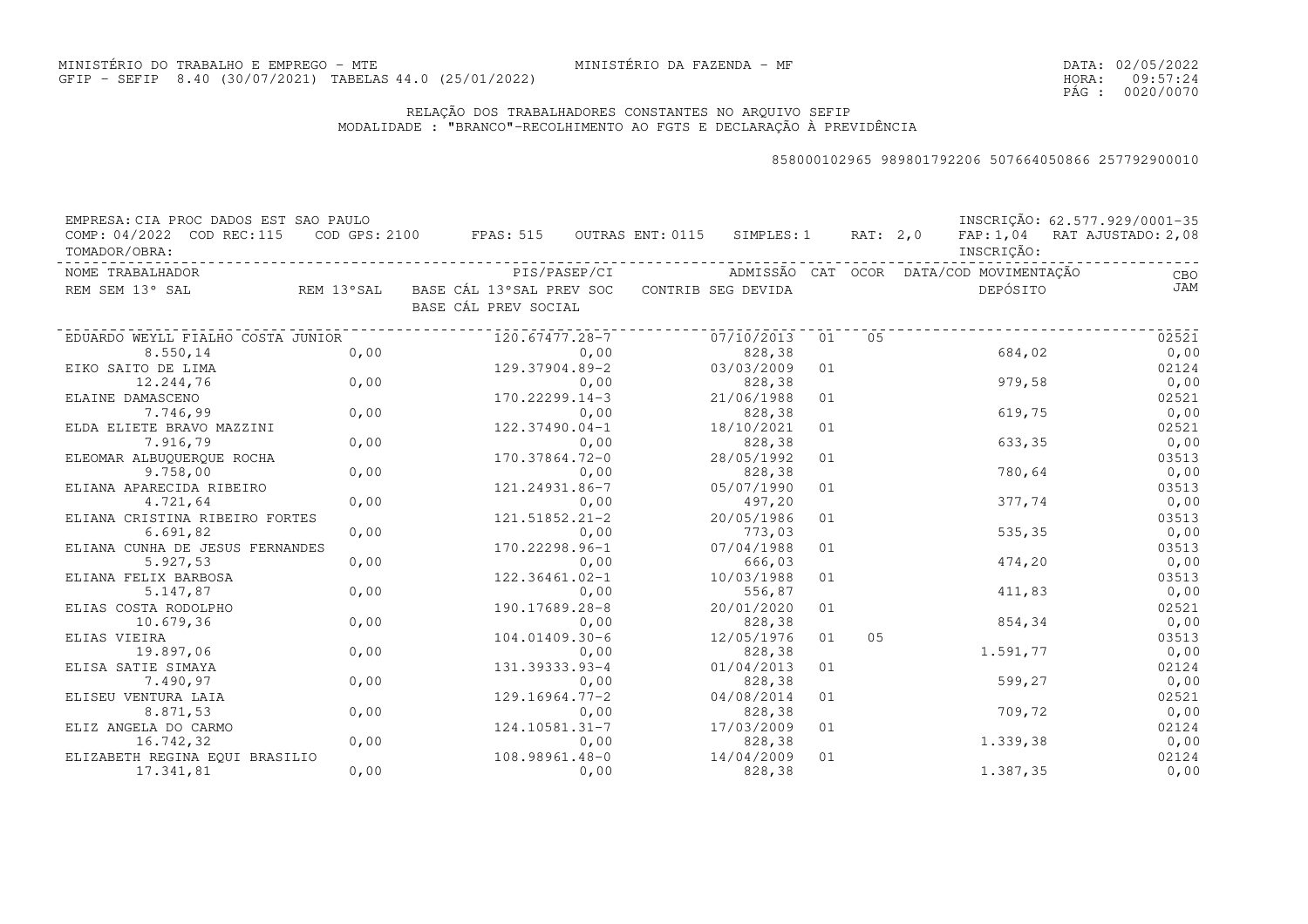DATA:02/05/2022HORA: PÁG : 09:57:24 0021/0070

### RELAÇÃO DOS TRABALHADORES CONSTANTES NO ARQUIVO SEFIPMODALIDADE : "BRANCO"-RECOLHIMENTO AO FGTS E DECLARAÇÃO À PREVIDÊNCIA

| EMPRESA: CIA PROC DADOS EST SAO PAULO |            |                                          |      |                    |    |          |                                         | INSCRIÇÃO: 62.577.929/0001-35 |
|---------------------------------------|------------|------------------------------------------|------|--------------------|----|----------|-----------------------------------------|-------------------------------|
| COMP: 04/2022 COD REC: 115            |            | COD GPS: 2100 FPAS: 515 OUTRAS ENT: 0115 |      | SIMPLES: 1         |    | RAT: 2,0 |                                         | FAP: 1,04 RAT AJUSTADO: 2,08  |
| TOMADOR/OBRA:                         |            |                                          |      |                    |    |          | INSCRIÇÃO:                              |                               |
| NOME TRABALHADOR                      |            | PIS/PASEP/CI                             |      |                    |    |          | ADMISSÃO CAT OCOR DATA/COD MOVIMENTAÇÃO | CBO                           |
| REM SEM 13° SAL                       | REM 13°SAL | BASE CÁL 13°SAL PREV SOC                 |      | CONTRIB SEG DEVIDA |    |          | DEPÓSITO                                | JAM                           |
|                                       |            | BASE CÁL PREV SOCIAL                     |      |                    |    |          |                                         |                               |
|                                       |            |                                          |      |                    |    |          |                                         |                               |
| ELIZANGELA XAVIER CHAVES BALBINO      |            | 131.44037.81-7                           |      | 20/05/2014         | 01 |          |                                         | 02124                         |
| 14.676,20                             | 0,00       |                                          | 0,00 | 828,38             |    |          | 1.174,09                                | 0,00                          |
| ELMA DE ARAUJO LABADESSA              |            | 106.66524.58-8                           |      | 05/04/1982         | 01 |          |                                         | 02124                         |
| 13.916,52                             | 0,00       |                                          | 0,00 | 828,38             |    |          | 1.113,33                                | 0,00                          |
| ELOILDO BEZERRA BELO                  |            | 108.10586.13-1                           |      | 20/03/1987         | 01 |          |                                         | 05143                         |
| 10.387,05                             | 0,00       |                                          | 0,00 | 828,38             |    |          | 830,97                                  | 0,00                          |
| ELOIZA DE MELO COSTA                  |            | 107.04078.60-8                           |      | 31/05/1979         | 01 |          |                                         | 02521                         |
| 16.063,49                             | 0,00       |                                          | 0,00 | 828,38             |    |          | 1.285,08                                | 0,00                          |
| ELON WEBSTER DE LIMA                  |            | $106.63365.26 - 8$                       |      | 03/03/2009         | 01 |          |                                         | 02124                         |
| 13.387,54                             | 0,00       |                                          | 0,00 | 828,38             |    |          | 1.071,01                                | 0,00                          |
| ELSA TINAMI NUMATA                    |            | 125.09998.33-3                           |      | 10/12/2021         | 01 |          |                                         | 02521                         |
| 7.916,79                              | 0,00       |                                          | 0,00 | 828,38             |    |          | 633,34                                  | 0,00                          |
| ELTON ALVES PEREIRA                   |            | 134.86719.85-7                           |      | 21/11/2012         | 01 |          |                                         | 02124                         |
| 7.560,33                              | 0,00       |                                          | 0,00 | 828,38             |    |          | 604,82                                  | 0,00                          |
| EMERENTINO JOSE DE CARVALHO FILHO     |            | $106.59195.55 - 8$                       |      | 22/05/1986         | 01 |          |                                         | 02124                         |
| 19.645,26                             | 0,00       |                                          | 0,00 | 828,38             |    |          | 1.571,63                                | 0,00                          |
| EMERSON BEZERRA DE OLIVEIRA           |            | 207.11777.78-5                           |      | 12/07/2010         | 01 |          |                                         | 02124                         |
| 10.517,65                             | 0,00       |                                          | 0,00 | 828,38             |    |          | 841,41                                  | 0,00                          |
| EMERSON SILVA CARDOSO                 |            | 129.93115.85-7                           |      | 02/10/2008         | 01 |          |                                         | 02124                         |
| 12.094,02                             | 0,00       |                                          | 0,00 | 828,38             |    |          | 967,52                                  | 0,00                          |
| ERIKA CRISTINA DOS SANTOS             |            | 129.93102.93-3                           |      | 27/08/2001         | 01 |          |                                         | 03513                         |
| 9.050,86                              | 0,00       |                                          | 0,00 | 828,38             |    |          | 724,06                                  | 0,00                          |
| ERIKA MARQUES BARROSO                 |            | 190.53354.88-6                           |      | 19/04/2021         | 01 |          |                                         | 02521                         |
| 13.653,91                             | 0,00       |                                          | 0,00 | 828,38             |    |          | 1.092,31                                | 0,00                          |
| ERIVAN DA SILVA LIMA                  |            | $106.68687.09 - 3$                       |      | 05/06/1978         | 01 |          |                                         | 03513                         |
| 10.514,47                             | 0,00       |                                          | 0,00 | 828,38             |    |          | 841,16                                  | 0,00                          |
| ESTEVAO BELA                          |            | $120.35335.12-6$                         |      | 05/05/2009         | 01 |          |                                         | 02124                         |
| 17.394,04                             | 0,00       |                                          | 0,00 | 828,38             |    |          | 1.391,53                                | 0,00                          |
| ETIENE CATARINA CALDAS                |            | 120.69225.72-2                           |      | 30/05/1986         | 01 |          |                                         | 03171                         |
| 9.630,34                              | 0,00       |                                          | 0,00 | 828,38             |    |          | 770,43                                  | 0,00                          |
|                                       |            |                                          |      |                    |    |          |                                         |                               |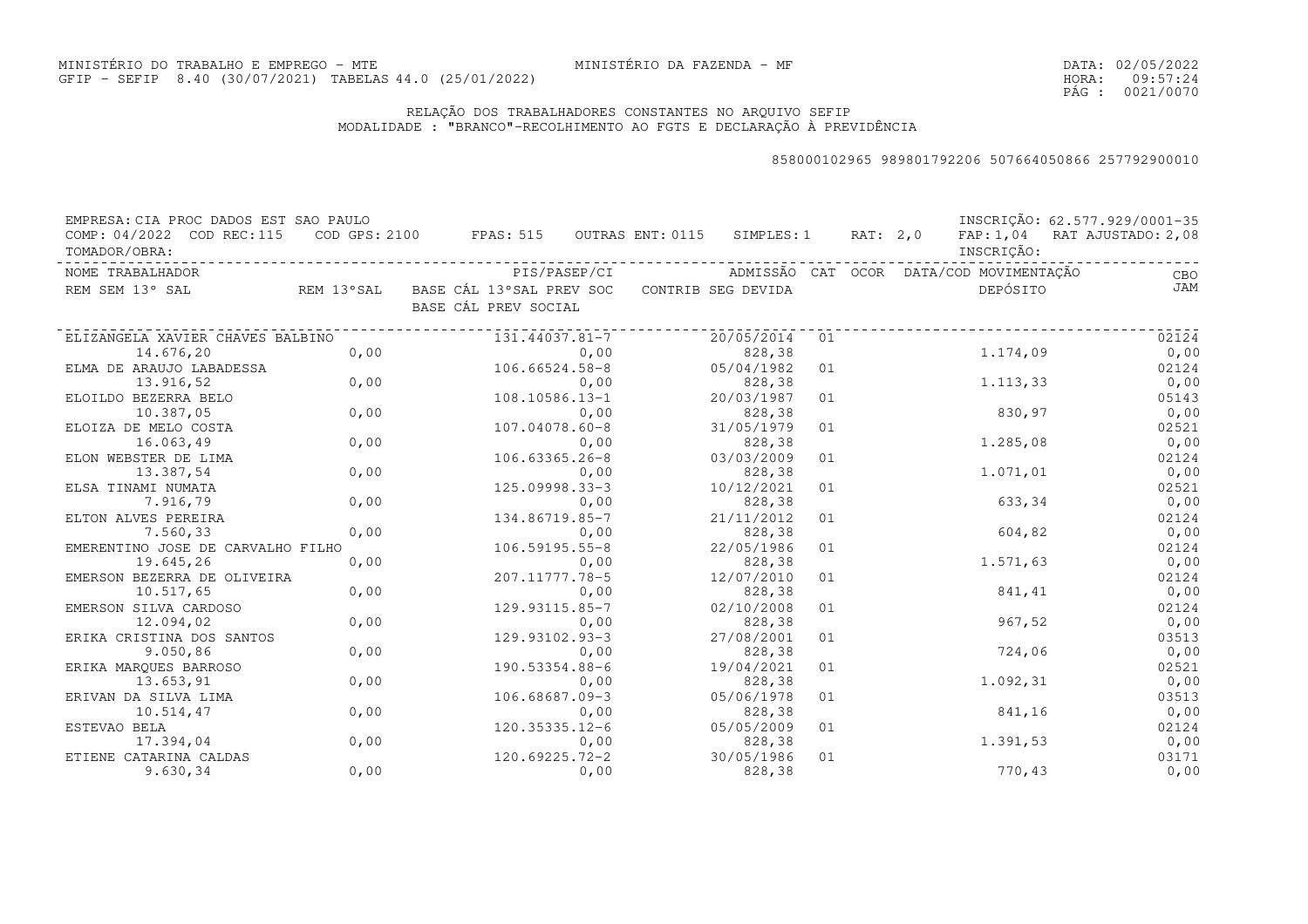### RELAÇÃO DOS TRABALHADORES CONSTANTES NO ARQUIVO SEFIPMODALIDADE : "BRANCO"-RECOLHIMENTO AO FGTS E DECLARAÇÃO À PREVIDÊNCIA

| EMPRESA: CIA PROC DADOS EST SAO PAULO<br>COMP: 04/2022 COD REC:115<br>TOMADOR/OBRA: |          | COD GPS: 2100 FPAS: 515 OUTRAS ENT: 0115 SIMPLES: 1 RAT: 2,0 FAP: 1,04 RAT AJUSTADO: 2,08 |                                                      |    | INSCRIÇÃO: | INSCRIÇÃO: 62.577.929/0001-35 |
|-------------------------------------------------------------------------------------|----------|-------------------------------------------------------------------------------------------|------------------------------------------------------|----|------------|-------------------------------|
| NOME TRABALHADOR                                                                    |          |                                                                                           | PIS/PASEP/CI ADMISSÃO CAT OCOR DATA/COD MOVIMENTAÇÃO |    |            | CBO                           |
| REM SEM 13° SAL                                                                     |          | REM 13°SAL BASE CÁL 13°SAL PREV SOC CONTRIB SEG DEVIDA<br>BASE CÁL PREV SOCIAL            |                                                      |    | DEPÓSITO   | <b>JAM</b>                    |
| EURIPEDES BASSANUFO DOMINGOS                                                        |          | 107.24148.40-7                                                                            | 21/02/2005                                           | 01 |            | 04110                         |
| 4.750,95                                                                            | 0,00     | 0,00                                                                                      | 501,30                                               |    | 380,08     | 0,00                          |
| EUVANDA GONCALVES DE MORAIS                                                         |          | 105.56403.82-4                                                                            | 23/05/2019                                           | 01 |            | 01114                         |
| 34.484,18                                                                           | 0,00     | 0,00                                                                                      | 828, 38                                              |    | 2.758,74   | 0,00                          |
| EVERTON DOMINGUES SARAIVA                                                           |          | 124.85085.73-2                                                                            | 20/07/2006                                           | 01 |            | 02124                         |
| 14.121,49                                                                           | 0,00     | 0,00                                                                                      | 828, 38                                              |    | 1.129,71   | 0,00                          |
| EVERTON GERALDO DA COSTA                                                            |          | 104.30352.45-7                                                                            | 08/03/1982                                           | 01 |            | 02124                         |
| 21.805,58                                                                           | 7.514,98 | 0,00                                                                                      | 828,38                                               |    | 2.345,65   | 0,00                          |
| EVO JOSE DA ROCHA                                                                   |          | 120.42469.05-1                                                                            | 05/07/1990                                           | 01 |            | 03131                         |
| 9.443,63                                                                            | 0,00     | 0,00                                                                                      | 828,38                                               |    | 755, 50    | 0,00                          |
| FABIO FRANCISCO ALVES                                                               |          | 131.32671.81-8                                                                            | 18/09/2012                                           | 01 |            | 02521                         |
| 5.959,34                                                                            | 0,00     | 0,00                                                                                      | 670,48                                               |    | 476,74     | 0,00                          |
| FABIO SHYTON DE ANDRADE                                                             |          | 200.40866.56-9                                                                            | 12/11/2012                                           | 01 |            | 02124                         |
| 7.560,33                                                                            | 0,00     | 0,00                                                                                      | 828,38                                               |    | 604,82     | 0,00                          |
| FATIMA BRASILEIRO                                                                   |          | 126.37806.54-2                                                                            | 01/12/2014                                           | 01 |            | 03513                         |
| 3.634,72                                                                            | 0,00     | 0,00                                                                                      | 345,16                                               |    | 290,77     | 0,00                          |
| FATIMA REGINA CANDIDO                                                               |          | 107.36010.17-0                                                                            | 14/03/1978                                           | 01 |            | 03513                         |
| 5.526,10                                                                            | 0,00     | 0,00                                                                                      | 609,82                                               |    | 442,09     | 0,00                          |
| FAVINIA MARIA DE CAMPOS                                                             |          | 170.22298.53-8                                                                            | 18/01/1988                                           | 01 |            | 02521                         |
| 9.613,69                                                                            | 0,00     | 0,00                                                                                      | 828,38                                               |    | 769,09     | 0,00                          |
| FELIPE BUENO HENGLES                                                                |          | 129.28303.81-4                                                                            | 03/05/2005                                           | 01 |            | 03513                         |
| 4.438,33                                                                            | 0,00     | 0,00                                                                                      | 457,54                                               |    | 355,06     | 0,00                          |
| FELIPE DE LIMA SECCO                                                                |          | $136.96314.77 - 2$                                                                        | 17/03/2014                                           | 01 |            | 02124                         |
| 8.480,07                                                                            | 3.680,58 | 0,00                                                                                      | 828,38                                               |    | 972,85     | 0,00                          |
| FERNANDA AMARAL ARAUJO                                                              |          | 124.59844.26-5                                                                            | 03/09/2010                                           | 01 |            | 02124                         |
| 13.956,59                                                                           | 0,00     | 0,00                                                                                      | 828,38                                               |    | 1.116,52   | 0,00                          |
| FERNANDA CRISTINA COTES                                                             |          | 127.61773.81-2                                                                            | 24/06/2002                                           | 01 |            | 03513                         |
| 5.635, 38                                                                           | 0,00     | 0,00                                                                                      | 625, 12                                              |    | 450,83     | 0,00                          |
| FERNANDO IZAL DE LIMA                                                               |          | 100.00722.32-1                                                                            | 12/12/1977                                           | 01 |            | 02124                         |
| 11.549,09                                                                           | 0,00     | 0,00                                                                                      | 828,38                                               |    | 923, 93    | 0,00                          |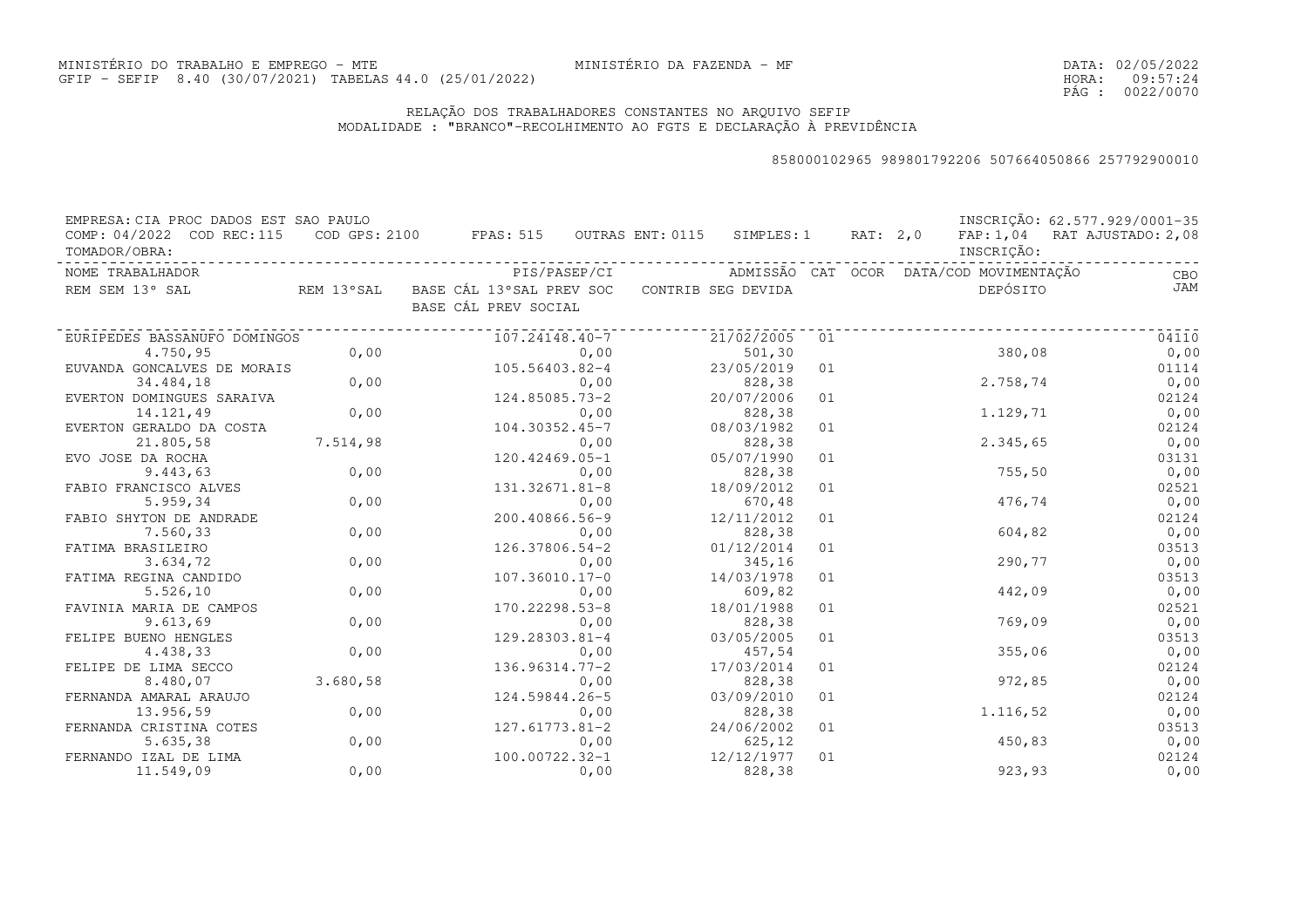DATA:02/05/2022HORA: PÁG : 09:57:24 0023/0070

### RELAÇÃO DOS TRABALHADORES CONSTANTES NO ARQUIVO SEFIPMODALIDADE : "BRANCO"-RECOLHIMENTO AO FGTS E DECLARAÇÃO À PREVIDÊNCIA

| EMPRESA: CIA PROC DADOS EST SAO PAULO      |      |                                                                                      |            |    |                                         | INSCRIÇÃO: 62.577.929/0001-35 |
|--------------------------------------------|------|--------------------------------------------------------------------------------------|------------|----|-----------------------------------------|-------------------------------|
| COMP: 04/2022 COD REC:115<br>TOMADOR/OBRA: |      | COD GPS: 2100 FPAS: 515 OUTRAS ENT: 0115 SIMPLES: 1 RAT: 2,0                         |            |    | INSCRIÇÃO:                              | FAP: 1,04 RAT AJUSTADO: 2,08  |
| NOME TRABALHADOR                           |      | PIS/PASEP/CI                                                                         |            |    | ADMISSÃO CAT OCOR DATA/COD MOVIMENTAÇÃO | CBO                           |
| REM SEM 13° SAL                            |      | REM 13°SAL    BASE CÁL 13°SAL PREV SOC    CONTRIB SEG DEVIDA<br>BASE CÁL PREV SOCIAL |            |    | DEPÓSITO                                | JAM                           |
| FERNANDO JOSE VON HAFNER DE ANDRADE E SO   |      | 125.30983.35-8                                                                       | 09/08/2005 | 01 |                                         | 02521                         |
| 11.040,25                                  | 0,00 | 0,00                                                                                 | 828,38     |    | 883,22                                  | 0,00                          |
| FERNANDO JOSE ZAITUNI                      |      | 124.73177.73-4                                                                       | 05/11/2014 | 01 |                                         | 02124                         |
| 7.421,61                                   | 0,00 | 0,00                                                                                 | 828,38     |    | 593,72                                  | 0,00                          |
| FERNANDO LAMEIRA PIRES JUNIOR              |      | 170.18844.80-9                                                                       | 25/05/1984 | 01 |                                         | 02124                         |
| 18.481,38                                  | 0,00 | 0,00                                                                                 | 828,38     |    | 1.478,51                                | 0,00                          |
| FERNANDO LUIS MOLINA                       |      | 122.36238.45-4                                                                       | 05/05/2014 | 01 |                                         | 02124                         |
| 8.194,62                                   | 0,00 | 0,00                                                                                 | 828,38     |    | 655, 57                                 | 0,00                          |
| FERNANDO MARTINS SALLES                    |      | 135.63492.89-0                                                                       | 24/09/2021 | 01 |                                         | 01114                         |
| 20.360,71                                  | 0,00 | 0,00                                                                                 | 828,38     |    | 1.628,85                                | 0,00                          |
| FERNANDO MAURO DOS REIS                    |      | 124.38774.62-4                                                                       | 04/11/2008 | 01 |                                         | 02521                         |
| 8.318,12                                   | 0,00 | 0,00                                                                                 | 828,38     |    | 665,44                                  | 0,00                          |
| FERNANDO MENDES VALVERDE FILHO             |      | 126.21480.89-8                                                                       | 01/02/2019 | 01 |                                         | 02521                         |
| 19.645,18                                  | 0,00 | 0,00                                                                                 | 828,38     |    | 1.571,61                                | 0,00                          |
| FERNANDO OLIVA ESTEVAN                     |      | 121.24087.81-0                                                                       | 20/06/2012 | 01 |                                         | 02124                         |
| 10.486,43                                  | 0,00 | 0,00                                                                                 | 828,38     |    | 838,92                                  | 0,00                          |
| FERNANDO TEIDI NONAKA                      |      | $125.00650.21 - 0$                                                                   | 05/04/2006 | 01 |                                         | 02124                         |
| 9.255, 45                                  | 0,00 | 0,00                                                                                 | 828,38     |    | 740,43                                  | 0,00                          |
| FERNANDO VIDOI BARBOZA                     |      | 121.80091.77-1                                                                       | 29/03/2006 | 01 |                                         | 02521                         |
| 15.025,57                                  | 0,00 | 0,00                                                                                 | 828,38     |    | 1.202,05                                | 0,00                          |
| FLAVIA BRANDT DA CRUZ                      |      | $209.38662.67 - 2$                                                                   | 16/05/2019 | 01 |                                         | 02521                         |
| 9.286,41                                   | 0,00 | 0,00                                                                                 | 828,38     |    | 742,91                                  | 0,00                          |
| FLAVIA DIAS DE MELO RIBEIRO                |      | 135.75250.77-3                                                                       | 02/08/2019 | 01 |                                         | 01114                         |
| 9.825,00                                   | 0,00 | 0,00                                                                                 | 828,38     |    | 786,00                                  | 0,00                          |
| FLAVIO FRANCO JUNIOR                       |      | 180.72472.60-2                                                                       | 21/06/1988 | 01 |                                         | 03513                         |
| 10.068,10                                  | 0,00 | 0,00                                                                                 | 828,38     |    | 805,44                                  | 0,00                          |
| FLAVIO JOSE DA SILVA                       |      | 170.37864.99-2                                                                       | 07/03/1994 | 01 |                                         | 03513                         |
| 5.006, 31                                  | 0,00 | 0,00                                                                                 | 537,05     |    | 400, 50                                 | 0,00                          |
| FLAVIO MENDES GOMES                        |      | 123.36274.50-9                                                                       | 07/07/1989 | 01 |                                         | 02124                         |
| 18.183,85                                  | 0,00 | 0,00                                                                                 | 828,38     |    | 1.454,71                                | 0,00                          |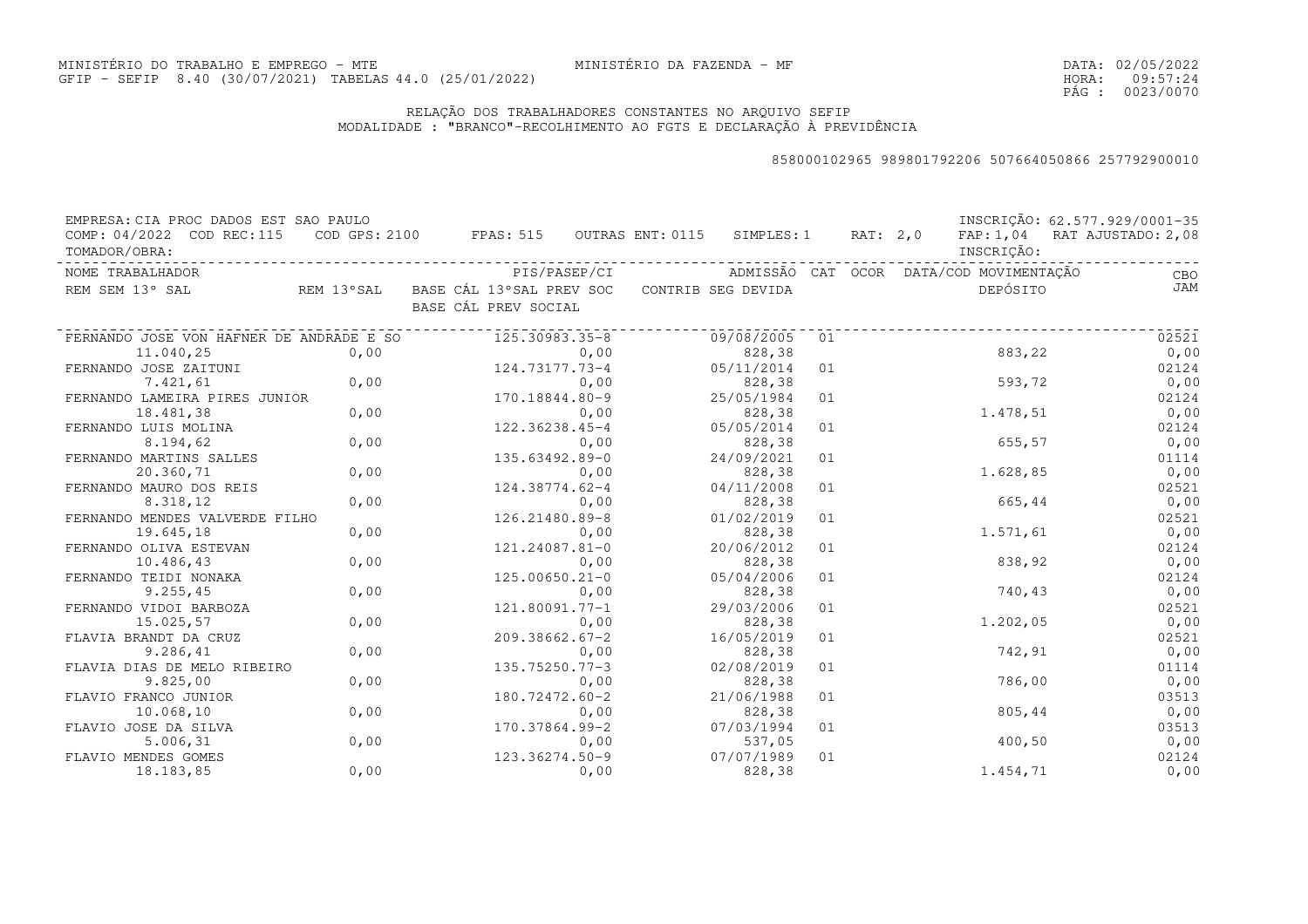DATA:02/05/2022HORA: PÁG : 09:57:24 0024/0070

### RELAÇÃO DOS TRABALHADORES CONSTANTES NO ARQUIVO SEFIPMODALIDADE : "BRANCO"-RECOLHIMENTO AO FGTS E DECLARAÇÃO À PREVIDÊNCIA

| EMPRESA: CIA PROC DADOS EST SAO PAULO      |           |                                                                                      |                      |    |    |                                         | INSCRIÇÃO: 62.577.929/0001-35 |
|--------------------------------------------|-----------|--------------------------------------------------------------------------------------|----------------------|----|----|-----------------------------------------|-------------------------------|
| COMP: 04/2022 COD REC:115<br>TOMADOR/OBRA: |           | COD GPS: 2100 FPAS: 515 OUTRAS ENT: 0115 SIMPLES: 1 RAT: 2,0                         |                      |    |    | INSCRIÇÃO:                              | FAP: 1,04 RAT AJUSTADO: 2,08  |
| NOME TRABALHADOR                           |           | PIS/PASEP/CI                                                                         |                      |    |    | ADMISSÃO CAT OCOR DATA/COD MOVIMENTAÇÃO | CBO                           |
| REM SEM 13° SAL                            |           | REM 13°SAL    BASE CÁL 13°SAL PREV SOC    CONTRIB SEG DEVIDA<br>BASE CÁL PREV SOCIAL |                      |    |    | DEPÓSITO                                | JAM                           |
| FLAVIO ROBERTO SILVA SANTARELLI            |           | 122.74353.70-2                                                                       | 21/05/2012           | 01 |    |                                         | 02124                         |
| 14.600,57                                  | 0,00      | 0,00                                                                                 | 828,38               |    |    | 1.168,05                                | 0,00                          |
| FLAVIO SANT ANA DAHER                      |           | 190.52437.89-3                                                                       | 20/05/2014           | 01 |    |                                         | 02124                         |
| 13.059,38                                  | 0,00      | 0,00                                                                                 | 828,38               |    |    | 1.044,75                                | 0,00                          |
| FRANCISCO ALVES DA SILVA                   |           | 104.24066.06-5                                                                       | 16/09/2003           | 01 | 05 |                                         | 02521                         |
| 17.490,57                                  | 0,00      | 0,00                                                                                 | 828,38               |    |    | 1.399,25                                | 0,00                          |
| FRANCISCO ANGELI SERRA                     |           | $120.63335.91 - 7$                                                                   | 17/11/1995           | 01 | 05 |                                         | 03513                         |
| 9.843,60                                   | 0,00      | 0,00                                                                                 | 828,38               |    |    | 787,49                                  | 0,00                          |
| FRANCISCO CARLOS PENHA                     |           | 106.68835.68-8                                                                       | 07/07/1989           | 01 |    |                                         | 03513                         |
| 7.712,99                                   | 0,00      | 0,00                                                                                 | 828,38               |    |    | 617,04                                  | 0,00                          |
| FRANCISCO OLIVEIRA COSTA JUNIOR            |           | $190.06410.44 - 9$                                                                   | 03/09/2001           | 01 |    |                                         | 03513                         |
| 5.488,44                                   | 0,00      | 0,00                                                                                 | 604,55               |    |    | 439,07                                  | 0,00                          |
| FRANCISCO VALENTINO FILHO                  |           | 120.67401.83-3                                                                       | 23/07/2019           | 01 | 05 |                                         | 02521                         |
| 17.863,05                                  | 0,00      | 0,00                                                                                 | 828,38               |    |    | 1.429,05                                | 0,00                          |
| FRED RICARDO DE SOUZA COSTA                |           | 126.73486.18-8                                                                       | 09/08/2005           | 01 |    |                                         | 02124                         |
| 18.189,41                                  | 0,00      | 0,00                                                                                 | 828,38               |    |    | 1.455,15                                | 0,00                          |
| FUAD MIGUEL PACHA NETO                     |           | 135.84505.93-2                                                                       | 06/10/2020           | 01 |    |                                         | 02521                         |
| 25.675,42                                  | 0,00      | 0,00                                                                                 | 828,38               |    |    | 2.054,03                                | 0,00                          |
| GABRIELA SOUZA PAPALEO                     |           | 124.36960.50-1                                                                       | 01/08/2019           | 01 |    |                                         | 02521                         |
| 23.248,53                                  | 0,00      | 0,00                                                                                 | 828,38               |    |    | 1.859,88                                | 0,00                          |
| GENI NANAMI TAKEDA                         |           | 122.48823.72-1                                                                       | 08/05/1986           | 01 |    |                                         | 03513                         |
| 7.689,36                                   | 0,00      | 0,00                                                                                 | 828,38               |    |    | 615, 15                                 | 0,00                          |
| GEORGES MICHEL MORAIS LANGLOIS             |           | 207.74089.06-1                                                                       | 06/08/2014           | 01 |    |                                         | 02124                         |
| 6.026, 63                                  | 0,00      | 0,00                                                                                 | 679,90               |    |    | 482,13                                  | 0,00                          |
| GERCI ALVES MARTINS                        | 10.118,09 | $102.87628.04-0$                                                                     | 14/05/1986           | 01 |    |                                         | 02124                         |
| 34.172,82                                  |           | 0,00                                                                                 | 828,38               |    |    | 3.543,28                                | 0,00                          |
| GERSON MARTINS GUSTO<br>17.198,31          | 0,00      | 124.11102.07-2                                                                       | 06/03/2006           | 01 |    | 1.375,86                                | 02124                         |
|                                            |           | 0,00<br>170.18844.84-1                                                               | 828,38<br>04/06/1984 | 01 |    |                                         | 0,00                          |
| GILBERTO GONCALVES DOS SANTOS<br>6.272, 57 | 0,00      | 0,00                                                                                 | 714,33               |    |    | 501,80                                  | 04110<br>0,00                 |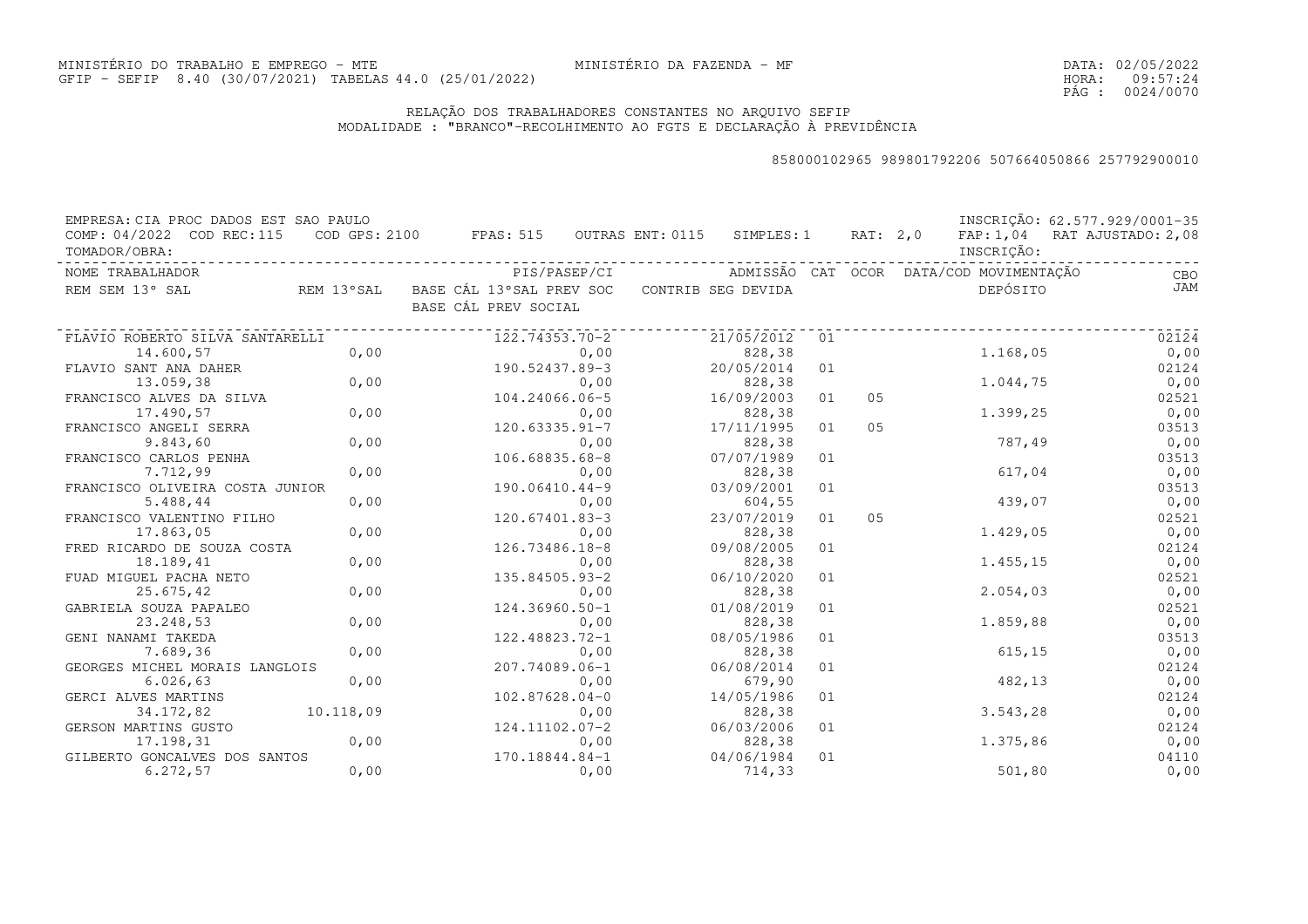### RELAÇÃO DOS TRABALHADORES CONSTANTES NO ARQUIVO SEFIPMODALIDADE : "BRANCO"-RECOLHIMENTO AO FGTS E DECLARAÇÃO À PREVIDÊNCIA

| EMPRESA: CIA PROC DADOS EST SAO PAULO<br>COMP: 04/2022 COD REC:115 COD GPS: 2100 FPAS: 515 OUTRAS ENT: 0115 SIMPLES: 1 RAT: 2,0 FAP: 1,04 RAT AJUSTADO: 2,08<br>TOMADOR/OBRA: |            |                                                                                |      |                       |    |    | INSCRIÇÃO: | INSCRIÇÃO: 62.577.929/0001-35                                    |
|-------------------------------------------------------------------------------------------------------------------------------------------------------------------------------|------------|--------------------------------------------------------------------------------|------|-----------------------|----|----|------------|------------------------------------------------------------------|
| NOME TRABALHADOR                                                                                                                                                              |            |                                                                                |      |                       |    |    |            | PIS/PASEP/CI     ADMISSÃO CAT OCOR DATA/COD MOVIMENTAÇÃO     CBO |
| REM SEM 13° SAL                                                                                                                                                               |            | REM 13°SAL BASE CÁL 13°SAL PREV SOC CONTRIB SEG DEVIDA<br>BASE CÁL PREV SOCIAL |      |                       |    |    | DEPÓSITO   | <b>JAM</b>                                                       |
| GILBERTO ROCHA MELO FILHO                                                                                                                                                     |            | 120.35054.73-9                                                                 |      | 18/03/2001            | 01 |    |            | 02124                                                            |
| 9.525,42                                                                                                                                                                      | 0,00       |                                                                                | 0,00 | 828,38                |    |    | 762,04     | 0,00                                                             |
| GILMAR BORGES VERISSIMO                                                                                                                                                       |            | 103.86100.45-1                                                                 |      | 13/08/1976            | 01 |    |            | 02124                                                            |
| 37.996,65                                                                                                                                                                     | $OMO$ 0,00 |                                                                                | 0,00 | 828, 38               |    |    | 3.039,74   | 0,00                                                             |
| GILMAR CURVELO                                                                                                                                                                |            | 106.19186.98-1                                                                 |      | 22/06/2010            | 01 |    |            | 02521                                                            |
| 12.028,04                                                                                                                                                                     | 0,00       |                                                                                | 0,00 | 828, 38               |    |    | 962,25     | 0,00                                                             |
| GIOVANNA MARIA DE ARAUJO                                                                                                                                                      |            | 126.11484.77-7                                                                 |      | 04/10/2005            | 01 |    |            | 03513                                                            |
| 5.054,79                                                                                                                                                                      | 0,00       |                                                                                | 0,00 | 543,84                |    |    | 404,38     | 0,00                                                             |
| GISELE AKEMI IGAMI YAMAGAMI                                                                                                                                                   |            | $129.71413.51 - 0$                                                             |      | 20/06/2012            | 01 |    |            | 02124                                                            |
| 8.772,56                                                                                                                                                                      | 0,00       |                                                                                | 0,00 | 828,38                |    |    | 701,80     | 0,00                                                             |
| GISELE ALVES CONCEICAO                                                                                                                                                        |            | 125.52480.30-8                                                                 |      | 17/03/2014            | 01 |    |            | 02124                                                            |
| 7.717,05                                                                                                                                                                      | 0,00       |                                                                                | 0,00 | 828,38                |    |    | 617,36     | 0,00                                                             |
| GISLENE CRISTINA DE OLIVEIRA BARBOSA                                                                                                                                          |            | 130.42780.85-5                                                                 |      | 11/04/2012            | 01 |    |            | 03513                                                            |
| 4.835,99                                                                                                                                                                      | 0,00       |                                                                                | 0,00 | 513,21                |    |    | 386,87     | 0,00                                                             |
| GLAUCIA FERREIRA DE OLIVEIRA                                                                                                                                                  |            | 123.88287.04-0                                                                 |      | 20/05/2008            | 01 |    |            | 02521                                                            |
| 6.364, 57                                                                                                                                                                     | 0,00       |                                                                                | 0,00 | 727,21                |    |    | 509, 16    | 0,00                                                             |
| GRACIANE RAMOS JULIANO                                                                                                                                                        |            | 161.84649.45-1                                                                 |      | 14/05/2013            | 01 |    |            | 02521                                                            |
| 5.904,66                                                                                                                                                                      | 0,00       |                                                                                | 0,00 | 662,82                |    |    | 472,37     | 0,00                                                             |
| GUILHERME DA SILVA OLIVEIRA NETO                                                                                                                                              |            | 124.79869.13-1                                                                 |      | 12/11/2012            | 01 |    |            | 02124                                                            |
| 7.560,33                                                                                                                                                                      | 0,00       |                                                                                | 0,00 | 828,38                |    |    | 604,82     | 0,00                                                             |
| GUILHERME JORGE LOURENCAO                                                                                                                                                     |            | 123.50573.76-3                                                                 |      | 01/10/2008            | 01 |    |            | 01114                                                            |
| 35.642,72                                                                                                                                                                     | 0,00       |                                                                                | 0,00 | 828,38                |    |    | 2.851,42   | 0,00                                                             |
| GUILHERME RICARDO DO PRADO AMORIM                                                                                                                                             |            | $203.90429.17 - 6$                                                             |      | 09/04/2012            | 01 |    |            | 03513                                                            |
| 3.722,66                                                                                                                                                                      | 0,00       |                                                                                | 0,00 | 357,34                |    |    | 297,81     | 0,00                                                             |
| GUSTAVO MARQUES DE OLIVEIRA MELO                                                                                                                                              |            | 129.27075.08-7                                                                 |      | 03/12/2018            | 01 | 05 |            | 02521                                                            |
| 24.731,42                                                                                                                                                                     | 0,00       | $0,00$<br>108.54893.70-6                                                       | 0,00 | 828,38                |    |    | 1.978,51   | 0,00                                                             |
| HAROLDO APARECIDO ALVES DE CARVALHO                                                                                                                                           |            |                                                                                |      | 12/07/1985            | 01 |    |            | 03513                                                            |
| 11.532,37                                                                                                                                                                     | 0,00       | 0,00<br>120.99038.69-6                                                         | 0,00 | 828,38                |    |    | 922,59     | 0,00                                                             |
| HAROLDO DAMASO DOS SANTOS<br>19.264,27                                                                                                                                        | 0,00       |                                                                                | 0,00 | 08/02/1988<br>828, 38 | 01 |    | 1.541,15   | 02124<br>0,00                                                    |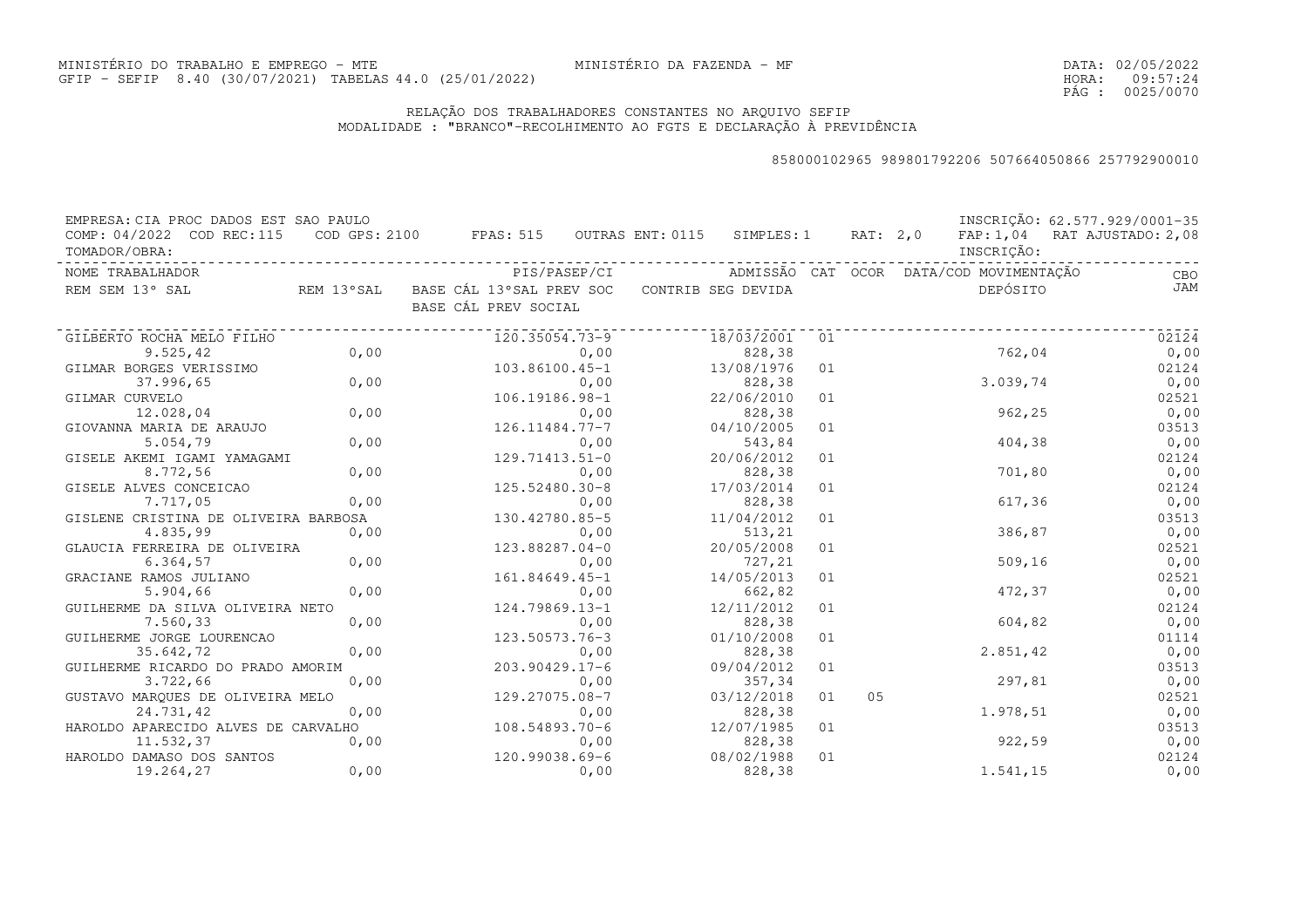DATA:02/05/2022HORA: PÁG : 09:57:24 0026/0070

### RELAÇÃO DOS TRABALHADORES CONSTANTES NO ARQUIVO SEFIPMODALIDADE : "BRANCO"-RECOLHIMENTO AO FGTS E DECLARAÇÃO À PREVIDÊNCIA

| EMPRESA: CIA PROC DADOS EST SAO PAULO      |      |                                                                                |                                         |    |            | INSCRIÇÃO: 62.577.929/0001-35 |
|--------------------------------------------|------|--------------------------------------------------------------------------------|-----------------------------------------|----|------------|-------------------------------|
| COMP: 04/2022 COD REC:115<br>TOMADOR/OBRA: |      | COD GPS: 2100 FPAS: 515 OUTRAS ENT: 0115 SIMPLES: 1 RAT: 2,0                   |                                         |    | INSCRIÇÃO: | FAP: 1,04 RAT AJUSTADO: 2,08  |
| NOME TRABALHADOR                           |      | PIS/PASEP/CI                                                                   | ADMISSÃO CAT OCOR DATA/COD_MOVIMENTACÃO |    |            | CBO                           |
| REM SEM 13° SAL                            |      | REM 13°SAL BASE CÁL 13°SAL PREV SOC CONTRIB SEG DEVIDA<br>BASE CÁL PREV SOCIAL |                                         |    | DEPÓSITO   | JAM                           |
| HEBER ESTEVES DE FARIAS SILVA              |      | 125.38196.87-8                                                                 | 16/04/2012                              | 01 |            | 03513                         |
| 5.975,46                                   | 0,00 | 0,00                                                                           | 672,74                                  |    | 478,03     | 0,00                          |
| HEITOR ROBERTO FRANCISCO RAMAGLIA          |      | 107.74831.68-2                                                                 | 03/03/1995                              | 01 |            | 02124                         |
| 7.368,95                                   | 0,00 | 0,00                                                                           | 828,38                                  |    | 589,52     | 0,00                          |
| HELENI MASUMI OKAYAMA IWAMIZU              |      | 120.78196.71-3                                                                 | 24/09/1984                              | 01 |            | 02521                         |
| 14.534,53                                  | 0,00 | 0,00                                                                           | 828,38                                  |    | 1.162,77   | 0,00                          |
| HELIO ANTONIO BONAGURA                     |      | 104.29683.23-2                                                                 | 08/12/1987                              | 01 |            | 02124                         |
| 14.921,52                                  | 0,00 | 0,00                                                                           | 828,38                                  |    | 1.193,73   | 0,00                          |
| HELIO RIUITI TSUSHIMA                      |      | 120.68437.50-5                                                                 | 21/01/1982                              | 01 |            | 02124                         |
| 12.280,33                                  | 0,00 | 0,00                                                                           | 828,38                                  |    | 982,43     | 0,00                          |
| HSUEH YI TSEN                              |      | 124.50501.57-8                                                                 | 09/10/2000                              | 01 |            | 02124                         |
| 19.230,38                                  | 0,00 | 0,00                                                                           | 828,38                                  |    | 1.538,43   | 0,00                          |
| HUGO LISBOA MARTINS                        |      | 133.65611.58-3                                                                 | 10/02/2014                              | 01 |            | 02124                         |
| 7.950,06                                   | 0,00 | 0,00                                                                           | 828,38                                  |    | 636,00     | 0,00                          |
| HUMBERTO MACEDO PUCCINELLI                 |      | 121.88765.17-8                                                                 | 12/07/1985                              | 01 |            | 02521                         |
| 24.070,70                                  | 0,00 | 0,00                                                                           | 828,38                                  |    | 1.925,66   | 0,00                          |
| IDEL SUAREZ VILELA                         |      | 107.84003.56-1                                                                 | 25/03/1980                              | 01 |            | 02521                         |
| 45.258,38                                  | 0,00 | 0,00                                                                           | 828,38                                  |    | 3.620,68   | 0,00                          |
| IEDA ARANHA MACIEL                         |      | $123.08499.11 - 9$                                                             | 01/10/2012                              | 01 |            | 03513                         |
| 5.864,59                                   | 0,00 | 0,00                                                                           | 657,21                                  |    | 469,17     | 0,00                          |
| ILDEBRANDO PEGO PEREIRA                    |      | 120.21206.44-2                                                                 | 08/12/1988                              | 01 |            | 03513                         |
| 13.968,93                                  | 0,00 | 0,00                                                                           | 828,38                                  |    | 1,117,52   | 0,00                          |
| ILIDIO SAN MARTIN MACHADO                  |      | 122.52867.44-4                                                                 | 05/12/1988                              | 01 |            | 03513                         |
| 37.476,15                                  | 0,00 | 0,00                                                                           | 828,38                                  |    | 2.998,10   | 0,00                          |
| INES DE FATIMA SILVA                       |      | 120.75599.72-8                                                                 | 26/10/1987                              | 01 |            | 04110                         |
| 3.084,39                                   | 0,00 | 0,00                                                                           | 279,12                                  |    | 246,76     | 0,00                          |
| IONE PASSOS DE BRITO                       |      | 123.64600.62-8                                                                 | 01/12/1988                              | 01 |            | 03513                         |
| 18.353,91                                  | 0,00 | 0,00                                                                           | 828,38                                  |    | 1.468,31   | 0,00                          |
| IONICE PAULA RODRIGUES BRAZ                |      | 170.31120.92-4                                                                 | 07/07/1989                              | 01 |            | 03513                         |
| 6.864,23                                   | 0,00 | 0,00                                                                           | 797,16                                  |    | 549,13     | 0,00                          |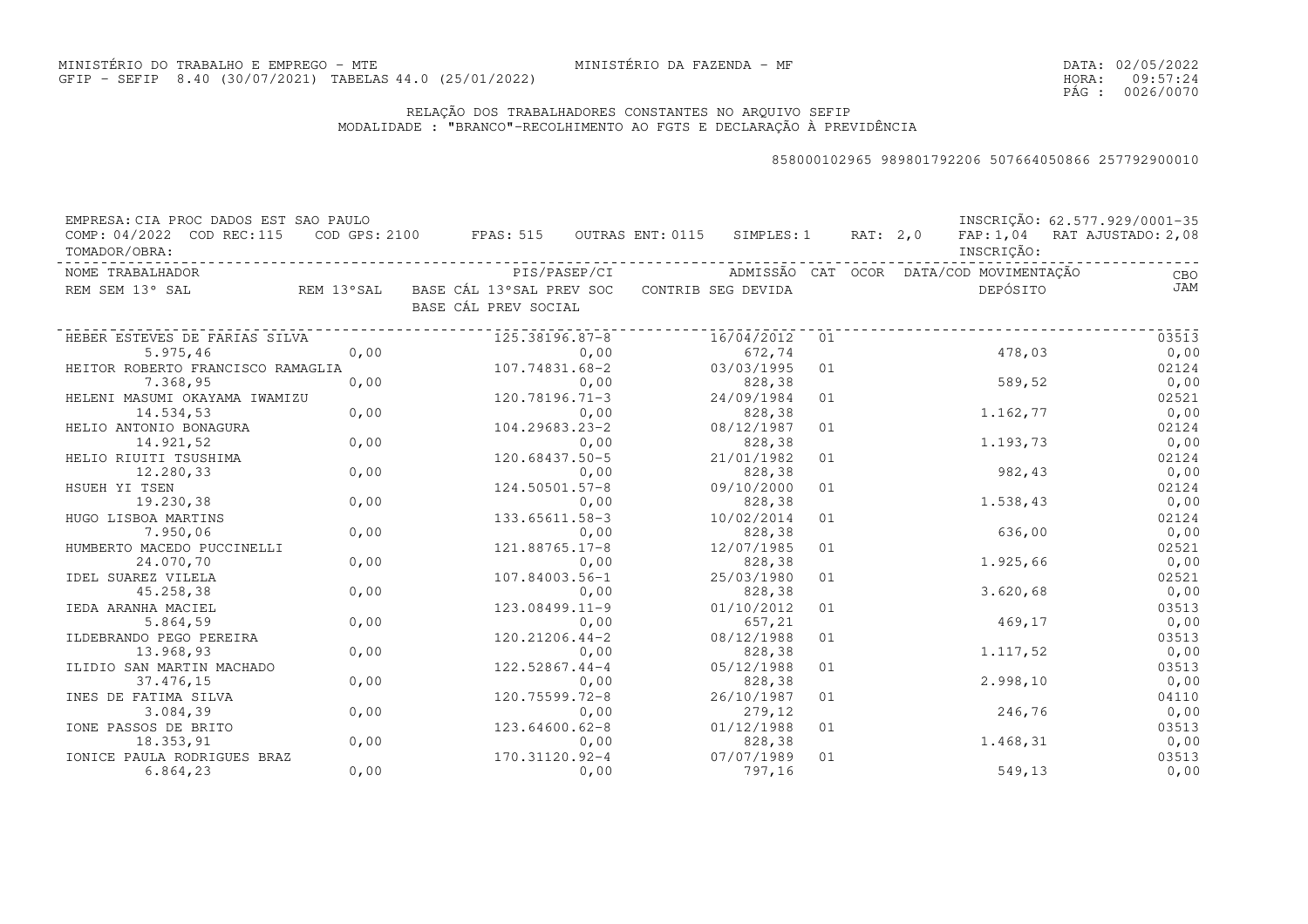DATA:02/05/2022HORA: PÁG : 09:57:24 0027/0070

### RELAÇÃO DOS TRABALHADORES CONSTANTES NO ARQUIVO SEFIPMODALIDADE : "BRANCO"-RECOLHIMENTO AO FGTS E DECLARAÇÃO À PREVIDÊNCIA

| EMPRESA: CIA PROC DADOS EST SAO PAULO |            |                                          |      |                    |    |          |                                         | INSCRIÇÃO: 62.577.929/0001-35 |
|---------------------------------------|------------|------------------------------------------|------|--------------------|----|----------|-----------------------------------------|-------------------------------|
| COMP: 04/2022 COD REC:115             |            | COD GPS: 2100 FPAS: 515 OUTRAS ENT: 0115 |      | SIMPLES: 1         |    | RAT: 2,0 |                                         | FAP: 1,04 RAT AJUSTADO: 2,08  |
| TOMADOR/OBRA:                         |            |                                          |      |                    |    |          | INSCRIÇÃO:                              |                               |
| NOME TRABALHADOR                      |            | PIS/PASEP/CI                             |      |                    |    |          | ADMISSÃO CAT OCOR DATA/COD MOVIMENTAÇÃO | CBO                           |
| REM SEM 13° SAL                       | REM 13°SAL | BASE CÁL 13°SAL PREV SOC                 |      | CONTRIB SEG DEVIDA |    |          | DEPÓSITO                                | JAM                           |
|                                       |            | BASE CÁL PREV SOCIAL                     |      |                    |    |          |                                         |                               |
| IRACY MARIKO EISHIMA CHIKASAWA        |            | 134.14150.85-8                           |      | 16/10/2012         | 01 |          |                                         | 02124                         |
| 8.736,38                              | 0,00       |                                          | 0,00 | 828,38             |    |          | 698,91                                  | 0,00                          |
| IRENE LEICO HARAZAKI OSHIRO           |            | 121.72000.43-6                           |      | 05/07/1990         | 01 |          |                                         | 02124                         |
| 13.201,80                             | 0,00       |                                          | 0,00 | 828,38             |    |          | 1.056,15                                | 0,00                          |
| IRIS MATOS DE ANDRADE                 |            | 108.14473.45-5                           |      | 23/03/1984         | 01 |          |                                         | 03513                         |
| 6.560,75                              | 0,00       |                                          | 0,00 | 754,68             |    |          | 524,87                                  | 0,00                          |
| ISABEL SETSUKO MISAO COSTA            |            | 100.83709.60-3                           |      | 07/02/2019         | 01 | 05       |                                         | 02521                         |
| 21.177,85                             | 0,00       |                                          | 0,00 | 828,38             |    |          | 1.694,23                                | 0,00                          |
| ISAIAS DE ARAUJO LIMA                 |            | 124.02351.76-6                           |      | 20/06/2013         | 01 |          |                                         | 02521                         |
| 5.700, 64                             | 0,00       |                                          | 0,00 | 634,26             |    |          | 456,05                                  | 0,00                          |
| ISMAEL FERNANDES BORGES               |            | 105.53331.05-9                           |      | 23/05/1979         | 01 |          |                                         | 02521                         |
| 46.281,31                             | 14.458,39  |                                          | 0,00 | 828,38             |    |          | 4.859,18                                | 0,00                          |
| ISMAEL MARTIN BONKE                   |            | 170.18844.96-5                           |      | 25/09/1984         | 01 |          |                                         | 02521                         |
| 9.584,24                              | 0,00       |                                          | 0,00 | 828,38             |    |          | 766,73                                  | 0,00                          |
| ISRAEL ALVES DE JESUS                 |            | 120.84594.65-2                           |      | 03/10/1988         | 01 |          |                                         | 03513                         |
| 5.262,59                              | 0,00       |                                          | 0,00 | 572,93             |    |          | 421,01                                  | 0,00                          |
| ISRAEL NATALINO LESSA COSTA           |            | 131.17000.77-0                           |      | 08/06/2021         | 01 |          |                                         | 02521                         |
| 19.072,99                             | 0,00       |                                          | 0,00 | 828,38             |    |          | 1.525,83                                | 0,00                          |
| ITALO MOREIRA DE MENEZES              |            | 108.40699.42-2                           |      | 24/05/1986         | 01 |          |                                         | 03513                         |
| 6.551, 35                             | 0,00       |                                          | 0,00 | 753,36             |    |          | 524, 11                                 | 0,00                          |
| ITAMAR RODRIGUES DO NASCIMENTO        |            | 170.22299.03-8                           |      | 01/06/1988         | 01 |          |                                         | 02521                         |
| 9.188,90                              | 0,00       |                                          | 0,00 | 828,38             |    |          | 735,11                                  | 0,00                          |
| IVAN GALLARDO                         |            | 105.58242.58-5                           |      | 10/03/1988         | 01 |          |                                         | 02124                         |
| 23.464,12                             | 0,00       |                                          | 0,00 | 828,38             |    |          | 1.877,13                                | 0,00                          |
| IVAN JEFFERSON DAVIS JUNIOR           |            | 121.23742.31-9                           |      | 02/06/1986         | 01 |          |                                         | 02124                         |
| 38.697,34                             | 0,00       |                                          | 0,00 | 828,38             |    |          | 3.095,79                                | 0,00                          |
| IVANI AZEVEDO FERREIRA                |            | 106.77312.88-9                           |      | 13/08/1982         | 01 |          |                                         | 02521                         |
| 15.251,75                             | 5.259,23   |                                          | 0,00 | 828,38             |    |          | 1.640,88                                | 0,00                          |
| IVANILTO FRANCISCO CARNEIRO           |            | 108.31626.50-7                           |      | 08/09/2008         | 01 |          |                                         | 02521                         |
| 7.001,77                              | 2.733,64   |                                          | 0,00 | 816,42             |    |          | 778,84                                  | 0,00                          |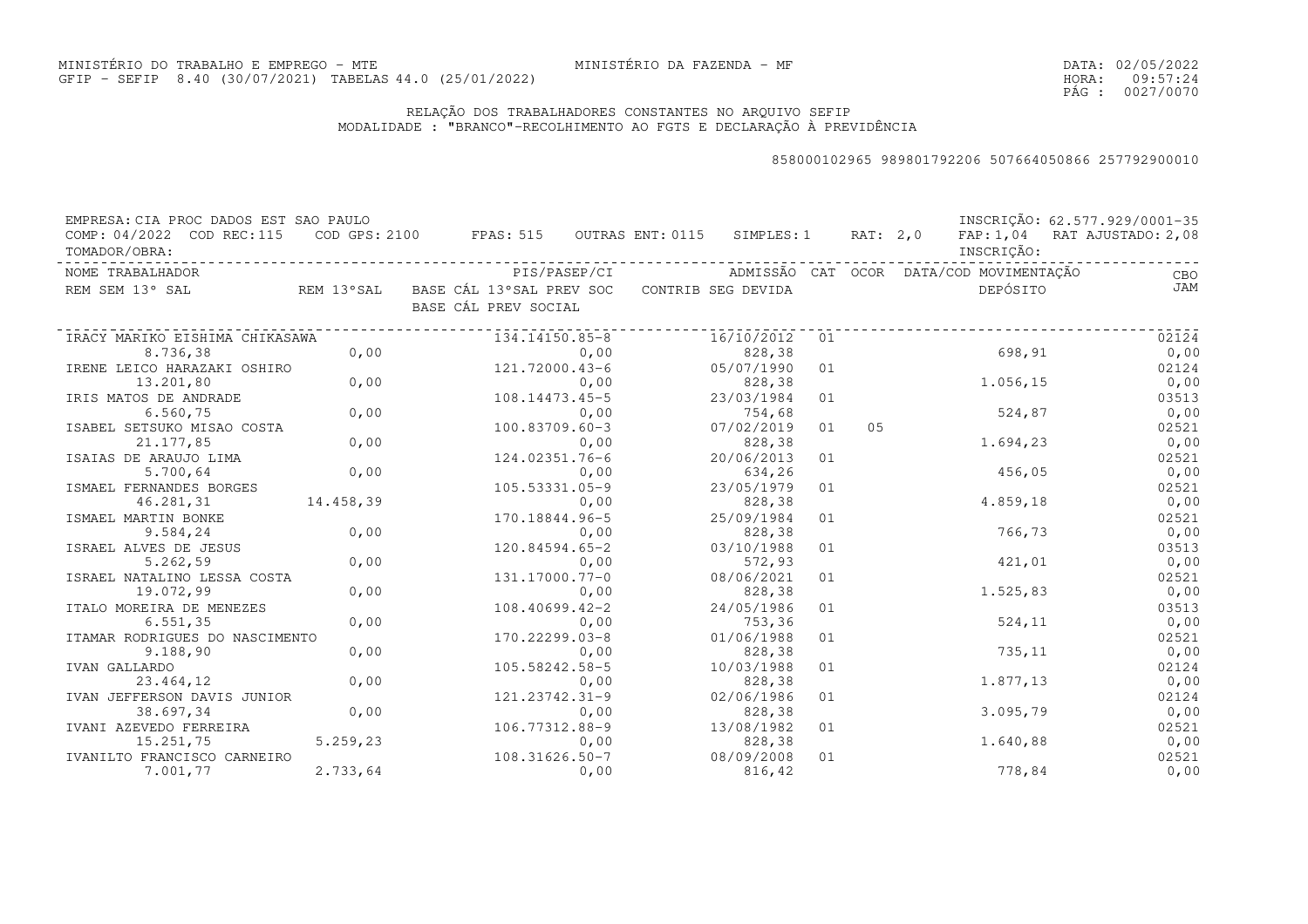DATA:02/05/2022HORA: PÁG : 09:57:24 0028/0070

### RELAÇÃO DOS TRABALHADORES CONSTANTES NO ARQUIVO SEFIPMODALIDADE : "BRANCO"-RECOLHIMENTO AO FGTS E DECLARAÇÃO À PREVIDÊNCIA

| EMPRESA: CIA PROC DADOS EST SAO PAULO                   |      |                                                                                |      |                      |    |  |                                         | INSCRIÇÃO: 62.577.929/0001-35 |
|---------------------------------------------------------|------|--------------------------------------------------------------------------------|------|----------------------|----|--|-----------------------------------------|-------------------------------|
| COMP: 04/2022 COD REC:115<br>TOMADOR/OBRA:              |      | COD GPS: 2100 FPAS: 515 OUTRAS ENT: 0115 SIMPLES: 1 RAT: 2,0                   |      |                      |    |  | INSCRIÇÃO:                              | FAP: 1,04 RAT AJUSTADO: 2,08  |
| NOME TRABALHADOR                                        |      | PIS/PASEP/CI                                                                   |      |                      |    |  | ADMISSÃO CAT OCOR DATA/COD MOVIMENTAÇÃO | CBO                           |
| REM SEM 13° SAL                                         |      | REM 13°SAL BASE CÁL 13°SAL PREV SOC CONTRIB SEG DEVIDA<br>BASE CÁL PREV SOCIAL |      |                      |    |  | DEPÓSITO                                | JAM                           |
| IZABEL CRISTINA NUNES DE CARVALHO                       |      | 124.33038.33-4                                                                 |      | 05/04/2006           | 01 |  |                                         | 02521                         |
| 6.874,25                                                | 0,00 |                                                                                | 0,00 | 798,57               |    |  | 549,94                                  | 0,00                          |
| JACOUELINE APARECIDA DE CARVALHO SILVA $122.86405.27-3$ |      |                                                                                |      | 07/07/1989           | 01 |  |                                         | 02124                         |
| 12.002,55                                               | 0,00 | $0,00$<br>121.54842.30-7                                                       |      | 828,38               |    |  | 960, 21                                 | 0,00                          |
| JACQUELINE FERRO PELLEGRINO                             | 0,00 |                                                                                |      | 06/03/2019           | 01 |  |                                         | 02521                         |
| 20.908,92                                               |      |                                                                                | 0,00 | 828,38               |    |  | 1.672,72                                | 0,00                          |
| JADIEL TAVARES SILVA                                    |      | 122.20129.98-7                                                                 |      | 24/11/1988           | 01 |  |                                         | 03513                         |
| 11.748,30                                               | 0,00 |                                                                                | 0,00 | 828,38               |    |  | 939,87                                  | 0,00                          |
| JAIR BARRETO DE VASCONCELOS                             |      | 170.37863.91-0                                                                 |      | 05/07/1990           | 01 |  |                                         | 02521                         |
| 9.805, 35                                               | 0,00 |                                                                                | 0,00 | 828,38               |    |  | 784,42                                  | 0,00                          |
| JANE ELIZABETH COLMAN DE SA                             |      | 108.20267.78-0                                                                 |      | 01/07/2004           | 01 |  |                                         | 02521                         |
| 9.262,64                                                | 0,00 |                                                                                | 0,00 | 828,38               |    |  | 741,02                                  | 0,00                          |
| JANETE CARDOSO GONCALVES                                |      | 130.26295.89-1                                                                 |      | 01/07/2009           | 01 |  |                                         | 02124                         |
| 19.744,29                                               | 0,00 |                                                                                | 0,00 | 828,38               |    |  | 1.579,54                                | 0,00                          |
| JANETE CARNEIRO DA CUNHA YUKI                           |      | 107.29881.09-9                                                                 |      | 11/12/1980           | 01 |  |                                         | 02124                         |
| 14.173,58                                               | 0,00 |                                                                                | 0,00 | 828,38               |    |  | 1.133,89                                | 0,00                          |
| JANETE REVELINO MARINHO PERES                           |      | 107.87289.88-1                                                                 |      | 09/03/1981           | 01 |  |                                         | 03513                         |
| 6.781,98                                                | 0,00 |                                                                                | 0,00 | 785,65               |    |  | 542,56                                  | 0,00                          |
| JANETE RIBEIRO CALANDRINI DE AZEVEDO                    |      | 170.22298.68-6                                                                 |      | 03/03/1988           | 01 |  |                                         | 04110                         |
| 3.823, 42                                               | 0,00 |                                                                                | 0,00 | 371,45               |    |  | 305,87                                  | 0,00                          |
| JEAN LUC FREDERIC BARABINOT                             |      | 190.18138.15-3                                                                 |      | 02/02/2004           | 01 |  |                                         | 02521                         |
| 22.506,13                                               | 0,00 |                                                                                | 0,00 | 828,38               |    |  | 1.800,49                                | 0,00                          |
| JEAN RODRIGO DOS SANTOS                                 |      | 203.07260.69-5                                                                 |      | 20/07/2006           | 01 |  |                                         | 02124                         |
| 10.424,81                                               | 0,00 | 125.38104.93-0                                                                 | 0,00 | 828,38<br>13/10/2005 |    |  | 833,98                                  | 0,00<br>02124                 |
| JEFERSON LACERDA DA SILVA                               | 0,00 |                                                                                |      |                      | 01 |  | 1.429,12                                |                               |
| 17.864,03<br>JEFERSON VIEIRA SILVANO                    |      | 124.03017.93-2                                                                 | 0,00 | 828,38<br>02/09/2013 | 01 |  |                                         | 0,00<br>03513                 |
| 4.631,71                                                | 0,00 |                                                                                | 0,00 | 484,61               |    |  | 370,53                                  | 0,00                          |
| JESSICA TENORIO LISBOA ALBANO                           |      | 170.37864.18-6                                                                 |      | 05/07/1990           | 01 |  |                                         | 03513                         |
| 5.740,44                                                | 0,00 |                                                                                | 0,00 | 639,83               |    |  | 459,23                                  | 0,00                          |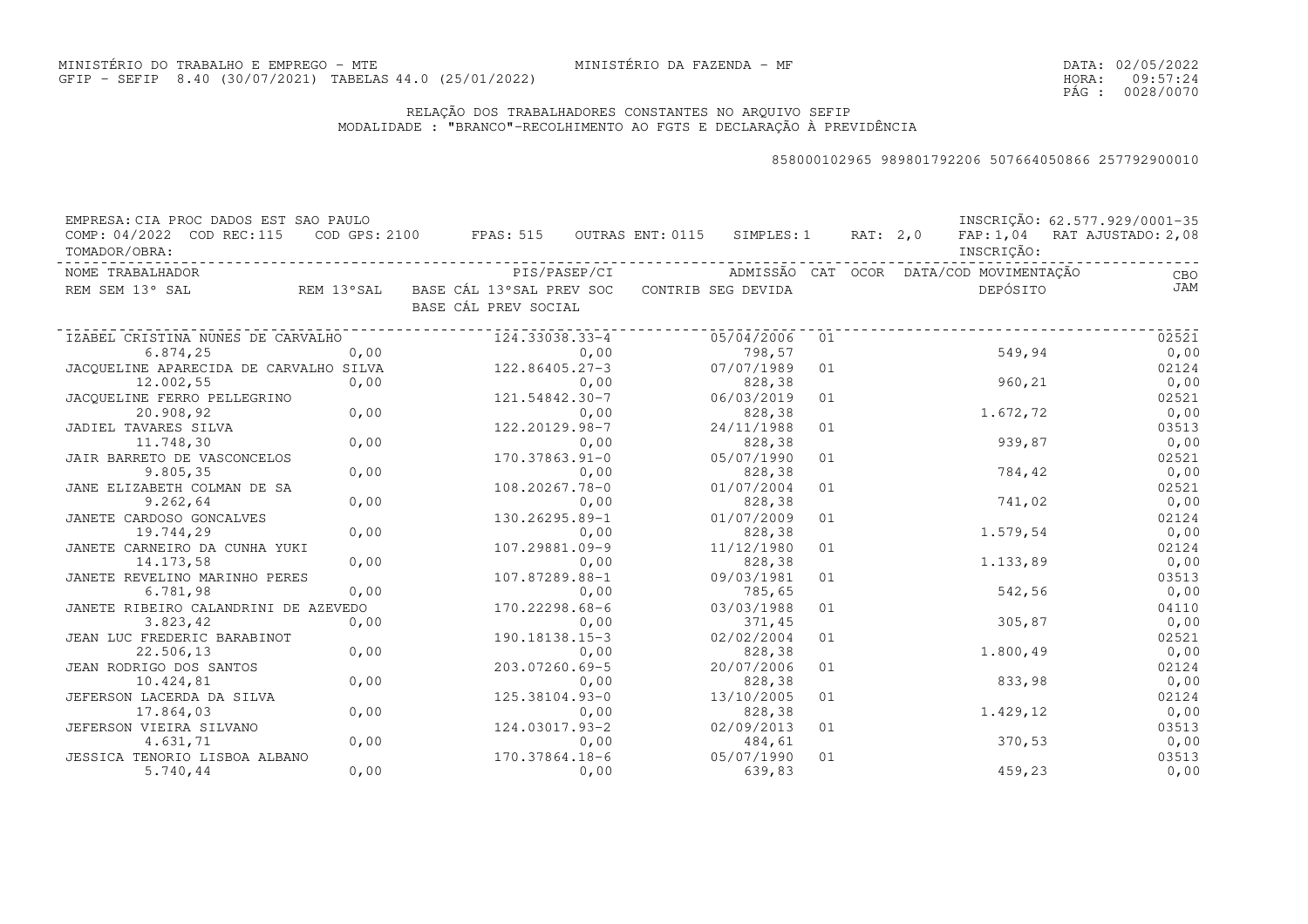DATA:02/05/2022HORA: PÁG : 09:57:24 0029/0070

### RELAÇÃO DOS TRABALHADORES CONSTANTES NO ARQUIVO SEFIPMODALIDADE : "BRANCO"-RECOLHIMENTO AO FGTS E DECLARAÇÃO À PREVIDÊNCIA

| TOMADOR/OBRA: | EMPRESA: CIA PROC DADOS EST SAO PAULO<br>COMP: 04/2022 COD REC:115                                                                                          |           | COD GPS: 2100 FPAS: 515 OUTRAS ENT: 0115 SIMPLES: 1 RAT: 2,0 FAP: 1,04 RAT AJUSTADO: 2,08 |      |                           |    |  | INSCRIÇÃO: | INSCRIÇÃO: 62.577.929/0001-35                                    |
|---------------|-------------------------------------------------------------------------------------------------------------------------------------------------------------|-----------|-------------------------------------------------------------------------------------------|------|---------------------------|----|--|------------|------------------------------------------------------------------|
|               | NOME TRABALHADOR                                                                                                                                            |           |                                                                                           |      |                           |    |  |            | PIS/PASEP/CI     ADMISSÃO CAT OCOR DATA/COD MOVIMENTAÇÃO     CBO |
|               | REM SEM 13° SAL REM 13° SAL BASE CÁL 13° SAL PREV SOC CONTRIB SEG DEVIDA                                                                                    |           | BASE CÁL PREV SOCIAL                                                                      |      |                           |    |  | DEPÓSITO   | <b>JAM</b>                                                       |
|               | JOAO ACIOLI VANDERLEI                                                                                                                                       |           |                                                                                           |      | 106.38301.69-3 03/12/1984 | 01 |  |            | 02124                                                            |
|               | 7.782,85                                                                                                                                                    |           | 0,00                                                                                      | 0,00 | 828, 38                   |    |  | 622,63     | 0,00                                                             |
|               |                                                                                                                                                             |           |                                                                                           |      | 22/12/2021                | 01 |  |            | 02521                                                            |
|               | JOAO AUGUSTO DOS SANTOS AGA BEASIN<br>19.072,99 0,00<br>JOAO BARRETO SANTOS FILHO<br>14.211,51 0,00<br>JOAO BATISTA DE ARRUDA MOTA JUNIOR<br>180.78131.07-6 |           |                                                                                           |      | 828, 38                   |    |  | 1.525,83   | 0,00                                                             |
|               |                                                                                                                                                             |           |                                                                                           |      | 21/09/1971                | 01 |  |            | 03171                                                            |
|               |                                                                                                                                                             |           |                                                                                           |      | 828, 38                   |    |  | 1.136,93   | 0,00                                                             |
|               |                                                                                                                                                             |           |                                                                                           |      | 01/10/2019                | 01 |  |            | 02521                                                            |
|               | 19.454,45                                                                                                                                                   | 0,00      | $0,00$<br>201.53568.65-2                                                                  |      | 828, 38                   |    |  | 1.556, 35  | 0,00                                                             |
|               | JOAO BOAVENTURA DO NASCIMENTO JUNIOR                                                                                                                        |           |                                                                                           |      | 05/05/2014                | 01 |  |            | 02124                                                            |
|               | 8.114,25                                                                                                                                                    | 0,00      |                                                                                           | 0,00 | 828, 38                   |    |  | 649,14     | 0,00                                                             |
|               | JOAO BRAZ DONIZETE TEIXEIRA                                                                                                                                 |           | 108.24870.78-3                                                                            |      | 04/01/1982                | 01 |  |            | 02521                                                            |
|               | 10.273,28                                                                                                                                                   | 0,00      |                                                                                           | 0,00 | 828,38                    |    |  | 821,87     | 0,00                                                             |
|               | JOAO DE LIMA MATOS FILHO                                                                                                                                    |           | 106.98249.46-9                                                                            |      | 24/05/1982                | 01 |  |            | 03171                                                            |
|               | 12.411,27                                                                                                                                                   | 0,00      |                                                                                           | 0,00 | 828,38                    |    |  | 992,91     | 0,00                                                             |
|               | JOAO EVANGELISTA MENDES DA COSTA                                                                                                                            |           | 122.16472.49-4                                                                            |      | 12/04/2006                | 01 |  |            | 04110                                                            |
|               | 4.532,97                                                                                                                                                    | 0,00      |                                                                                           | 0,00 | 470,79                    |    |  | 362,64     | 0,00                                                             |
|               | JOAO MARCOS PACHECO                                                                                                                                         |           | 203.90273.91-5                                                                            |      | 06/10/2014                | 01 |  |            | 02521                                                            |
|               | 12.381,59                                                                                                                                                   | 5.105, 11 |                                                                                           | 0,00 | 828,38                    |    |  | 1.398,93   | 0,00                                                             |
|               | JOAO PAULO DA SILVA SANTOS KIMURA                                                                                                                           |           | 134.00386.77-3                                                                            |      | 12/11/2012                | 01 |  |            | 02124                                                            |
|               | 8.064,35                                                                                                                                                    | 0,00      |                                                                                           | 0,00 | 828,38                    |    |  | 645,14     | 0,00                                                             |
|               | JOAO REINALDO THOMAZ NETO                                                                                                                                   |           | 124.73123.41-3                                                                            |      | 13/09/2021                | 01 |  |            | 02521                                                            |
|               | 15.486,57                                                                                                                                                   | 0,00      |                                                                                           | 0,00 | 828,38                    |    |  | 1.238,92   | 0,00                                                             |
|               | JOAO RICARDO DA SILVA                                                                                                                                       |           | $206.57429.91 - 5$                                                                        |      | 10/07/2019                | 01 |  |            | 01114                                                            |
|               | 16.241,96                                                                                                                                                   | 0,00      |                                                                                           | 0,00 | 828,38                    |    |  | 1.299,35   | 0,00                                                             |
|               | JOAO ROBERTO PARRILLO DA SILVA VIEIRA                                                                                                                       |           | 121.23785.87-5                                                                            |      | 05/11/1984                | 01 |  |            | 02124                                                            |
|               | 12.893,63                                                                                                                                                   | 0,00      |                                                                                           | 0,00 | 828,38                    |    |  | 1.031, 50  | 0,00                                                             |
|               | JOAO VENEZIANO NETO                                                                                                                                         |           | 121.31769.50-6                                                                            |      | 09/11/2005                | 01 |  |            | 02124                                                            |
|               | 10.146,54                                                                                                                                                   | 0,00      |                                                                                           | 0,00 | 828, 38                   |    |  | 811,73     | 0,00                                                             |
|               | JOEL CHNAIDERMAN                                                                                                                                            |           | 120.41611.50-4                                                                            |      | 02/09/1991                | 01 |  |            | 02124                                                            |
|               | 9.228, 31                                                                                                                                                   | 0,00      |                                                                                           | 0,00 | 828, 38                   |    |  | 738,27     | 0,00                                                             |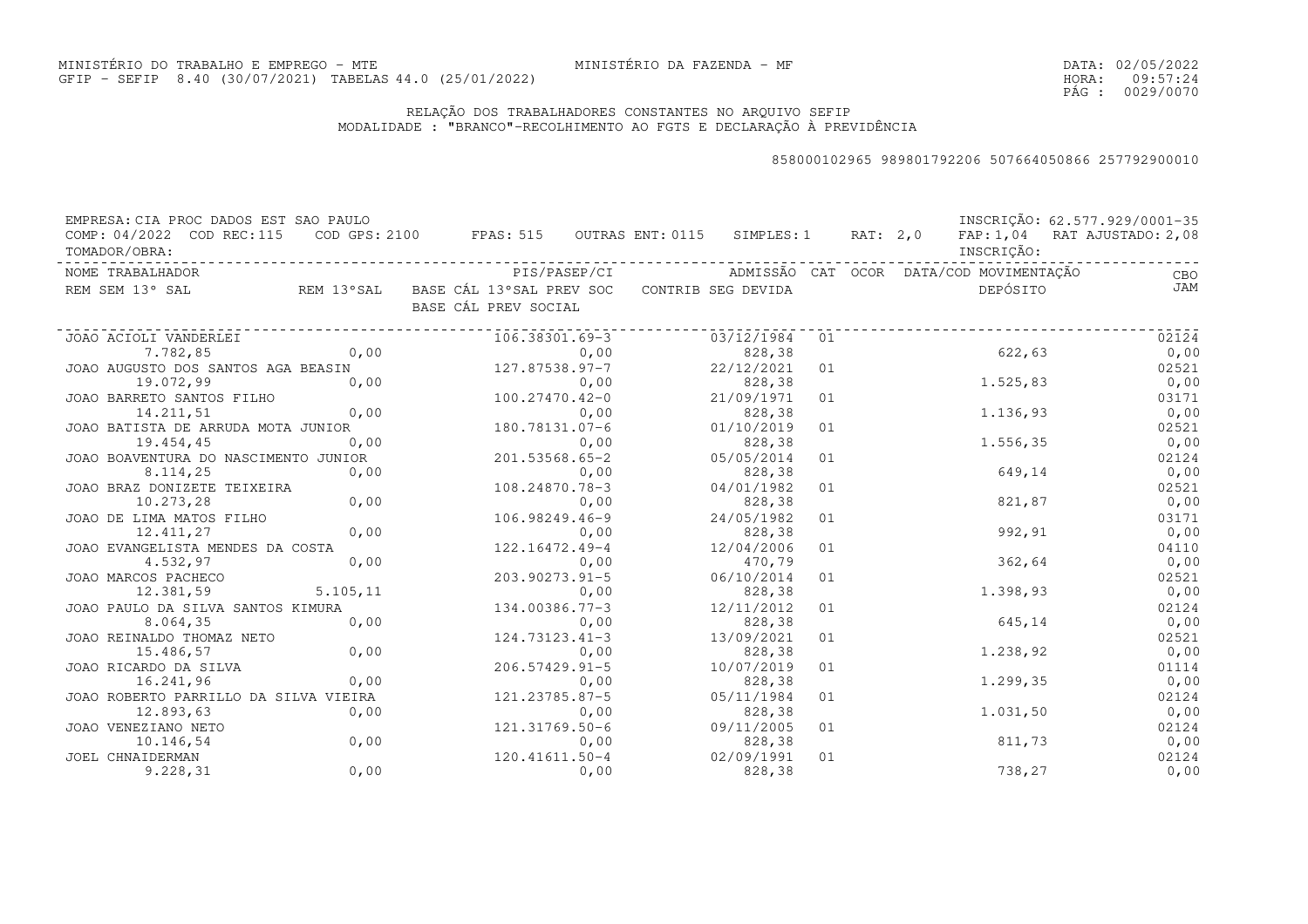DATA:02/05/2022HORA: PÁG : 09:57:24 0030/0070

### RELAÇÃO DOS TRABALHADORES CONSTANTES NO ARQUIVO SEFIPMODALIDADE : "BRANCO"-RECOLHIMENTO AO FGTS E DECLARAÇÃO À PREVIDÊNCIA

| EMPRESA: CIA PROC DADOS EST SAO PAULO |            |                                                     |                    |    |          |                                         | INSCRIÇÃO: 62.577.929/0001-35 |
|---------------------------------------|------------|-----------------------------------------------------|--------------------|----|----------|-----------------------------------------|-------------------------------|
| COMP: 04/2022 COD REC:115             |            | $\texttt{COD}$ GPS: 2100 FPAS: 515 OUTRAS ENT: 0115 | SIMPLES: 1         |    | RAT: 2,0 |                                         | FAP: 1,04 RAT AJUSTADO: 2,08  |
| TOMADOR/OBRA:                         |            |                                                     |                    |    |          | INSCRIÇÃO:                              |                               |
| NOME TRABALHADOR                      |            | PIS/PASEP/CI                                        |                    |    |          | ADMISSÃO CAT OCOR DATA/COD MOVIMENTAÇÃO | CBO                           |
| REM SEM 13° SAL                       | REM 13°SAL | BASE CÁL 13°SAL PREV SOC                            | CONTRIB SEG DEVIDA |    |          | DEPÓSITO                                | JAM                           |
|                                       |            | BASE CÁL PREV SOCIAL                                |                    |    |          |                                         |                               |
| JOEL MANA GONCALVES                   |            | 101.13348.08-5                                      | 23/04/1979         | 01 |          |                                         | 02124                         |
| 40.188,23                             | 0,00       | 0,00                                                | 828,38             |    |          | 3.215,06                                | 0,00                          |
| JOELMA HIGA                           |            | 122.79284.74-1                                      | 04/04/1988         | 01 |          |                                         | 02124                         |
| 9.646,07                              | 0,00       | 0,00                                                | 828,38             |    |          | 771,69                                  | 0,00                          |
| JORGE ALBERTO FRANCO                  |            | 106.16608.28-1                                      | 09/12/1987         | 01 |          |                                         | 02124                         |
| 20.394,90                             | 0,00       | 0,00                                                | 828,38             |    |          | 1.631,60                                | 0,00                          |
| JORGE ANTONIO DE SOUSA                |            | 120.45998.94-2                                      | 25/04/1985         | 01 |          |                                         | 07823                         |
| 4.688,56                              | 0,00       | 0,00                                                | 492,57             |    |          | 375,09                                  | 0,00                          |
| JORGE ANTONIO WESCHENFELDER           |            | 170.22299.70-4                                      | 21/05/1986         | 01 |          |                                         | 02521                         |
| 36.156,28                             | 0,00       | 0,00                                                | 828,38             |    |          | 2.892,50                                | 0,00                          |
| JORGE CAPORUSCIO                      |            | $170.15966.87 - 3$                                  | 12/04/1982         | 01 |          |                                         | 02521                         |
| 22.759,11                             | 0,00       | 0,00                                                | 828,38             |    |          | 1.820,72                                | 0,00                          |
| JORGE LUIZ GARRIDO AMARAL             |            | 190.00194.21-3                                      | 01/07/2021         | 01 |          |                                         | 02521                         |
| 16.930,85                             | 0,00       | 0,00                                                | 828,38             |    |          | 1.354,46                                | 0,00                          |
| JOSE ALVES DE OLIVEIRA                |            | 120.21220.68-2                                      | 05/07/1990         | 01 |          |                                         | 03513                         |
| 6.387, 62                             | 0,00       | 0,00                                                | 730,44             |    |          | 511,01                                  | 0,00                          |
| JOSE ANTONIO CAPARROZ GABANI          |            | 170.31121.60-2                                      | 07/07/1989         | 01 |          |                                         | 02521                         |
| 9.529,04                              | 0,00       | 0,00                                                | 828,38             |    |          | 762,32                                  | 0,00                          |
| JOSE ANTONIO ROSA                     |            | 170.08280.68-6                                      | 13/10/1980         | 01 |          |                                         | 02124                         |
| 19.709,65                             | 0,00       | 0,00                                                | 828,38             |    |          | 1.576,77                                | 0,00                          |
| JOSE ANTONIO SOUSA DOS SANTOS         |            | $170.22295.40 - 7$                                  | 12/07/1985         | 01 |          |                                         | 04110                         |
| 4.975,90                              | 0,00       | 0,00                                                | 532,80             |    |          | 398,07                                  | 0,00                          |
| JOSE APARECIDO VENDRAMINI             |            | 123.51223.86-3                                      | 10/05/2012         | 01 |          |                                         | 02124                         |
| 13.705,12                             | 0,00       | 0,00                                                | 828,38             |    |          | 1.096,40                                | 0,00                          |
| JOSE CARLOS CALDEIRA DA SILVA         |            | 122.36333.38-4                                      | 20/06/2012         | 01 |          |                                         | 02124                         |
| 10.378,55                             | 0,00       | 0,00                                                | 828,38             |    |          | 830,29                                  | 0,00                          |
| JOSE CARLOS DOS SANTOS                |            | 104.02732.99-2                                      | 21/11/1979         | 01 |          |                                         | 02521                         |
| 8.002, 35                             | 0,00       | 0,00                                                | 828,38             |    |          | 640,19                                  | 0,00                          |
| JOSE CARLOS FERREIRA DA SILVA         |            | 107.09687.80-7                                      | 04/08/2014         | 01 |          |                                         | 02521                         |
| 5.350, 61                             | 0,00       | 0,00                                                | 585,26             |    |          | 428,05                                  | 0,00                          |
|                                       |            |                                                     |                    |    |          |                                         |                               |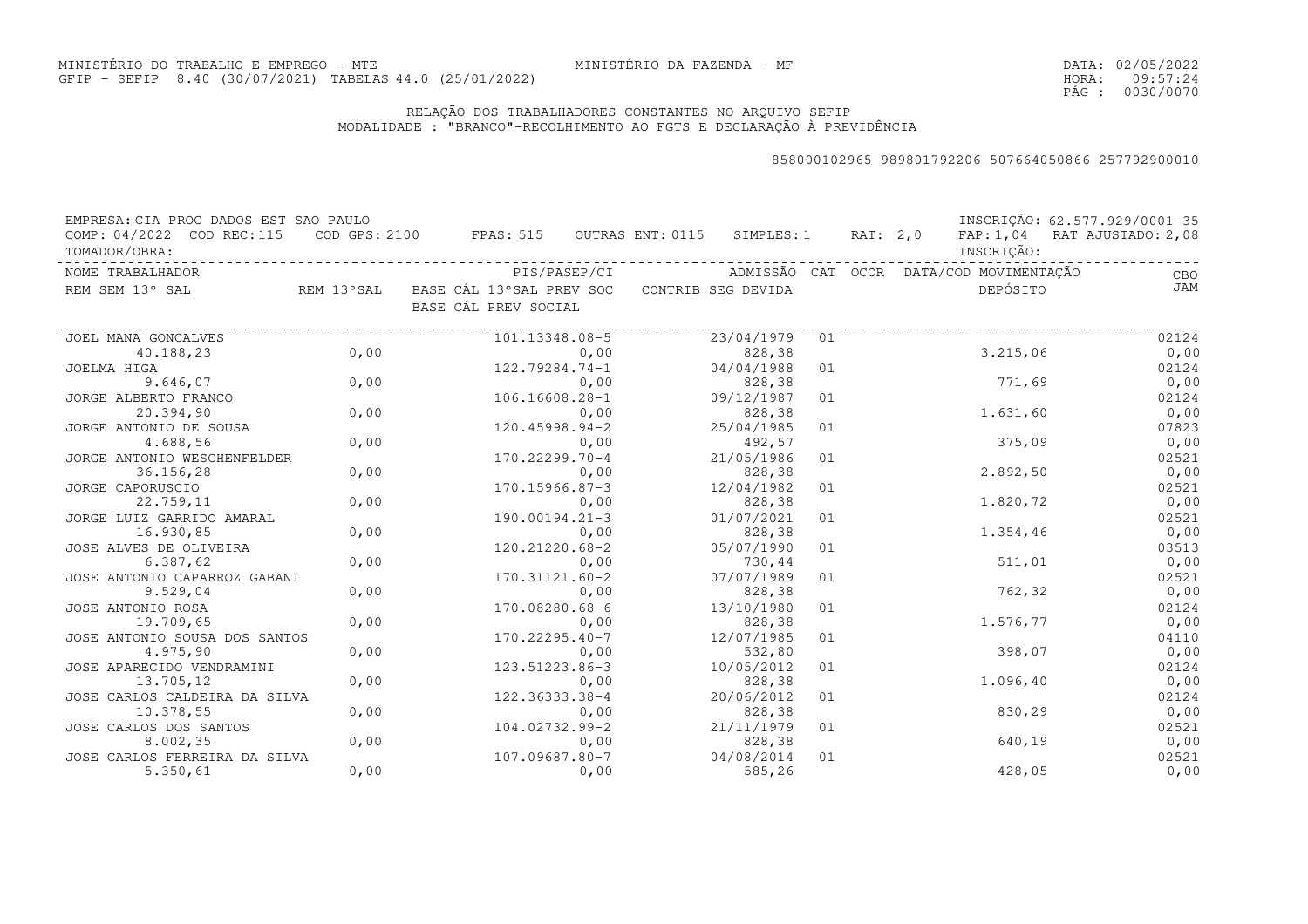DATA:02/05/2022HORA: PÁG : 09:57:24 0031/0070

### RELAÇÃO DOS TRABALHADORES CONSTANTES NO ARQUIVO SEFIPMODALIDADE : "BRANCO"-RECOLHIMENTO AO FGTS E DECLARAÇÃO À PREVIDÊNCIA

| EMPRESA: CIA PROC DADOS EST SAO PAULO<br>COMP: 04/2022 COD REC:115 |      | COD GPS: 2100 FPAS: 515 OUTRAS ENT: 0115 SIMPLES: 1 RAT: 2,0 |                      |    |                                         | INSCRIÇÃO: 62.577.929/0001-35<br>FAP: 1,04 RAT AJUSTADO: 2,08 |
|--------------------------------------------------------------------|------|--------------------------------------------------------------|----------------------|----|-----------------------------------------|---------------------------------------------------------------|
| TOMADOR/OBRA:                                                      |      |                                                              |                      |    | INSCRIÇÃO:                              |                                                               |
| NOME TRABALHADOR                                                   |      | PIS/PASEP/CI                                                 |                      |    | ADMISSÃO CAT OCOR DATA/COD MOVIMENTAÇÃO | CBO                                                           |
| REM SEM 13° SAL                                                    |      | REM 13°SAL BASE CÁL 13°SAL PREV SOC<br>BASE CÁL PREV SOCIAL  | CONTRIB SEG DEVIDA   |    | DEPÓSITO                                | JAM                                                           |
| JOSE CARLOS MAURICIO HOFFMANN                                      |      | 104.27971.45-1                                               | 10/03/1986           | 01 |                                         | 02521                                                         |
| 24.959,44                                                          | 0,00 | 0,00                                                         | 828,38               |    | 1.996,76                                | 0,00                                                          |
| JOSE CARLOS PICCOLO                                                |      | 105.57129.93-9                                               | 28/07/1976           | 01 |                                         | 02124                                                         |
| 19.547,48                                                          | 0,00 | 0,00                                                         | 828,38               |    | 1.563,80                                | 0,00                                                          |
| JOSE DAVID DE SOUZA                                                |      | 101.13354.06-9                                               | 10/04/1978           | 01 |                                         | 04110                                                         |
| 10.688,15                                                          | 0,00 | 0,00                                                         | 828,38               |    | 855,06                                  | 0,00                                                          |
| JOSE DOMINGOS FRID E FIGUEIREDO                                    |      | 120.62353.98-9                                               | 07/03/2019           | 01 |                                         | 01114                                                         |
| 29.789,67                                                          | 0,00 | 0,00                                                         | 828,38               |    | 2.383,18                                | 0,00                                                          |
| JOSE EDUARDO DA SILVA SOLER                                        |      | 123.50904.24-7                                               | 11/08/2017           | 01 |                                         | 01114                                                         |
| 30.078,89                                                          | 0,00 | 0,00                                                         | 828,38               |    | 2.406,31                                | 0,00                                                          |
| JOSE EDUARDO LIMA NASCIMENTO                                       |      | 170.37863.98-8                                               | 05/07/1990           | 01 |                                         | 03513                                                         |
| 5.572,34                                                           | 0,00 | 0,00                                                         | 616,30               |    | 445,78                                  | 0,00                                                          |
| JOSE EROILTON DE MORAES                                            |      | 106.73268.78-8                                               | 14/10/1987           | 01 |                                         | 03513                                                         |
| 6.298, 10                                                          | 0,00 | 0,00                                                         | 717,90               |    | 503,85                                  | 0,00                                                          |
| JOSE FERREIRA NETO                                                 |      | 102.86081.77-3                                               | 08/02/1988           | 01 |                                         | 02124                                                         |
| 15.472,67                                                          | 0,00 | 0,00                                                         | 828,38               |    | 1.237,82                                | 0,00                                                          |
| JOSE GRISORIO                                                      |      | 123.40587.97-4                                               | 07/11/2012           | 01 |                                         | 02124                                                         |
| 8.023,68                                                           | 0,00 | 0,00                                                         | 828,38               |    | 641,90                                  | 0,00                                                          |
| JOSE LOPES DE SOUZA                                                |      | 124.38798.76-0                                               | 02/09/2013           | 01 |                                         | 03513                                                         |
| 4.066,51                                                           | 0,00 | 0,00                                                         | 405,48               |    | 325, 32                                 | 0,00                                                          |
| JOSE LUCAS CORDEIRO                                                |      | 120.02023.74-5                                               | 06/05/2019           | 01 |                                         | 01114                                                         |
| 35.488,58                                                          | 0,00 | 0,00                                                         | 828,38               |    | 2.839,09                                | 0,00                                                          |
| JOSE LUIS DE TOLEDO KULCSAR<br>24.933,74                           | 0,00 | 123.87202.83-1                                               | 14/04/2009<br>828,38 | 01 | 1.994,69                                | 02124                                                         |
|                                                                    |      | 0,00<br>120.87630.42-0                                       | 05/07/1990           |    |                                         | 0,00<br>02521                                                 |
| JOSE LUIZ DE ANDRADE NETO                                          | 0,00 |                                                              | 828,38               | 01 | 1.056,15                                |                                                               |
| 13.201,80                                                          |      | 0,00<br>170.24304.99-3                                       | 14/02/2013           | 01 |                                         | 0,00<br>02124                                                 |
| JOSE LUIZ DE CAMPOS<br>7.560,33                                    | 0,00 | 0,00                                                         | 828,38               |    | 604,82                                  | 0,00                                                          |
| JOSE MARCELO DA COSTA AGUIAR NEGRINI                               |      | 121.01393.59-1                                               | 01/04/1982           | 01 |                                         | 02124                                                         |
| 23.446,16                                                          | 0,00 | 0,00                                                         | 828,38               |    | 1.875,70                                | 0,00                                                          |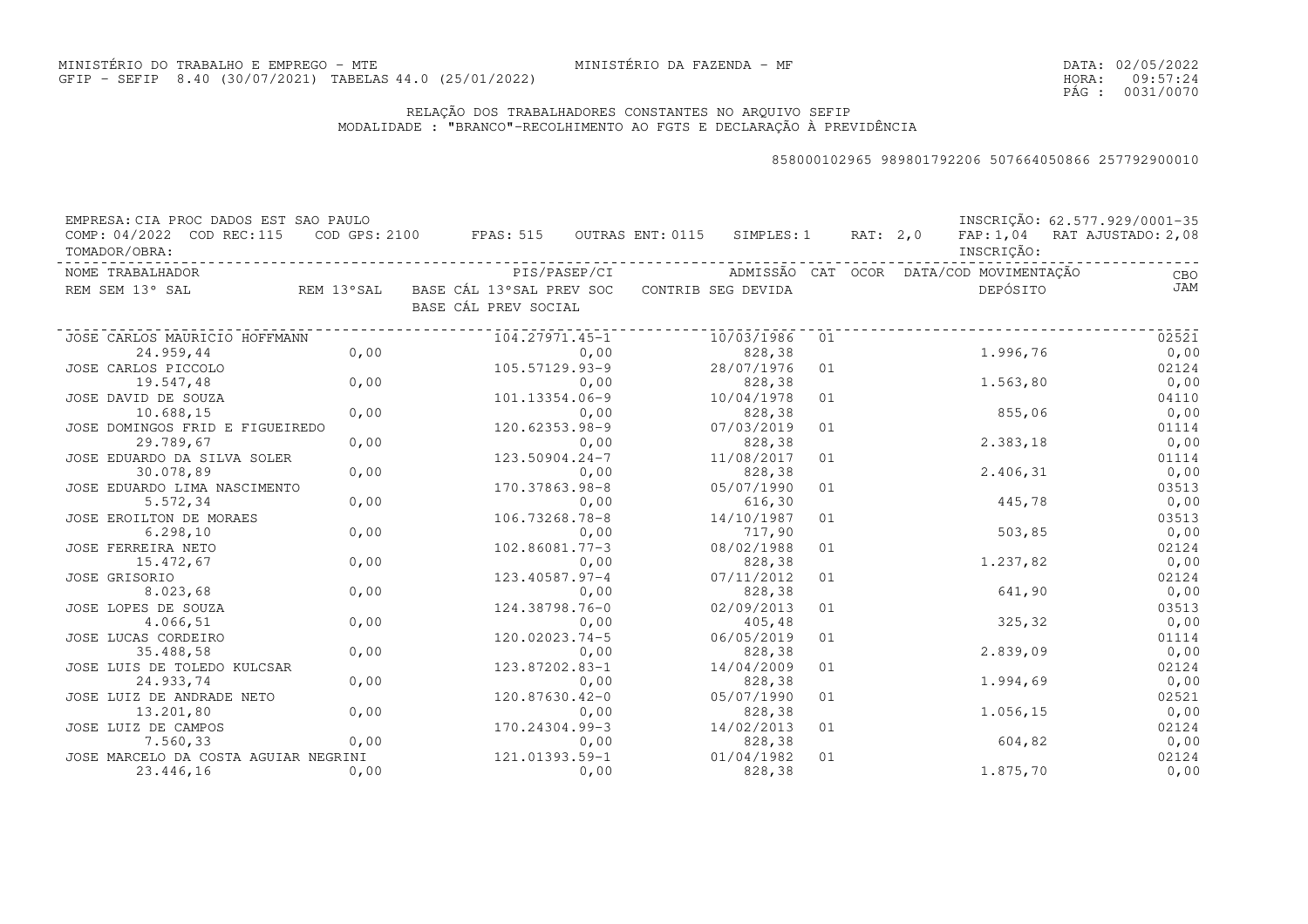DATA:02/05/2022HORA: PÁG : 09:57:24 0032/0070

### RELAÇÃO DOS TRABALHADORES CONSTANTES NO ARQUIVO SEFIPMODALIDADE : "BRANCO"-RECOLHIMENTO AO FGTS E DECLARAÇÃO À PREVIDÊNCIA

| EMPRESA: CIA PROC DADOS EST SAO PAULO |            |                                          |      |                    |    |          |                                         | INSCRIÇÃO: 62.577.929/0001-35 |
|---------------------------------------|------------|------------------------------------------|------|--------------------|----|----------|-----------------------------------------|-------------------------------|
| COMP: 04/2022 COD REC: 115            |            | COD GPS: 2100 FPAS: 515 OUTRAS ENT: 0115 |      | SIMPLES: 1         |    | RAT: 2,0 |                                         | FAP: 1,04 RAT AJUSTADO: 2,08  |
| TOMADOR/OBRA:                         |            |                                          |      |                    |    |          | INSCRIÇÃO:                              |                               |
| NOME TRABALHADOR                      |            | PIS/PASEP/CI                             |      |                    |    |          | ADMISSÃO CAT OCOR DATA/COD MOVIMENTAÇÃO | CBO                           |
| REM SEM 13° SAL                       | REM 13°SAL | BASE CÁL 13°SAL PREV SOC                 |      | CONTRIB SEG DEVIDA |    |          | DEPÓSITO                                | JAM                           |
|                                       |            | BASE CÁL PREV SOCIAL                     |      |                    |    |          |                                         |                               |
| JOSE MARCELO SILVA FASCIO             |            | 124.62825.94-2                           |      | 09/04/2008         | 01 |          |                                         | 02521                         |
| 24.274,83                             | 0,00       |                                          | 0,00 | 828,38             |    |          | 1.941,98                                | 0,00                          |
| JOSE MARQUES DE LIMA JUNIOR           |            | 124.85101.58-4                           |      | 05/04/2006         | 01 |          |                                         | 03513                         |
| 5.259,77                              | 0,00       |                                          | 0,00 | 572,54             |    |          | 420,78                                  | 0,00                          |
| JOSE RIBAMAR DANTAS                   |            | 100.88780.28-4                           |      | 24/05/1986         | 01 |          |                                         | 02124                         |
| 17.615,93                             | 0,00       |                                          | 0,00 | 828,38             |    |          | 1.409,28                                | 0,00                          |
| JOSE RIBEIRO DA SILVA                 |            | 122.75377.76-1                           |      | 05/07/1990         | 01 |          |                                         | 04110                         |
| 6.092, 43                             | 0,00       |                                          | 0,00 | 689,11             |    |          | 487,40                                  | 0,00                          |
| JOSE ROBERTO TARTILAS                 |            | $101.13353.04-6$                         |      | 13/02/1978         | 01 |          |                                         | 02521                         |
| 15.191,77                             | 0,00       |                                          | 0,00 | 828,38             |    |          | 1.215,35                                | 0,00                          |
| JOSE TIOSSIM NACAZUME                 |            | 107.42207.34-7                           |      | 09/01/1978         | 01 |          |                                         | 02124                         |
| 22.362,99                             | 0,00       |                                          | 0,00 | 828,38             |    |          | 1.789,04                                | 0,00                          |
| JOSE UMBERTO COPPOLA                  |            | 121.83028.98-1                           |      | 13/05/2016         | 01 | 05       |                                         | 02521                         |
| 21.589,07                             | 0,00       |                                          | 0,00 | 828,38             |    |          | 1.727,13                                | 0,00                          |
| JOSINETE RIBEIRO DA SILVA ALBUQUERQUE |            | 170.25410.99-1                           |      | 05/07/1990         | 01 |          |                                         | 03513                         |
| 7.184,16                              | 0,00       |                                          | 0,00 | 828,38             |    |          | 574,73                                  | 0,00                          |
| JOSISLAINE SANTOS ARAUJO BARBOSA      |            | 163.14344.21-3                           |      | 07/04/2022         | 01 |          |                                         | 02521                         |
| 6.333,43                              | 0,00       |                                          | 0,00 | 722,85             |    |          | 506,67                                  | 0,00                          |
| JOSTER VAMPRE DE OLIVEIRA LOBO        |            | 124.69664.86-3                           |      | 18/11/2014         | 01 |          |                                         | 02124                         |
| 7.421,61                              | 0,00       |                                          | 0,00 | 828,38             |    |          | 593,72                                  | 0,00                          |
| JOSUE NOGUEIRA                        |            | 108.37217.90-0                           |      | 21/12/1984         | 01 |          |                                         | 02124                         |
| 14.237,57                             | 0,00       |                                          | 0,00 | 828,38             |    |          | 1.139,01                                | 0,00                          |
| JOSUE PEREIRA GOMES                   |            | 120.06405.94-4                           |      | 07/04/2009         | 01 |          |                                         | 02521                         |
| 6.498, 60                             | 0,00       |                                          | 0,00 | 745,97             |    |          | 519,89                                  | 0,00                          |
| JULIANA MARIA BURANI                  |            | 190.01202.44-9                           |      | 03/02/2011         | 01 |          |                                         | 01114                         |
| 32.103,43                             | 0,00       |                                          | 0,00 | 828,38             |    |          | 2.568,27                                | 0,00                          |
| JULIANA PASOUINI MASTANDREA           |            | $190.59700.47 - 6$                       |      | 11/12/2017         | 01 |          |                                         | 01114                         |
| 22.278,33                             | 0,00       |                                          | 0,00 | 828,38             |    |          | 1.782,26                                | 0,00                          |
| JULIO CESAR ARAUJO LIMA               |            | 120.63604.45-4                           |      | 29/02/1988         | 01 |          |                                         | 04110                         |
| 4.570,32                              | 0,00       |                                          | 0,00 | 476,02             |    |          | 365,63                                  | 0,00                          |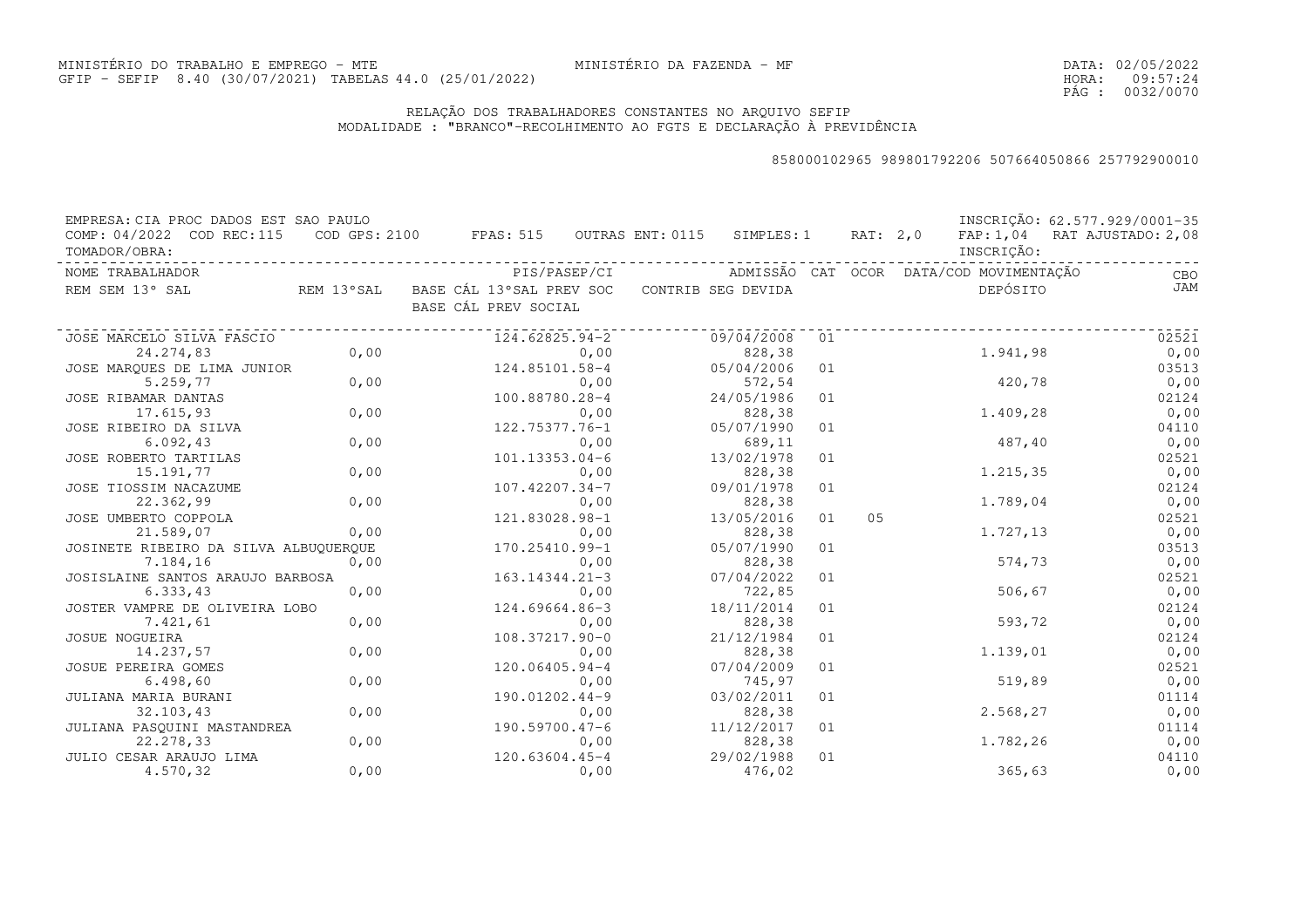DATA:02/05/2022HORA: PÁG : 09:57:24 0033/0070

### RELAÇÃO DOS TRABALHADORES CONSTANTES NO ARQUIVO SEFIPMODALIDADE : "BRANCO"-RECOLHIMENTO AO FGTS E DECLARAÇÃO À PREVIDÊNCIA

| EMPRESA: CIA PROC DADOS EST SAO PAULO |            |                                                                |      |                    |    |          |                                         | INSCRIÇÃO: 62.577.929/0001-35 |
|---------------------------------------|------------|----------------------------------------------------------------|------|--------------------|----|----------|-----------------------------------------|-------------------------------|
| COMP: 04/2022 COD REC: 115            |            | $\texttt{COD}$ GPS: 2100 FPAS: 515 OUTRAS ENT: 0115 SIMPLES: 1 |      |                    |    | RAT: 2,0 |                                         | FAP: 1,04 RAT AJUSTADO: 2,08  |
| TOMADOR/OBRA:                         |            |                                                                |      |                    |    |          | INSCRIÇÃO:                              |                               |
| NOME TRABALHADOR                      |            | PIS/PASEP/CI                                                   |      |                    |    |          | ADMISSÃO CAT OCOR DATA/COD MOVIMENTAÇÃO | CBO                           |
| REM SEM 13° SAL                       | REM 13°SAL | BASE CÁL 13°SAL PREV SOC                                       |      | CONTRIB SEG DEVIDA |    |          | DEPÓSITO                                | JAM                           |
|                                       |            | BASE CÁL PREV SOCIAL                                           |      |                    |    |          |                                         |                               |
| JULIO WERNER DE JESUS                 |            | 125.05873.07-2                                                 |      | 01/04/2009         | 01 |          |                                         | 02521                         |
| 13.669,63                             | 0,00       |                                                                | 0,00 | 828,38             |    |          | 1,093,57                                | 0,00                          |
| JUNIO PEREIRA DOS SANTOS              |            | 190.23062.36-4                                                 |      | 23/03/2020         | 01 |          |                                         | 02521                         |
| 19.454,45                             | 0,00       |                                                                | 0,00 | 828,38             |    |          | 1.556,35                                | 0,00                          |
| JURANDIR GUIMARAES PORTO              |            | 108.48348.30-0                                                 |      | 01/12/1987         | 01 |          |                                         | 03513                         |
| 6.857,51                              | 0,00       |                                                                | 0,00 | 796,22             |    |          | 548,61                                  | 0,00                          |
| JUREMA VIBRIO MASSAGLIA               |            | 123.87916.49-4                                                 |      | 03/08/1995         | 01 | 05       |                                         | 02521                         |
| 19.203,29                             | 0,00       |                                                                | 0,00 | 828,38             |    |          | 1.536,26                                | 0,00                          |
| JUSSARA HELENA CONCEICAO MATOS        |            | $107.19940.47 - 5$                                             |      | 27/04/1978         | 01 |          |                                         | 02521                         |
| 13.385,58                             | 0,00       |                                                                | 0,00 | 828,38             |    |          | 1.070,85                                | 0,00                          |
| KARINA FREIRE GRANDA SALLES           |            | 134.14151.93-5                                                 |      | 14/05/2013         | 01 |          |                                         | 02521                         |
| 5.563,64                              | 0,00       |                                                                | 0,00 | 615,08             |    |          | 445,09                                  | 0,00                          |
| KARINE DIAS TEIXEIRA                  |            | 190.10394.79-7                                                 |      | 07/11/2012         | 01 |          |                                         | 02124                         |
| 7.560,33                              | 0,00       |                                                                | 0,00 | 828,38             |    |          | 604,82                                  | 0,00                          |
| KARL TADEU BIASUTTI                   |            | 121.16186.44-9                                                 |      | 11/03/2013         | 01 |          |                                         | 02124                         |
| 7.560,33                              | 0,00       |                                                                | 0,00 | 828,38             |    |          | 604,83                                  | 0,00                          |
| KATIA CERRESI                         |            | 108.47430.76-3                                                 |      | 19/08/1980         | 01 |          |                                         | 02521                         |
| 22.811,43                             | 0,00       |                                                                | 0,00 | 828,38             |    |          | 1.824,92                                | 0,00                          |
| KATIA CILENE DE LIMA                  |            | 170.34116.35-9                                                 |      | 07/07/1989         | 01 |          |                                         | 02521                         |
| 10.113, 13                            | 0,00       |                                                                | 0,00 | 828,38             |    |          | 809,05                                  | 0,00                          |
| KATIA FERREIRA DA SILVA BARBOSA       |            | 170.37865.03-4                                                 |      | 07/03/1994         | 01 |          |                                         | 03513                         |
| 5.045,38                              | 0,00       |                                                                | 0,00 | 542,52             |    |          | 403,63                                  | 0,00                          |
| KATIA KELLY MAURO                     |            | 123.88216.73-9                                                 |      | 16/11/2004         | 01 |          |                                         | 02521                         |
| 8.872,59                              | 0,00       |                                                                | 0,00 | 828,38             |    |          | 709,80                                  | 0,00                          |
| KATIA PERES MELCHIADES DAVID          |            | 131.25019.77-9                                                 |      | 21/08/2008         | 01 |          |                                         | 02521                         |
| 14.957,27                             | 0,00       |                                                                | 0,00 | 828,38             |    |          | 1.196,58                                | 0,00                          |
| KATYUSCIA MARTINS SOARES              |            | 126.51381.89-8                                                 |      | 12/04/2006         | 01 |          |                                         | 03513                         |
| 5.706,17                              | 0,00       |                                                                | 0,00 | 635,03             |    |          | 456,49                                  | 0,00                          |
| KAZUO SAITO                           |            | 104.25798.39-6                                                 |      | 12/07/1985         | 01 |          |                                         | 02521                         |
| 7.773,88                              | 0,00       |                                                                | 0,00 | 828,38             |    |          | 621,92                                  | 0,00                          |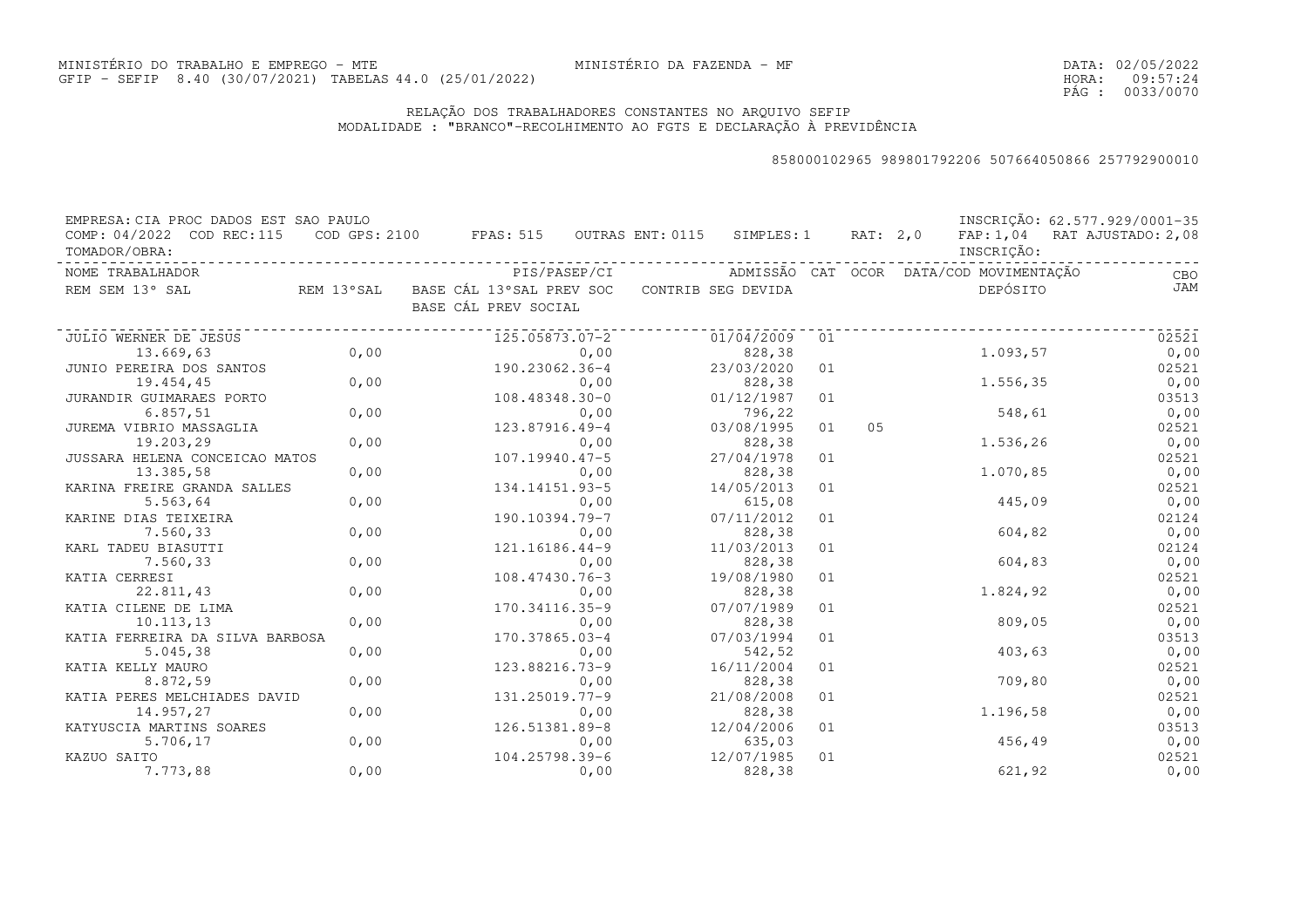DATA:02/05/2022HORA: PÁG : 09:57:24 0034/0070

### RELAÇÃO DOS TRABALHADORES CONSTANTES NO ARQUIVO SEFIPMODALIDADE : "BRANCO"-RECOLHIMENTO AO FGTS E DECLARAÇÃO À PREVIDÊNCIA

| EMPRESA: CIA PROC DADOS EST SAO PAULO      |      |                                                                                |              |                      |    |  |                                         | INSCRIÇÃO: 62.577.929/0001-35 |
|--------------------------------------------|------|--------------------------------------------------------------------------------|--------------|----------------------|----|--|-----------------------------------------|-------------------------------|
| COMP: 04/2022 COD REC:115<br>TOMADOR/OBRA: |      | COD GPS: 2100 FPAS: 515 OUTRAS ENT: 0115 SIMPLES: 1 RAT: 2,0                   |              |                      |    |  | INSCRIÇÃO:                              | FAP: 1,04 RAT AJUSTADO: 2,08  |
| NOME TRABALHADOR                           |      |                                                                                | PIS/PASEP/CI |                      |    |  | ADMISSÃO CAT OCOR DATA/COD MOVIMENTAÇÃO | CBO                           |
| REM SEM 13° SAL                            |      | REM 13°SAL BASE CÁL 13°SAL PREV SOC CONTRIB SEG DEVIDA<br>BASE CÁL PREV SOCIAL |              |                      |    |  | DEPÓSITO                                | JAM                           |
| KAZUSHI OCHIAI                             |      | $106.13864.11 - 2$                                                             |              | 23/05/1986           | 01 |  |                                         | 02124                         |
| 16.415,72 5.923,69                         |      |                                                                                | 0,00         | 828,38               |    |  | 1.787,16                                | 0,00                          |
| KELLY APARECIDA LIEDLKE DOS ANJOS DIAS     |      | 136.63143.93-6                                                                 |              | 04/05/2021           | 01 |  |                                         | 02521                         |
| 12.040,45                                  | 0,00 | 0,00<br>129.65284.89-5                                                         |              | 828,38               |    |  | 963,23                                  | 0,00                          |
| KELLY CRISTINE DA SILVA FERREIRA           |      |                                                                                |              | 27/06/2002           | 01 |  |                                         | 02521                         |
| 14.523,99                                  | 0,00 |                                                                                | 0,00         | 828,38               |    |  | 1.161,91                                | 0,00                          |
| KELYSTA FERREIRA                           |      | 129.80146.81-3                                                                 |              | 09/10/2019           | 01 |  |                                         | 02521                         |
| 17.788,73                                  | 0,00 |                                                                                | 0,00         | 828,38               |    |  | 1,423,09                                | 0,00                          |
| KLEBER ADELIPIO BARROS SANTOS              |      | 122.89882.00-5                                                                 |              | 05/07/1990           | 01 |  |                                         | 03513                         |
| 7.122,02                                   | 0,00 |                                                                                | 0,00         | 828,38               |    |  | 569,77                                  | 0,00                          |
| KLEBER GAVAZZI RIBEIRO                     |      | 121.98577.86-2                                                                 |              | 19/03/1987           | 01 |  |                                         | 03513                         |
| 10.387,85                                  | 0,00 |                                                                                | 0,00         | 828,38               |    |  | 831,03                                  | 0,00                          |
| LAERCIO AVILA CORTEZ                       |      | 107.78256.76-3                                                                 |              | 14/04/2009           | 01 |  |                                         | 02124                         |
| 35.278,46                                  | 0,00 |                                                                                | 0,00         | 828,38               |    |  | 2.822,28                                | 0,00                          |
| LAURA SAYURI DA SILVA                      |      | 125.98153.77-6                                                                 |              | 06/06/2005           | 01 |  |                                         | 03513                         |
| 12.145,27                                  | 0,00 |                                                                                | 0,00         | 828,38               |    |  | 971,62                                  | 0,00                          |
| LEANDRA SOARES DE BRITO PEDRAO             |      | 101.13353.69-0                                                                 |              | 21/03/1978           | 01 |  |                                         | 02124                         |
| 14.190,21                                  | 0,00 |                                                                                | 0,00         | 828,38               |    |  | 1.135,22                                | 0,00                          |
| LEANDRO BOZZA                              |      | 190.10273.17-5                                                                 |              | 27/06/2002           | 01 |  |                                         | 02124                         |
| 8.503,05                                   | 0,00 |                                                                                | 0,00         | 828,38               | 01 |  | 680,24                                  | 0,00                          |
| LEANDRO ROCHA CARVALHO<br>16.833,37        | 0,00 | 133.50296.93-8                                                                 | 0,00         | 13/04/2010<br>828,38 |    |  | 1.346,66                                | 02124<br>0,00                 |
| LEANDRO TEIXEIRA DE ALMEIDA                |      | 132.59454.85-2                                                                 |              | 10/03/2009           | 01 |  |                                         | 02124                         |
| 13.218,90                                  | 0,00 |                                                                                | 0,00         | 828,38               |    |  | 1.057,51                                | 0,00                          |
| LEILA BARBOSA DA ROCHA PIRANGELO           |      | 190.25967.23-2                                                                 |              | 14/05/2013           | 01 |  |                                         | 02521                         |
| 7.271,58                                   | 0,00 |                                                                                | 0,00         | 828,38               |    |  | 581,72                                  | 0,00                          |
| LEILA BUASSALI FREDINI                     |      | 122.39902.81-9                                                                 |              | 21/05/1986           | 01 |  |                                         | 02124                         |
| 22.762,95                                  | 0,00 |                                                                                | 0,00         | 828,38               |    |  | 1.821,04                                | 0,00                          |
| LEILA GUIOMAR ROCHA                        |      | 101.14392.11-8                                                                 |              | 07/07/1988           | 01 |  |                                         | 02124                         |
| 22.716,54                                  | 0,00 |                                                                                | 0,00         | 828,38               |    |  | 1,817,33                                | 0,00                          |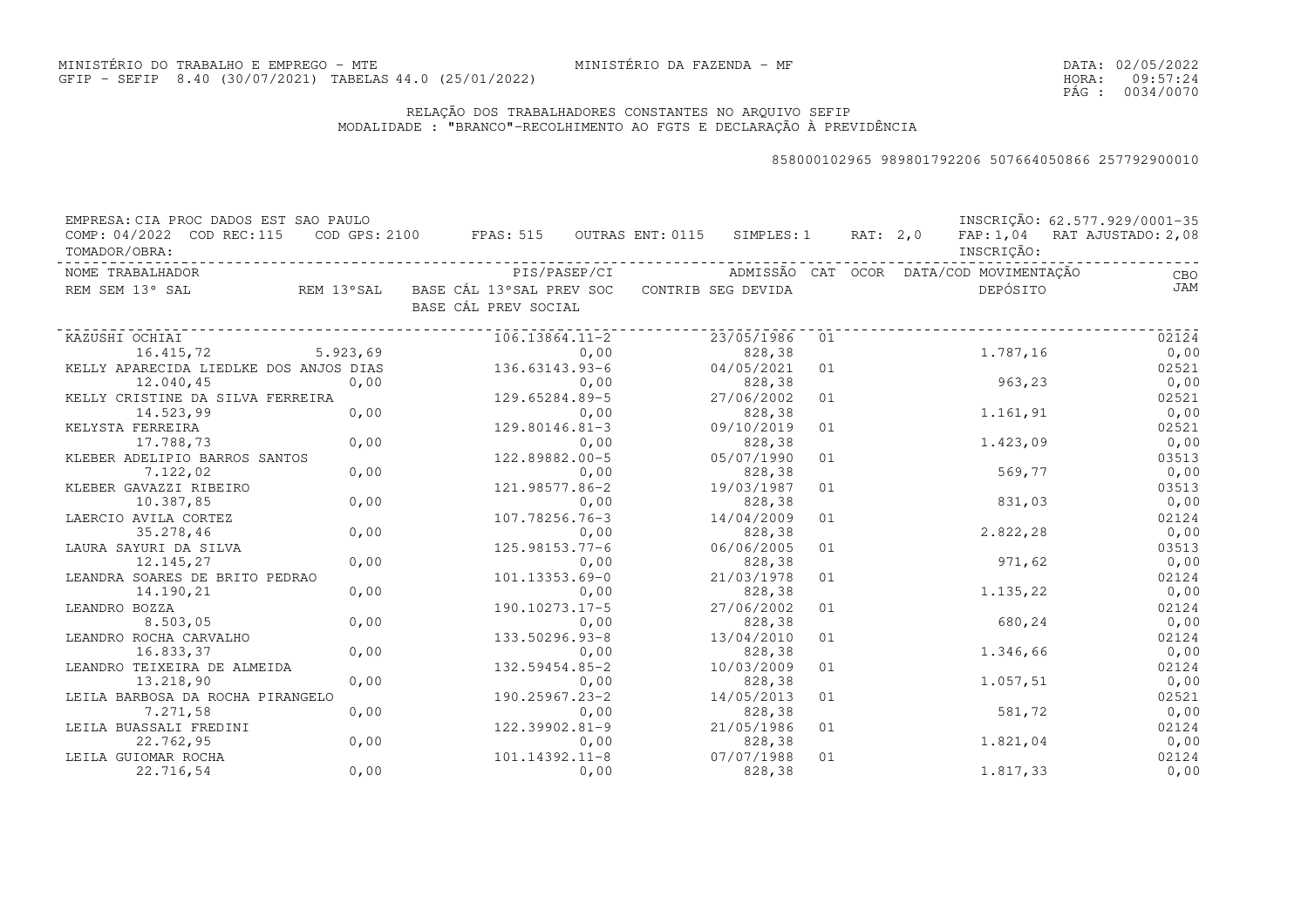DATA:02/05/2022HORA: PÁG : 09:57:24 0035/0070

### RELAÇÃO DOS TRABALHADORES CONSTANTES NO ARQUIVO SEFIPMODALIDADE : "BRANCO"-RECOLHIMENTO AO FGTS E DECLARAÇÃO À PREVIDÊNCIA

| EMPRESA: CIA PROC DADOS EST SAO PAULO |      |                                          |              |                    |    |          |                                         | INSCRIÇÃO: 62.577.929/0001-35 |
|---------------------------------------|------|------------------------------------------|--------------|--------------------|----|----------|-----------------------------------------|-------------------------------|
| COMP: 04/2022 COD REC: 115            |      | COD GPS: 2100 FPAS: 515 OUTRAS ENT: 0115 |              | SIMPLES: 1         |    | RAT: 2,0 |                                         | FAP: 1,04 RAT AJUSTADO: 2,08  |
| TOMADOR/OBRA:                         |      |                                          |              |                    |    |          | INSCRIÇÃO:                              |                               |
| NOME TRABALHADOR                      |      |                                          | PIS/PASEP/CI |                    |    |          | ADMISSÃO CAT OCOR DATA/COD MOVIMENTAÇÃO | CBO                           |
| REM SEM 13° SAL<br>REM 13°SAL         |      | BASE CÁL 13°SAL PREV SOC                 |              | CONTRIB SEG DEVIDA |    |          | DEPÓSITO                                | JAM                           |
|                                       |      | BASE CÁL PREV SOCIAL                     |              |                    |    |          |                                         |                               |
| LENICE DO AMARAL SANCHES              |      | 123.23725.90-6                           |              | 29/05/1992         | 01 |          |                                         | 03513                         |
| 8.430,81                              | 0,00 |                                          | 0,00         | 828,38             |    |          | 674,47                                  | 0,00                          |
| LEONARDO FERREIRA                     |      | 131.07002.85-1                           |              | 20/07/2006         | 01 |          |                                         | 02124                         |
| 9.534,82                              | 0,00 |                                          | 0,00         | 828,38             |    |          | 762,78                                  | 0,00                          |
| LEONARDO LUCAS FRANCO BEZERRA         |      | 131.53856.81-7                           |              | 07/12/2012         | 01 |          |                                         | 02124                         |
| 8.023,68                              | 0,00 |                                          | 0,00         | 828,38             |    |          | 641,89                                  | 0,00                          |
| LEONARDO MACIEL                       |      | 122.75731.92-1                           |              | 03/10/1988         | 01 |          |                                         | 02521                         |
| 44.618,45                             | 0,00 |                                          | 0,00         | 828,38             |    |          | 3.569,48                                | 0,00                          |
| LEONARDO RACICKAS                     |      | 135.24877.81-7                           |              | 10/02/2014         | 01 |          |                                         | 02142                         |
| 15.294,93                             | 0,00 |                                          | 0,00         | 828,38             |    |          | 1.223,59                                | 0,00                          |
| LEONARDO SAMPAIO PANGARDI             |      | 138.15587.93-9                           |              | 22/10/2021         | 01 |          |                                         | 02521                         |
| 13.653,91                             | 0,00 |                                          | 0,00         | 828,38             |    |          | 1.092,31                                | 0,00                          |
| LEONARDO TADEU CORREA FRANCA          |      | 127.76303.12-4                           |              | 05/11/2012         | 01 |          |                                         | 02124                         |
| 9.037, 35                             | 0,00 |                                          | 0,00         | 828,38             |    |          | 722,98                                  | 0,00                          |
| LEONIA CARDOSO ROCHA MORAIS           |      | $123.87556.91 - 9$                       |              | 05/07/1990         | 01 |          |                                         | 03513                         |
| 7.463,23                              | 0,00 |                                          | 0,00         | 828,38             |    |          | 597,05                                  | 0,00                          |
| LETICIA BARBOSA D AMARO               |      | 126.28642.25-7                           |              | 03/05/2012         | 01 |          |                                         | 02124                         |
| 13.231,63                             | 0,00 |                                          | 0,00         | 828,38             |    |          | 1.058,53                                | 0,00                          |
| LETICIA GOMES BACALHAU                |      | 133.91189.81-8                           |              | 22/08/2019         | 01 |          |                                         | 01114                         |
| 20.767,92                             | 0,00 |                                          | 0,00         | 828,38             |    |          | 1.661,43                                | 0,00                          |
| LIE SIAN NIO                          |      | 106.18872.97-0                           |              | 06/10/2014         | 01 |          |                                         | 02124                         |
| 7.421,61                              | 0,00 |                                          | 0,00         | 828,38             |    |          | 593,73                                  | 0,00                          |
| LIGIA CLAUDIA PINTO                   |      | 120.56970.92-0                           |              | 18/10/1984         | 01 |          |                                         | 02124                         |
| 18.438,88                             | 0,00 |                                          | 0,00         | 828,38             |    |          | 1.475,12                                | 0,00                          |
| LILIAN CALDEIRA DIAS SENA             |      | 129.00405.81-7                           |              | 15/01/2007         | 01 | 05       |                                         | 02521                         |
| 11.524,17                             | 0,00 |                                          | 0,00         | 828,38             |    |          | 921,93                                  | 0,00                          |
| LUCAS ALUISIO SCATIMBURGO PEDROSO     |      | 268.94184.25-7                           |              | 07/04/2021         | 01 |          |                                         | 02521                         |
| 15.486,57                             | 0,00 |                                          | 0,00         | 828,38             |    |          | 1.238,92                                | 0,00                          |
| LUCAS DAVID MUZEL                     |      | 190.26212.96-0                           |              | 04/06/2012         | 01 |          |                                         | 02124                         |
| 10.901,55                             | 0,00 |                                          | 0,00         | 828,38             |    |          | 872,12                                  | 0,00                          |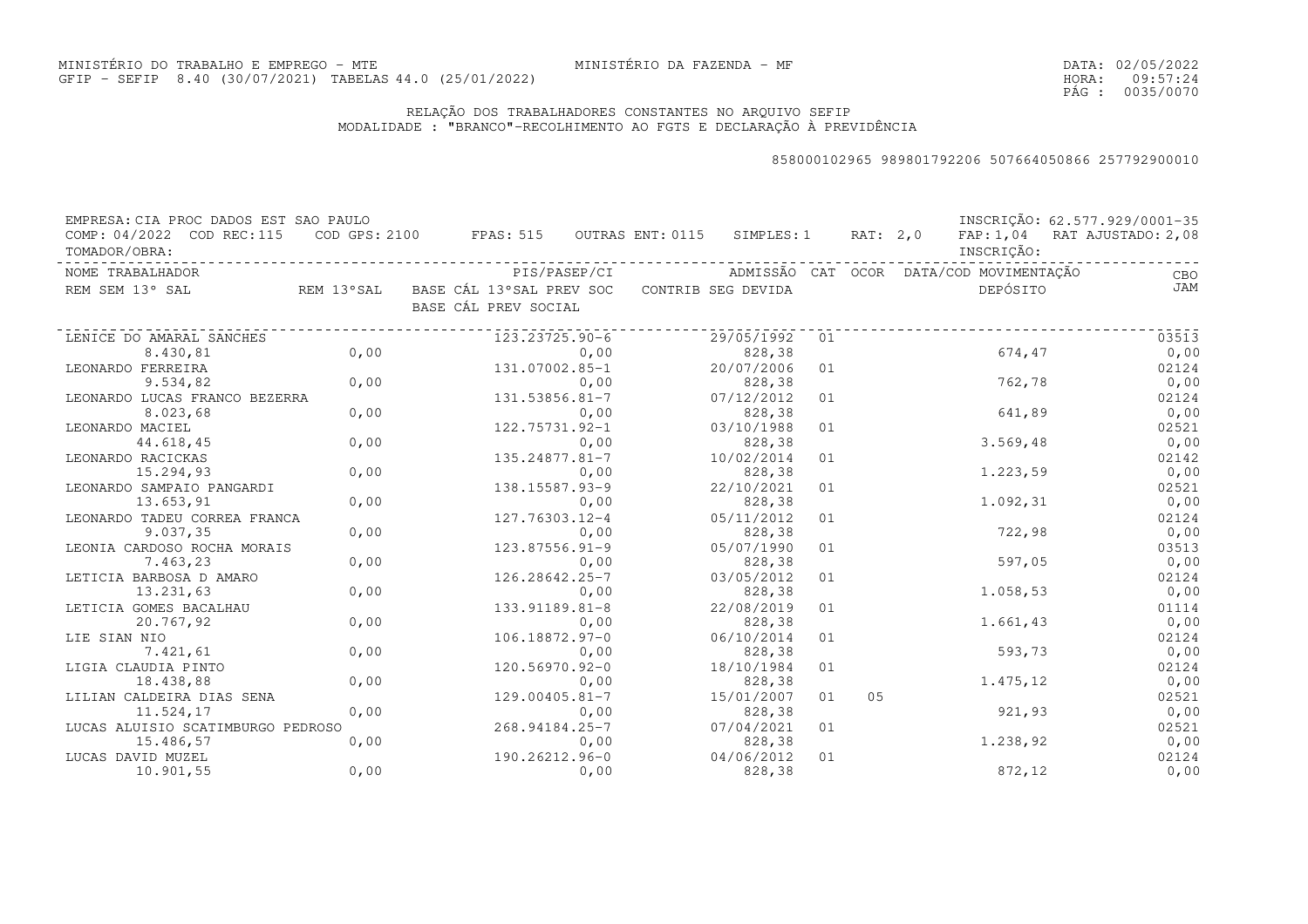### RELAÇÃO DOS TRABALHADORES CONSTANTES NO ARQUIVO SEFIPMODALIDADE : "BRANCO"-RECOLHIMENTO AO FGTS E DECLARAÇÃO À PREVIDÊNCIA

| ADMISSÃO CAT OCOR DATA/COD MOVIMENTAÇÃO<br>NOME TRABALHADOR<br>PIS/PASEP/CI<br>DEPÓSITO<br>REM 13°SAL BASE CÁL 13°SAL PREV SOC CONTRIB SEG DEVIDA<br>REM SEM 13° SAL<br>BASE CÁL PREV SOCIAL<br>24/06/2014<br>204.90860.02-2<br>01<br>LUCAS GERALDO PINTO CAMARGO<br>0,00<br>630,11<br>7.876,45<br>828,38<br>0,00<br>138.36590.77-7<br>08/06/2021<br>LUCAS ROBERTO THOMAZ<br>01<br>0,00<br>1.525,83<br>19.072,99<br>0,00<br>828,38<br>$125.64005.81 - 2$<br>LUCIANA COSTA MUNIZ<br>07/12/2010<br>01<br>0,00<br>437,80<br>5.472,55<br>602,33<br>0,00<br>LUCIANA CRISTINA VINHAS REIS<br>127.91299.77-9<br>14/05/2013<br>01<br>0,00<br>519,07<br>6.488,48<br>744,56<br>0,00 | INSCRIÇÃO: 62.577.929/0001-35<br>COD GPS: 2100 FPAS: 515 OUTRAS ENT: 0115 SIMPLES: 1 RAT: 2,0 FAP: 1,04 RAT AJUSTADO: 2,08 |
|---------------------------------------------------------------------------------------------------------------------------------------------------------------------------------------------------------------------------------------------------------------------------------------------------------------------------------------------------------------------------------------------------------------------------------------------------------------------------------------------------------------------------------------------------------------------------------------------------------------------------------------------------------------------------|----------------------------------------------------------------------------------------------------------------------------|
|                                                                                                                                                                                                                                                                                                                                                                                                                                                                                                                                                                                                                                                                           | CBO                                                                                                                        |
|                                                                                                                                                                                                                                                                                                                                                                                                                                                                                                                                                                                                                                                                           | JAM                                                                                                                        |
|                                                                                                                                                                                                                                                                                                                                                                                                                                                                                                                                                                                                                                                                           | 02124                                                                                                                      |
|                                                                                                                                                                                                                                                                                                                                                                                                                                                                                                                                                                                                                                                                           | 0,00                                                                                                                       |
|                                                                                                                                                                                                                                                                                                                                                                                                                                                                                                                                                                                                                                                                           | 02521                                                                                                                      |
|                                                                                                                                                                                                                                                                                                                                                                                                                                                                                                                                                                                                                                                                           | 0,00                                                                                                                       |
|                                                                                                                                                                                                                                                                                                                                                                                                                                                                                                                                                                                                                                                                           | 03222                                                                                                                      |
|                                                                                                                                                                                                                                                                                                                                                                                                                                                                                                                                                                                                                                                                           | 0,00                                                                                                                       |
|                                                                                                                                                                                                                                                                                                                                                                                                                                                                                                                                                                                                                                                                           | 02521                                                                                                                      |
|                                                                                                                                                                                                                                                                                                                                                                                                                                                                                                                                                                                                                                                                           | 0,00                                                                                                                       |
| 128.86228.89-5<br>LUCIANA MENDES DE SOUZA<br>12/01/2022<br>01                                                                                                                                                                                                                                                                                                                                                                                                                                                                                                                                                                                                             | 02521                                                                                                                      |
| 0,00<br>1.238,92<br>15.486,57<br>828,38<br>0,00                                                                                                                                                                                                                                                                                                                                                                                                                                                                                                                                                                                                                           | 0,00                                                                                                                       |
| 127.00203.68-4<br>01/02/2022<br>LUCIANA MICHELLE FIRMINO BARBOZA<br>01                                                                                                                                                                                                                                                                                                                                                                                                                                                                                                                                                                                                    | 01114                                                                                                                      |
| 0,00<br>770,58<br>9.632, 35<br>0,00<br>828,38                                                                                                                                                                                                                                                                                                                                                                                                                                                                                                                                                                                                                             | 0,00                                                                                                                       |
| 127.01639.89-3<br>18/02/2013<br>LUCIANE DE MATOS BORBA<br>01                                                                                                                                                                                                                                                                                                                                                                                                                                                                                                                                                                                                              | 02124                                                                                                                      |
| 3.791,70<br>1.001, 34<br>828,38<br>8.725,13<br>0,00                                                                                                                                                                                                                                                                                                                                                                                                                                                                                                                                                                                                                       | 0,00                                                                                                                       |
| 127.05045.81-5<br>27/06/2006<br>LUCIANO ALMEIDA DA SILVA<br>01                                                                                                                                                                                                                                                                                                                                                                                                                                                                                                                                                                                                            | 02124                                                                                                                      |
| 0,00<br>836,41<br>10.455,16<br>0,00<br>828,38                                                                                                                                                                                                                                                                                                                                                                                                                                                                                                                                                                                                                             | 0,00                                                                                                                       |
| 18/03/2013<br>LUCIANO DO NASCIMENTO MIRANDA<br>129.24803.24-3<br>01                                                                                                                                                                                                                                                                                                                                                                                                                                                                                                                                                                                                       | 02124                                                                                                                      |
| 0,00<br>604,82<br>7.560,33<br>828,38<br>0,00                                                                                                                                                                                                                                                                                                                                                                                                                                                                                                                                                                                                                              | 0,00                                                                                                                       |
| 132.91082.93-0<br>17/11/2005<br>LUCIANO FILOCROMO<br>01                                                                                                                                                                                                                                                                                                                                                                                                                                                                                                                                                                                                                   | 03513                                                                                                                      |
| 0,00<br>4.308,31<br>439,33<br>344,66<br>0,00                                                                                                                                                                                                                                                                                                                                                                                                                                                                                                                                                                                                                              | 0,00                                                                                                                       |
| 17/02/2014<br>LUCIANO GOMES<br>124.44819.14-6<br>01                                                                                                                                                                                                                                                                                                                                                                                                                                                                                                                                                                                                                       | 02124                                                                                                                      |
| 0,00<br>762,46<br>529, 30<br>6.616, 35<br>0,00                                                                                                                                                                                                                                                                                                                                                                                                                                                                                                                                                                                                                            | 0,00                                                                                                                       |
| $126.90972.70 - 2$<br>21/11/2012<br>LUCIANO GONCALVES DE MELO<br>01                                                                                                                                                                                                                                                                                                                                                                                                                                                                                                                                                                                                       | 02124                                                                                                                      |
| 0,00<br>7.788,51<br>828,38<br>623,08<br>0,00                                                                                                                                                                                                                                                                                                                                                                                                                                                                                                                                                                                                                              | 0,00                                                                                                                       |
| 132.28313.85-8<br>24/11/2014<br>LUCIANO LIMA FRAGA<br>01                                                                                                                                                                                                                                                                                                                                                                                                                                                                                                                                                                                                                  | 03513                                                                                                                      |
| 0,00<br>454,34<br>5.679,26<br>0,00<br>631,27                                                                                                                                                                                                                                                                                                                                                                                                                                                                                                                                                                                                                              | 0,00                                                                                                                       |
| 170.18845.20-1<br>25/01/1985<br>LUCIANO PACHECO<br>01                                                                                                                                                                                                                                                                                                                                                                                                                                                                                                                                                                                                                     | 02521                                                                                                                      |
| 0,00<br>1,399,00<br>17.487,51<br>0,00<br>828,38                                                                                                                                                                                                                                                                                                                                                                                                                                                                                                                                                                                                                           | 0,00                                                                                                                       |
| 124.02665.46-9<br>06/06/1997<br>05<br>LUCINEA MINAMI AOYO HASE<br>01<br>0,00<br>705,01<br>8.812,68<br>0,00<br>828,38                                                                                                                                                                                                                                                                                                                                                                                                                                                                                                                                                      | 03513<br>0,00                                                                                                              |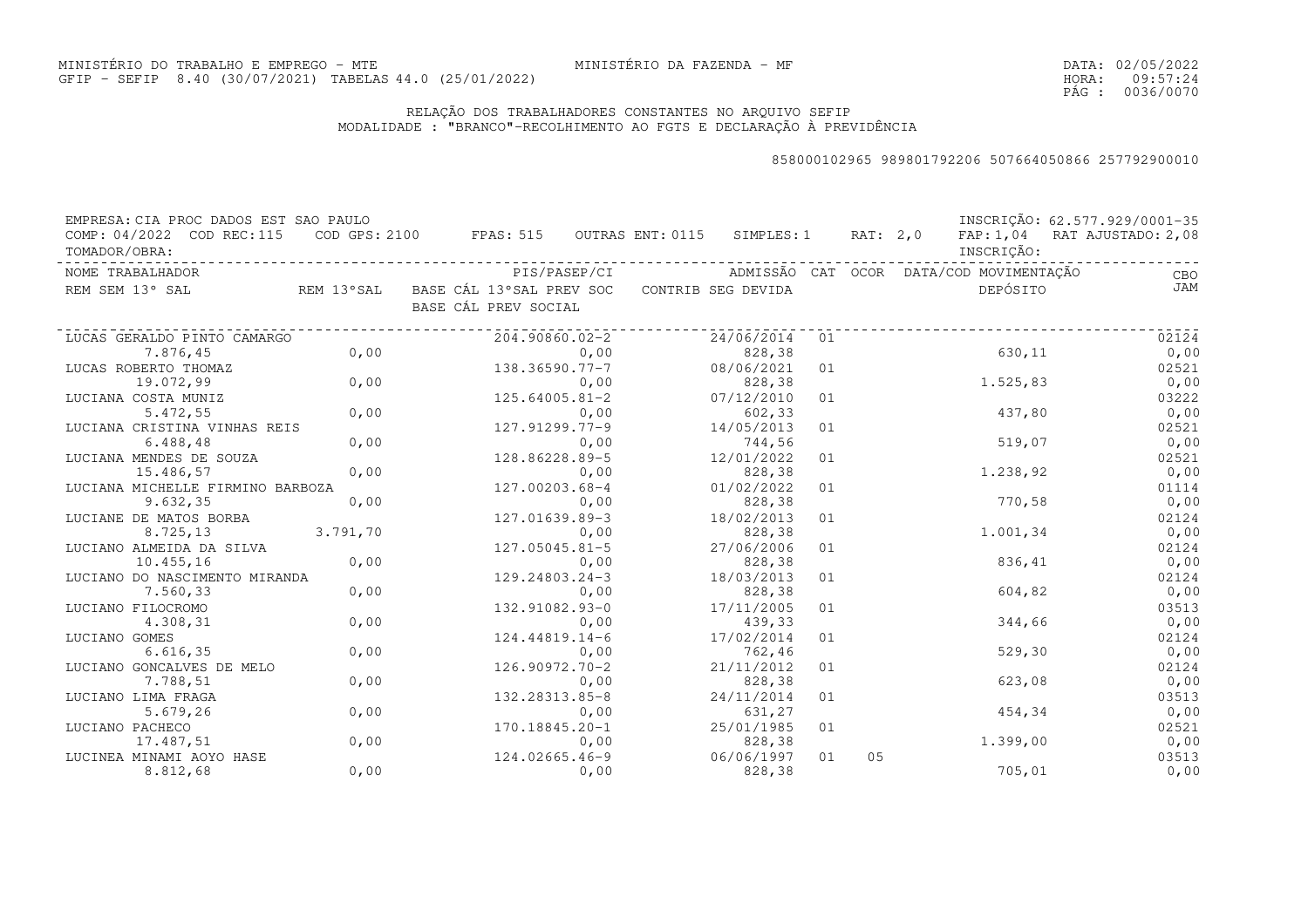### RELAÇÃO DOS TRABALHADORES CONSTANTES NO ARQUIVO SEFIPMODALIDADE : "BRANCO"-RECOLHIMENTO AO FGTS E DECLARAÇÃO À PREVIDÊNCIA

| EMPRESA: CIA PROC DADOS EST SAO PAULO<br>COMP: 04/2022 COD REC:115<br>TOMADOR/OBRA: |          | COD GPS: 2100 FPAS: 515 OUTRAS ENT: 0115 SIMPLES: 1 RAT: 2,0                   |      |                       |    |  | INSCRIÇÃO: | INSCRIÇÃO: 62.577.929/0001-35<br>FAP: 1,04 RAT AJUSTADO: 2,08 |
|-------------------------------------------------------------------------------------|----------|--------------------------------------------------------------------------------|------|-----------------------|----|--|------------|---------------------------------------------------------------|
| NOME TRABALHADOR                                                                    |          |                                                                                |      |                       |    |  |            | CBO                                                           |
| REM SEM 13° SAL                                                                     |          | REM 13°SAL BASE CÁL 13°SAL PREV SOC CONTRIB SEG DEVIDA<br>BASE CÁL PREV SOCIAL |      |                       |    |  | DEPÓSITO   | <b>JAM</b>                                                    |
| LUIS AUGUSTO GIUNCIONE                                                              |          | 128.21066.81-5                                                                 |      | 02/08/2010            | 01 |  |            | 02124                                                         |
| 10.658,79                                                                           | 0,00     |                                                                                | 0,00 | 828,38                |    |  | 852,70     | 0,00                                                          |
| LUIS RENATO ACOUESTA                                                                |          | 121.25939.79-9                                                                 |      | 28/05/1986            | 01 |  |            | 02124                                                         |
| 21.346,05                                                                           | 0,00     |                                                                                | 0,00 | 828,38                |    |  | 1.707,69   | 0,00                                                          |
| LUIZ ANGELO DE FINA                                                                 |          | 180.24893.24-5                                                                 |      | 14/04/2009            | 01 |  |            | 02124                                                         |
| 13.197,41                                                                           | 0,00     |                                                                                | 0,00 | 828,38                |    |  | 1.055,79   | 0,00                                                          |
| LUIZ ANTONIO CHIEREGATO                                                             |          | 103.77293.10-2                                                                 |      | 18/07/1988            | 01 |  |            | 02124                                                         |
| 17.816,11                                                                           | 0,00     |                                                                                | 0,00 | 828,38                |    |  | 1.425,29   | 0,00                                                          |
| LUIZ CARLOS ANTUNES GUIMARAES                                                       |          | 120.51111.69-5                                                                 |      | 21/05/2012            | 01 |  |            | 02124                                                         |
| 7.644,32                                                                            | 0,00     |                                                                                | 0,00 | 828,38                |    |  | 611,55     | 0,00                                                          |
| LUIZ CARLOS ARONI                                                                   |          | 120.16576.49-0                                                                 |      | 02/09/1991            | 01 |  |            | 02124                                                         |
| 18.842,34                                                                           | 0,00     |                                                                                | 0,00 | 828,38                |    |  | 1.507,39   | 0,00                                                          |
| LUIZ CARLOS CANDIDO                                                                 |          | 104.32971.45-6                                                                 |      | 18/08/1975            | 01 |  |            | 02521                                                         |
| 11.925,07                                                                           | 0,00     |                                                                                | 0,00 | 828,38                |    |  | 954,01     | 0,00                                                          |
| LUIZ CARLOS DE ARAUJO                                                               |          | 120.51706.55-9                                                                 |      | 20/03/1987            | 01 |  |            | 04110                                                         |
| 4.006,66                                                                            | 1.338,80 |                                                                                | 0,00 | 397,10                |    |  | 427,64     | 0,00                                                          |
| LUIZ CARLOS GONCALVES PEREIRA                                                       |          | 170.08280.73-2                                                                 |      | 20/10/1980            | 01 |  |            | 02124                                                         |
| 19.494,57                                                                           | 0,00     |                                                                                | 0,00 | 828,38                |    |  | 1.559,56   | 0,00                                                          |
| LUIZ DA SILVA NAKAZONE                                                              |          | 134.23033.89-3                                                                 |      | 24/06/2014            | 01 |  |            | 02124                                                         |
| 6.396,04                                                                            | 0,00     |                                                                                | 0,00 | 731,62                |    |  | 511,68     | 0,00                                                          |
| LUIZ GONZAGA DE OLIVEIRA                                                            |          | 106.93928.81-3                                                                 |      | 10/04/1986            | 01 |  |            | 02521                                                         |
| 8.240,82                                                                            | 0,00     |                                                                                | 0,00 | 828,38                |    |  | 659,27     | 0,00                                                          |
| LUIZ RIBEIRO DE CARVALHO                                                            |          | 106.51410.35-2                                                                 |      | 20/03/2013            | 01 |  |            | 02124                                                         |
| 7.788,51                                                                            | 0,00     |                                                                                | 0,00 | 828,38                |    |  | 623,09     | 0,00                                                          |
| LUIZ ROBERTO KOZIKOSKI                                                              |          | 120.67519.42-7                                                                 |      | 23/08/1988            | 01 |  |            | 02124                                                         |
| 20.672,78                                                                           | 0,00     |                                                                                | 0,00 | 828,38                |    |  | 1.653,83   | 0,00                                                          |
| LUIZ VIANA DOS SANTOS                                                               |          | 106.85082.66-8                                                                 |      | 12/12/1980            | 01 |  |            | 03513                                                         |
| 12.887,60                                                                           | 0,00     | $104.14143.63-6$                                                               | 0,00 | 828,38                |    |  | 1,031,01   | 0,00                                                          |
| LUZIA APARECIDA CAFFEU DE ANDRADE<br>20.872,52                                      | 0,00     |                                                                                | 0,00 | 08/06/2005<br>828, 38 | 01 |  | 1.669,81   | 01114<br>0,00                                                 |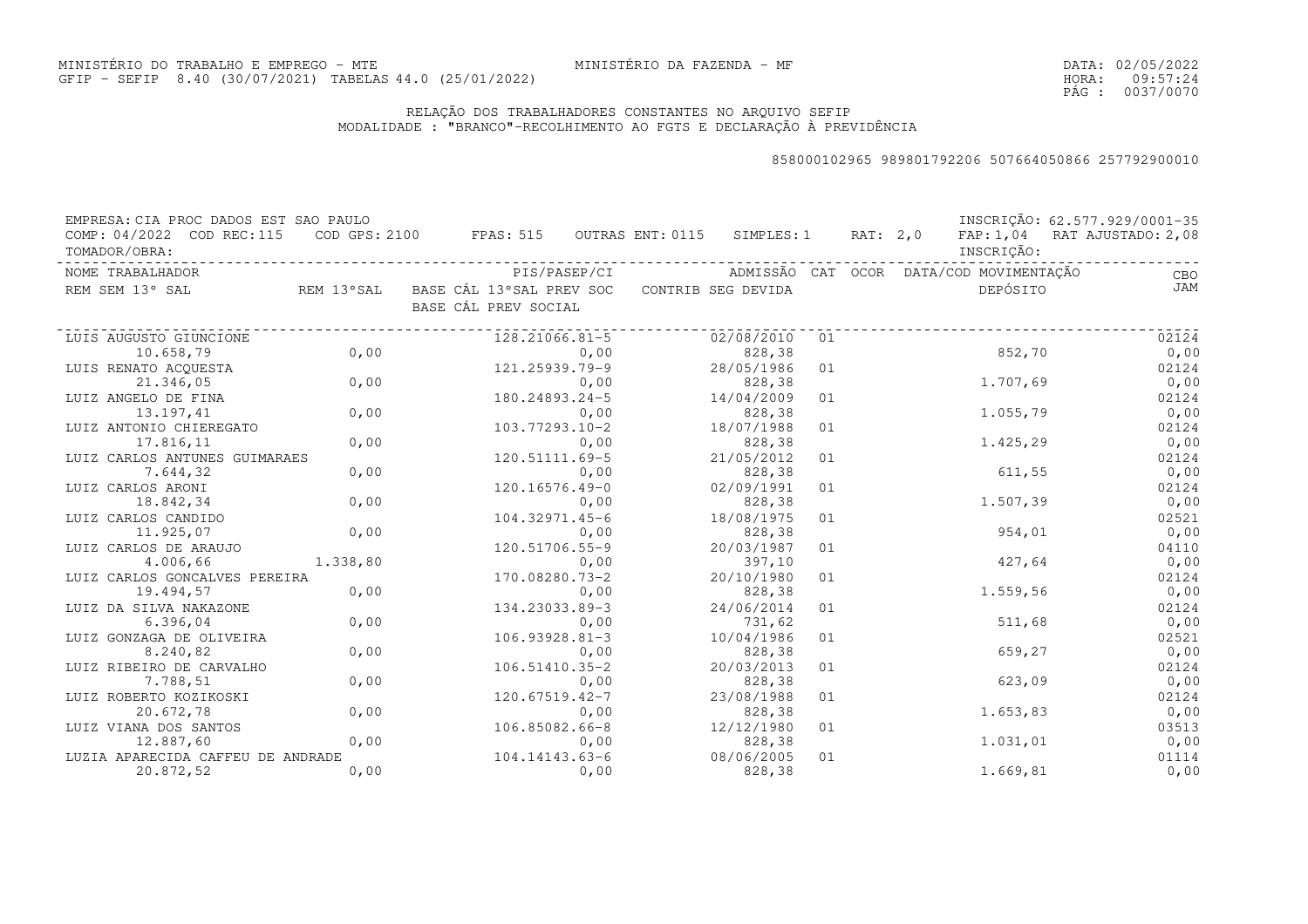DATA:02/05/2022HORA: PÁG : 09:57:24 0038/0070

### RELAÇÃO DOS TRABALHADORES CONSTANTES NO ARQUIVO SEFIPMODALIDADE : "BRANCO"-RECOLHIMENTO AO FGTS E DECLARAÇÃO À PREVIDÊNCIA

| EMPRESA: CIA PROC DADOS EST SAO PAULO      |          |                                                                                      |            |    |    |                                         | INSCRIÇÃO: 62.577.929/0001-35 |
|--------------------------------------------|----------|--------------------------------------------------------------------------------------|------------|----|----|-----------------------------------------|-------------------------------|
| COMP: 04/2022 COD REC:115<br>TOMADOR/OBRA: |          | COD GPS: 2100 FPAS: 515 OUTRAS ENT: 0115 SIMPLES: 1 RAT: 2,0                         |            |    |    | INSCRIÇÃO:                              | FAP: 1,04 RAT AJUSTADO: 2,08  |
| NOME TRABALHADOR                           |          | PIS/PASEP/CI                                                                         |            |    |    | ADMISSÃO CAT OCOR DATA/COD MOVIMENTAÇÃO | CBO                           |
| REM SEM 13° SAL                            |          | REM 13°SAL    BASE CÁL 13°SAL PREV SOC    CONTRIB SEG DEVIDA<br>BASE CÁL PREV SOCIAL |            |    |    | DEPÓSITO                                | JAM                           |
| MACIEL MAKOTO KAMIMURA                     |          | 106.48475.24-4                                                                       | 21/09/1978 | 01 |    |                                         | 02521                         |
| 24.997,57                                  | 0,00     | 0,00                                                                                 | 828,38     |    |    | 1.999,81                                | 0,00                          |
| MADALENA MACEDO DE OLIVEIRA                |          | 120.87755.37-1                                                                       | 22/07/1982 | 01 |    |                                         | 04110                         |
| 2.837,54                                   | 0,00     | 0,00                                                                                 | 249,50     |    |    | 227,01                                  | 0,00                          |
| MAGDA APARECIDA CERQUEIRA DIAS             |          | 170.36392.12-4                                                                       | 07/12/1995 | 01 | 05 |                                         | 03513                         |
| 18.211,31                                  | 0,00     | 0,00                                                                                 | 828,38     |    |    | 1.456,90                                | 0,00                          |
| MANUEL MONTEIRO FREIRE                     |          | 120.82431.27-6                                                                       | 20/03/1987 | 01 |    |                                         | 02521                         |
| 10.523,05                                  | 0,00     | 0,00                                                                                 | 828,38     |    |    | 841,85                                  | 0,00                          |
| MANUELLA JULIANA SANSAO GOMES FARAH        |          | 190.33020.74-5                                                                       | 06/02/2019 | 01 | 05 |                                         | 02521                         |
| 21.177,85                                  | 0,00     | 0,00                                                                                 | 828,38     |    |    | 1,694,22                                | 0,00                          |
| MARCAL MACEDO NETO                         |          | 107.84040.77-7                                                                       | 22/04/2014 | 01 |    |                                         | 02521                         |
| 5.678,68                                   | 0,00     | 0,00                                                                                 | 631,19     |    |    | 454,30                                  | 0,00                          |
| MARCELLO DE SANTO                          |          | 125.38940.65-8                                                                       | 21/12/2005 | 01 |    |                                         | 02124                         |
| 12.949,35                                  | 0,00     | 0,00                                                                                 | 828,38     |    |    | 1.035,94                                | 0,00                          |
| MARCELO ANTONIO DE OLIVEIRA                |          | 123.64583.64-2                                                                       | 24/06/2014 | 01 |    |                                         | 03513                         |
| 4.997,75                                   | 0,00     | 0,00                                                                                 | 535,86     |    |    | 399,82                                  | 0,00                          |
| MARCELO BARBOSA                            |          | 123.35194.52-8                                                                       | 19/07/2012 | 01 |    |                                         | 01114                         |
| 22.563,58                                  | 0,00     | 0,00                                                                                 | 828,38     |    |    | 1.805,09                                | 0,00                          |
| MARCELO DE ARAUJO GENEROSO                 |          | 132.81423.89-1                                                                       | 03/07/2018 | 01 |    |                                         | 02521                         |
| 17.438,78                                  | 0,00     | 0,00                                                                                 | 828,38     |    |    | 1.395,10                                | 0,00                          |
| MARCELO EIDI KIMURA                        |          | $180.90041.64 - 2$                                                                   | 03/02/2014 | 01 |    |                                         | 02124                         |
| 9.226, 50                                  | 0,00     | 0,00                                                                                 | 828,38     |    |    | 738,12                                  | 0,00                          |
| MARCELO FERNANDES MOIMAS                   |          | 122.75869.08-7                                                                       | 05/07/1990 | 01 |    |                                         | 03513                         |
| 12.824,66                                  | 0,00     | 0,00                                                                                 | 828,38     |    |    | 1.025,98                                | 0,00                          |
| MARCELO FLAVIO ALONSO                      |          | $123.09517.10-2$                                                                     | 09/06/2021 | 01 |    |                                         | 02521                         |
| 12.040,45                                  | 0,00     | 0,00                                                                                 | 828,38     |    |    | 963,24                                  | 0,00                          |
| MARCELO FRANCA GUERREIRO                   |          | $124.69604.62-3$                                                                     | 09/12/2008 | 01 |    |                                         | 02124                         |
| 10.116,59                                  | 0,00     | 0,00                                                                                 | 828,38     |    |    | 809,32                                  | 0,00                          |
| MARCELO FROES                              |          | 124.62772.66-0                                                                       | 09/11/2005 | 01 |    |                                         | 02124                         |
| 10.887,68                                  | 4.399,65 | 0,00                                                                                 | 828,38     |    |    | 1.222,98                                | 0,00                          |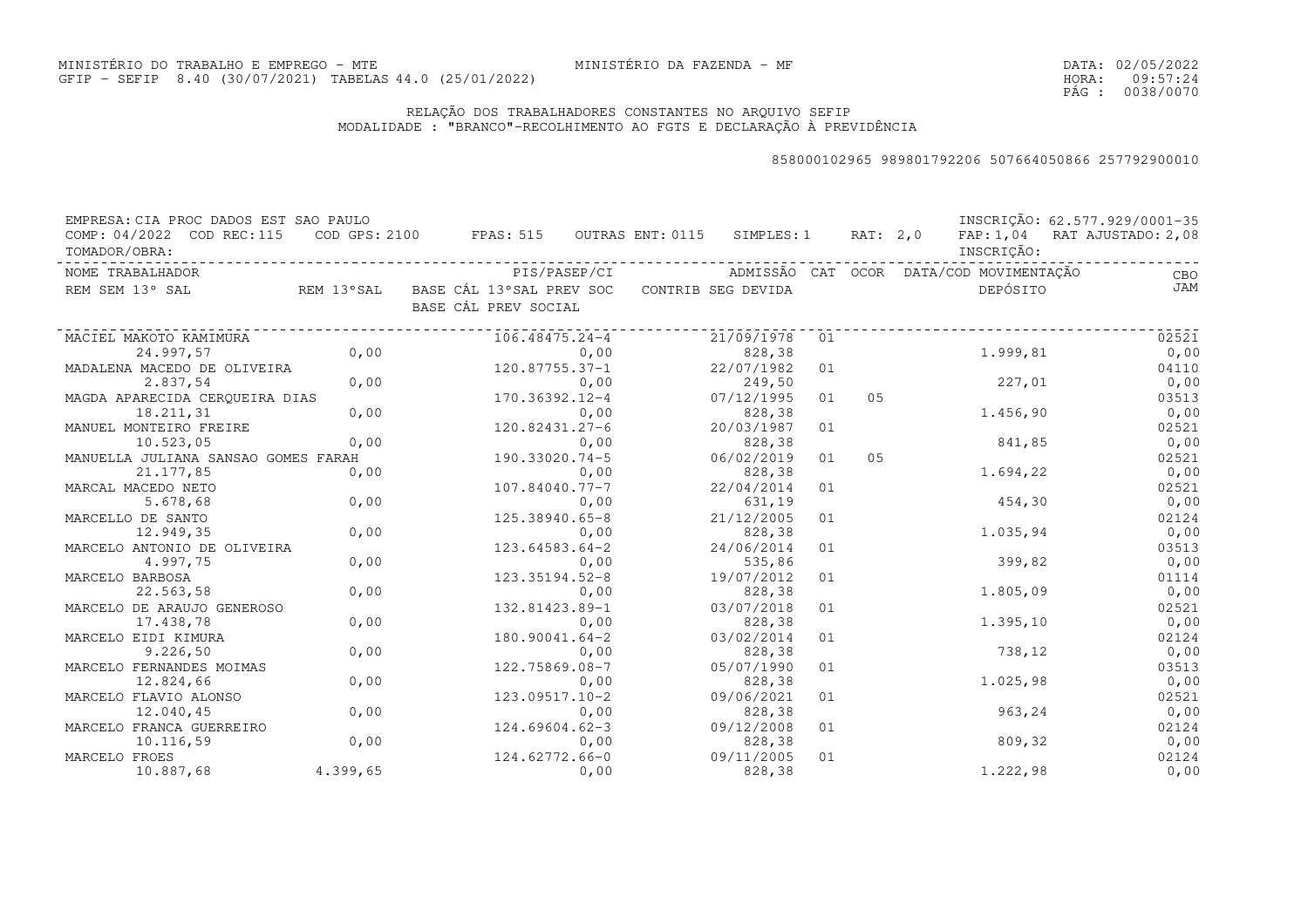DATA:02/05/2022HORA: PÁG : 09:57:24 0039/0070

### RELAÇÃO DOS TRABALHADORES CONSTANTES NO ARQUIVO SEFIPMODALIDADE : "BRANCO"-RECOLHIMENTO AO FGTS E DECLARAÇÃO À PREVIDÊNCIA

| EMPRESA: CIA PROC DADOS EST SAO PAULO      |                                    |                                                                                           |                      |    |            | INSCRIÇÃO: 62.577.929/0001-35 |
|--------------------------------------------|------------------------------------|-------------------------------------------------------------------------------------------|----------------------|----|------------|-------------------------------|
| COMP: 04/2022 COD REC:115<br>TOMADOR/OBRA: |                                    | COD GPS: 2100 FPAS: 515 OUTRAS ENT: 0115 SIMPLES: 1 RAT: 2,0 FAP: 1,04 RAT AJUSTADO: 2,08 |                      |    | INSCRIÇÃO: |                               |
| NOME TRABALHADOR                           |                                    |                                                                                           |                      |    |            | <b>CBO</b>                    |
| REM SEM 13° SAL                            |                                    | REM 13°SAL BASE CÁL 13°SAL PREV SOC CONTRIB SEG DEVIDA<br>BASE CÁL PREV SOCIAL            |                      |    | DEPÓSITO   | JAM                           |
| MARCELO RUFINO GOMES FUNAYAMA              |                                    | ----------------<br>190.16423.23-3                                                        | 22/05/1986           | 01 |            | 03513                         |
| 8.664,83                                   | 0,00                               | 0,00                                                                                      | 828,38               |    | 693,18     | 0,00                          |
| MARCELO STEPONKEVICIUS                     |                                    | $123.45176.67 - 0$                                                                        | 24/06/2002           | 01 |            | 03513                         |
| 5.283, 16                                  | $\begin{matrix} 0,00 \end{matrix}$ | 0,00                                                                                      | 575,81               |    | 422,66     | 0,00                          |
| MARCELO VICENTE                            |                                    | 170.22297.70-1                                                                            | 05/06/1986           | 01 |            | 02124                         |
| 15.878,29                                  | 0,00                               | 0,00                                                                                      | 828, 38              |    | 1.270,26   | 0,00                          |
| MARCIA HASEGAVA                            |                                    | 107.69350.58-2                                                                            | 03/11/1981           | 01 |            | 02521                         |
| 23.500,26                                  | 0,00                               | 0,00                                                                                      | 828,38               |    | 1.880,03   | 0,00                          |
| MARCIA HISSAMI TAKAHASHI TAKATA            |                                    | 121.24151.60-8                                                                            | 02/07/1990           | 01 |            | 02124                         |
| 23.257,71                                  | 0,00                               | 0,00                                                                                      | 828,38               |    | 1.860,62   | 0,00                          |
| MARCIA JUNKO SASAKI                        |                                    | 170.24258.35-5                                                                            | 02/07/1990           | 01 |            | 02124                         |
| 15.318,66                                  | 0,00                               | 0,00                                                                                      | 828,38               |    | 1.225,49   | 0,00                          |
| MARCIA MOREIRA REZENDE DE OLIVEIRA         |                                    | 108.26300.86-0                                                                            | 11/06/1985           | 01 |            | 03513                         |
| 7.324,88                                   | 0,00                               | 0,00                                                                                      | 828,38               |    | 586,00     | 0,00                          |
| MARCIA REGINA SALES BRAGA                  |                                    | 122.98687.85-6                                                                            | 22/06/1988           | 01 |            | 02521                         |
| 11.069,73                                  | 0,00                               | 0,00                                                                                      | 828,38               |    | 885,58     | 0,00                          |
| MARCIA ROSA FERRAREZ                       |                                    | $108.98748.11 - 6$                                                                        | 20/03/1987           | 01 |            | 02521                         |
| 12.210,29                                  | 0,00                               | 0,00                                                                                      | 828,38               |    | 976,83     | 0,00                          |
| MARCIA SAYURI TODAKI KOREEDA               |                                    | 120.63510.58-1                                                                            | 06/05/2013           | 01 |            | 02521                         |
| 6.455,82                                   | 0,00                               | 0,00                                                                                      | 739,99               |    | 516, 47    | 0,00                          |
| MARCIO AKIO SAIKI                          |                                    | 126.50130.85-9                                                                            | 19/10/2010           | 01 |            | 02124                         |
| 12.391,19                                  | 0,00                               | 0,00                                                                                      | 828,38               |    | 991,29     | 0,00                          |
| MARCIO CESAR DE CAMARGO<br>26.188,93       | 0,00                               | 180.04240.45-9<br>0,00                                                                    | 02/05/2019<br>828,38 | 01 | 2.095,11   | 02521                         |
| MARCIO EDUARDO DE SOUZA                    |                                    | 125.20214.56-4                                                                            | 17/11/2005           |    |            | 0,00<br>02124                 |
| 11.126,53                                  | 0,00                               |                                                                                           | 828,38               | 01 | 890,12     |                               |
| MARCIO FABIO VICENTINI                     |                                    | 0,00<br>122.40926.80-7                                                                    | 12/09/1988           | 01 |            | 0,00<br>03131                 |
| 19.950,86                                  | 0,00                               | 0,00                                                                                      | 828,38               |    | 1.596,07   | 0,00                          |
| MARCIO WELB DE AGUIAR SILVEIRA             |                                    | 124.00745.70-8                                                                            | 16/10/2001           | 01 |            | 01114                         |
| 21.592,26                                  | 0,00                               | 0,00                                                                                      | 828,38               |    | 1.727,38   | 0,00                          |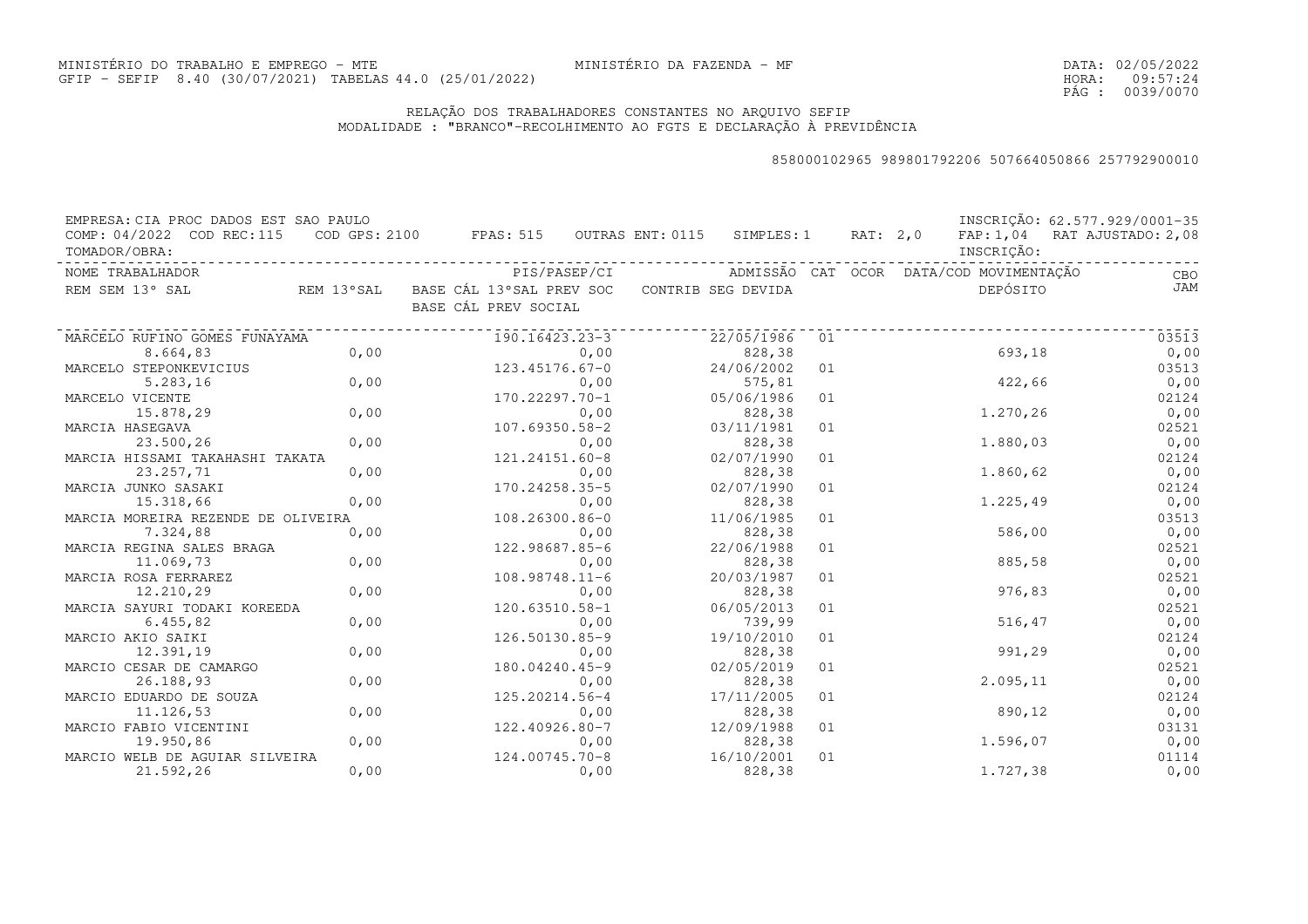DATA:02/05/2022HORA: PÁG : 09:57:24 0040/0070

### RELAÇÃO DOS TRABALHADORES CONSTANTES NO ARQUIVO SEFIPMODALIDADE : "BRANCO"-RECOLHIMENTO AO FGTS E DECLARAÇÃO À PREVIDÊNCIA

| EMPRESA: CIA PROC DADOS EST SAO PAULO<br>COMP: 04/2022 COD REC:115 |          | COD GPS: 2100 FPAS: 515 OUTRAS ENT: 0115 SIMPLES: 1 RAT: 2,0                   |      |                      |    |  |            | INSCRIÇÃO: 62.577.929/0001-35<br>FAP: 1,04 RAT AJUSTADO: 2,08 |
|--------------------------------------------------------------------|----------|--------------------------------------------------------------------------------|------|----------------------|----|--|------------|---------------------------------------------------------------|
| TOMADOR/OBRA:                                                      |          |                                                                                |      |                      |    |  | INSCRIÇÃO: |                                                               |
| NOME TRABALHADOR                                                   |          |                                                                                |      |                      |    |  |            | <b>CBO</b>                                                    |
| REM SEM 13° SAL                                                    |          | REM 13°SAL BASE CÁL 13°SAL PREV SOC CONTRIB SEG DEVIDA<br>BASE CÁL PREV SOCIAL |      |                      |    |  | DEPÓSITO   | <b>JAM</b>                                                    |
| MARCO ANTONIO DA CUNHA                                             |          | 108.11016.73-8                                                                 |      | 03/05/2012           | 01 |  |            | 02124                                                         |
| 12.167,92                                                          | 0,00     |                                                                                | 0,00 | 828,38               |    |  | 973,44     | 0,00                                                          |
| MARCO ANTONIO FERREIRA DE VASCONCELOS                              |          | 170.08280.24-4                                                                 |      | 11/06/1980           | 01 |  |            | 02124                                                         |
| 19.083,07                                                          | 0,00     |                                                                                | 0,00 | 828,38               |    |  | 1.526,64   | 0,00                                                          |
| MARCO AURELIO SANTANA MAXIMO                                       |          | 124.99175.68-2                                                                 |      | 04/10/2005           | 01 |  |            | 02124                                                         |
| 11.159,78                                                          | 0,00     |                                                                                | 0,00 | 828,38               |    |  | 892,78     | 0,00                                                          |
| MARCO ROGERIO RODRIGUES CANCIAN                                    |          | 0,00<br>180.00192.42-5                                                         |      | 14/02/2019           | 01 |  |            | 02521                                                         |
| 24.926,81                                                          | 0,00     |                                                                                | 0,00 | 828,38               |    |  | 1.994,14   | 0,00                                                          |
| MARCO RONALDO GODOI COELHO                                         |          | 125.66943.93-3                                                                 |      | 12/11/2012           | 01 |  |            | 03513                                                         |
| 4.929,98                                                           | 1,698,47 |                                                                                | 0,00 | 526,37               |    |  | 530,27     | 0,00                                                          |
| MARCOS BELLOTTI FRANCISCO                                          |          | 123.02712.64-3                                                                 |      | 24/06/1988           | 01 |  |            | 02124                                                         |
| 17.504,63                                                          | 0,00     |                                                                                | 0,00 | 828,38               |    |  | 1.400,38   | 0,00                                                          |
| MARCOS CORREIA DOS SANTOS                                          |          | 104.39467.78-8                                                                 |      | 29/08/1978           | 01 |  |            | 02124                                                         |
| 11.884,28                                                          | 0,00     |                                                                                | 0,00 | 828,38               |    |  | 950,75     | 0,00                                                          |
| MARCOS GOES                                                        |          | 125.54512.80-0                                                                 |      | 04/11/2010           | 01 |  |            | 02124                                                         |
| 12.765,23                                                          | 0,00     |                                                                                | 0,00 | 828,38               |    |  | 1.021,21   | 0,00                                                          |
| MARCOS HENRIQUE CAVALLINI                                          |          | 120.75830.48-9                                                                 |      | 12/05/2014           | 01 |  |            | 02124                                                         |
| 7.675,25                                                           | 0,00     |                                                                                | 0,00 | 828,38               |    |  | 614,03     | 0,00                                                          |
| MARCOS HERMES SANDRINI                                             |          | 122.37212.32-7                                                                 |      | 03/04/2013           | 01 |  |            | 02124                                                         |
| 7.490,97                                                           | 0,00     |                                                                                | 0,00 | 828,38               |    |  | 599,28     | 0,00                                                          |
| MARCOS JOSE GASPARI                                                |          | 122.48778.89-0                                                                 |      | 22/02/1994           | 01 |  |            | 02124                                                         |
| 25.902,30                                                          | 0,00     |                                                                                | 0,00 | 828,38               |    |  | 2.072,19   | 0,00                                                          |
| MARCOS LAUREANO MACHADO                                            |          | 121.89024.54-6                                                                 |      | 05/05/2009           | 01 |  |            | 02124                                                         |
| 32.443,75                                                          | 0,00     |                                                                                | 0,00 | 828,38               |    |  | 2.595,51   | 0,00                                                          |
| MARCOS NORIMASSA KISSE                                             |          | 121.55293.62-5                                                                 |      | 26/06/2006           | 01 |  |            | 03513                                                         |
| 4.400,07                                                           | 0,00     |                                                                                | 0,00 | 452,18               |    |  | 352,01     | 0,00                                                          |
| MARCOS SOUZA DOS SANTOS                                            |          | 127.84512.85-3                                                                 |      | 13/05/2010           | 01 |  |            | 02124                                                         |
| 14.732,18                                                          | 0,00     |                                                                                | 0,00 | 828,38               |    |  | 1.178,57   | 0,00                                                          |
| MARCOS TADEU YAZAKI<br>44.869,86                                   | 0,00     | 120.02799.52-2                                                                 | 0,00 | 10/07/1980<br>828,38 | 01 |  | 3.589,59   | 02124<br>0,00                                                 |
|                                                                    |          |                                                                                |      |                      |    |  |            |                                                               |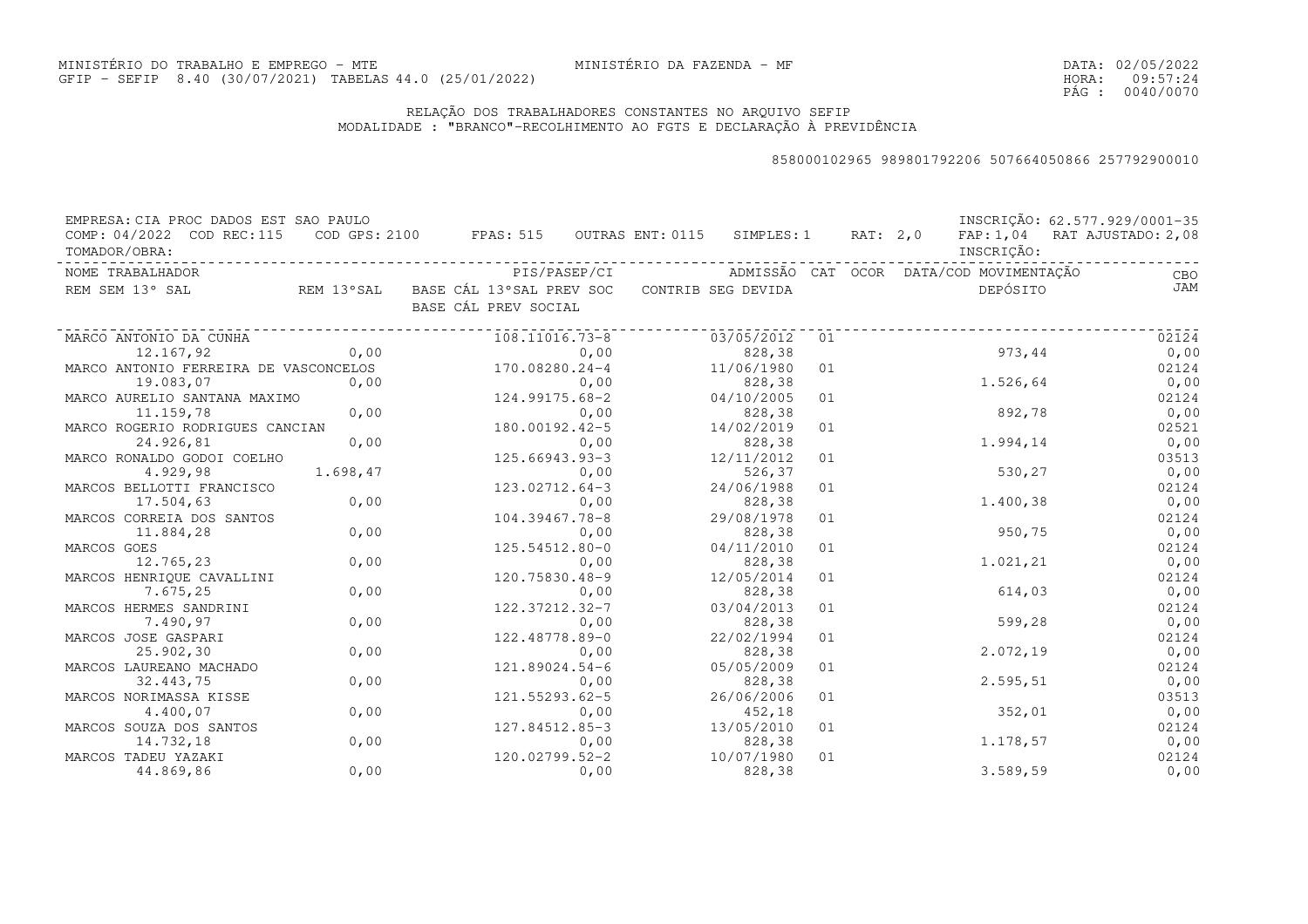DATA:02/05/2022HORA: PÁG : 09:57:24 0041/0070

### RELAÇÃO DOS TRABALHADORES CONSTANTES NO ARQUIVO SEFIPMODALIDADE : "BRANCO"-RECOLHIMENTO AO FGTS E DECLARAÇÃO À PREVIDÊNCIA

| EMPRESA: CIA PROC DADOS EST SAO PAULO<br>COMP: 04/2022 COD REC:115 |      | COD GPS: 2100 FPAS: 515 OUTRAS ENT: 0115 SIMPLES: 1 RAT: 2,0                   |      |                                         |    |    |            | INSCRIÇÃO: 62.577.929/0001-35<br>FAP: 1,04 RAT AJUSTADO: 2,08 |
|--------------------------------------------------------------------|------|--------------------------------------------------------------------------------|------|-----------------------------------------|----|----|------------|---------------------------------------------------------------|
| TOMADOR/OBRA:                                                      |      |                                                                                |      |                                         |    |    | INSCRIÇÃO: |                                                               |
| NOME TRABALHADOR                                                   |      | PIS/PASEP/CI                                                                   |      | ADMISSÃO CAT OCOR DATA/COD-MOVIMENTACÃO |    |    |            | CBO                                                           |
| REM SEM 13° SAL                                                    |      | REM 13°SAL BASE CÁL 13°SAL PREV SOC CONTRIB SEG DEVIDA<br>BASE CÁL PREV SOCIAL |      |                                         |    |    | DEPÓSITO   | <b>JAM</b>                                                    |
| MARCOS ZANOUETA                                                    |      | 101.13348.48-4                                                                 |      | 23/07/1979                              | 01 |    |            | 02521                                                         |
| 9.980,73                                                           | 0,00 |                                                                                | 0,00 | 828,38                                  |    |    | 798,46     | 0,00                                                          |
| MARGARETE ROSINHOLE                                                |      | $106.77301.67 - 4$                                                             |      | 15/01/1986                              | 01 |    |            | 02521                                                         |
| 10.226, 40                                                         | 0,00 |                                                                                | 0,00 | 828,38                                  |    |    | 818, 12    | 0,00                                                          |
| MARIA ALICE PEREIRA DOS ANJOS                                      |      | $106.65558.41 - 1$                                                             |      | 24/06/1988                              | 01 |    |            | 04110                                                         |
| 2.817,97                                                           | 0,00 |                                                                                | 0,00 | 247,15                                  |    |    | 225, 44    | 0,00                                                          |
| MARIA ANGELA MOLINA RAMOS OCCHIENA                                 |      | 170.14970.53-2                                                                 |      | 26/01/1982                              | 01 |    |            | 02124                                                         |
| 20.361,15                                                          | 0,00 |                                                                                | 0,00 | 828,38                                  |    |    | 1,628,89   | 0,00                                                          |
| MARIA APARECIDA GONCALVES KAWAGOE                                  |      | 105.58723.33-8                                                                 |      | 01/06/2005                              | 01 |    |            | 01114                                                         |
| 23.486,56                                                          | 0,00 |                                                                                | 0,00 | 828,38                                  |    |    | 1,878,93   | 0,00                                                          |
| MARIA BEATRIZ DE ANDRADE CARVALHO                                  |      | 120.84957.82-8                                                                 |      | 03/10/1988                              | 01 |    |            | 03513                                                         |
| 6.106, 56                                                          | 0,00 |                                                                                | 0,00 | 691,09                                  |    |    | 488,53     | 0,00                                                          |
| MARIA CAROLINA MISCHIATTI LOPES                                    |      | $190.26694.17 - 5$                                                             |      | 01/08/2012                              | 01 |    |            | 02521                                                         |
| 15.436,55                                                          | 0,00 |                                                                                | 0,00 | 828,38                                  |    |    | 1.234,92   | 0,00                                                          |
| MARIA CECILIA CLOSS SCHARLACH                                      |      | 106.15912.94-7                                                                 |      | 02/05/2005                              | 01 | 05 |            | 02521                                                         |
| 29.401,14                                                          | 0,00 |                                                                                | 0,00 | 828,38                                  |    |    | 2.352, 10  | 0,00                                                          |
| MARIA DE FATIMA RAMALHEIRO TOLENTINO                               |      | $107.86591.42 - 8$                                                             |      | 03/10/1988                              | 01 |    |            | 02521                                                         |
| 23.987,41                                                          | 0,00 |                                                                                | 0,00 | 828,38                                  |    |    | 1.919,00   | 0,00                                                          |
| MARIA DE LOURDES CLARO                                             |      | 106.13119.75-1                                                                 |      | 18/03/1977                              | 01 |    |            | 04110                                                         |
| 2.797,25                                                           | 0,00 |                                                                                | 0,00 | 244,66                                  |    |    | 223,79     | 0,00                                                          |
| MARIA DO SOCORRO GERALDO DA SILVA                                  |      | 124.09295.30-6                                                                 |      | 14/07/2014                              | 01 |    |            | 02124                                                         |
| 7.421,61                                                           | 0,00 |                                                                                | 0,00 | 828,38                                  |    |    | 593,72     | 0,00                                                          |
| MARIA EUZA DE ALMEIDA DO NASCIMENTO                                |      | 123.45369.47-9                                                                 |      | 25/04/1988                              | 01 |    |            | 03513                                                         |
| 13.636,26                                                          | 0,00 |                                                                                | 0,00 | 828,38                                  |    |    | 1.090,91   | 0,00                                                          |
| MARIA GABRIELA LUNARDI                                             |      | 135.41268.89-0                                                                 |      | 20/06/2013                              | 01 |    |            | 02521                                                         |
| 6.495, 14                                                          | 0,00 |                                                                                | 0,00 | 745,49                                  |    |    | 519,61     | 0,00                                                          |
| MARIA GRACA RODRIGUES MOCCO<br>11.549,09                           | 0,00 | 106.45851.19-9                                                                 | 0,00 | 21/07/1977<br>828,38                    | 01 |    | 923, 93    | 02521<br>0,00                                                 |
| MARIA HELENA FOLTRAN                                               |      | 102.87541.07-7                                                                 |      | 01/06/2005                              | 01 |    |            | 02521                                                         |
| 18.503,43                                                          | 0,00 |                                                                                | 0,00 | 828,38                                  |    |    | 1.480,28   | 0,00                                                          |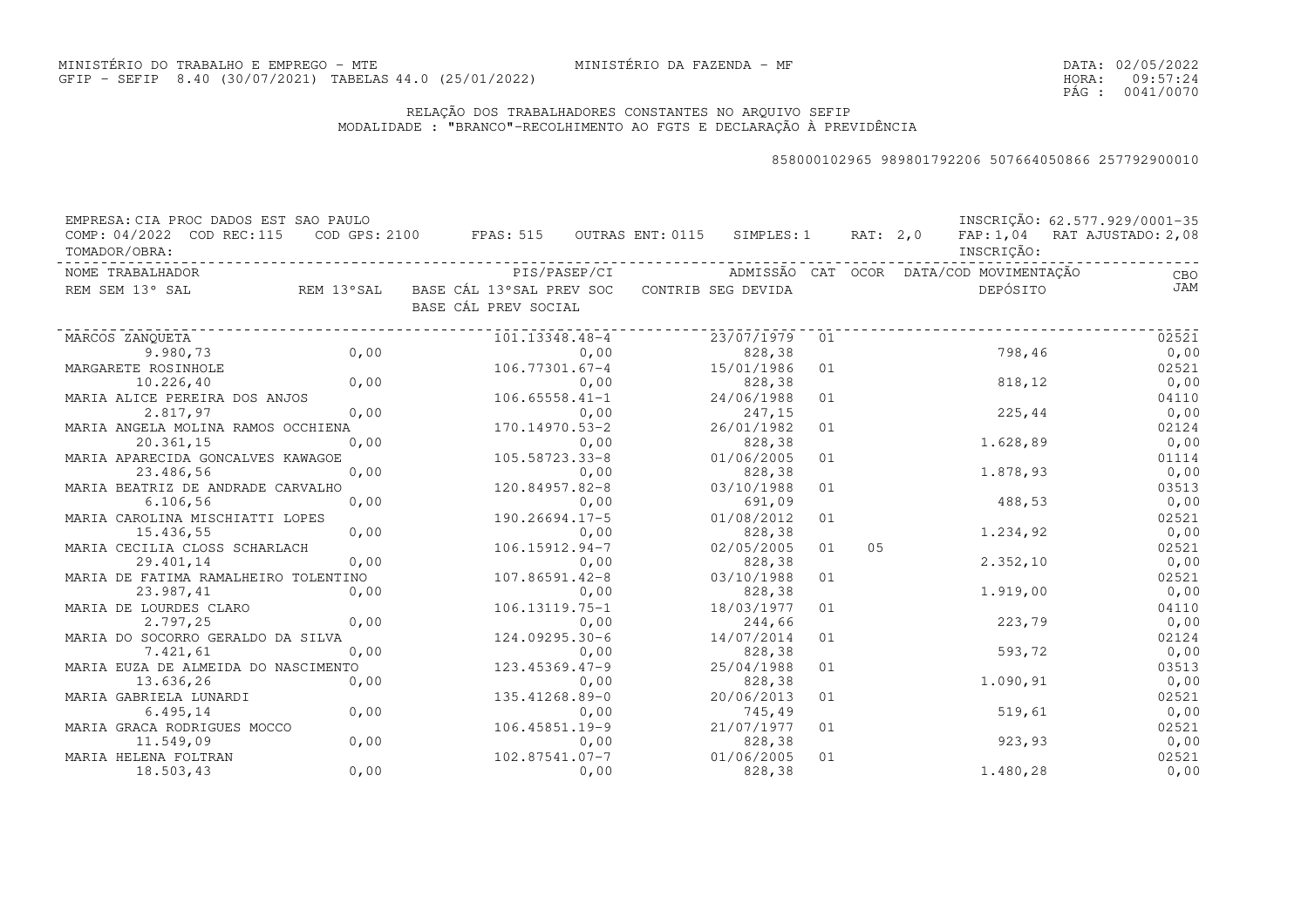DATA:02/05/2022HORA: PÁG : 09:57:24 0042/0070

### RELAÇÃO DOS TRABALHADORES CONSTANTES NO ARQUIVO SEFIPMODALIDADE : "BRANCO"-RECOLHIMENTO AO FGTS E DECLARAÇÃO À PREVIDÊNCIA

| EMPRESA: CIA PROC DADOS EST SAO PAULO |            |                                          |              |                    |    |          |                                         | INSCRIÇÃO: 62.577.929/0001-35 |
|---------------------------------------|------------|------------------------------------------|--------------|--------------------|----|----------|-----------------------------------------|-------------------------------|
| COMP: 04/2022 COD REC: 115            |            | COD GPS: 2100 FPAS: 515 OUTRAS ENT: 0115 |              | SIMPLES: 1         |    | RAT: 2,0 |                                         | FAP: 1,04 RAT AJUSTADO: 2,08  |
| TOMADOR/OBRA:                         |            |                                          |              |                    |    |          | INSCRIÇÃO:                              |                               |
| NOME TRABALHADOR                      |            |                                          | PIS/PASEP/CI |                    |    |          | ADMISSÃO CAT OCOR DATA/COD MOVIMENTAÇÃO | CBO                           |
| REM SEM 13° SAL                       | REM 13°SAL | BASE CÁL 13°SAL PREV SOC                 |              | CONTRIB SEG DEVIDA |    |          | DEPÓSITO                                | JAM                           |
|                                       |            | BASE CÁL PREV SOCIAL                     |              |                    |    |          |                                         |                               |
| MARIA INES DIZIOLI CORREA             |            | 120.87628.34-5                           |              | 10/03/1988         | 01 |          |                                         | 02124                         |
| 10.510,98                             | 0,00       |                                          | 0,00         | 828,38             |    |          | 840,88                                  | 0,00                          |
| MARIA LUIZA BOTEON MARTELO            |            | 128.47998.15-4                           |              | 08/07/2008         | 01 |          |                                         | 02124                         |
| 17.764,55                             | 0,00       |                                          | 0,00         | 828,38             |    |          | 1.421,16                                | 0,00                          |
| MARIA LUIZA CHRISTIANI                |            | 107.20643.98-5                           |              | 05/07/1990         | 01 |          |                                         | 02521                         |
| 7.729,05                              | 0,00       |                                          | 0,00         | 828,38             |    |          | 618,33                                  | 0,00                          |
| MARIA LUIZA DE TOLEDO PIZA            |            | 129.66824.26-5                           |              | 23/09/2021         | 01 |          |                                         | 02521                         |
| 7.916,79                              | 0,00       |                                          | 0,00         | 828,38             |    |          | 633,34                                  | 0,00                          |
| MARIA NEWMAN DE AMORIM ALVES          |            | 170.12982.76-2                           |              | 05/03/1981         | 01 |          |                                         | 03513                         |
| 5.037, 13                             | 0,00       |                                          | 0,00         | 541,37             |    |          | 402,97                                  | 0,00                          |
| MARIA REGINA FUNICELLO                |            | $108.37360.51 - 7$                       |              | 04/05/1981         | 01 |          |                                         | 02124                         |
| 20.509,38                             | 0,00       |                                          | 0,00         | 828,38             |    |          | 1.640,76                                | 0,00                          |
| MARIA REGINA PINTO                    |            | 120.56952.95-7                           |              | 22/04/1986         | 01 |          |                                         | 02521                         |
| 10.148,28                             | 0,00       |                                          | 0,00         | 828,38             |    |          | 811,87                                  | 0,00                          |
| MARIA SELMA DA SILVA                  |            | 122.08629.08-8                           |              | 07/07/1989         | 01 |          |                                         | 03513                         |
| 4.397,33                              | 0,00       |                                          | 0,00         | 451,80             |    |          | 351,79                                  | 0,00                          |
| MARIA SIMONE ROCHA SANTOS             |            | 123.35553.36-6                           |              | 02/07/1990         | 01 |          |                                         | 03513                         |
| 5.740,44                              | 0,00       |                                          | 0,00         | 639,83             |    |          | 459,24                                  | 0,00                          |
| MARIA SONIA CRUZ DE CAMARGO           |            | 123.51017.09-0                           |              | 20/09/2005         | 01 | 05       |                                         | 02521                         |
| 19.742,20                             | 0,00       |                                          | 0,00         | 828,38             |    |          | 1.579,37                                | 0,00                          |
| MARIA SONIA FERREIRA DA SILVA         |            | 107.24594.79-2                           |              | 21/03/1988         | 01 |          |                                         | 02521                         |
| 6.931, 17                             | 0,00       |                                          | 0,00         | 806,53             |    |          | 554, 50                                 | 0,00                          |
| MARIA VALERIA BANDONES                |            | 108.31849.68-9                           |              | 05/07/1990         | 01 |          |                                         | 02124                         |
| 15.781,11                             | 0,00       |                                          | 0,00         | 828,38             |    |          | 1.262,49                                | 0,00                          |
| MARIANA FERNANDES SANTOS              |            | $210.60599.91 - 2$                       |              | 17/03/2014         | 01 |          |                                         | 02124                         |
| 7.950,05                              | 0,00       |                                          | 0,00         | 828,38             |    |          | 636,00                                  | 0,00                          |
| MARIANA PADUA MANZANO                 |            | 124.86431.08-1                           |              | 01/12/2020         | 01 |          |                                         | 01114                         |
| 23.624,30                             | 0,00       |                                          | 0,00         | 828,38             |    |          | 1.889,94                                | 0,00                          |
| MARIANA PEIXOTO LIMA                  |            | 131.87987.89-2                           |              | 25/04/2022         | 01 |          |                                         | 02521                         |
| 2.730,78                              | 0,00       |                                          | 0,00         | 236,69             |    |          | 218,46                                  | 0,00                          |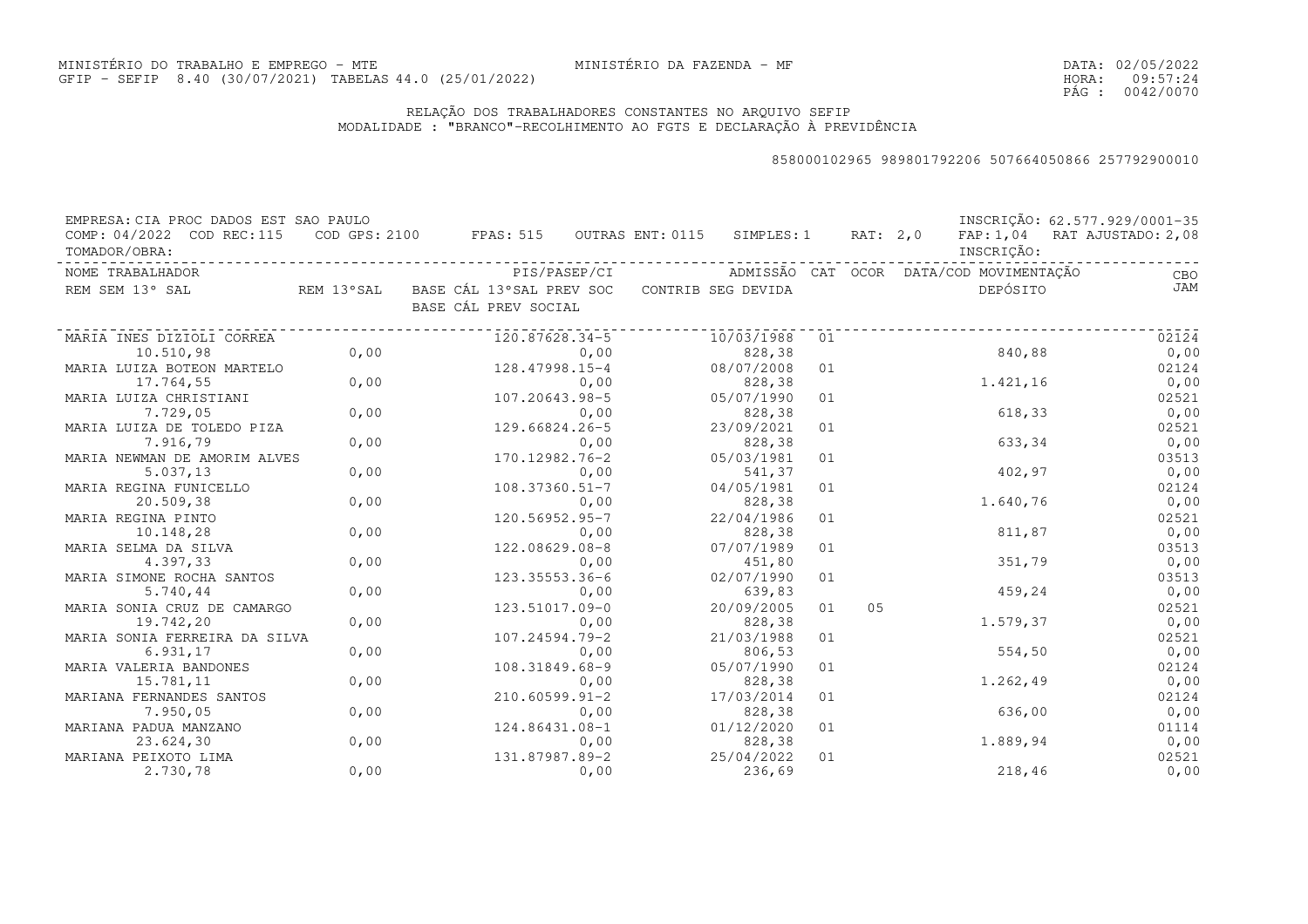DATA:02/05/2022HORA: PÁG : 09:57:24 0043/0070

### RELAÇÃO DOS TRABALHADORES CONSTANTES NO ARQUIVO SEFIPMODALIDADE : "BRANCO"-RECOLHIMENTO AO FGTS E DECLARAÇÃO À PREVIDÊNCIA

| EMPRESA: CIA PROC DADOS EST SAO PAULO |          |                                                        |              |            |    |          |                                         | INSCRIÇÃO: 62.577.929/0001-35 |
|---------------------------------------|----------|--------------------------------------------------------|--------------|------------|----|----------|-----------------------------------------|-------------------------------|
| COMP: 04/2022 COD REC:115             |          | COD GPS: 2100 FPAS: 515 OUTRAS ENT: 0115 SIMPLES: 1    |              |            |    | RAT: 2,0 |                                         | FAP: 1,04 RAT AJUSTADO: 2,08  |
| TOMADOR/OBRA:                         |          |                                                        |              |            |    |          | INSCRIÇÃO:                              |                               |
| NOME TRABALHADOR                      |          |                                                        | PIS/PASEP/CI |            |    |          | ADMISSÃO CAT OCOR DATA/COD MOVIMENTAÇÃO | CBO                           |
| REM SEM 13° SAL                       |          | REM 13°SAL BASE CÁL 13°SAL PREV SOC CONTRIB SEG DEVIDA |              |            |    |          | DEPÓSITO                                | JAM                           |
|                                       |          | BASE CÁL PREV SOCIAL                                   |              |            |    |          |                                         |                               |
| MARIANA TREVIZANI SUCUPIRA            |          | 148.74825.59-8                                         |              | 16/08/2019 | 01 | 05       |                                         | 02521                         |
| 13.329,81                             | 0,00     |                                                        | 0,00         | 828,38     |    |          | 1.066,38                                | 0,00                          |
| MARIANGELA MARTINAZZO DA SILVA        |          | 107.83068.64-3                                         |              | 03/10/1988 | 01 |          |                                         | 02521                         |
| 12.844,80                             | 0,00     |                                                        | 0,00         | 828,38     |    |          | 1.027,59                                | 0,00                          |
| MARICELIA SILVA SANTOS                |          | 170.22297.90-6                                         |              | 17/06/1986 | 01 |          |                                         | 04110                         |
| 3.917,75                              | 0,00     |                                                        | 0,00         | 384,66     |    |          | 313, 42                                 | 0,00                          |
| MARILIA DA ROSA AGUIAR                |          | 129.72985.85-2                                         |              | 22/03/2006 | 01 |          |                                         | 02124                         |
| 11.707,09                             | 0,00     |                                                        | 0,00         | 828,38     |    |          | 936,56                                  | 0,00                          |
| MARILIA LINO DE SOUZA                 |          | 130.33101.85-1                                         |              | 19/09/2011 | 01 |          |                                         | 02521                         |
| 10.014,75                             | 0,00     |                                                        | 0,00         | 828,38     |    |          | 801,18                                  | 0,00                          |
| MARILIA PEREIRA DE CARVALHO           |          | 130.29370.77-0                                         |              | 15/07/2014 | 01 |          |                                         | 02521                         |
| 10.604,89                             | 0,00     |                                                        | 0,00         | 828,38     |    |          | 848,39                                  | 0,00                          |
| MARINA TAVARES                        |          | 120.46883.42-1                                         |              | 07/07/1989 | 01 |          |                                         | 03513                         |
| 4.666,93                              | 0,00     |                                                        | 0,00         | 489,54     |    |          | 373,36                                  | 0,00                          |
| MARINETE SOUSA DE ASSIS               |          | 170.22299.37-2                                         |              | 20/10/1988 | 01 |          |                                         | 04110                         |
| 4.026,72                              | 0,00     |                                                        | 0,00         | 399,91     |    |          | 322, 13                                 | 0,00                          |
| MARINO MARTIN MENA                    |          | 106.08838.89-3                                         |              | 13/08/1982 | 01 |          |                                         | 02124                         |
| 37.736,40                             | 0,00     |                                                        | 0,00         | 828,38     |    |          | 3.018, 92                               | 0,00                          |
| MARIO DE JESUS LOPES                  |          | 105.59059.00-8                                         |              | 16/05/1974 | 01 |          |                                         | 02124                         |
| 20.765,18                             | 0,00     |                                                        | 0,00         | 828,38     |    |          | 1.661,22                                | 0,00                          |
| MARIO KEN ITI TERASHIMA               |          | 170.15967.35-7                                         |              | 01/06/1982 | 01 |          |                                         | 02124                         |
| 21.553,40                             | 0,00     |                                                        | 0,00         | 828,38     |    |          | 1,724,27                                | 0,00                          |
| MARIO TAVARES LOPES                   |          | 106.44504.83-5                                         |              | 07/04/1988 | 01 |          |                                         | 03513                         |
| 6.256, 83                             | 0,00     |                                                        | 0,00         | 712,13     |    |          | 500, 55                                 | 0,00                          |
| MARISA ALVES PACHECO                  |          | 108.71441.08-7                                         |              | 25/02/1988 | 01 |          |                                         | 03513                         |
| 8.745,51                              | 3.171,99 |                                                        | 0,00         | 828,38     |    |          | 953,41                                  | 0,00                          |
| MARISA CAMPOS GUIDINI                 |          | $122.23198.17 - 3$                                     |              | 01/04/2010 | 01 |          |                                         | 01114                         |
| 30.588,42                             | 0,00     |                                                        | 0,00         | 828,38     |    |          | 2.447,08                                | 0,00                          |
| MARISA GENNARI JULIAO STRAZZACAPPA    |          | 120.68638.55-1                                         |              | 03/10/1988 | 01 |          |                                         | 02124                         |
| 40.367,82                             | 0,00     |                                                        | 0,00         | 828,38     |    |          | 3.229,43                                | 0,00                          |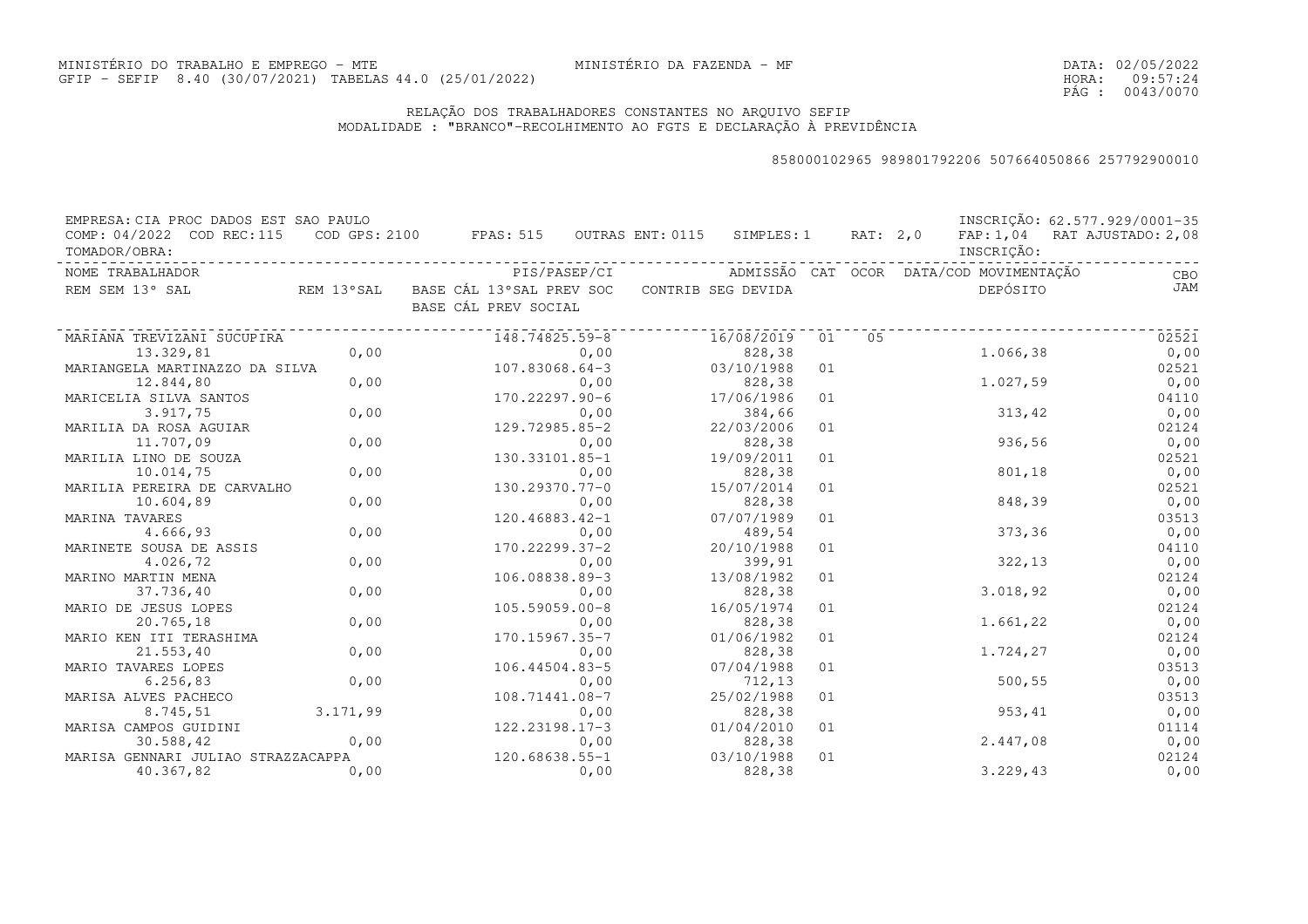DATA:02/05/2022HORA: PÁG : 09:57:24 0044/0070

### RELAÇÃO DOS TRABALHADORES CONSTANTES NO ARQUIVO SEFIPMODALIDADE : "BRANCO"-RECOLHIMENTO AO FGTS E DECLARAÇÃO À PREVIDÊNCIA

| EMPRESA: CIA PROC DADOS EST SAO PAULO |          |                                                     |                    |                  |          |                                         | INSCRIÇÃO: 62.577.929/0001-35 |
|---------------------------------------|----------|-----------------------------------------------------|--------------------|------------------|----------|-----------------------------------------|-------------------------------|
| COMP: 04/2022 COD REC:115             |          | $\texttt{COD}$ GPS: 2100 FPAS: 515 OUTRAS ENT: 0115 |                    | SIMPLES: 1       | RAT: 2,0 |                                         | FAP: 1,04 RAT AJUSTADO: 2,08  |
| TOMADOR/OBRA:                         |          |                                                     |                    |                  |          | INSCRIÇÃO:                              |                               |
| NOME TRABALHADOR                      |          | PIS/PASEP/CI                                        |                    |                  |          | ADMISSÃO CAT OCOR DATA/COD MOVIMENTAÇÃO | CBO                           |
| REM SEM 13° SAL                       |          | REM 13°SAL BASE CÁL 13°SAL PREV SOC                 | CONTRIB SEG DEVIDA |                  |          | DEPÓSITO                                | JAM                           |
|                                       |          | BASE CÁL PREV SOCIAL                                |                    |                  |          |                                         |                               |
|                                       |          |                                                     |                    |                  |          |                                         |                               |
| MARISA MARGARETE DOS SANTOS           |          | 170.22298.37-6                                      | 18/01/1988         | 01               |          |                                         | 03513                         |
| 5.147,87                              | 0,00     |                                                     | 0,00               | 556,87           |          | 411,82                                  | 0,00                          |
| MARISTELA MARTINS DE OLIVEIRA         |          | $120.00319.01 - 9$                                  |                    | 20/05/2014<br>01 |          |                                         | 02124                         |
| 7.645,60                              | 0,00     |                                                     | 0,00               | 828,38           |          | 611,65                                  | 0,00                          |
| MARLY TOYOMI NSAKA                    |          | 107.83746.13-7                                      |                    | 22/04/1980<br>01 |          |                                         | 02124                         |
| 16.386,13                             | 0,00     |                                                     | 0,00               | 828,38           |          | 1.310,90                                | 0,00                          |
| MARTA MARIA NOVAES DE ALCANTARA       |          | 121.79133.95-4                                      |                    | 21/05/1986<br>01 |          |                                         | 02124                         |
| 25.926,76                             | 0,00     |                                                     | 0,00               | 828,38           |          | 2.074, 15                               | 0,00                          |
| MARTIM JOSE GONCALVES DE ARAUJO       |          | 170.37864.03-8                                      |                    | 05/07/1990<br>01 |          |                                         | 03513                         |
| 4.685,06                              | 0,00     |                                                     | 0,00               | 492,08           |          | 374,80                                  | 0,00                          |
| MAURICI CHINAQUE                      |          | $106.66281.80 - 4$                                  |                    | 05/07/1990<br>01 |          |                                         | 02124                         |
| 17.253,98                             | 0,00     |                                                     | 0,00               | 828,38           |          | 1.380,32                                | 0,00                          |
| MAURICIO BOUCOS VITALE                |          | 130.32820.85-4                                      |                    | 27/06/2006<br>01 |          |                                         | 02124                         |
| 23.451,98                             | 0,00     |                                                     | 0,00               | 828,38           |          | 1.876,15                                | 0,00                          |
| MAURICIO TADEU BEZZUOLI GRAZZINI      |          | $126.09931.81 - 8$                                  |                    | 07/12/2012<br>01 |          |                                         | 02124                         |
| 7.980,34                              | 3.468,04 |                                                     | 0,00               | 828,38           |          | 915,87                                  | 0,00                          |
| MAURO FLORENTINO                      |          | 104.37064.26-0                                      |                    | 08/07/1982<br>01 |          |                                         | 03171                         |
| 13.726,59                             | 0,00     |                                                     | 0,00               | 828,38           |          | 1.098,13                                | 0,00                          |
| MELISSA GIACOMETTI DE GODOY           |          | 190.38741.76-9                                      |                    | 03/05/2011<br>01 |          |                                         | 02521                         |
| 19.183,92                             | 0,00     |                                                     | 0,00               | 828,38           |          | 1.534,71                                | 0,00                          |
| MILENA BOFF CIAMPI                    |          | 128.59067.23-1                                      |                    | 03/05/2012<br>01 |          |                                         | 02521                         |
| 12.603,64                             | 0,00     |                                                     | 0,00               | 828,38           |          | 1.008,29                                | 0,00                          |
| MILTON AKIRA YOSHIDA                  |          | 120.84630.29-2                                      |                    | 22/04/2014<br>01 |          |                                         | 02521                         |
| 6.396,04                              | 0,00     |                                                     | 0,00               | 731,62           |          | 511,69                                  | 0,00                          |
| MILTON PEREIRA DE LUCENA              |          | 170.22298.00-7                                      |                    | 05/08/1987<br>01 |          |                                         | 03513                         |
| 7.030,37                              | 0,00     |                                                     | 0,00               | 820,42           |          | 562,42                                  | 0,00                          |
| MILTON TOSHIO YUKI                    |          | 108.10755.68-5                                      |                    | 14/01/1981<br>01 |          |                                         | 02124                         |
| 17.052,73                             | 0,00     |                                                     | 0,00               | 828,38           |          | 1.364,22                                | 0,00                          |
| MIRIAM YURIKO HUDABA                  |          | 121.84826.47-4                                      |                    | 02/10/2007<br>01 |          |                                         | 02521                         |
| 17.654,69                             | 0,00     |                                                     | 0,00               | 828,38           |          | 1.412,38                                | 0,00                          |
|                                       |          |                                                     |                    |                  |          |                                         |                               |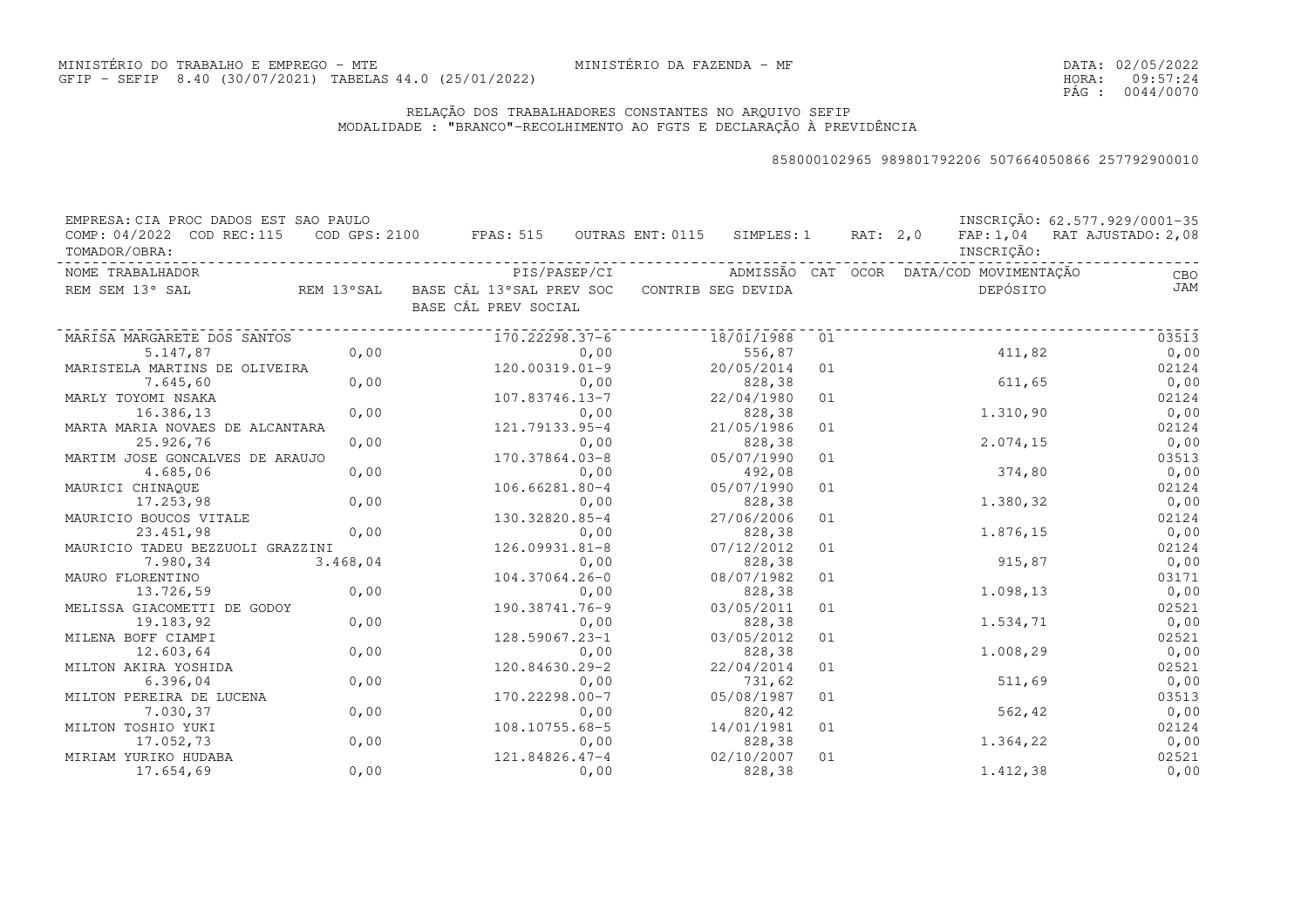DATA:02/05/2022HORA: PÁG : 09:57:24 0045/0070

### RELAÇÃO DOS TRABALHADORES CONSTANTES NO ARQUIVO SEFIPMODALIDADE : "BRANCO"-RECOLHIMENTO AO FGTS E DECLARAÇÃO À PREVIDÊNCIA

| EMPRESA: CIA PROC DADOS EST SAO PAULO |            |                                                              |              |            |    |    |                                         | INSCRICÃO: 62.577.929/0001-35 |
|---------------------------------------|------------|--------------------------------------------------------------|--------------|------------|----|----|-----------------------------------------|-------------------------------|
| COMP: 04/2022 COD REC:115             |            | COD GPS: 2100 FPAS: 515 OUTRAS ENT: 0115 SIMPLES: 1 RAT: 2,0 |              |            |    |    |                                         | FAP: 1,04 RAT AJUSTADO: 2,08  |
| TOMADOR/OBRA:                         |            |                                                              |              |            |    |    | INSCRIÇÃO:                              |                               |
| NOME TRABALHADOR                      |            |                                                              | PIS/PASEP/CI |            |    |    | ADMISSÃO CAT OCOR DATA/COD MOVIMENTAÇÃO | CBO                           |
| REM SEM 13° SAL                       | REM 13°SAL | BASE CÁL 13°SAL PREV SOC CONTRIB SEG DEVIDA                  |              |            |    |    | DEPÓSITO                                | JAM                           |
|                                       |            | BASE CÁL PREV SOCIAL                                         |              |            |    |    |                                         |                               |
| MIRIAN GUILHERME                      |            | 121.55145.73-1                                               |              | 23/01/1986 | 01 |    |                                         | 02521                         |
| 12.224,31                             | 0,00       |                                                              | 0,00         | 828,38     |    |    | 977,95                                  | 0,00                          |
| MIRIAN MATTOS DA SILVA REGO           |            | 107.30671.75-2                                               |              | 15/06/1981 | 01 |    |                                         | 03513                         |
| 4.852,42                              | 0,00       |                                                              | 0,00         | 515, 51    |    |    | 388,20                                  | 0,00                          |
| MIRIAN RODRIGUES                      |            | 124.50336.32-1                                               |              | 04/08/1998 | 01 | 05 |                                         | 03513                         |
| 5.886,96                              | 0,00       |                                                              | 0,00         | 660,35     |    |    | 470,95                                  | 0,00                          |
| MIRNA DE LIMA SOARES                  |            | 123.91292.65-3                                               |              | 15/02/2019 | 01 | 05 |                                         | 02521                         |
| 18.802,83                             | 0,00       |                                                              | 0,00         | 828,38     |    |    | 1.504,22                                | 0,00                          |
| MITIKO OHARA TANABE                   |            | 100.61512.35-1                                               |              | 01/06/2005 | 01 |    |                                         | 02521                         |
| 19.639,79                             | 0,00       |                                                              | 0,00         | 828,38     |    |    | 1.571,19                                | 0,00                          |
| MONICA SIMARRO                        |            | 170.07765.70-8                                               |              | 14/04/1986 | 01 | 05 |                                         | 02410                         |
| 21.138,51                             | 0,00       |                                                              | 0,00         | 828,38     |    |    | 1.691,08                                | 0,00                          |
| MYRIAN LEONIS DIAS CINTRA             |            | 121.45550.12-9                                               |              | 22/11/1999 | 01 |    |                                         | 02521                         |
| 20.047,87                             | 0,00       |                                                              | 0,00         | 828,38     |    |    | 1.603,83                                | 0,00                          |
| NADIA BERTUCCELLI FAGA DE ANDRADE     |            | 107.41121.94-5                                               |              | 24/03/1980 | 01 |    |                                         | 03513                         |
| 6.994,86                              | 0,00       |                                                              | 0,00         | 815,45     |    |    | 559,59                                  | 0,00                          |
| NADIA SILVA DIDONATO                  |            | 107.73673.86-2                                               |              | 02/02/1981 | 01 |    |                                         | 02124                         |
| 17.567,58                             | 0,00       |                                                              | 0,00         | 828,38     |    |    | 1.405,41                                | 0,00                          |
| NANCI APARECIDA ALEIXO                |            | 103.77985.92-6                                               |              | 02/05/2013 | 01 | 05 |                                         | 02521                         |
| 14.113,92                             | 0,00       |                                                              | 0,00         | 828,38     |    |    | 1.129,12                                | 0,00                          |
| NATALIA SOUZA DE LIMA                 |            | 134.09222.81-1                                               |              | 05/07/2006 | 01 |    |                                         | 03513                         |
| 5.418,63                              | 0,00       |                                                              | 0,00         | 594,78     |    |    | 433,49                                  | 0,00                          |
| NATHALIA CALIL CERA                   |            | 190.34560.72-7                                               |              | 23/09/2008 | 01 |    |                                         | 02410                         |
| 16.983,87                             | 0,00       |                                                              | 0,00         | 828,38     |    |    | 1.358,70                                | 0,00                          |
| NEIDE PEREIRA DA SILVA                |            | $106.63047.60 - 6$                                           |              | 21/06/1979 | 01 |    |                                         | 03513                         |
| 8.769,69                              | 2.575,76   |                                                              | 0,00         | 828,38     |    |    | 907,64                                  | 0,00                          |
| NEUSA MARIA FERREIRA BARBOSA          |            | $107.30411.14-9$                                             |              | 21/06/1988 | 01 |    |                                         | 04110                         |
| 3.005,84                              | 1.087,18   |                                                              | 0,00         | 269,69     |    |    | 327,45                                  | 0,00                          |
| NEWTON ROBERTO BENASSI                |            | 108.12240.34-8                                               |              | 08/02/1982 | 01 |    |                                         | 02521                         |
| 20.361,15                             | 0,00       |                                                              | 0,00         | 828,38     |    |    | 1.628,90                                | 0,00                          |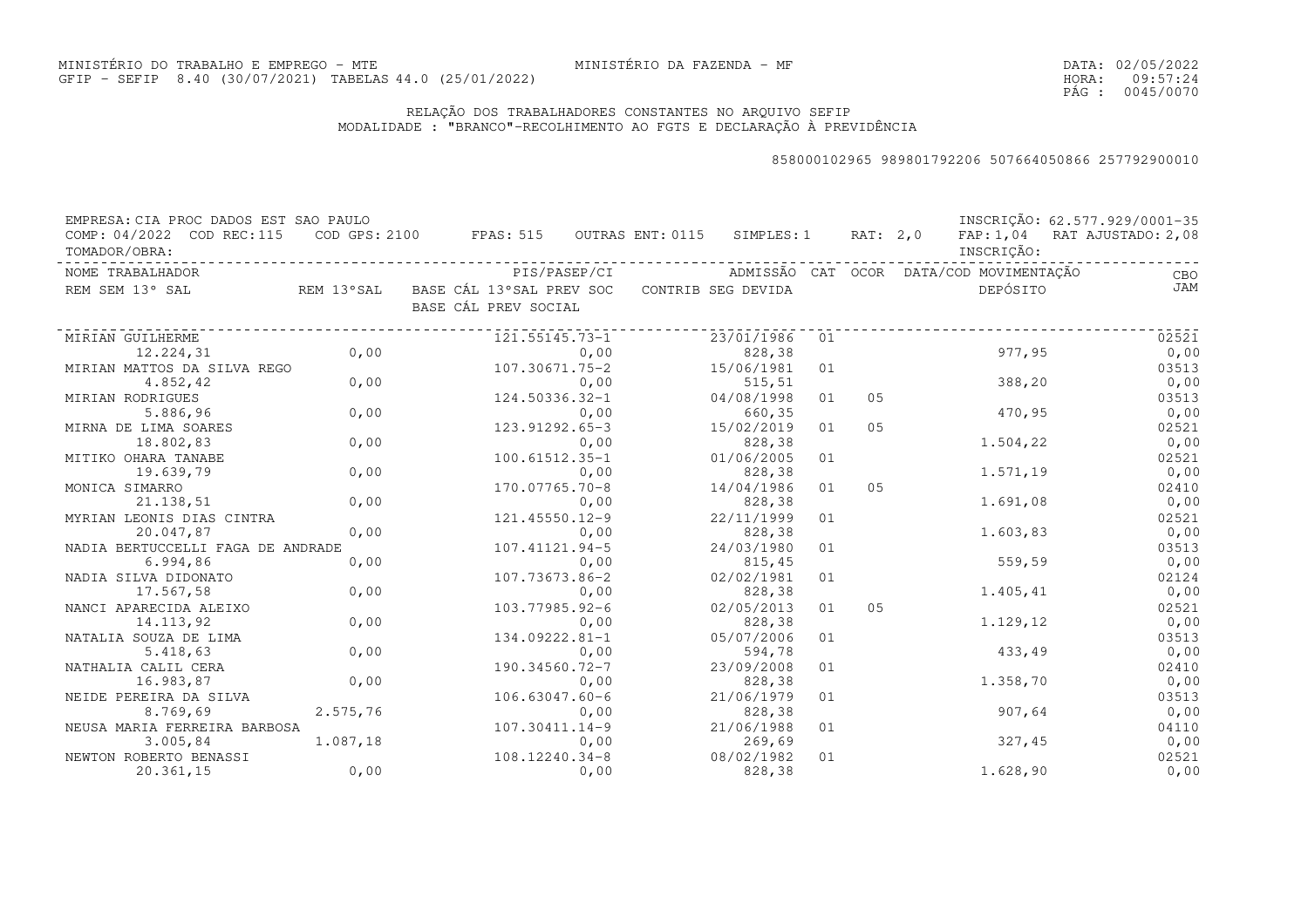DATA:02/05/2022HORA: PÁG : 09:57:24 0046/0070

### RELAÇÃO DOS TRABALHADORES CONSTANTES NO ARQUIVO SEFIPMODALIDADE : "BRANCO"-RECOLHIMENTO AO FGTS E DECLARAÇÃO À PREVIDÊNCIA

| EMPRESA: CIA PROC DADOS EST SAO PAULO      |          |                                                                                |                       |    |                |            | INSCRIÇÃO: 62.577.929/0001-35 |
|--------------------------------------------|----------|--------------------------------------------------------------------------------|-----------------------|----|----------------|------------|-------------------------------|
| COMP: 04/2022 COD REC:115<br>TOMADOR/OBRA: |          | COD GPS: 2100 FPAS: 515 OUTRAS ENT: 0115 SIMPLES: 1 RAT: 2,0                   |                       |    |                | INSCRIÇÃO: | FAP: 1,04 RAT AJUSTADO: 2,08  |
| NOME TRABALHADOR                           |          |                                                                                |                       |    |                |            | CBO                           |
| REM SEM 13° SAL                            |          | REM 13°SAL BASE CÁL 13°SAL PREV SOC CONTRIB SEG DEVIDA<br>BASE CÁL PREV SOCIAL |                       |    |                | DEPÓSITO   | <b>JAM</b>                    |
| NILSON PAULO DOS REIS                      |          | 123.59545.16-9                                                                 | 28/05/1992 01         |    |                |            | 03513                         |
| 4.935,73                                   | 0,00     | 0,00                                                                           | 527,17                |    |                | 394,85     | 0,00                          |
| NILTON ALVES DOS SANTOS                    |          | 126.53488.89-4                                                                 | 13/06/2005            | 01 |                |            | 03513                         |
| 9.124, 41                                  | 0,00     | 0,00                                                                           | 828, 38               |    |                | 729,95     | 0,00                          |
| NILZA DE MORAES FERNANDES                  |          | $105.50905.10 - 0$                                                             | 10/05/2012            | 01 |                |            | 02124                         |
| 12.167,92                                  | 0,00     | 0,00                                                                           | 828, 38               |    |                | 973,44     | 0,00                          |
| NOEL DE SOUSA MOTA                         |          | 107.47644.28-1                                                                 | 16/11/2004            | 01 |                |            | 02521                         |
| 8.115,21                                   | 0,00     | 0,00                                                                           | 828,38                |    |                | 649,22     | 0,00                          |
| NORMA ROCHA SZYMANSKI                      |          | 102.97884.95-3                                                                 | 21/03/1988            | 01 |                |            | 04110                         |
| 3.104,59                                   | 0,00     | 0,00                                                                           | 281,54                |    |                | 248,37     | 0,00                          |
| OCIMAR FERNANDES MASSAIA                   |          | 105.48901.33-0                                                                 | 13/08/1982            | 01 |                |            | 03171                         |
| 9.896,35                                   | 0,00     | 0,00                                                                           | 828,38                |    |                | 791,71     | 0,00                          |
| ODIL AUGUSTO DE SOUZA DAVID                |          | 129.53414.24-1                                                                 | 15/02/2019            | 01 | 0 <sub>5</sub> |            | 02521                         |
| 18.802,83                                  | 0,00     | 0,00                                                                           | 828,38                |    |                | 1.504,22   | 0,00                          |
| ODUVALDO SANCHES                           |          | 120.16061.36-9                                                                 | 03/05/2012            | 01 |                |            | 02124                         |
| 17.590,14                                  | 0,00     | 0,00                                                                           | 828,38                |    |                | 1.407,22   | 0,00                          |
| OFELIA FUENTE CANAL BARBOSA                |          | 121.72243.13-4                                                                 | 05/07/1990            | 01 |                |            | 02521                         |
| 11.166,83                                  | 0,00     | 0,00                                                                           | 828,38                |    |                | 893,35     | 0,00                          |
| OLYNTHO MENEGUZZI JUNIOR                   |          | 122.08612.89-4                                                                 | 03/07/1990            | 01 |                |            | 02124                         |
| 27.091,87                                  | 9.821,59 | 0,00                                                                           | 828,38                |    |                | 2.953,08   | 0,00                          |
| OMAIR MOREIRA FERREIRA DE CASTRO           |          | 106.80796.57-3                                                                 | 02/02/1978            | 01 |                |            | 03513                         |
| 4.487,35                                   | 0,00     | 0,00                                                                           | 464,40                |    |                | 358,99     | 0,00                          |
| ORLANDO ALVES DE MELO                      |          | 105.53753.35-2                                                                 | 05/07/1990            | 01 |                |            | 03133                         |
| 7.515,88                                   | 0,00     | 0,00                                                                           | 828,38                |    |                | 601,28     | 0,00                          |
| OSMAR LABADESSA                            |          | 100.30190.09-3                                                                 | 06/06/2005            | 01 |                |            | 01114                         |
| 24.119,34                                  | 0,00     | 0,00                                                                           | 828,38                |    |                | 1.929,55   | 0,00                          |
| OSMAR OTOBONI TOMAZ FILHO                  |          | 131.02208.89-3                                                                 | 07/11/2012            | 01 |                |            | 02124                         |
| 9.804,39                                   | 0,00     | 0,00                                                                           | 828,38                |    |                | 784,35     | 0,00                          |
| OSMAR PAES DA SILVA<br>5.043,24            | 0,00     | 122.26271.58-0<br>0,00                                                         | 12/07/2012<br>542, 22 | 01 |                | 403,46     | 03513<br>0,00                 |
|                                            |          |                                                                                |                       |    |                |            |                               |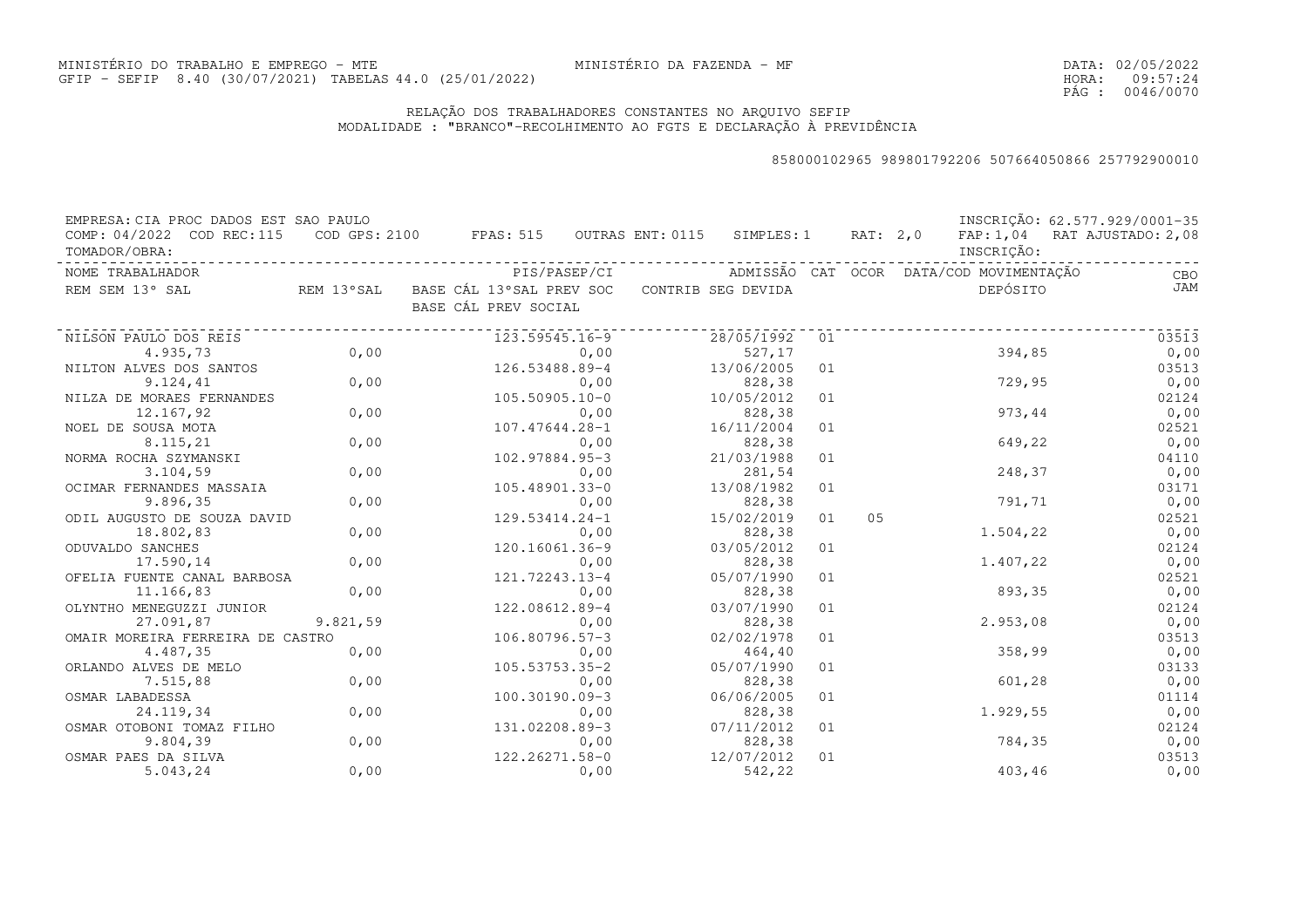DATA:02/05/2022HORA: PÁG : 09:57:24 0047/0070

### RELAÇÃO DOS TRABALHADORES CONSTANTES NO ARQUIVO SEFIPMODALIDADE : "BRANCO"-RECOLHIMENTO AO FGTS E DECLARAÇÃO À PREVIDÊNCIA

| EMPRESA: CIA PROC DADOS EST SAO PAULO         |            |                                                     |              |                      |    |                |                                         | INSCRIÇÃO: 62.577.929/0001-35 |
|-----------------------------------------------|------------|-----------------------------------------------------|--------------|----------------------|----|----------------|-----------------------------------------|-------------------------------|
| COMP: 04/2022 COD REC: 115                    |            | $\texttt{COD}$ GPS: 2100 FPAS: 515 OUTRAS ENT: 0115 |              | SIMPLES: 1           |    | RAT: 2,0       |                                         | FAP: 1,04 RAT AJUSTADO: 2,08  |
| TOMADOR/OBRA:                                 |            |                                                     |              |                      |    |                | INSCRIÇÃO:                              |                               |
| NOME TRABALHADOR                              |            |                                                     | PIS/PASEP/CI |                      |    |                | ADMISSÃO CAT OCOR DATA/COD MOVIMENTAÇÃO | CBO                           |
| REM SEM 13° SAL                               | REM 13°SAL | BASE CÁL 13°SAL PREV SOC                            |              | CONTRIB SEG DEVIDA   |    |                | DEPÓSITO                                | JAM                           |
|                                               |            | BASE CÁL PREV SOCIAL                                |              |                      |    |                |                                         |                               |
|                                               |            |                                                     |              |                      |    |                |                                         |                               |
| OSMAR RODRIGUES VIEIRA JUNIOR                 |            | 134.56156.85-4                                      |              | 12/11/2012           | 01 |                |                                         | 02124                         |
| 9.082, 10                                     | 0,00       |                                                     | 0,00         | 828,38               |    |                | 726,56                                  | 0,00                          |
| OSNY KENJI OSHIRO                             |            | $121.93435.62 - 8$                                  |              | 13/10/1987           | 01 |                |                                         | 02124                         |
| 14.059,80                                     | 0,00       |                                                     | 0,00         | 828,38               |    |                | 1.124,79                                | 0,00                          |
| OSVALDO TAVEIRA                               |            | 120.17283.03-9                                      |              | 02/05/2012           | 01 |                |                                         | 02124                         |
| 12.167,92                                     | 0,00       |                                                     | 0,00         | 828,38               |    |                | 973,44                                  | 0,00                          |
| PATRICIA BELINI DE QUEIROZ REBOUCAS           |            | 125.39666.45-2                                      |              | 19/07/2021           | 01 |                |                                         | 02521                         |
| 13.653,91                                     | 0,00       |                                                     | 0,00         | 828,38               |    |                | 1.092,31                                | 0,00                          |
| PATRICIA HONORIO BOROSKI FRANCO DE CAMAR      | 0,00       | 148.15713.13-4                                      |              | 17/07/2018           | 01 | 05             | 1.592,57                                | 02521<br>0,00                 |
| 19.907,16                                     |            | 123.14234.39-3                                      | 0,00         | 828,38<br>07/07/1989 | 01 |                |                                         | 03513                         |
| PATRICIA PEREIRA DOS SANTOS SILVA<br>4.397,33 | 0,00       |                                                     | 0,00         | 451,80               |    |                | 351,79                                  | 0,00                          |
| PAUL MICHEL DE SOUZA HARO                     |            | $125.47135.40 - 1$                                  |              | 05/04/2016           | 01 |                |                                         | 02521                         |
| 20.249,16                                     | 0,00       |                                                     | 0,00         | 828,38               |    |                | 1.619,93                                | 0,00                          |
| PAULA MATIOLI VIEIRA JANER                    |            | 128.37093.62-0                                      |              | 10/07/2018           | 01 | 05             |                                         | 02521                         |
| 13.460,49                                     | 0,00       |                                                     | 0,00         | 828,38               |    |                | 1.076,83                                | 0,00                          |
| PAULA PEIXOTO CAVALIERI                       |            | 190.17610.21-5                                      |              | 02/02/2004           | 01 | 0 <sub>5</sub> |                                         | 02410                         |
| 15.284,63                                     | 0,00       |                                                     | 0,00         | 828,38               |    |                | 1.222,77                                | 0,00                          |
| PAULA TIEMI HASHIZUME                         |            | 135.01485.81-5                                      |              | 17/03/2014           | 01 |                |                                         | 02124                         |
| 7.950,06                                      | 0,00       |                                                     | 0,00         | 828,38               |    |                | 636,00                                  | 0,00                          |
| PAULA YUKIKO CARVALHO UYEZU                   |            | 136.03711.81-4                                      |              | 18/10/2021           | 01 |                |                                         | 02521                         |
| 21.482,15                                     | 0,00       |                                                     | 0,00         | 828,38               |    |                | 1.718,57                                | 0,00                          |
| PAULO AFFONSO FERREIRA                        |            | 121.12938.33-0                                      |              | 03/12/2012           | 01 |                |                                         | 02521                         |
| 19.583,38                                     | 0,00       |                                                     | 0,00         | 828,38               |    |                | 1.566,68                                | 0,00                          |
| PAULO AZUMA                                   |            | $106.97634.24 - 5$                                  |              | 03/11/1981           | 01 |                |                                         | 02124                         |
| 15.478,60                                     | 0,00       |                                                     | 0,00         | 828,38               |    |                | 1.238,29                                | 0,00                          |
| PAULO BARRETO DOS SANTOS                      |            | 121.07121.72-0                                      |              | 05/07/1990           | 01 |                |                                         | 02521                         |
| 12.745,71                                     | 0,00       |                                                     | 0,00         | 828,38               |    |                | 1.019,66                                | 0,00                          |
| PAULO CESAR ALVES MARQUES                     |            | 121.16122.29-7                                      |              | 07/07/1989           | 01 |                |                                         | 02521                         |
| 10.113, 13                                    | 0,00       |                                                     | 0,00         | 828,38               |    |                | 809,06                                  | 0,00                          |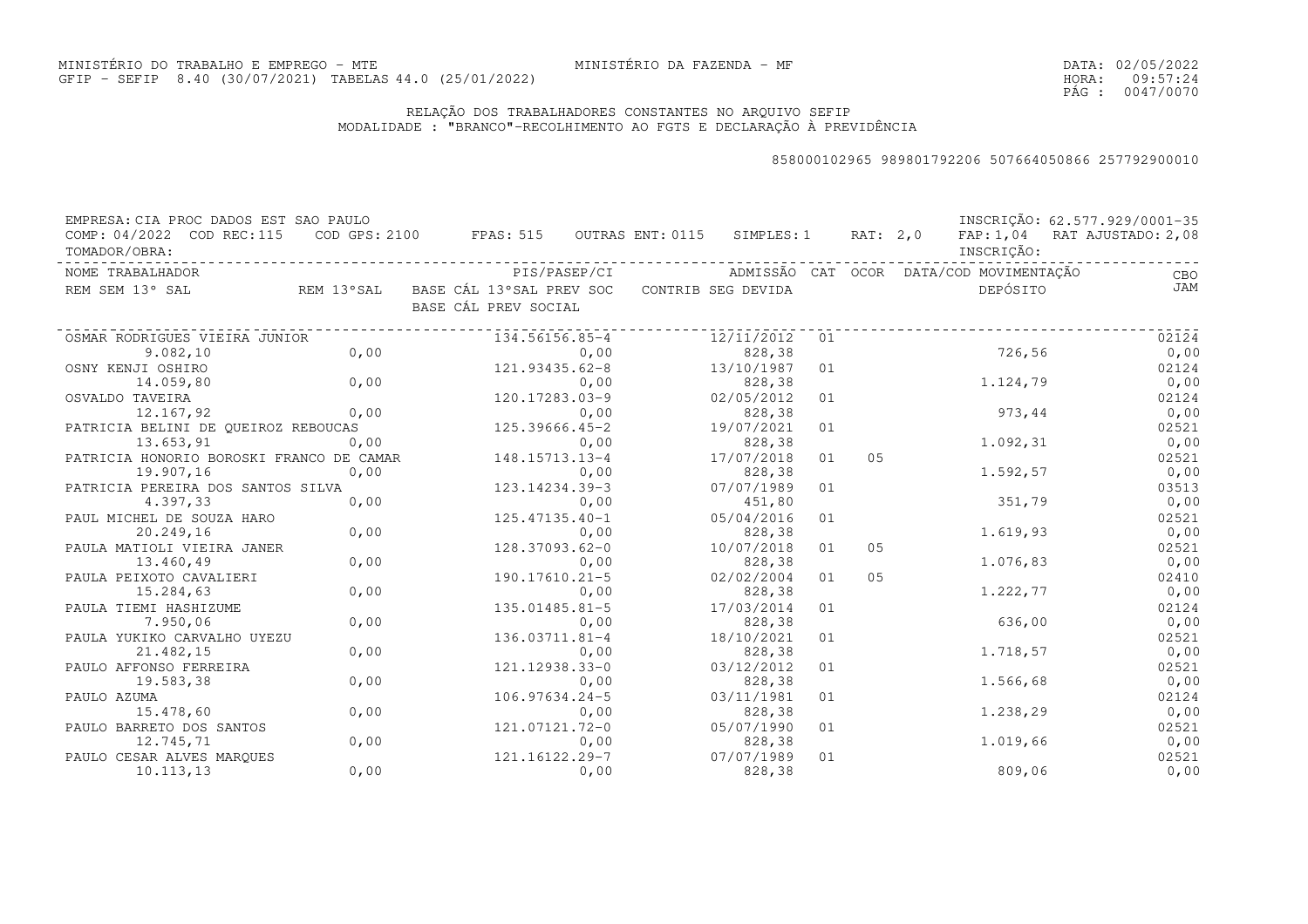DATA:02/05/2022HORA: PÁG : 09:57:24 0048/0070

### RELAÇÃO DOS TRABALHADORES CONSTANTES NO ARQUIVO SEFIPMODALIDADE : "BRANCO"-RECOLHIMENTO AO FGTS E DECLARAÇÃO À PREVIDÊNCIA

| EMPRESA: CIA PROC DADOS EST SAO PAULO      |           |                                                              |      |                      |    |    |                                         | INSCRIÇÃO: 62.577.929/0001-35 |
|--------------------------------------------|-----------|--------------------------------------------------------------|------|----------------------|----|----|-----------------------------------------|-------------------------------|
| COMP: 04/2022 COD REC:115<br>TOMADOR/OBRA: |           | COD GPS: 2100 FPAS: 515 OUTRAS ENT: 0115 SIMPLES: 1 RAT: 2,0 |      |                      |    |    | INSCRIÇÃO:                              | FAP: 1,04 RAT AJUSTADO: 2,08  |
| NOME TRABALHADOR                           |           | PIS/PASEP/CI                                                 |      |                      |    |    | ADMISSÃO CAT OCOR DATA/COD MOVIMENTAÇÃO | CBO                           |
| REM SEM 13° SAL                            |           | REM 13°SAL BASE CÁL 13°SAL PREV SOC<br>BASE CÁL PREV SOCIAL  |      | CONTRIB SEG DEVIDA   |    |    | DEPÓSITO                                | JAM                           |
| PAULO CEZAR MENTONE                        |           | 123.35549.69-5                                               |      | 06/05/2014           | 01 |    |                                         | 02124                         |
| 11.944,66                                  | 0,00      |                                                              | 0,00 | 828,38               |    |    | 955, 58                                 | 0,00                          |
| PAULO EDUARDO CABRAL FERREIRA              |           | 124.54884.19-6                                               |      | 01/04/2013           | 01 |    |                                         | 02124                         |
| 7.950,06                                   | 0,00      |                                                              | 0,00 | 828,38               |    |    | 636,00                                  | 0,00                          |
| PAULO EDUARDO LEME DOS SANTOS              |           | 121.72628.42-7                                               |      | 03/05/2012           | 01 |    |                                         | 02124                         |
| 12.535,23                                  | 0,00      |                                                              | 0,00 | 828,38               |    |    | 1.002,82                                | 0,00                          |
| PAULO FERNANDO XAVIER                      |           | 170.31121.73-4                                               |      | 07/07/1989           | 01 |    |                                         | 03513                         |
| 16.811,50                                  | 0,00      |                                                              | 0,00 | 828,38               |    |    | 1.344,92                                | 0,00                          |
| PAULO FREITAS SANTOS                       |           | $125.15699.01 - 6$                                           |      | 10/12/2014           | 01 |    |                                         | 01114                         |
| 25.278,00                                  | 0,00      |                                                              | 0,00 | 828,38               |    |    | 2.022, 24                               | 0,00                          |
| PAULO ISAMU KAWAMURA                       |           | 123.78810.98-0                                               |      | 27/06/2002           | 01 |    |                                         | 02124                         |
| 14.757,06                                  | 5.105, 11 |                                                              | 0,00 | 828,38               |    |    | 1.588,97                                | 0,00                          |
| PAULO MASSASHI YOKOMIZO                    |           | 105.61281.15-4                                               |      | 20/08/2014           | 01 |    |                                         | 02141                         |
| 11.254,75                                  | 0,00      |                                                              | 0,00 | 828,38               |    |    | 900, 39                                 | 0,00                          |
| PAULO ROBERTO FERREIRA WIRTH               |           | 135.89766.89-0                                               |      | 03/05/2019           | 01 | 05 |                                         | 02521                         |
| 28.247,80                                  | 0,00      |                                                              | 0,00 | 828,38               |    |    | 2.259, 82                               | 0,00                          |
| PAULO ROBERTO ULIANA                       |           | 104.01564.85-9                                               |      | 24/02/1986           | 01 |    |                                         | 02124                         |
| 19.674,23                                  | 0,00      |                                                              | 0,00 | 828,38               |    |    | 1.573,94                                | 0,00                          |
| PAULO YUKIO TANIGUCHI                      |           | 104.14938.89-2                                               |      | 05/11/2014           | 01 |    |                                         | 02124                         |
| 7.062,23                                   | 0,00      |                                                              | 0,00 | 824,88               |    |    | 564,98                                  | 0,00                          |
| PEDRO HENRIQUE DIAS ALVES PORTELA          |           | $210.69395.77 - 5$                                           |      | 03/02/2014           | 01 |    |                                         | 02124                         |
| 7.717,05                                   | 0,00      |                                                              | 0,00 | 828,38               |    |    | 617,36                                  | 0,00                          |
| PEDRO LUIS RIBEIRO BOTELHO                 |           | 122.22993.74-3                                               |      | 25/04/1988           | 01 |    |                                         | 02124                         |
| 13.631,92                                  | 0,00      |                                                              | 0,00 | 828,38               |    |    | 1.090,56                                | 0,00                          |
| PEDRO LUIZ SALDANHA                        |           | $106.12775.70 - 1$                                           |      | 13/08/1987           | 01 |    |                                         | 02149                         |
| 23.187,75                                  | 0,00      |                                                              | 0,00 | 828,38               |    |    | 1.855,03                                | 0,00                          |
| PEDRO RICARDO GLOEDEN FOGOLIN              |           | $121.66361.12 - 0$                                           |      | 21/01/2019           | 01 |    |                                         | 01114                         |
| 23.476,47                                  | 0,00      |                                                              | 0,00 | 828,38               |    |    | 1.878,12                                | 0,00                          |
| PLINIO DANIEL DELFINO LEMOS<br>7.876,45    | 0,00      | 190.11014.56-4                                               | 0,00 | 24/11/2014<br>828,38 | 01 |    | 630,11                                  | 02124<br>0,00                 |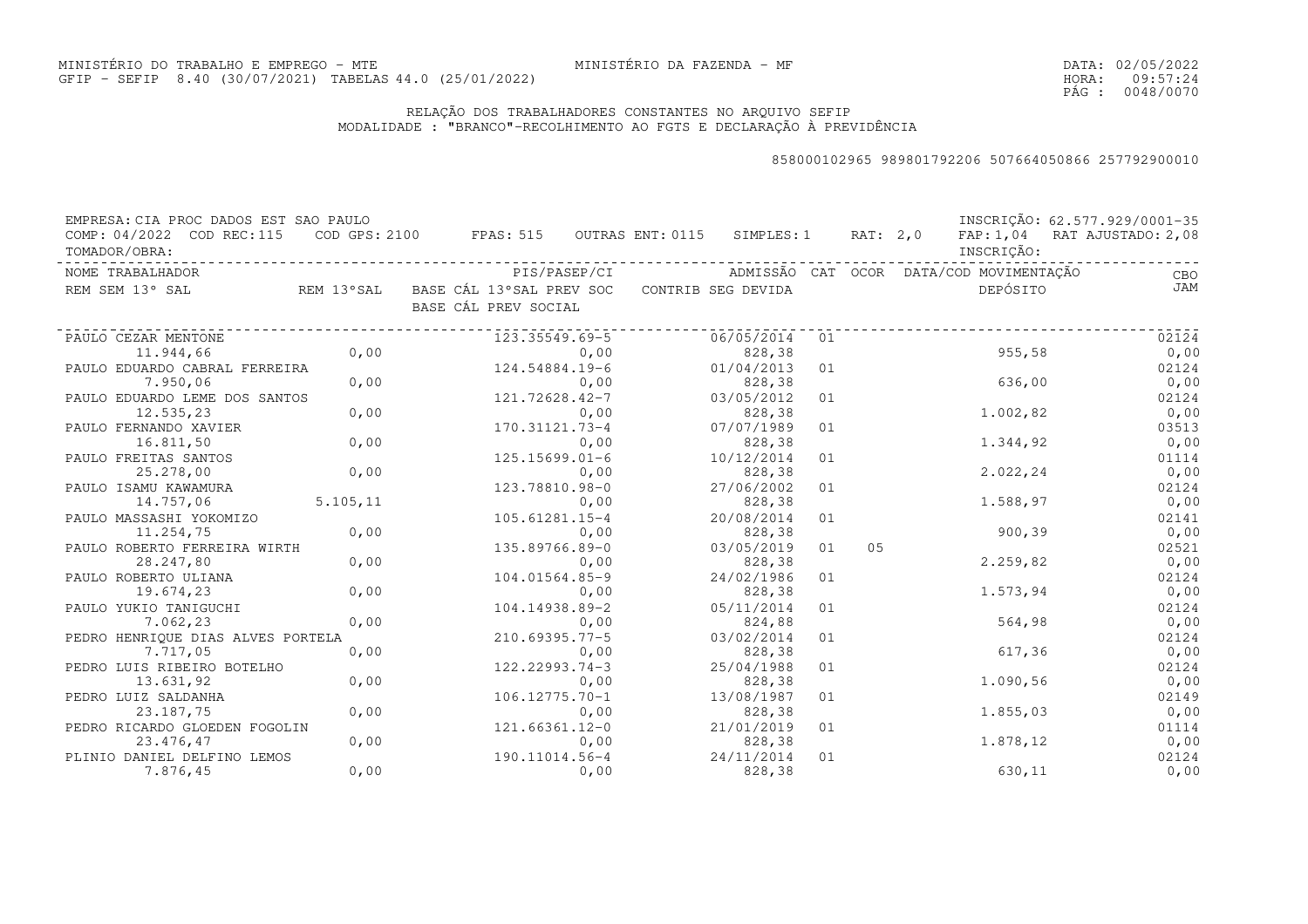DATA:02/05/2022HORA: PÁG : 09:57:24 0049/0070

### RELAÇÃO DOS TRABALHADORES CONSTANTES NO ARQUIVO SEFIPMODALIDADE : "BRANCO"-RECOLHIMENTO AO FGTS E DECLARAÇÃO À PREVIDÊNCIA

| EMPRESA: CIA PROC DADOS EST SAO PAULO      |           |                                                              |              |                    |    |    |                                         | INSCRIÇÃO: 62.577.929/0001-35 |
|--------------------------------------------|-----------|--------------------------------------------------------------|--------------|--------------------|----|----|-----------------------------------------|-------------------------------|
| COMP: 04/2022 COD REC:115<br>TOMADOR/OBRA: |           | COD GPS: 2100 FPAS: 515 OUTRAS ENT: 0115 SIMPLES: 1 RAT: 2,0 |              |                    |    |    | INSCRIÇÃO:                              | FAP: 1,04 RAT AJUSTADO: 2,08  |
| NOME TRABALHADOR                           |           |                                                              | PIS/PASEP/CI |                    |    |    | ADMISSÃO CAT OCOR DATA/COD MOVIMENTAÇÃO | <b>CBO</b>                    |
| REM SEM 13° SAL                            |           | REM 13°SAL BASE CÁL 13°SAL PREV SOC<br>BASE CÁL PREV SOCIAL  |              | CONTRIB SEG DEVIDA |    |    | DEPÓSITO                                | <b>JAM</b>                    |
| PRISCILA DE OLIVEIRA SOUSA DA HORA         |           | 133.74950.85-9                                               |              | 08/04/2014         | 01 |    |                                         | 02521                         |
| 21.119,23                                  | 0,00      |                                                              | 0,00         | 828,38             |    |    | 1.689,53                                | 0,00                          |
| PRISCILLA MENDES GALORI DE MACEDO          |           | 128.42300.89-2                                               |              | 09/08/2005         | 01 |    |                                         | 03513                         |
| 5.800,66                                   | 0,00      |                                                              | 0,00         | 648,26             |    |    | 464,05                                  | 0,00                          |
| RAFAEL GONCALVES                           |           | 131.83337.93-1                                               |              | 04/08/2008         | 01 | 05 |                                         | 02124                         |
| 18.024,88                                  | 0,00      |                                                              | 0,00         | 828,38             |    |    | 1.441,99                                | 0,00                          |
| RAFFAELE FRANCESCO CAMMAROSANO             |           | 120.33477.68-3                                               |              | 30/05/1986         | 01 |    |                                         | 02521                         |
| 26.420,00                                  | 0,00      |                                                              | 0,00         | 828,38             |    |    | 2.113,61                                | 0,00                          |
| RAMIRO XAVIER CHEBEL                       |           | 135.62746.85-6                                               |              | 01/04/2009         | 01 | 05 |                                         | 02124                         |
| 19.458,15                                  | 0,00      |                                                              | 0,00         | 828,38             |    |    | 1.556,65                                | 0,00                          |
| RANILSON DOS REIS                          |           | 106.70978.82-2                                               |              | 24/06/2014         | 01 |    |                                         | 03513                         |
| 3.634,72                                   | 0,00      |                                                              | 0,00         | 345,16             |    |    | 290,78                                  | 0,00                          |
| RAQUEL TIEMI KOMORIZONO WOYAKOSKI          |           | 125.05769.90-9                                               |              | 12/11/2012         | 01 |    |                                         | 02124                         |
| 8.869,40                                   | 0,00      |                                                              | 0,00         | 828,38             |    |    | 709,55                                  | 0,00                          |
| REGIANE DE FREITAS FLAUZINO DOS SANTOS     |           | 126.77170.85-1                                               |              | 22/03/2006         | 01 |    |                                         | 02521                         |
| 8.045,85                                   | 0,00      |                                                              | 0,00         | 828,38             |    |    | 643,66                                  | 0,00                          |
| REGINA CELIA GUEDES DAS NEVES              |           | 120.94311.99-8                                               |              | 09/06/1988         | 01 |    |                                         | 02521                         |
| 24.836,75                                  | 8.983, 20 |                                                              | 0,00         | 828,38             |    |    | 2.705,60                                | 0,00                          |
| REGINA CELIS ROCHA FERREIRA                |           | 123.36199.05-1                                               |              | 17/11/2020         | 01 | 05 |                                         | 02521                         |
| 13.068,44                                  | 0,00      |                                                              | 0,00         | 828,38             |    |    | 1.045,48                                | 0,00                          |
| REGINA MIKI MIYASHITA                      |           | 190.19658.28-2                                               |              | 21/08/2008         | 01 |    |                                         | 02521                         |
| 7.608,22                                   | 0,00      |                                                              | 0,00         | 828,38             |    |    | 608,65                                  | 0,00                          |
| REGINA ROSA REIS DE SOUZA                  |           | 121.00095.59-7                                               |              | 15/12/2004         | 01 |    |                                         | 03513                         |
| 8.115,21                                   | 0,00      |                                                              | 0,00         | 828,38             |    |    | 649,22                                  | 0,00                          |
| REGINALDO MORAES FERREIRA                  |           | $128.13563.77 - 5$                                           |              | 14/02/2013         | 01 |    |                                         | 02124                         |
| 8.469, 44                                  | 3.680,58  |                                                              | 0,00         | 828,38             |    |    | 972,00                                  | 0,00                          |
| REINALDO MINORU MIADA                      |           | 121.51692.51-7                                               |              | 06/10/2009         | 01 |    |                                         | 02124                         |
| 8.244,51                                   | 0,00      |                                                              | 0,00         | 828,38             |    |    | 659,57                                  | 0,00                          |
| REINALDO MIYAGUI                           |           | 108.17178.23-3                                               |              | 11/03/2013         | 01 |    |                                         | 02124                         |
| 9.108, 36                                  | 0,00      |                                                              | 0,00         | 828,38             |    |    | 728,67                                  | 0,00                          |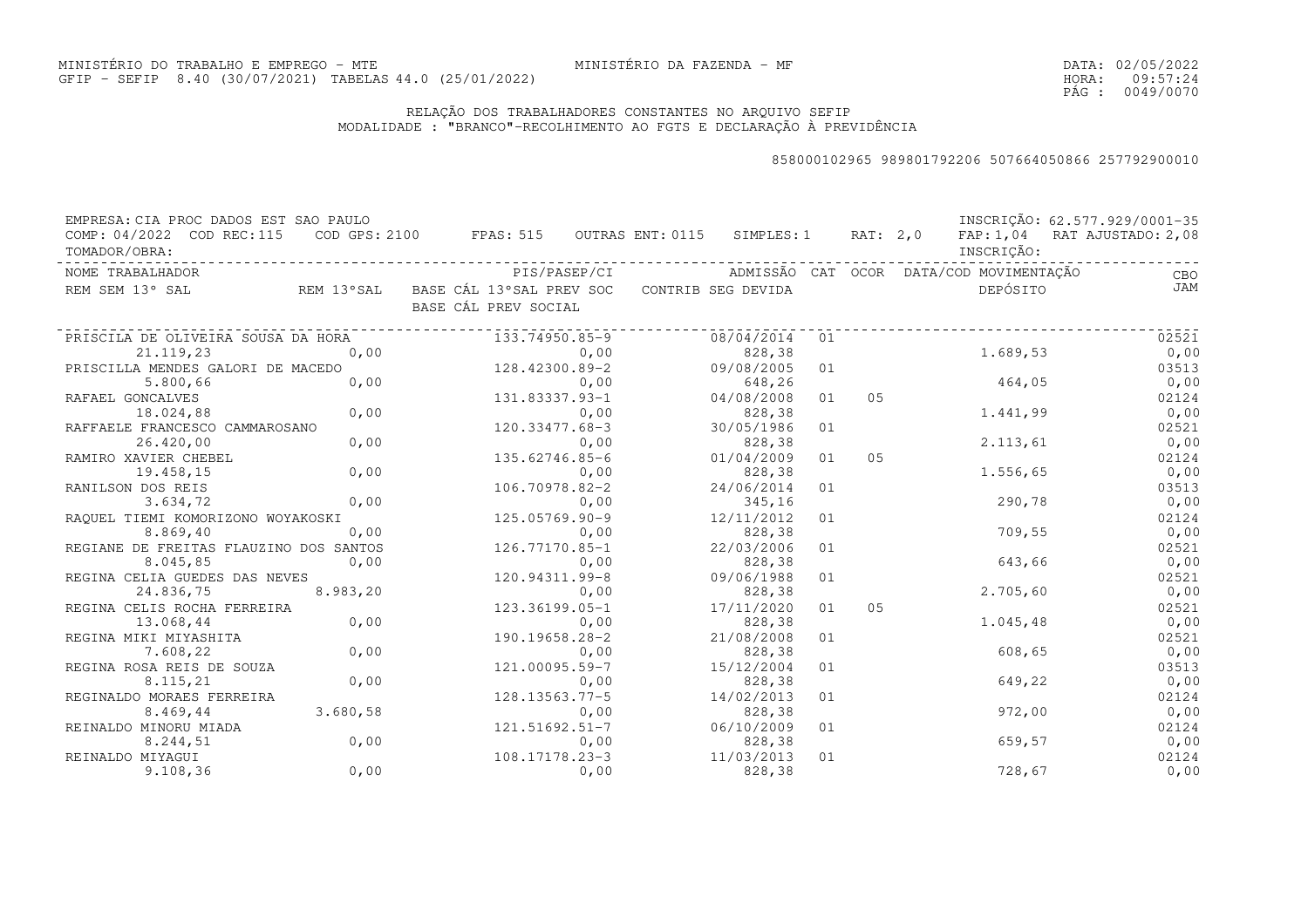### RELAÇÃO DOS TRABALHADORES CONSTANTES NO ARQUIVO SEFIPMODALIDADE : "BRANCO"-RECOLHIMENTO AO FGTS E DECLARAÇÃO À PREVIDÊNCIA

| EMPRESA: CIA PROC DADOS EST SAO PAULO<br>COMP: 04/2022 COD REC:115<br>TOMADOR/OBRA: |          | COD GPS: 2100 FPAS: 515 OUTRAS ENT: 0115 SIMPLES: 1 RAT: 2,0 |                    |    |                | INSCRIÇÃO:                              | INSCRIÇÃO: 62.577.929/0001-35<br>FAP: 1,04 RAT AJUSTADO: 2,08 |
|-------------------------------------------------------------------------------------|----------|--------------------------------------------------------------|--------------------|----|----------------|-----------------------------------------|---------------------------------------------------------------|
| NOME TRABALHADOR                                                                    |          | PIS/PASEP/CI                                                 |                    |    |                | ADMISSÃO CAT OCOR DATA/COD MOVIMENTAÇÃO | CBO                                                           |
| REM SEM 13° SAL                                                                     |          | REM 13°SAL BASE CÁL 13°SAL PREV SOC<br>BASE CÁL PREV SOCIAL  | CONTRIB SEG DEVIDA |    |                | DEPÓSITO                                | JAM                                                           |
| REJANE DEL CASALLE                                                                  |          | $108.56155.24 - 9$                                           | 01/07/2021         | 01 |                |                                         | 02521                                                         |
| 10.469,96                                                                           | 0,00     | 0,00                                                         | 828,38             |    |                | 837,60                                  | 0,00                                                          |
| RENATA DANIELE WENINGER                                                             |          | 190.26068.37-1                                               | 30/06/2006         | 01 |                |                                         | 02124                                                         |
| 9.255, 45                                                                           | 0,00     | 0,00                                                         | 828,38             |    |                | 740,43                                  | 0,00                                                          |
| RENATA DOS REIS                                                                     |          | 121.66667.94-7                                               | 07/04/2009         | 01 |                |                                         | 02521                                                         |
| 11.435,44                                                                           | 0,00     | 0,00                                                         | 828,38             |    |                | 914,84                                  | 0,00                                                          |
| RENATA FERREIRA SALES TOLENTINO                                                     |          | 131.69097.85-6                                               | 18/11/2008         | 01 |                |                                         | 02521                                                         |
| 13.791,68                                                                           | 0,00     | 0,00                                                         | 828,38             |    |                | 1.103,33                                | 0,00                                                          |
| RENATA MEZA COSTA DA SILVA                                                          |          | 125.06068.13-0                                               | 05/03/2010         | 01 |                |                                         | 02521                                                         |
| 15.292,38                                                                           | 0,00     | 0,00                                                         | 828,38             |    |                | 1.223,39                                | 0,00                                                          |
| RENATO CARDOSO GOMES CINTRA DE SOUZA                                                |          | 123.58420.93-1                                               | 05/06/2020         | 01 | 0 <sub>5</sub> |                                         | 01114                                                         |
| 15.923,50                                                                           | 0,00     | 0,00                                                         | 828,38             |    |                | 1.273,88                                | 0,00                                                          |
| RENATO GOMES DA SILVA                                                               |          | $125.49988.14-2$                                             | 09/04/2012         | 01 |                |                                         | 03513                                                         |
| 5.502,03                                                                            | 0,00     | 0,00                                                         | 606,46             |    |                | 440,16                                  | 0,00                                                          |
| RENATO LEMBO                                                                        |          | 121.23554.70-9                                               | 09/12/1987         | 01 |                |                                         | 02521                                                         |
| 10.442,56                                                                           | 0,00     | 0,00                                                         | 828,38             |    |                | 835,41                                  | 0,00                                                          |
| RENATO SALEM AZZEM                                                                  |          | 101.01407.75-8                                               | 14/03/1985         | 01 |                |                                         | 02124                                                         |
| 22.185,24                                                                           | 0,00     | 0,00                                                         | 828,38             |    |                | 1.774,82                                | 0,00                                                          |
| RICARDO CESARO                                                                      |          | 124.22047.59-0                                               | 07/10/2004         | 01 | 05             |                                         | 02521                                                         |
| 15.290,07                                                                           | 0,00     | 0,00                                                         | 828,38             |    |                | 1.223, 20                               | 0,00                                                          |
| RICARDO MARCOS GREGORIO                                                             |          | $120.68099.70 - 7$                                           | 20/01/2009         | 01 |                |                                         | 02124                                                         |
| 9.943,22                                                                            | 0,00     | 0,00                                                         | 828,38             |    |                | 795,46                                  | 0,00                                                          |
| RICARDO PAIXAO GABRIEL                                                              |          | 128.06717.22-3                                               | 07/10/2020         | 01 |                |                                         | 02521                                                         |
| 12.040,45                                                                           | 0,00     | 0,00                                                         | 828,38             |    |                | 963,23                                  | 0,00                                                          |
| RICARDO RODRIGUES CUNHA                                                             |          | 135.17833.89-3                                               | 14/04/2014         | 01 |                |                                         | 02124                                                         |
| 15.116,14                                                                           | 3.468,04 | 0,00                                                         | 828,38             |    |                | 1.486,73                                | 0,00                                                          |
| RICARDO TAKEDA DIAS                                                                 |          | 107.71899.44-8                                               | 04/10/2005         | 01 |                |                                         | 03513                                                         |
| 4.572,38                                                                            | 0,00     | 0,00                                                         | 476,30             |    |                | 365,80                                  | 0,00                                                          |
| RICARDO TRUJILLO                                                                    |          | 127.36175.81-8                                               | 02/05/2013         | 01 |                |                                         | 02124                                                         |
| 15.301,12                                                                           | 0,00     | 0,00                                                         | 828,38             |    |                | 1,224,08                                | 0,00                                                          |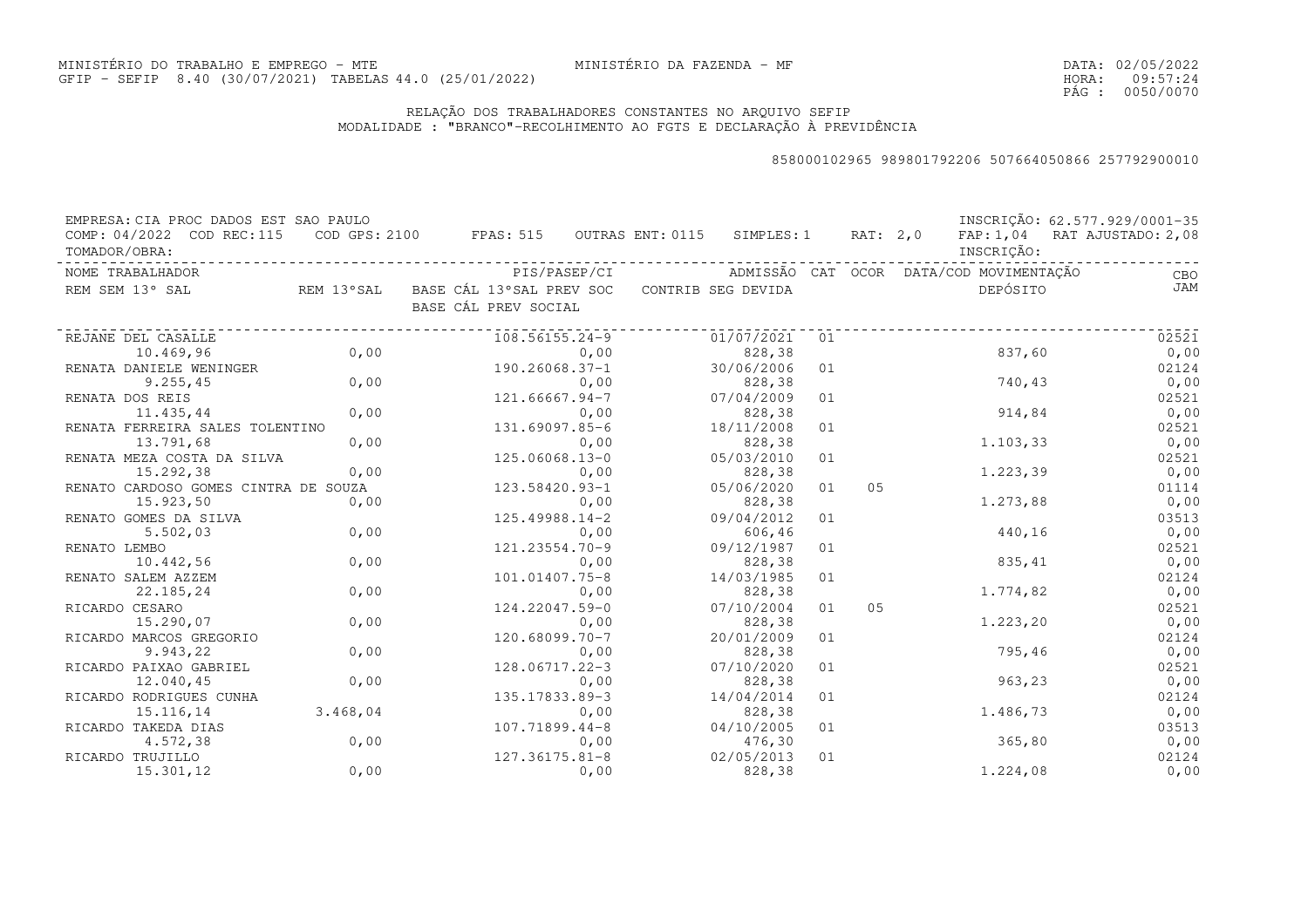DATA:02/05/2022HORA: PÁG : 09:57:24 0051/0070

### RELAÇÃO DOS TRABALHADORES CONSTANTES NO ARQUIVO SEFIPMODALIDADE : "BRANCO"-RECOLHIMENTO AO FGTS E DECLARAÇÃO À PREVIDÊNCIA

| EMPRESA: CIA PROC DADOS EST SAO PAULO      |      |                                                                |              |                    |    |          |                                         | INSCRIÇÃO: 62.577.929/0001-35 |
|--------------------------------------------|------|----------------------------------------------------------------|--------------|--------------------|----|----------|-----------------------------------------|-------------------------------|
| COMP: 04/2022 COD REC:115<br>TOMADOR/OBRA: |      | $\texttt{COD}$ GPS: 2100 FPAS: 515 OUTRAS ENT: 0115 SIMPLES: 1 |              |                    |    | RAT: 2,0 | INSCRIÇÃO:                              | FAP: 1,04 RAT AJUSTADO: 2,08  |
| NOME TRABALHADOR                           |      |                                                                | PIS/PASEP/CI |                    |    |          | ADMISSÃO CAT OCOR DATA/COD MOVIMENTAÇÃO | CBO                           |
| REM SEM 13° SAL                            |      | REM 13°SAL   BASE CÁL 13°SAL PREV SOC<br>BASE CÁL PREV SOCIAL  |              | CONTRIB SEG DEVIDA |    |          | DEPÓSITO                                | JAM                           |
| RICARDO WILSON DE MORAES                   |      | 106.20251.50-3                                                 |              | 23/07/1981         | 01 |          |                                         | 02124                         |
| 8.538,65                                   | 0,00 |                                                                | 0,00         | 828,38             |    |          | 683,10                                  | 0,00                          |
| RITA DE CASSIA PEREIRA                     |      | $120.87155.91 - 9$                                             |              | 05/07/1990         | 01 |          |                                         | 04110                         |
| 4.017,40                                   | 0,00 |                                                                | 0,00         | 398,61             |    |          | 321,40                                  | 0,00                          |
| RITA DE FATIMA MARINHO                     |      | 121.87028.00-5                                                 |              | 17/05/2011         | 01 | 05       |                                         | 02521                         |
| 17.011,03                                  | 0,00 |                                                                | 0,00         | 828,38             |    |          | 1.360,89                                | 0,00                          |
| ROBERT MARQUES MAIA                        |      | 170.57483.19-6                                                 |              | 11/03/2013         | 01 |          |                                         | 02124                         |
| 7.560,33                                   | 0,00 |                                                                | 0,00         | 828,38             |    |          | 604,82                                  | 0,00                          |
| ROBERTA CAPOTE COSTA                       |      | $210.68129.51-6$                                               |              | 06/10/2014         | 01 |          |                                         | 02521                         |
| 10.248,31                                  | 0,00 |                                                                | 0,00         | 828,38             |    |          | 819,86                                  | 0,00                          |
| ROBERTA DA SILVA PINHEIRO                  |      | 207.87229.53-3                                                 |              | 04/08/2014         | 01 |          |                                         | 02521                         |
| 5.707,32                                   | 0,00 |                                                                | 0,00         | 635,20             |    |          | 456,58                                  | 0,00                          |
| ROBERTO ALFREDO PICIRILLO JUNIOR           |      | 120.87529.78-9                                                 |              | 30/07/1996         | 01 | 05       |                                         | 02521                         |
| 18.250,73                                  | 0,00 |                                                                | 0,00         | 828,38             |    |          | 1.460,06                                | 0,00                          |
| ROBERTO CARLOS DA ROCHA                    |      | 122.50483.05-3                                                 |              | 05/07/1990         | 01 |          |                                         | 03513                         |
| 6.276, 25                                  | 0,00 |                                                                | 0,00         | 714,85             |    |          | 502, 11                                 | 0,00                          |
| ROBERTO DE ASSIS RIBEIRO                   |      | 121.72739.03-2                                                 |              | 01/06/1988         | 01 |          |                                         | 03513                         |
| 5.927,53                                   | 0,00 |                                                                | 0,00         | 666,03             |    |          | 474,21                                  | 0,00                          |
| ROBERTO HIROSHI SAITTO                     |      | 105.49042.56-0                                                 |              | 20/03/1987         | 01 |          |                                         | 02124                         |
| 24.419,60                                  | 0,00 |                                                                | 0,00         | 828,38             |    |          | 1.953,57                                | 0,00                          |
| ROBERTO KANASHIRO                          |      | 120.68816.07-7                                                 |              | 08/02/2012         | 01 |          |                                         | 02521                         |
| 22.931,80                                  | 0,00 |                                                                | 0,00         | 828,38             |    |          | 1.834,55                                | 0,00                          |
| ROBERTO MASAYUKI IWAMA                     |      | 120.68390.79-7                                                 |              | 07/10/2008         | 01 |          |                                         | 02124                         |
| 11.885,86                                  | 0,00 |                                                                | 0,00         | 828,38             |    |          | 950,87                                  | 0,00                          |
| ROBERTO MIYAZAKI LOPES NICOLETTI           |      | $106.36467.46 - 2$                                             |              | 24/04/1979         | 01 |          |                                         | 03513                         |
| 10.096,58                                  | 0,00 |                                                                | 0,00         | 828,38             |    |          | 807,73                                  | 0,00                          |
| ROBERTO PASSOS FREITAS                     |      | 170.15967.38-1                                                 |              | 14/06/1982         | 01 |          |                                         | 03171                         |
| 12.070,21                                  | 0,00 |                                                                | 0,00         | 828,38             |    |          | 965, 61                                 | 0,00                          |
| ROBSON SOUZA MARTINHAO                     |      | 132.66903.89-6                                                 |              | 06/10/2009         | 01 |          |                                         | 02124                         |
| 8.749,87                                   | 0,00 |                                                                | 0,00         | 828,38             |    |          | 699,98                                  | 0,00                          |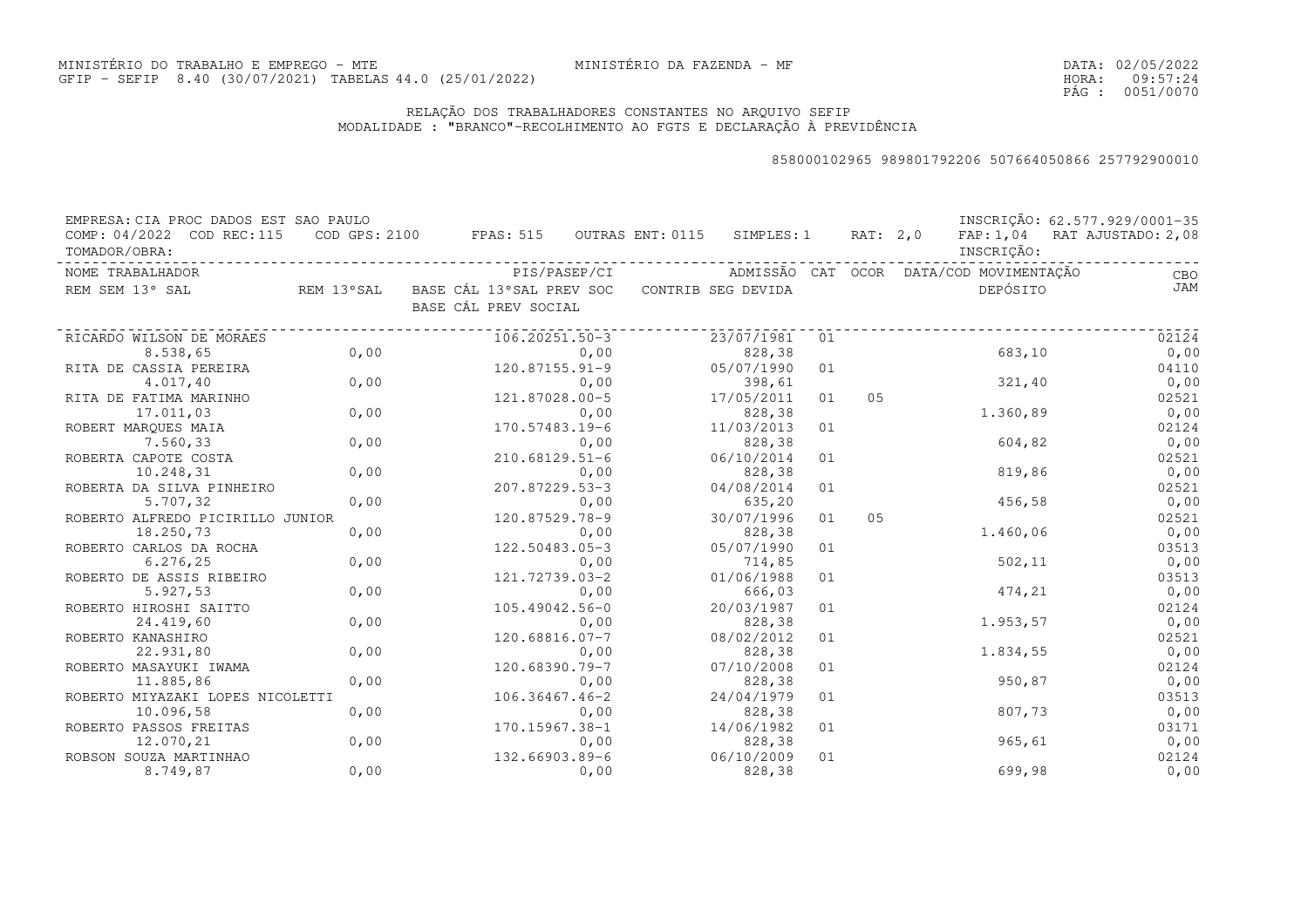DATA:02/05/2022HORA: PÁG : 09:57:24 0052/0070

### RELAÇÃO DOS TRABALHADORES CONSTANTES NO ARQUIVO SEFIPMODALIDADE : "BRANCO"-RECOLHIMENTO AO FGTS E DECLARAÇÃO À PREVIDÊNCIA

| EMPRESA: CIA PROC DADOS EST SAO PAULO<br>COMP: 04/2022 COD REC:115 |      | COD GPS: 2100 FPAS: 515 OUTRAS ENT: 0115                                       | SIMPLES: 1 |    | RAT: 2,0 |                                         | INSCRIÇÃO: 62.577.929/0001-35<br>FAP: 1,04 RAT AJUSTADO: 2,08 |
|--------------------------------------------------------------------|------|--------------------------------------------------------------------------------|------------|----|----------|-----------------------------------------|---------------------------------------------------------------|
| TOMADOR/OBRA:                                                      |      |                                                                                |            |    |          | INSCRIÇÃO:                              |                                                               |
| NOME TRABALHADOR                                                   |      | PIS/PASEP/CI                                                                   |            |    |          | ADMISSÃO CAT OCOR DATA/COD MOVIMENTAÇÃO | CBO                                                           |
| REM SEM 13° SAL                                                    |      | REM 13°SAL BASE CÁL 13°SAL PREV SOC CONTRIB SEG DEVIDA<br>BASE CÁL PREV SOCIAL |            |    |          | DEPÓSITO                                | JAM                                                           |
| RODOLFO MOTTA SARAIVA                                              |      | 138.34771.85-5                                                                 | 04/09/2017 | 01 |          |                                         | 01114                                                         |
| 22.278,33                                                          | 0,00 | 0,00                                                                           | 828,38     |    |          | 1.782,26                                | 0,00                                                          |
| RODRIGO BONALUME                                                   |      | 129.79083.81-1                                                                 | 04/08/2008 | 01 | 0.5      |                                         | 02124                                                         |
| 19.387,66                                                          | 0,00 | 0,00                                                                           | 828,38     |    |          | 1.551,01                                | 0,00                                                          |
| RODRIGO FRANCISCO DE SOUZA                                         |      | 200.77734.72-0                                                                 | 22/04/2014 | 01 |          |                                         | 02124                                                         |
| 10.147,63                                                          | 0,00 | 0,00                                                                           | 828,38     |    |          | 811,81                                  | 0,00                                                          |
| RODRIGO GOMES DE MOURA                                             |      | 130.42434.81-7                                                                 | 11/06/2012 | 01 |          |                                         | 02124                                                         |
| 14.687,36                                                          | 0,00 | 0,00                                                                           | 828,38     |    |          | 1.174,98                                | 0,00                                                          |
| RODRIGO IRAHA                                                      |      | 135.00014.93-2                                                                 | 07/08/2013 | 01 |          |                                         | 02124                                                         |
| 18.078,32                                                          | 0,00 | 0,00                                                                           | 828,38     |    |          | 1.446,26                                | 0,00                                                          |
| RODRIGO MAURO RUIZ DE MATOS                                        |      | 129.19166.89-3                                                                 | 11/02/2019 | 01 |          |                                         | 01114                                                         |
| 37.277,72                                                          | 0,00 | 0,00                                                                           | 828,38     |    |          | 2.982,21                                | 0,00                                                          |
| RODRIGO PREVIATELLI                                                |      | 129.56417.89-6                                                                 | 09/04/2012 | 01 |          |                                         | 03513                                                         |
| 5.091, 15                                                          | 0,00 | 0,00                                                                           | 548,93     |    |          | 407,29                                  | 0,00                                                          |
| RODRIGO RIBEIRO DA COSTA                                           |      | 210.60636.68-0                                                                 | 03/07/2012 | 01 |          |                                         | 03513                                                         |
| 5.929,76                                                           | 0,00 | 0,00                                                                           | 666,34     |    |          | 474,38                                  | 0,00                                                          |
| RODRIGO STABILE                                                    |      | 124.64707.49-1                                                                 | 07/07/2011 | 01 |          |                                         | 02521                                                         |
| 17.035,23                                                          | 0,00 | 0,00                                                                           | 828,38     |    |          | 1.362,81                                | 0,00                                                          |
| ROGERIO ALVES DE OLIVEIRA                                          |      | 108.53974.35-4                                                                 | 21/03/1988 | 01 |          |                                         | 02124                                                         |
| 12.564,47                                                          | 0,00 | 0,00                                                                           | 828,38     |    |          | 1.005,16                                | 0,00                                                          |
| ROGERIO FERREIRA DE LIMA                                           |      | 130.68638.77-0                                                                 | 18/02/2013 | 01 |          |                                         | 02124                                                         |
| 7.560,33                                                           | 0,00 | 0,00                                                                           | 828,38     |    |          | 604,82                                  | 0,00                                                          |
| ROGERIO KOYTI TANAKA                                               |      | 128.18931.81-0                                                                 | 24/06/2014 | 01 |          |                                         | 02124                                                         |
| 10.230, 25                                                         | 0,00 | 0,00                                                                           | 828,38     |    |          | 818,42                                  | 0,00                                                          |
| ROGERIO LUCAS DE OLIVEIRA                                          |      | 125.38953.90-3                                                                 | 05/04/2006 | 01 |          |                                         | 03513                                                         |
| 4.956,06                                                           | 0,00 | 0,00                                                                           | 530,02     |    |          | 396,48                                  | 0,00                                                          |
| ROGERIO LUIZ SIBINEL                                               |      | 123.08137.31-4                                                                 | 14/10/2003 | 01 |          |                                         | 02521                                                         |
| 22.506,13                                                          | 0,00 | 0,00                                                                           | 828,38     |    |          | 1.800,50                                | 0,00                                                          |
| ROGERIO PEDRO                                                      |      | $107.63457.08-3$                                                               | 15/09/1980 | 01 |          |                                         | 02521                                                         |
| 16.358,84                                                          | 0,00 | 0,00                                                                           | 828,38     |    |          | 1.308,71                                | 0,00                                                          |
|                                                                    |      |                                                                                |            |    |          |                                         |                                                               |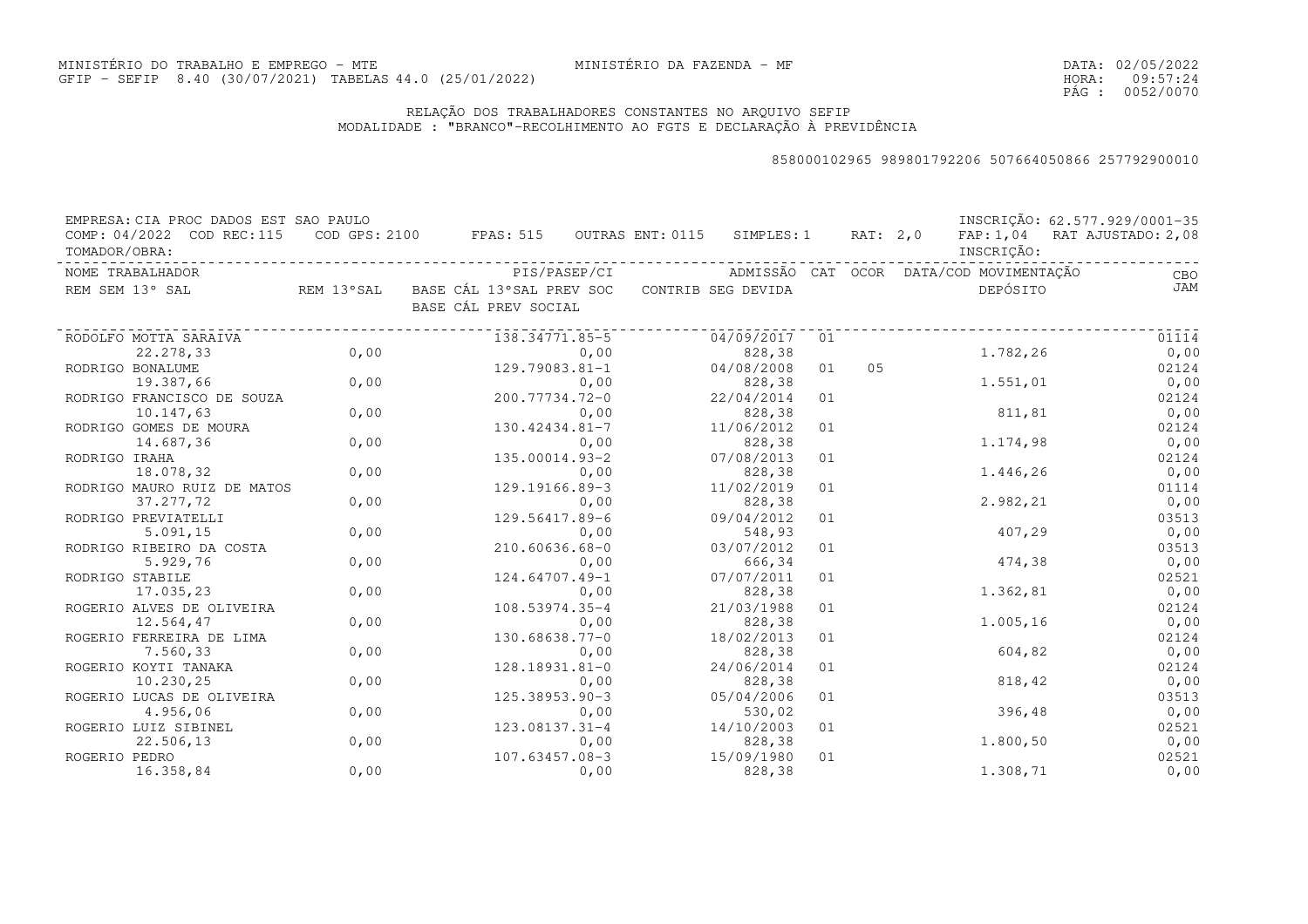DATA:02/05/2022HORA: PÁG : 09:57:24 0053/0070

### RELAÇÃO DOS TRABALHADORES CONSTANTES NO ARQUIVO SEFIPMODALIDADE : "BRANCO"-RECOLHIMENTO AO FGTS E DECLARAÇÃO À PREVIDÊNCIA

| EMPRESA: CIA PROC DADOS EST SAO PAULO |      |                                          |                    |    |          |                                         | INSCRIÇÃO: 62.577.929/0001-35 |
|---------------------------------------|------|------------------------------------------|--------------------|----|----------|-----------------------------------------|-------------------------------|
| COMP: 04/2022 COD REC:115             |      | COD GPS: 2100 FPAS: 515 OUTRAS ENT: 0115 | SIMPLES: 1         |    | RAT: 2,0 |                                         | FAP: 1,04 RAT AJUSTADO: 2,08  |
| TOMADOR/OBRA:                         |      |                                          |                    |    |          | INSCRIÇÃO:                              |                               |
| NOME TRABALHADOR                      |      | PIS/PASEP/CI                             |                    |    |          | ADMISSÃO CAT OCOR DATA/COD MOVIMENTAÇÃO | CBO                           |
| REM SEM 13° SAL<br>REM 13°SAL         |      | BASE CÁL 13°SAL PREV SOC                 | CONTRIB SEG DEVIDA |    |          | DEPÓSITO                                | JAM                           |
|                                       |      | BASE CÁL PREV SOCIAL                     |                    |    |          |                                         |                               |
|                                       |      |                                          |                    |    |          |                                         |                               |
| ROMEU YUITI HOSAKA                    |      | 134.94608.85-6                           | 20/08/2013         | 01 |          |                                         | 02124                         |
| 8.271,21                              | 0,00 | 0,00                                     | 828,38             |    |          | 661,69                                  | 0,00                          |
| ROMUALDO DE JESUS FREIRE              |      | 108.54202.75-4                           | 02/02/1981         | 01 |          |                                         | 03513                         |
| 7.862,97                              | 0,00 | 0,00                                     | 828,38             |    |          | 629,04                                  | 0,00                          |
| RONALDO ARAUJO DE FARIAS              |      | 190.21862.08-8                           | 10/05/2005         | 01 |          |                                         | 03513                         |
| 8.647,37                              | 0,00 | 0,00                                     | 828,38             |    |          | 691,78                                  | 0,00                          |
| RONALDO FRANCISCO DA SILVA            |      | $122.17558.17 - 1$                       | 27/06/2002         | 01 |          |                                         | 02124                         |
| 16.235,85                             | 0,00 | 0,00                                     | 828,38             |    |          | 1.298,87                                | 0,00                          |
| RONALDO RAMOS DE ASSIS                |      | 125.69524.89-3                           | 07/04/2021         | 01 |          |                                         | 02521                         |
| 12.040,45                             | 0,00 | 0,00                                     | 828,38             |    |          | 963,23                                  | 0,00                          |
| ROSA BERENICE DE LIMA                 |      | 107.42669.18-9                           | 07/11/1979         | 01 |          |                                         | 02124                         |
| 13.370,27                             | 0,00 | 0,00                                     | 828,38             |    |          | 1.069,63                                | 0,00                          |
| ROSALVO CARDOSO DA SILVA NETO         |      | 130.36421.77-6                           | 08/04/2013         | 01 |          |                                         | 02521                         |
| 7.271,58                              | 0,00 | 0,00                                     | 828,38             |    |          | 581,72                                  | 0,00                          |
| ROSANA DE OLIVEIRA RAMOS FERRO        |      | 123.30828.89-8                           | 14/04/2009         | 01 |          |                                         | 02124                         |
| 19.776,87                             | 0,00 | 0,00                                     | 828,38             |    |          | 1.582,15                                | 0,00                          |
| ROSANA DE OLIVEIRA TERZELLA           |      | 107.42616.72-7                           | 05/07/1990         | 01 |          |                                         | 02124                         |
| 12.980,49                             | 0,00 | 0,00                                     | 828,38             |    |          | 1.038,44                                | 0,00                          |
| ROSANE APARECIDA DA SILVA PEDRA       |      | 106.85013.65-8                           | 16/08/1979         | 01 |          |                                         | 02521                         |
| 13.773,92                             | 0,00 | 0,00                                     | 828,38             |    |          | 1.101,92                                | 0,00                          |
| ROSANGELA BERENICE DA SILVA           |      | 170.31120.64-9                           | 01/12/1988         | 01 |          |                                         | 04110                         |
| 4.273,43                              | 0,00 | 0,00                                     | 434,45             |    |          | 341,87                                  | 0,00                          |
| ROSANGELA DE OLIVEIRA RAMOS           |      | 123.93256.96-4                           | 03/02/2009         | 01 |          |                                         | 02124                         |
| 16.945,36                             | 0,00 | 0,00                                     | 828,38             |    |          | 1.355,62                                | 0,00                          |
| ROSANGELA GREGOLIN                    |      | 123.51573.74-0                           | 19/07/1993         | 01 |          |                                         | 02124                         |
| 20.948,44                             | 0,00 | 0,00                                     | 828,38             |    |          | 1.675,87                                | 0,00                          |
| ROSELI DO NASCIMENTO FERREIRA         |      | 170.37864.82-8                           | 28/05/1992         | 01 |          |                                         | 03513                         |
| 5.238,23                              | 0,00 | 0,00                                     | 569,52             |    |          | 419,05                                  | 0,00                          |
| ROSELY RODRIGUES LINO                 |      | $108.63626.44-8$                         | 10/03/1988         | 01 |          |                                         | 03513                         |
| 4.773,45                              | 0,00 | 0,00                                     | 504, 45            |    |          | 381,88                                  | 0,00                          |
|                                       |      |                                          |                    |    |          |                                         |                               |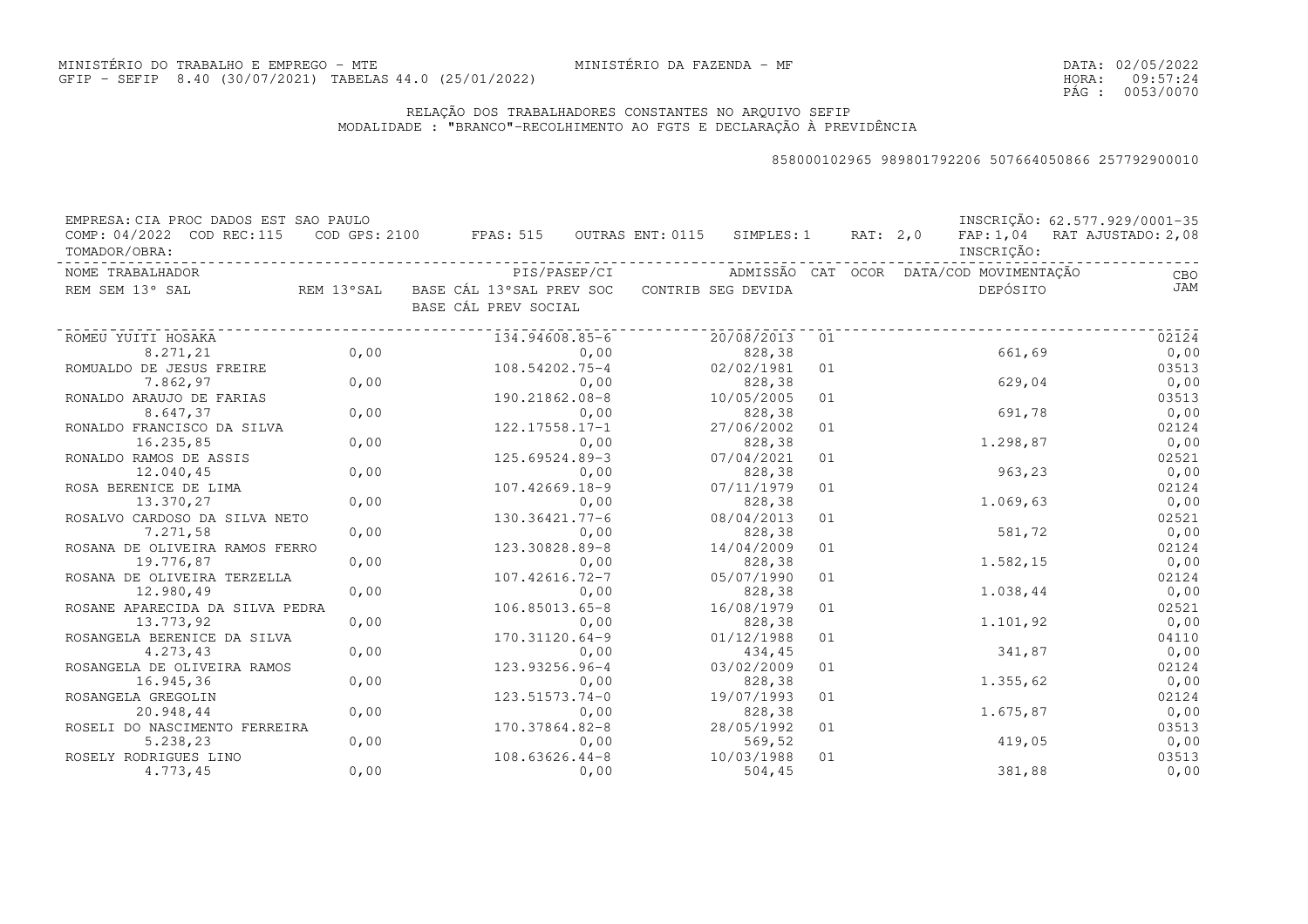DATA:02/05/2022HORA: PÁG : 09:57:24 0054/0070

### RELAÇÃO DOS TRABALHADORES CONSTANTES NO ARQUIVO SEFIPMODALIDADE : "BRANCO"-RECOLHIMENTO AO FGTS E DECLARAÇÃO À PREVIDÊNCIA

| EMPRESA: CIA PROC DADOS EST SAO PAULO      |          |                                                                                |            |    |                                         | INSCRIÇÃO: 62.577.929/0001-35 |
|--------------------------------------------|----------|--------------------------------------------------------------------------------|------------|----|-----------------------------------------|-------------------------------|
| COMP: 04/2022 COD REC:115<br>TOMADOR/OBRA: |          | COD GPS: 2100 FPAS: 515 OUTRAS ENT: 0115 SIMPLES: 1 RAT: 2,0                   |            |    | INSCRIÇÃO:                              | FAP: 1,04 RAT AJUSTADO: 2,08  |
| NOME TRABALHADOR                           |          | PIS/PASEP/CI                                                                   |            |    | ADMISSÃO CAT OCOR DATA/COD-MOVIMENTAÇÃO | CBO                           |
| REM SEM 13° SAL                            |          | REM 13°SAL BASE CÁL 13°SAL PREV SOC CONTRIB SEG DEVIDA<br>BASE CÁL PREV SOCIAL |            |    | DEPÓSITO                                | <b>JAM</b>                    |
| ROSEMARY KODAIRA BIASOTTO                  |          | 125.10118.30-9                                                                 | 06/12/2012 | 01 |                                         | 02521                         |
| 6.139,27                                   | 0,00     | 0,00                                                                           | 695,67     |    | 491,14                                  | 0,00                          |
| ROSEMEIRE BARBOSA TEIXEIRA CEDRO           |          | 120.58923.36-9                                                                 | 06/07/1989 | 01 |                                         | 03513                         |
| 5.920, 67                                  | 0,00     | 0,00                                                                           | 665,06     |    | 473,66                                  | 0,00                          |
| ROSEMEIRE GUEDES DE OLIVEIRA               |          | 170.22298.38-4                                                                 | 18/01/1988 | 01 |                                         | 02521                         |
| 8.042,38                                   | 0,00     | 0,00                                                                           | 828,38     |    | 643,39                                  | 0,00                          |
| ROSEMEIRE MENDONCA DA ROCHA                |          | 122.14695.93-3                                                                 | 05/07/1990 | 01 |                                         | 02521                         |
| 7.729,05                                   | 0,00     | 0,00                                                                           | 828,38     |    | 618,33                                  | 0,00                          |
| ROSEMEIRE RIBEIRO DA SILVA                 |          | 120.59039.80-2                                                                 | 12/07/1985 | 01 |                                         | 03513                         |
| 8.542,42                                   | 0,00     | 0,00                                                                           | 828,38     |    | 683,40                                  | 0,00                          |
| ROSIMEIRE DA GRACA SARAIVA                 |          | 170.14970.59-1                                                                 | 01/02/1982 | 01 |                                         | 02521                         |
| 35.891,30                                  | 0,00     | 0,00                                                                           | 828,38     |    | 2.871, 30                               | 0,00                          |
| ROSIVALDO SIMPLICIO DOS SANTOS             |          | 120.21736.39-5                                                                 | 08/12/1987 | 01 |                                         | 03513                         |
| 5.114, 37                                  | 0,00     | 0,00                                                                           | 552,18     |    | 409,15                                  | 0,00                          |
| RUBENS FERNANDO NOVALO                     |          | 190.25077.40-7                                                                 | 16/07/2012 | 01 |                                         | 02124                         |
| 12.085,72                                  | 0,00     | 0,00                                                                           | 828,38     |    | 966,85                                  | 0,00                          |
| RUBENS MARTINS                             |          | $103.89626.44 - 6$                                                             | 12/07/2005 | 01 |                                         | 02521                         |
| 7.143,30                                   | 0,00     | 0,00                                                                           | 828,38     |    | 571,47                                  | 0,00                          |
| RUGGERO RUGGIERI                           |          | 120.02723.63-1                                                                 | 17/06/1986 | 01 |                                         | 02124                         |
| 22.762,97                                  | 0,00     | 0,00                                                                           | 828,38     |    | 1.821,04                                | 0,00                          |
| SALVADOR PLUMERI JUNIOR                    |          | 121.19869.26-1                                                                 | 09/04/1984 | 01 |                                         | 04110                         |
| 4.981,64                                   | 0,00     | 0,00                                                                           | 533,60     |    | 398,54                                  | 0,00                          |
| SAMUEL ASSIS DIAS                          |          | 134.41952.77-3                                                                 | 21/11/2012 | 01 |                                         | 02124                         |
| 9.360,94                                   | 3.680,58 | 0,00                                                                           | 828,38     |    | 1.043,32                                | 0,00                          |
| SANDRA CRISTINA BERTASSI DE FREITAS VIEI   |          | 123.29591.92-8                                                                 | 05/07/1990 | 01 |                                         | 02124                         |
| 44.664,58                                  | 0,00     | 0,00                                                                           | 828,38     |    | 3.573, 17                               | 0,00                          |
| SANDRA CRISTINA BORTOLOTTI KELLER          |          | 120.94059.10-5                                                                 | 18/05/2007 | 01 |                                         | 02521                         |
| 16.603,16                                  | 6.826,95 | 0,00                                                                           | 828,38     |    | 1.874,41                                | 0,00                          |
| SANDRA FUKUMOTO DE MELLO                   |          | 106.18173.93-2                                                                 | 01/06/1978 | 01 |                                         | 03513                         |
| 4.453,38                                   | 0,00     | 0,00                                                                           | 459,64     |    | 356,28                                  | 0,00                          |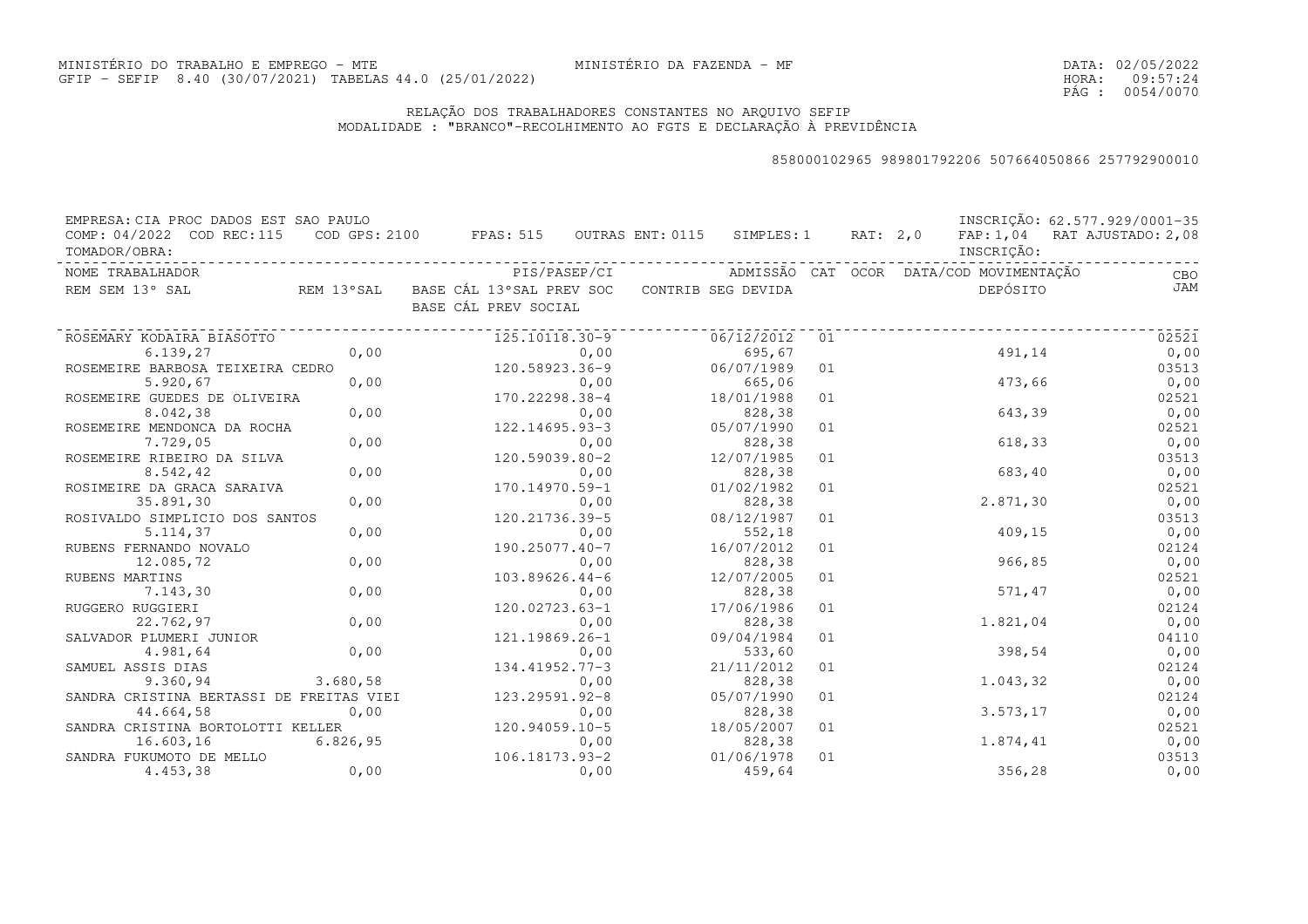DATA:02/05/2022HORA: PÁG : 09:57:24 0055/0070

### RELAÇÃO DOS TRABALHADORES CONSTANTES NO ARQUIVO SEFIPMODALIDADE : "BRANCO"-RECOLHIMENTO AO FGTS E DECLARAÇÃO À PREVIDÊNCIA

| EMPRESA: CIA PROC DADOS EST SAO PAULO      |      |                                                                |      |                      |    |          |                                         | INSCRIÇÃO: 62.577.929/0001-35 |
|--------------------------------------------|------|----------------------------------------------------------------|------|----------------------|----|----------|-----------------------------------------|-------------------------------|
| COMP: 04/2022 COD REC:115<br>TOMADOR/OBRA: |      | $\texttt{COD}$ GPS: 2100 FPAS: 515 OUTRAS ENT: 0115 SIMPLES: 1 |      |                      |    | RAT: 2,0 | INSCRIÇÃO:                              | FAP: 1,04 RAT AJUSTADO: 2,08  |
| NOME TRABALHADOR                           |      | PIS/PASEP/CI                                                   |      |                      |    |          | ADMISSÃO CAT OCOR DATA/COD MOVIMENTAÇÃO | CBO                           |
| REM SEM 13° SAL                            |      | REM 13°SAL BASE CÁL 13°SAL PREV SOC<br>BASE CÁL PREV SOCIAL    |      | CONTRIB SEG DEVIDA   |    |          | DEPÓSITO                                | JAM                           |
| SANDRA GONCALVES FRANCISCO                 |      | 122.32824.07-3                                                 |      | 05/07/1990           | 01 |          |                                         | 03513                         |
| 5.740,44                                   | 0,00 |                                                                | 0,00 | 639,83               |    |          | 459,24                                  | 0,00                          |
| SANDRA MARA MULLER                         |      | 170.37864.00-3                                                 |      | 19/09/2008           | 01 |          |                                         | 03513                         |
| 4.323,55                                   | 0,00 |                                                                | 0,00 | 441,47               |    |          | 345,88                                  | 0,00                          |
| SANDRA MARIA DOMINGUES BUENO               |      | 108.94892.54-9                                                 |      | 12/07/1985           | 01 |          |                                         | 02521                         |
| 8.499,43                                   | 0,00 |                                                                | 0,00 | 828,38               |    |          | 679,96                                  | 0,00                          |
| SANDRA MARINALVA DA SILVA SOARES           |      | 122.71441.30-9                                                 |      | 07/03/1988           | 01 |          |                                         | 03513                         |
| 5.798,16                                   | 0,00 |                                                                | 0,00 | 647,91               |    |          | 463,86                                  | 0,00                          |
| SANDRA OLIVIA NEIAS RODRIGUES              |      | 190.12036.75-8                                                 |      | 20/09/2004           | 01 |          |                                         | 02521                         |
| 5.850,68                                   | 0,00 |                                                                | 0,00 | 655,27               |    |          | 468,05                                  | 0,00                          |
| SANDRA REGINA BUENO LOPES                  |      | 120.84456.38-1                                                 |      | 05/07/1990           | 01 |          |                                         | 02124                         |
| 20.624,92                                  | 0,00 |                                                                | 0,00 | 828,38               |    |          | 1.650,00                                | 0,00                          |
| SANDRA TOMIZAWA SARGACO                    |      | 106.11289.29-3                                                 |      | 18/09/1980           | 01 |          |                                         | 02124                         |
| 23.527,21                                  | 0,00 |                                                                | 0,00 | 828,38               |    |          | 1.882,18                                | 0,00                          |
| SANDRO BORSOI DA SILVA                     |      | 121.43569.61-2                                                 |      | 27/06/2002           | 01 |          |                                         | 02124                         |
| 10.471,18                                  | 0,00 |                                                                | 0,00 | 828,38               |    |          | 837,70                                  | 0,00                          |
| SANDRO CAMARGO XAVIER                      |      | $170.37865.11 - 5$                                             |      | 07/03/1994           | 01 |          |                                         | 03513                         |
| 6.400, 73                                  | 0,00 |                                                                | 0,00 | 732,27               |    |          | 512,05                                  | 0,00                          |
| SANDRO VINICIUS RIBEIRO                    |      | 108.74250.80-0                                                 |      | 01/06/1982           | 01 |          |                                         | 03513                         |
| 13.540,06                                  | 0,00 |                                                                | 0,00 | 828,38               |    |          | 1.083,21                                | 0,00                          |
| SAULO GABRIEL FERREIRA MARQUES             |      | $125.47225.14-1$                                               |      | 20/04/2000           | 01 | 05       |                                         | 02124                         |
| 21.105,72                                  | 0,00 |                                                                | 0,00 | 828,38               |    |          | 1.688,45                                | 0,00                          |
| SELI ELENA BELEI                           |      | 180.72308.54-3                                                 |      | 08/06/2011           | 01 | 05       |                                         | 02521                         |
| 20.080,69                                  | 0,00 |                                                                | 0,00 | 828,38               |    |          | 1.606,45                                | 0,00                          |
| SELMA BEREZUTCHI AFTIM                     |      | 125.45944.60-4                                                 |      | 20/03/2020           | 01 |          |                                         | 01114                         |
| 18.879,00                                  | 0,00 |                                                                | 0,00 | 828,38               |    |          | 1.510,32                                | 0,00                          |
| SELMA PAZINI                               |      | 170.22298.26-0                                                 |      | 04/12/1987           | 01 |          |                                         | 02521                         |
| 28.706,83                                  | 0,00 |                                                                | 0,00 | 828,38               |    |          | 2.296,54                                | 0,00                          |
| SERGIO ABE<br>15.690,37                    | 0,00 | 122.60010.60-3                                                 | 0,00 | 22/04/2009<br>828,38 | 01 |          | 1.255,23                                | 02124<br>0,00                 |
|                                            |      |                                                                |      |                      |    |          |                                         |                               |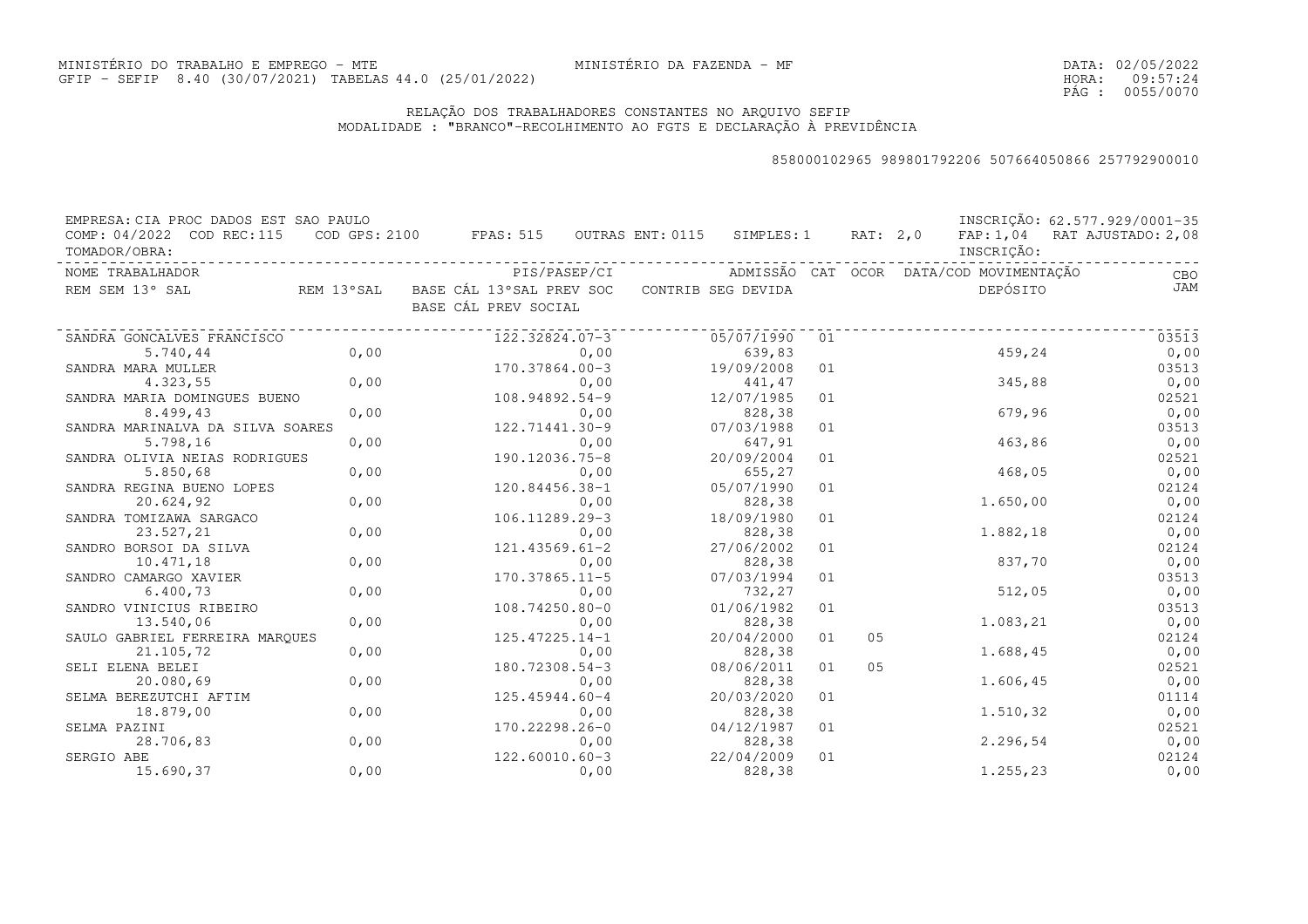DATA:02/05/2022HORA: PÁG : 09:57:24 0056/0070

### RELAÇÃO DOS TRABALHADORES CONSTANTES NO ARQUIVO SEFIPMODALIDADE : "BRANCO"-RECOLHIMENTO AO FGTS E DECLARAÇÃO À PREVIDÊNCIA

| EMPRESA: CIA PROC DADOS EST SAO PAULO      |      |                                                             |                    |    |          |                                         | INSCRIÇÃO: 62.577.929/0001-35 |
|--------------------------------------------|------|-------------------------------------------------------------|--------------------|----|----------|-----------------------------------------|-------------------------------|
| COMP: 04/2022 COD REC:115<br>TOMADOR/OBRA: |      | COD GPS: 2100 FPAS: 515 OUTRAS ENT: 0115 SIMPLES: 1         |                    |    | RAT: 2,0 | INSCRIÇÃO:                              | FAP: 1,04 RAT AJUSTADO: 2,08  |
| NOME TRABALHADOR                           |      | PIS/PASEP/CI                                                |                    |    |          | ADMISSÃO CAT OCOR DATA/COD MOVIMENTAÇÃO | CBO                           |
| REM SEM 13° SAL                            |      | REM 13°SAL BASE CÁL 13°SAL PREV SOC<br>BASE CÁL PREV SOCIAL | CONTRIB SEG DEVIDA |    |          | DEPÓSITO                                | JAM                           |
| SERGIO PAULO MAGNI DE ALMEIDA              |      | 122.84358.76-6                                              | 10/05/2021         | 01 |          |                                         | 01114                         |
| 24.271,44                                  | 0,00 | 0,00                                                        | 828,38             |    |          | 1.941,72                                | 0,00                          |
| SERGIO RODRIGUES MARQUES                   |      | 124.30941.26-2                                              | 24/06/2002         | 01 |          |                                         | 04110                         |
| 3.923, 91                                  | 0,00 | 0,00                                                        | 385,52             |    |          | 313, 91                                 | 0,00                          |
| SERGIO SEIITI SUGAHARA                     |      | 120.71935.30-8                                              | 13/10/2005         | 01 |          |                                         | 02124                         |
| 9.335,94                                   | 0,00 | 0,00                                                        | 828,38             |    |          | 746,88                                  | 0,00                          |
| SERGIO SHINJI AMANO                        |      | 126.89754.68-3                                              | 17/05/2005         | 01 |          |                                         | 03513                         |
| 11.694,61                                  | 0,00 | 0,00                                                        | 828,38             |    |          | 935,56                                  | 0,00                          |
| SERGIO SOTERO DAFONTE TAVARES              |      | 123.24816.68-9                                              | 08/01/2004         | 01 |          |                                         | 02521                         |
| 22.506,13                                  | 0,00 | 0,00                                                        | 828,38             |    |          | 1.800,50                                | 0,00                          |
| SERGIO TADEU HIROTA DA SILVA               |      | 121.12315.31-7                                              | 02/09/2008         | 01 |          |                                         | 02521                         |
| 18.568,93                                  | 0,00 | 0,00                                                        | 828,38             |    |          | 1.485,52                                | 0,00                          |
| SERGIO TAKEFUMI YOSITUGU                   |      | 124.67994.56-4                                              | 24/02/2014         | 01 |          |                                         | 02124                         |
| 12.056,29                                  | 0,00 | 0,00                                                        | 828,38             |    |          | 964,50                                  | 0,00                          |
| SERGIO YUKIHIRO UYEDA                      |      | 121.01629.04-8                                              | 12/07/1985         | 01 |          |                                         | 02124                         |
| 12.505,36                                  | 0,00 | 0,00                                                        | 828,38             |    |          | 1.000,43                                | 0,00                          |
| SHEILA RUFFINO GRAVINA                     |      | 125.15540.06-8                                              | 09/04/2008         | 01 | 05       |                                         | 02521                         |
| 11.323,75                                  | 0,00 | 0,00                                                        | 828,38             |    |          | 905, 90                                 | 0,00                          |
| SHEILA SOUZA TORRES                        |      | 134.53034.93-6                                              | 21/11/2012         | 01 |          |                                         | 02124                         |
| 12.664,69                                  | 0,00 | 0,00                                                        | 828,38             |    |          | 1.013,17                                | 0,00                          |
| SHIRLENE BARROS DA CONCEICAO               |      | 129.71824.81-2                                              | 23/09/2010         | 01 |          |                                         | 02521                         |
| 9.875,75                                   | 0,00 | 0,00                                                        | 828,38             |    |          | 790,06                                  | 0,00                          |
| SHIRLEY NARA PINHO DE ARAUJO               |      | $124.58159.40 - 2$                                          | 18/02/2019         | 01 | 05       |                                         | 02521                         |
| 13.460,49                                  | 0,00 | 0,00                                                        | 828,38             |    |          | 1.076,83                                | 0,00                          |
| SHIRLEY SIQUEIRA                           |      | 101.13348.07-7                                              | 10/04/1979         | 01 |          |                                         | 02521                         |
| 7.598,14                                   | 0,00 | 0,00                                                        | 828,38             |    |          | 607,86                                  | 0,00                          |
| SIDNEI DE SOUZA JUNIOR                     |      | 138.44002.93-5                                              | 10/02/2014         | 01 |          |                                         | 02124                         |
| 6.455,82                                   | 0,00 | 0,00                                                        | 739,99             |    |          | 516, 46                                 | 0,00                          |
| SIDNEY GOMES LAZARINI                      |      | 108.32484.97-8                                              | 13/07/1985         | 01 |          |                                         | 03513                         |
| 11.434,14                                  | 0,00 | 0,00                                                        | 828,38             |    |          | 914,74                                  | 0,00                          |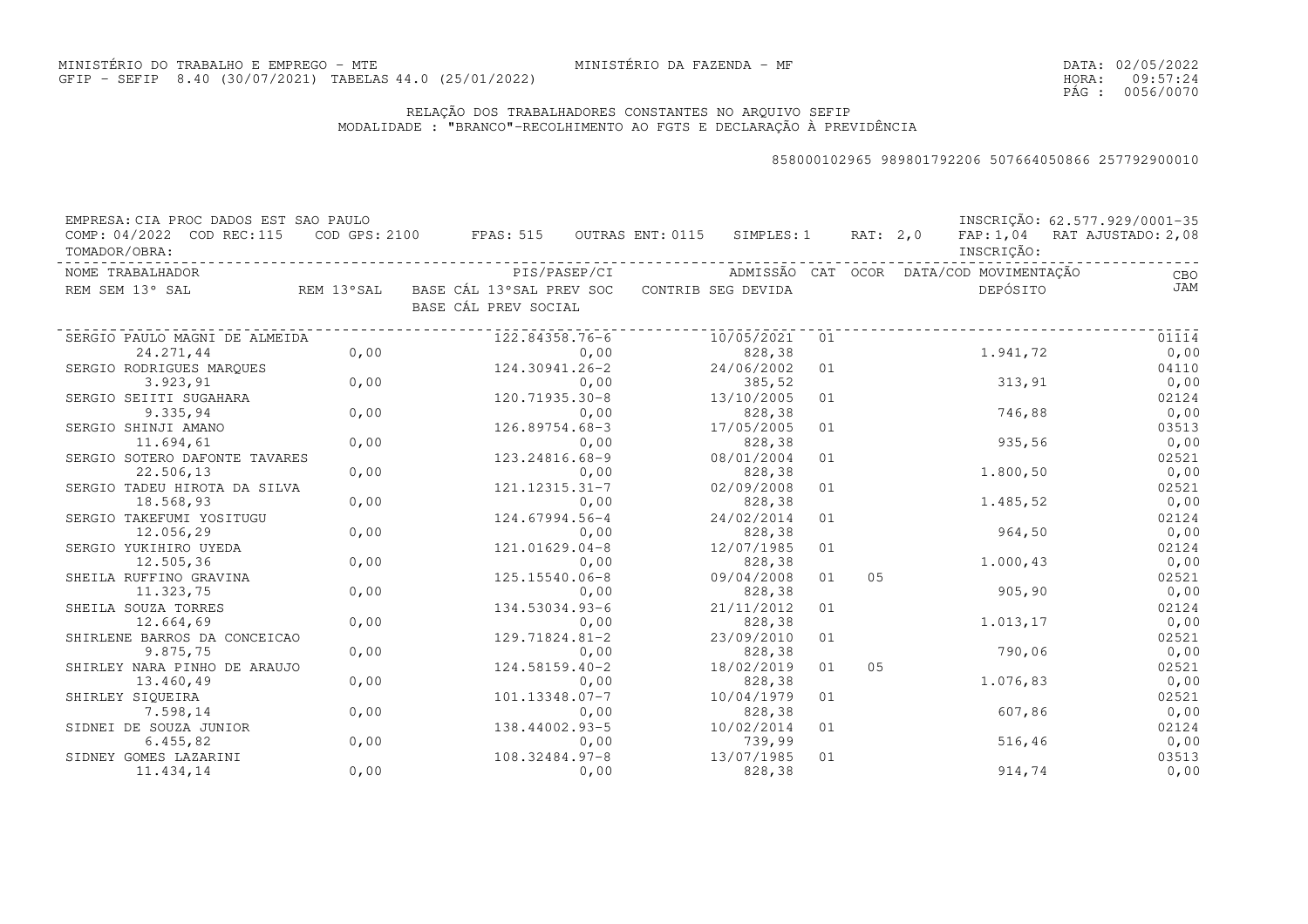DATA:02/05/2022HORA: PÁG : 09:57:24 0057/0070

### RELAÇÃO DOS TRABALHADORES CONSTANTES NO ARQUIVO SEFIPMODALIDADE : "BRANCO"-RECOLHIMENTO AO FGTS E DECLARAÇÃO À PREVIDÊNCIA

| EMPRESA: CIA PROC DADOS EST SAO PAULO      |      |                                                                |      |                    |    |          |                                         | INSCRIÇÃO: 62.577.929/0001-35 |
|--------------------------------------------|------|----------------------------------------------------------------|------|--------------------|----|----------|-----------------------------------------|-------------------------------|
| COMP: 04/2022 COD REC:115<br>TOMADOR/OBRA: |      | $\texttt{COD}$ GPS: 2100 FPAS: 515 OUTRAS ENT: 0115 SIMPLES: 1 |      |                    |    | RAT: 2,0 | INSCRIÇÃO:                              | FAP: 1,04 RAT AJUSTADO: 2,08  |
| NOME TRABALHADOR                           |      | PIS/PASEP/CI                                                   |      |                    |    |          | ADMISSÃO CAT OCOR DATA/COD MOVIMENTAÇÃO | CBO                           |
| REM SEM 13° SAL                            |      | REM 13°SAL - BASE CÁL 13°SAL PREV SOC<br>BASE CÁL PREV SOCIAL  |      | CONTRIB SEG DEVIDA |    |          | DEPÓSITO                                | JAM                           |
| SILVANA ALVES DA SILVA                     |      | 170.31120.95-9                                                 |      | 01/03/1989         | 01 |          |                                         | 03513                         |
| 10.498,91                                  | 0,00 |                                                                | 0,00 | 828,38             |    |          | 839,91                                  | 0,00                          |
| SILVIA CLEIDE ARAUJO DO NASCIMENTO         |      | $190.16423.61-6$                                               |      | 07/03/1994         | 01 |          |                                         | 03513                         |
| 5.854,35                                   | 0,00 |                                                                | 0,00 | 655,78             |    |          | 468,34                                  | 0,00                          |
| SILVIA HELENA BRANCO                       |      | 107.74926.94-2                                                 |      | 06/11/1980         | 01 |          |                                         | 02124                         |
| 12.963,73                                  | 0,00 |                                                                | 0,00 | 828,38             |    |          | 1.037,10                                | 0,00                          |
| SILVIA HELENA LEMOS                        |      | $107.09752.81 - 1$                                             |      | 27/06/1980         | 01 |          |                                         | 03513                         |
| 6.163, 10                                  | 0,00 |                                                                | 0,00 | 699,00             |    |          | 493,05                                  | 0,00                          |
| SILVIA HELENA NEGRINI CAMPANILE            |      | 120.67851.93-6                                                 |      | 05/07/1990         | 01 |          |                                         | 02124                         |
| 37.394,63                                  | 0,00 |                                                                | 0,00 | 828,38             |    |          | 2.991,58                                | 0,00                          |
| SILVIA REGINA DE SOUSA                     |      | 121.25391.28-9                                                 |      | 13/07/1985         | 01 |          |                                         | 02124                         |
| 22.015,94                                  | 0,00 |                                                                | 0,00 | 828,38             |    |          | 1.761,28                                | 0,00                          |
| SILVIA RODRIGUES DA SILVA                  |      | 122.83981.49-4                                                 |      | 16/03/1987         | 01 |          |                                         | 03513                         |
| 9.185,56                                   | 0,00 |                                                                | 0,00 | 828,38             |    |          | 734,85                                  | 0,00                          |
| SILVINO GUIMARAES JUNIOR                   |      | 121.13302.42-1                                                 |      | 05/07/1990         | 01 |          |                                         | 02521                         |
| 20.624,92                                  | 0,00 |                                                                | 0,00 | 828,38             |    |          | 1.650,00                                | 0,00                          |
| SILVIO HARUKI OSHIRO                       |      | 190.24292.16-9                                                 |      | 11/01/2006         | 01 |          |                                         | 02124                         |
| 14.157,83                                  | 0,00 |                                                                | 0,00 | 828,38             |    |          | 1.132,62                                | 0,00                          |
| SILVIO LUIS BONILHA                        |      | 170.24292.73-1                                                 |      | 16/07/2012         | 01 |          |                                         | 02521                         |
| 7.788,51                                   | 0,00 |                                                                | 0,00 | 828,38             |    |          | 623,08                                  | 0,00                          |
| SILVIO NISHITA                             |      | 123.81568.92-3                                                 |      | 02/05/2012         | 01 |          |                                         | 02124                         |
| 19.761,08                                  | 0,00 |                                                                | 0,00 | 828,38             |    |          | 1.580,88                                | 0,00                          |
| SILVIO ROBERTO DOS SANTOS                  |      | 106.52175.88-8                                                 |      | 12/01/1979         | 01 |          |                                         | 02521                         |
| 20.870,55                                  | 0,00 |                                                                | 0,00 | 828,38             |    |          | 1.669,65                                | 0,00                          |
| SILVIO RODRIGUEZ                           |      | 170.08279.94-7                                                 |      | 07/01/1980         | 01 |          |                                         | 02124                         |
| 35.957,67                                  | 0,00 |                                                                | 0,00 | 828,38             |    |          | 2.876,61                                | 0,00                          |
| SILVIO SOUZA MARQUES                       |      | 170.22298.45-7                                                 |      | 18/01/1988         | 01 |          |                                         | 04110                         |
| 4.057,79                                   | 0,00 |                                                                | 0,00 | 404,26             |    |          | 324,62                                  | 0,00                          |
| SIMONE BENTO SILVA HERNANDES               |      | 120.75759.05-9                                                 |      | 15/10/1984         | 01 |          |                                         | 03513                         |
| 5.954, 97                                  | 0,00 |                                                                | 0,00 | 669,87             |    |          | 476,40                                  | 0,00                          |
|                                            |      |                                                                |      |                    |    |          |                                         |                               |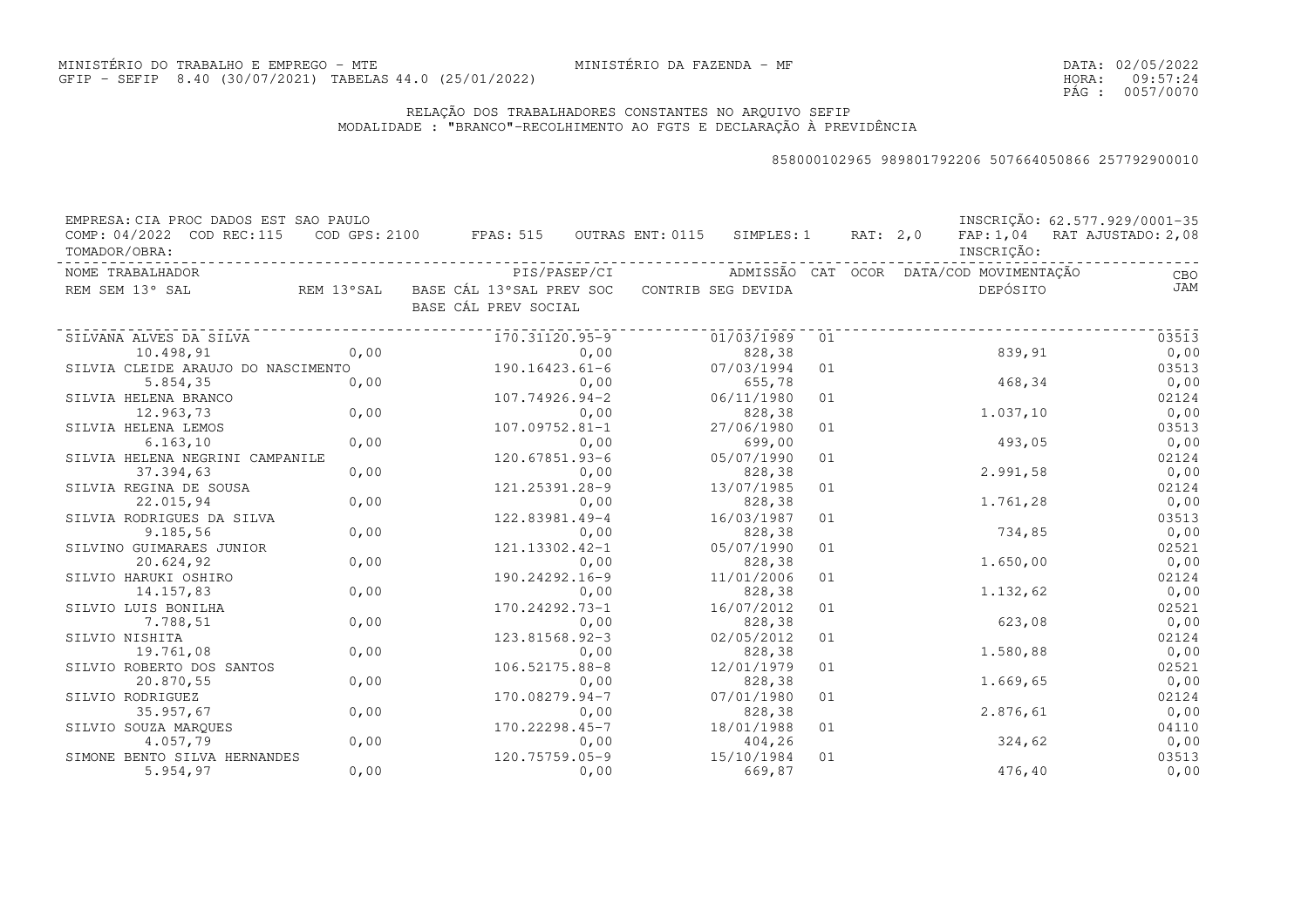DATA:02/05/2022HORA: PÁG : 09:57:24 0058/0070

### RELAÇÃO DOS TRABALHADORES CONSTANTES NO ARQUIVO SEFIPMODALIDADE : "BRANCO"-RECOLHIMENTO AO FGTS E DECLARAÇÃO À PREVIDÊNCIA

| EMPRESA: CIA PROC DADOS EST SAO PAULO |            |                                          |      |                    |    |          |                                         | INSCRIÇÃO: 62.577.929/0001-35 |
|---------------------------------------|------------|------------------------------------------|------|--------------------|----|----------|-----------------------------------------|-------------------------------|
| COMP: 04/2022 COD REC:115             |            | COD GPS: 2100 FPAS: 515 OUTRAS ENT: 0115 |      | SIMPLES: 1         |    | RAT: 2,0 |                                         | FAP: 1,04 RAT AJUSTADO: 2,08  |
| TOMADOR/OBRA:                         |            |                                          |      |                    |    |          | INSCRIÇÃO:                              |                               |
| NOME TRABALHADOR                      |            | PIS/PASEP/CI                             |      |                    |    |          | ADMISSÃO CAT OCOR DATA/COD MOVIMENTAÇÃO | CBO                           |
| REM SEM 13° SAL                       | REM 13°SAL | BASE CÁL 13°SAL PREV SOC                 |      | CONTRIB SEG DEVIDA |    |          | DEPÓSITO                                | JAM                           |
|                                       |            | BASE CÁL PREV SOCIAL                     |      |                    |    |          |                                         |                               |
|                                       |            |                                          |      |                    |    |          |                                         |                               |
| SIMONE ISABEL CARBONARO               |            | 180.23079.86-2                           |      | 19/03/1987         | 01 |          |                                         | 02521                         |
| 12.859,66                             | 0,00       |                                          | 0,00 | 828,38             |    |          | 1.028,77                                | 0,00                          |
| SIMONE SANTOS NERY                    |            | 190.10562.13-4                           |      | 05/06/2012         | 01 |          |                                         | 02521                         |
| 12.856,31                             | 0,00       |                                          | 0,00 | 828,38             |    |          | 1.028,50                                | 0,00                          |
| SIMONE YUMI MATSUBARA                 |            | 125.46633.23-8                           |      | 04/07/2012         | 01 |          |                                         | 02521                         |
| 13.106,70                             | 0,00       |                                          | 0,00 | 828,38             |    |          | 1.048,53                                | 0,00                          |
| SIRLEIA MARTINS DE OLIVEIRA           |            | 123.99823.92-5                           |      | 05/07/1990         | 01 |          |                                         | 03513                         |
| 5.913,81                              | 0,00       |                                          | 0,00 | 664,10             |    |          | 473,10                                  | 0,00                          |
| SOLANGE DE MORAES                     |            | 124.14382.26-2                           |      | 10/09/1996         | 01 | 05       |                                         | 02124                         |
| 17.908,11                             | 0,00       |                                          | 0,00 | 828,38             |    |          | 1.432,64                                | 0,00                          |
| SOLANGE DONATO FERNANDES              |            | 107.55075.29-0                           |      | 07/07/1989         | 01 |          |                                         | 04110                         |
| 4.268,49                              | 0,00       |                                          | 0,00 | 433,76             |    |          | 341,48                                  | 0,00                          |
| SONIA APARECIDA DE SOUZA MARTINEZ     |            | 105.64470.26-8                           |      | 21/06/1979         | 01 |          |                                         | 02521                         |
| 14.347,49                             | 0,00       |                                          | 0,00 | 828,38             |    |          | 1.147,80                                | 0,00                          |
| SONIA APARECIDA SANTOS DE JESUS       |            | 122.00918.57-9                           |      | 05/07/1990         | 01 |          |                                         | 03513                         |
| 5.096,64                              | 0,00       |                                          | 0,00 | 549,70             |    |          | 407,74                                  | 0,00                          |
| SONIA CRISTINA MADRULI                |            | 121.98515.77-8                           |      | 04/12/1987         | 01 |          |                                         | 02124                         |
| 9.647,05                              | 0,00       |                                          | 0,00 | 828,38             |    |          | 771,77                                  | 0,00                          |
| SUELI APARECIDA BARROSO DE SOUZA      |            | 124.99277.82-5                           |      | 08/04/2014         | 01 |          |                                         | 02124                         |
| 9.250,85                              | 0,00       |                                          | 0,00 | 828,38             |    |          | 740,06                                  | 0,00                          |
| SUELI SAYURI SATO FILOCROMO           |            | 130.68154.77-3                           |      | 13/01/2009         | 01 |          |                                         | 03513                         |
| 6.178,03                              | 0,00       |                                          | 0,00 | 701,10             |    |          | 494,24                                  | 0,00                          |
| SUELI YOSHIKO KUROIVA DE SIQUEIRA     |            | 124.86374.29-0                           |      | 28/02/1994         | 01 |          |                                         | 02124                         |
| 22.594,70                             | 0,00       |                                          | 0,00 | 828,38             |    |          | 1.807,57                                | 0,00                          |
| SUELY DA SILVA TRINDADE               |            | 180.90361.10-8                           |      | 08/08/2012         | 01 |          |                                         | 02124                         |
| 12.856,29                             | 0,00       |                                          | 0,00 | 828,38             |    |          | 1.028,50                                | 0,00                          |
| SUELY ORTEGA MANAIA                   |            | 124.31797.61-0                           |      | 05/10/1995         | 01 | 05       |                                         | 02521                         |
| 15.378,34                             | 0,00       |                                          | 0,00 | 828,38             |    |          | 1.230,26                                | 0,00                          |
| SUZANA PEREIRA DIAS SANTOS            |            | 130.75100.89-6                           |      | 07/01/2013         | 01 |          |                                         | 02124                         |
| 9.591,25                              | 0,00       |                                          | 0,00 | 828,38             |    |          | 767,30                                  | 0,00                          |
|                                       |            |                                          |      |                    |    |          |                                         |                               |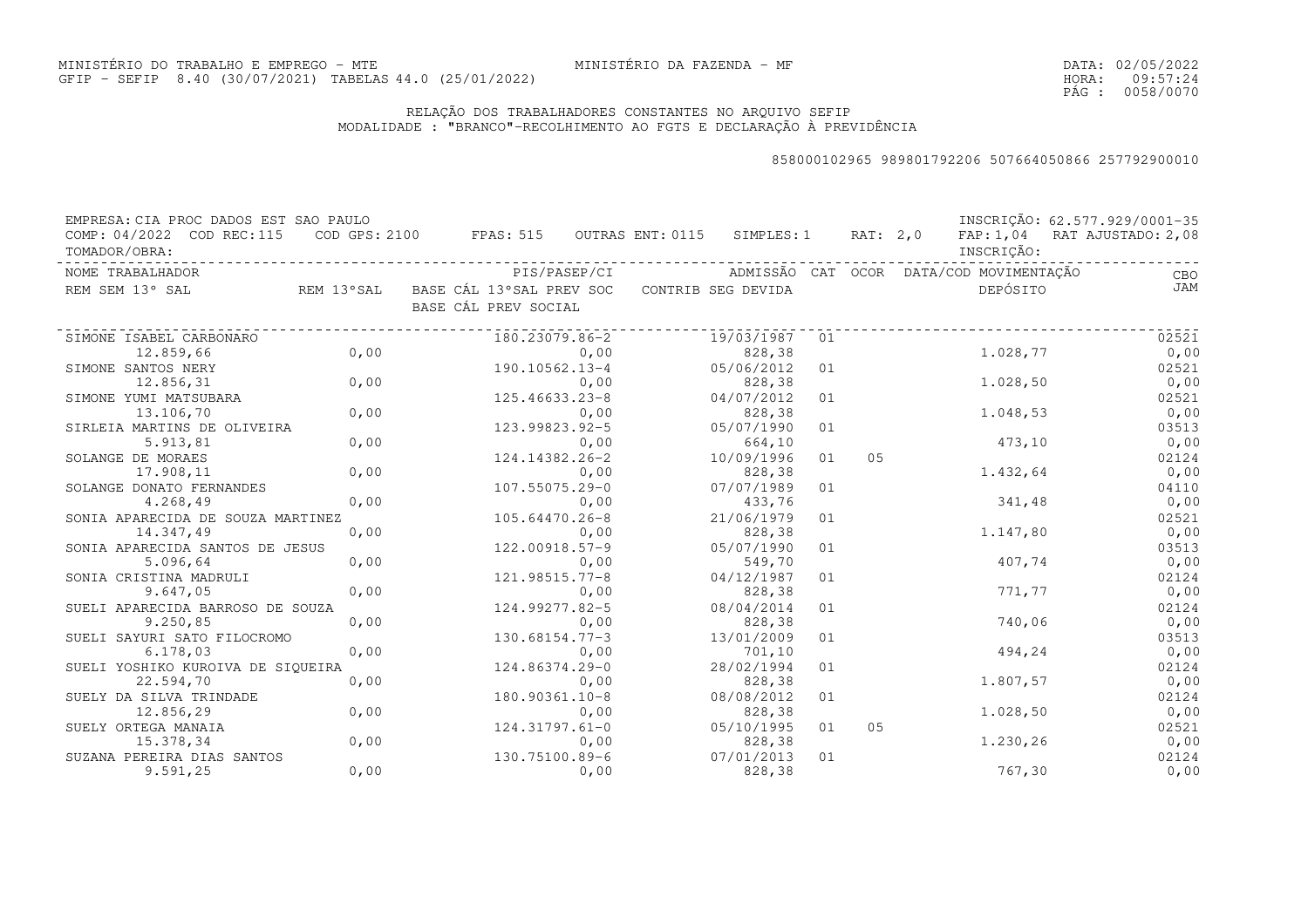DATA:02/05/2022HORA: PÁG : 09:57:24 0059/0070

### RELAÇÃO DOS TRABALHADORES CONSTANTES NO ARQUIVO SEFIPMODALIDADE : "BRANCO"-RECOLHIMENTO AO FGTS E DECLARAÇÃO À PREVIDÊNCIA

| EMPRESA: CIA PROC DADOS EST SAO PAULO |      |                                                     |                      |    |          |                                         | INSCRIÇÃO: 62.577.929/0001-35 |
|---------------------------------------|------|-----------------------------------------------------|----------------------|----|----------|-----------------------------------------|-------------------------------|
| COMP: 04/2022 COD REC:115             |      | COD GPS: 2100 FPAS: 515 OUTRAS ENT: 0115 SIMPLES: 1 |                      |    | RAT: 2,0 |                                         | FAP: 1,04 RAT AJUSTADO: 2,08  |
| TOMADOR/OBRA:                         |      |                                                     |                      |    |          | INSCRIÇÃO:                              |                               |
| NOME TRABALHADOR                      |      | PIS/PASEP/CI                                        |                      |    |          | ADMISSÃO CAT OCOR DATA/COD MOVIMENTAÇÃO | CBO                           |
| REM SEM 13° SAL<br>REM 13°SAL         |      | BASE CÁL 13°SAL PREV SOC CONTRIB SEG DEVIDA         |                      |    |          | DEPÓSITO                                | JAM                           |
|                                       |      | BASE CÁL PREV SOCIAL                                |                      |    |          |                                         |                               |
| TAMIRIS CRISTIE BARAO MUCCI           |      | 190.43508.95-3                                      | 07/12/2012           | 01 |          |                                         | 02124                         |
| 8.023,68                              | 0,00 | 0,00                                                | 828,38               |    |          | 641,89                                  | 0,00                          |
| TANIA REGINA LUONGO DE SOUZA          |      | 121.86729.41-7                                      | 24/06/2014           | 01 |          |                                         | 02124                         |
| 6.396,04                              | 0,00 | 0,00                                                | 731,62               |    |          | 511,69                                  | 0,00                          |
| TANIA VIRGINIA DE SOUZA ANDRADE       |      | 180.72392.28-5                                      | 03/07/1998           | 01 |          |                                         | 02521                         |
| 29.753,33                             | 0,00 | 0,00                                                | 828,38               |    |          | 2.380,26                                | 0,00                          |
| TARSIS RICARDO JAQUES DE CASTRO       |      | 170.31659.45-9                                      | 21/11/2012           | 01 |          |                                         | 02124                         |
| 7.560,33                              | 0,00 | 0,00                                                | 828,38               |    |          | 604,82                                  | 0,00                          |
| TATIANA GOMES E GOMES                 |      | 170.59982.74-2                                      | 09/05/2011           | 01 |          |                                         | 02521                         |
| 19.865,54                             | 0,00 | 0,00                                                | 828,38               |    |          | 1.589,24                                | 0,00                          |
| TELMA DA SILVA LIMA                   |      | 126.20499.81-1                                      | 18/11/2014           | 01 |          |                                         | 02521                         |
| 5.350,61                              | 0,00 | 0,00                                                | 585,26               |    |          | 428,04                                  | 0,00                          |
| TERESA CRISTINA EQUI DE CARVALHO      |      | $105.61993.81 - 2$                                  | 20/06/2005           | 01 |          |                                         | 03513                         |
| 5.390,73                              | 0,00 | 0,00                                                | 590,87               |    |          | 431,26                                  | 0,00                          |
| TEREZA MARIA FERNANDES DE SOUZA       |      | $100.87567.41 - 2$                                  | 14/08/1975           | 01 |          |                                         | 02124                         |
| 23.661,95                             | 0,00 | 0,00                                                | 828,38               |    |          | 1.892,96                                | 0,00                          |
| THALITA ISABEL RIVERA AIRES           |      | 125.52696.07-6                                      | 18/03/2002           | 01 |          |                                         | 03513                         |
| 5.488,45                              | 0,00 | 0,00                                                | 604,55               |    |          | 439,07                                  | 0,00                          |
| THAYNA DA SILVA BERNARDES             |      | 190.61833.24-0                                      | 02/05/2019           | 01 |          |                                         | 02521                         |
| 5.283,18                              | 0,00 | 0,00                                                | 575,82               |    |          | 422,65                                  | 0,00                          |
| THOMAS RIBEIRO                        |      | 132.09456.77-0                                      | 12/05/2014           | 01 |          |                                         | 02124                         |
| 8.163,76                              | 0,00 | 0,00                                                | 828,38               |    |          | 653,10                                  | 0,00                          |
| TIAGO FERREIRA DE SOUZA               |      | 135.14261.89-9                                      | 16/03/2010           | 01 |          |                                         | 02124                         |
| 7.768,41                              | 0,00 | 0,00                                                | 828,38               |    |          | 621,47                                  | 0,00                          |
| TIAGO MACEDO ROCHA                    |      | 210.13544.00-7                                      | 02/09/2013           | 01 |          |                                         | 02124                         |
| 8.437,37                              | 0,00 | 0,00                                                | 828,38               |    |          | 674,98                                  | 0,00                          |
| TIAGO PRETEL DOS SANTOS               |      | 128.76615.85-3                                      | 27/06/2006           | 01 |          |                                         | 02124                         |
| 15.166,79                             | 0,00 | 0,00                                                | 828,38               |    |          | 1.213,34                                | 0,00                          |
| TONIMAR ZAFFIRI<br>23.624,30          | 0,00 | 108.47824.96-6<br>0,00                              | 06/01/2022<br>828,38 | 01 |          | 1.889,95                                | 01114<br>0,00                 |
|                                       |      |                                                     |                      |    |          |                                         |                               |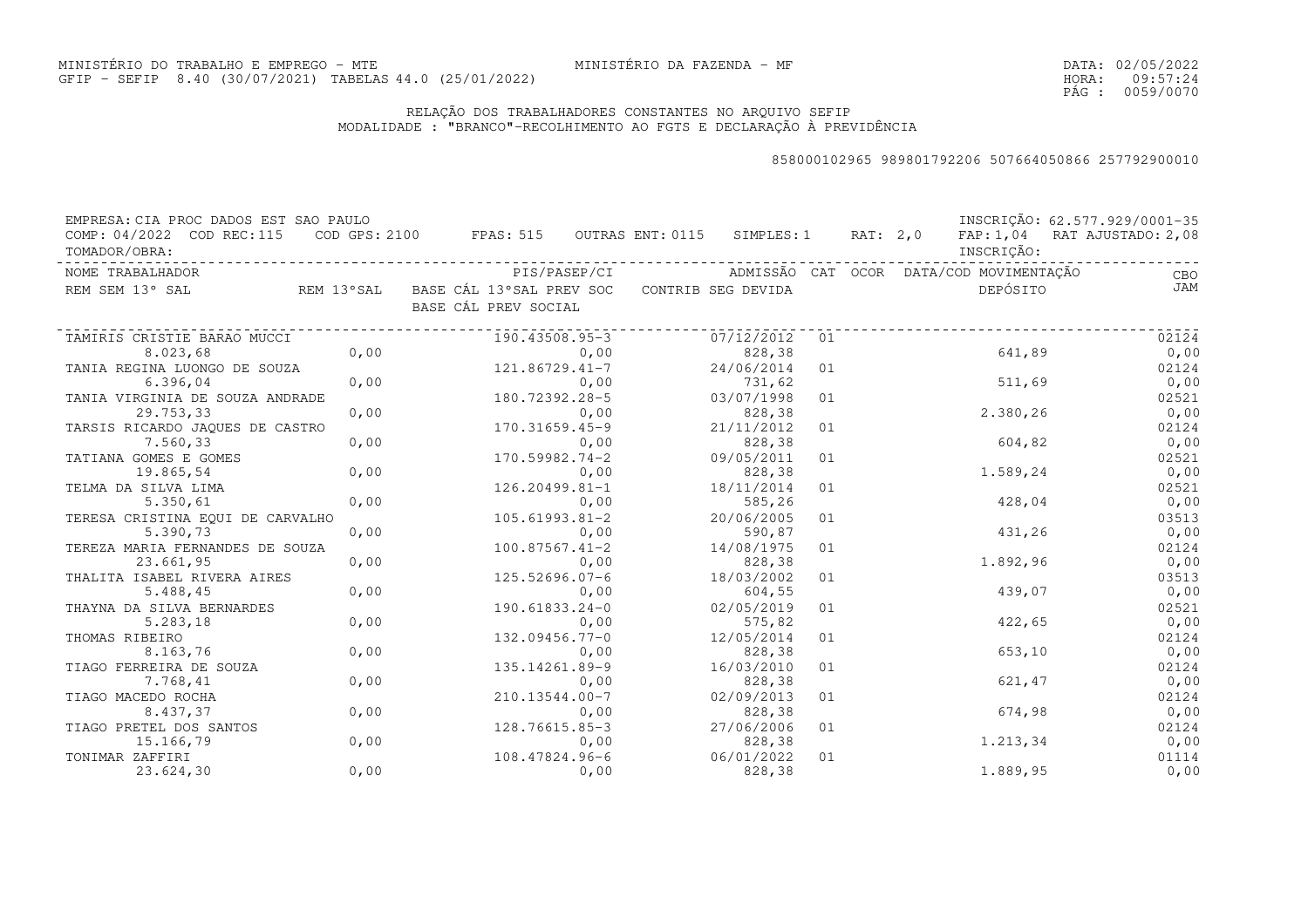DATA:02/05/2022HORA: PÁG : 09:57:24 0060/0070

### RELAÇÃO DOS TRABALHADORES CONSTANTES NO ARQUIVO SEFIPMODALIDADE : "BRANCO"-RECOLHIMENTO AO FGTS E DECLARAÇÃO À PREVIDÊNCIA

| EMPRESA: CIA PROC DADOS EST SAO PAULO |          |                                                     |      |                    |    |          |                                         | INSCRIÇÃO: 62.577.929/0001-35 |
|---------------------------------------|----------|-----------------------------------------------------|------|--------------------|----|----------|-----------------------------------------|-------------------------------|
| COMP: 04/2022 COD REC: 115            |          | COD GPS: 2100 FPAS: 515 OUTRAS ENT: 0115 SIMPLES: 1 |      |                    |    | RAT: 2,0 |                                         | FAP: 1,04 RAT AJUSTADO: 2,08  |
| TOMADOR/OBRA:                         |          |                                                     |      |                    |    |          | INSCRIÇÃO:                              |                               |
| NOME TRABALHADOR                      |          | PIS/PASEP/CI                                        |      |                    |    |          | ADMISSÃO CAT OCOR DATA/COD MOVIMENTAÇÃO | CBO                           |
| REM 13°SAL<br>REM SEM 13° SAL         |          | BASE CÁL 13°SAL PREV SOC                            |      | CONTRIB SEG DEVIDA |    |          | DEPÓSITO                                | JAM                           |
|                                       |          | BASE CÁL PREV SOCIAL                                |      |                    |    |          |                                         |                               |
| TZUNG SU FIEN                         |          | 123.97876.87-8                                      |      | 05/07/1990         | 01 |          |                                         | 03133                         |
| 24.121,34                             | 4,270,73 |                                                     | 0,00 | 828,38             |    |          | 2.271,36                                | 0,00                          |
| ULISSES OLIVEIRA RANTE                |          | 121.13500.34-7                                      |      | 03/09/2013         | 01 |          |                                         | 02124                         |
| 7.490,97                              | 0,00     |                                                     | 0,00 | 828,38             |    |          | 599,28                                  | 0,00                          |
| ULISSES PEREIRA DE SOUZA FILHO        |          | 101.13355.56-1                                      |      | 30/05/1978         | 01 |          |                                         | 02124                         |
| 35.802,80                             | 0,00     |                                                     | 0,00 | 828,38             |    |          | 2.864,23                                | 0,00                          |
| VAGNER ALENCAR DE ORNELAS             |          | 127.78946.81-2                                      |      | 02/05/2013         | 01 |          |                                         | 02124                         |
| 7.490,97                              | 0,00     |                                                     | 0,00 | 828,38             |    |          | 599,27                                  | 0,00                          |
| VALDECI RODRIGUES RAPOSO              |          | 106.16402.49-7                                      |      | 12/07/1985         | 01 |          |                                         | 02124                         |
| 11.443,50                             | 0,00     |                                                     | 0,00 | 828,38             |    |          | 915, 49                                 | 0,00                          |
| VALDECIR LOZADA BRITO                 |          | 107.55838.17-0                                      |      | 29/05/1992         | 01 |          |                                         | 02124                         |
| 17.603,27                             | 0,00     |                                                     | 0,00 | 828,38             |    |          | 1.408,27                                | 0,00                          |
| VALDENICE DE SOUZA SILVA              |          | 121.01710.19-8                                      |      | 27/06/2006         | 01 |          |                                         | 02521                         |
| 8.720,92                              | 0,00     |                                                     | 0,00 | 828,38             |    |          | 697,68                                  | 0,00                          |
| VALDIR RAMALHO DOS SANTOS             |          | 123.08413.39-7                                      |      | 05/07/1990         | 01 |          |                                         | 03513                         |
| 5.096,64                              | 0,00     |                                                     | 0,00 | 549,70             |    |          | 407,74                                  | 0,00                          |
| VALDIRENE NUNES INOUE                 |          | 127.92777.77-1                                      |      | 15/08/2001         | 01 |          |                                         | 03513                         |
| 11.294,25                             | 0,00     |                                                     | 0,00 | 828,38             |    |          | 903,54                                  | 0,00                          |
| VALERIA DE SOUSA VIEIRA               |          | 123.24507.92-9                                      |      | 10/05/2012         | 01 |          |                                         | 02124                         |
| 14.345,86                             | 0,00     |                                                     | 0,00 | 828,38             |    |          | 1.147,67                                | 0,00                          |
| VALERIA FERRAZ                        |          | 108.80508.22-9                                      |      | 28/07/1980         | 01 |          |                                         | 03513                         |
| 6.163, 10                             | 0,00     |                                                     | 0,00 | 699,00             |    |          | 493,05                                  | 0,00                          |
| VALERIA ORMENI FRANCO                 |          | 180.76402.77-3                                      |      | 24/09/2021         | 01 |          |                                         | 02521                         |
| 7.916,79                              | 0,00     |                                                     | 0,00 | 828,38             |    |          | 633,34                                  | 0,00                          |
| VALMIR BATISTA PONTES                 |          | 123.50881.89-1                                      |      | 18/02/2013         | 01 |          |                                         | 03513                         |
| 7.941,74                              | 0,00     |                                                     | 0,00 | 828,38             |    |          | 635,34                                  | 0,00                          |
| VALTER ALMEIDA HSU                    |          | 107.93541.56-2                                      |      | 02/12/2008         | 01 |          |                                         | 02124                         |
| 7.837,77                              | 0,00     |                                                     | 0,00 | 828,38             |    |          | 627,03                                  | 0,00                          |
| VALTER NAZARIO DE AZEVEDO JUNIOR      |          | 125.20231.25-6                                      |      | 12/11/2012         | 01 |          |                                         | 02124                         |
| 7.560,33                              | 0,00     |                                                     | 0,00 | 828,38             |    |          | 604,82                                  | 0,00                          |
|                                       |          |                                                     |      |                    |    |          |                                         |                               |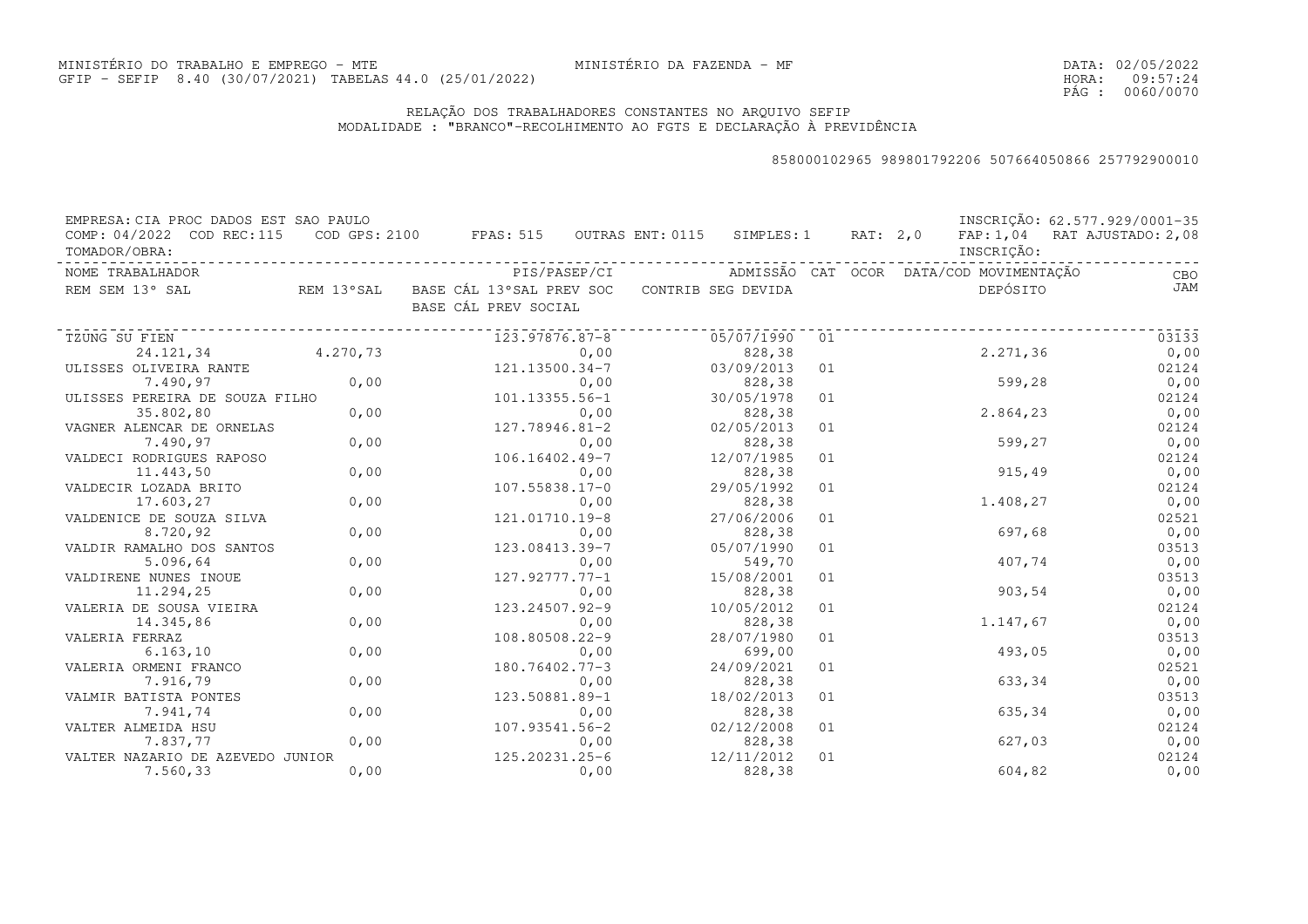DATA:02/05/2022HORA: PÁG : 09:57:24 0061/0070

### RELAÇÃO DOS TRABALHADORES CONSTANTES NO ARQUIVO SEFIPMODALIDADE : "BRANCO"-RECOLHIMENTO AO FGTS E DECLARAÇÃO À PREVIDÊNCIA

| EMPRESA: CIA PROC DADOS EST SAO PAULO                                                                          |             |                                                                                |      |            |    |  |            | INSCRIÇÃO: 62.577.929/0001-35                                    |
|----------------------------------------------------------------------------------------------------------------|-------------|--------------------------------------------------------------------------------|------|------------|----|--|------------|------------------------------------------------------------------|
| COMP: 04/2022 COD REC:115<br>TOMADOR/OBRA:                                                                     |             | COD GPS: 2100 FPAS: 515 OUTRAS ENT: 0115 SIMPLES: 1 RAT: 2,0                   |      |            |    |  | INSCRIÇÃO: | FAP: 1,04 RAT AJUSTADO: 2,08                                     |
| NOME TRABALHADOR                                                                                               |             |                                                                                |      |            |    |  |            | PIS/PASEP/CI     ADMISSÃO CAT OCOR DATA/COD MOVIMENTAÇÃO     CBO |
| REM SEM 13° SAL                                                                                                |             | REM 13°SAL BASE CÁL 13°SAL PREV SOC CONTRIB SEG DEVIDA<br>BASE CÁL PREV SOCIAL |      |            |    |  | DEPÓSITO   | <b>JAM</b>                                                       |
| VANDERLEI DE CASTRO EZEQUIEL                                                                                   |             | 121.76765.80-1                                                                 |      |            |    |  |            | 02124                                                            |
| 17.452,11                                                                                                      | $\sim 0,00$ |                                                                                | 0,00 | 828, 38    |    |  | 1.396,17   | 0,00                                                             |
| VANESSA BAPTISTA LEONEL DA SILVA<br>11.494,94 0,00<br>VANIA ALVES DE SOUZA BARBOZA FERNANDES<br>122.94047.91-7 |             |                                                                                |      | 14/04/2009 | 01 |  |            | 02521                                                            |
|                                                                                                                |             |                                                                                |      | 828,38     |    |  |            | 919,59<br>0,00                                                   |
|                                                                                                                |             |                                                                                |      | 07/03/1988 | 01 |  |            | 03513                                                            |
| 4.472,58                                                                                                       | 0,00        |                                                                                |      | 462,33     |    |  | 357,81     | 0,00                                                             |
| VANIA NEIDE DE ARAUJO MAGALHAES                                                                                |             | $0,00$<br>123.51652.45-4<br>$0,00$<br>0,00<br>122.440                          |      | 07/02/2019 | 01 |  |            | 01114                                                            |
| 20.971,53                                                                                                      |             |                                                                                | 0,00 | 828, 38    |    |  | 1.677,72   | 0,00                                                             |
| VANIA VALERIO COLEONE                                                                                          |             | 122.44088.06-7                                                                 |      | 05/07/1990 | 01 |  |            | 03513                                                            |
| 7.962,32                                                                                                       | 0,00        |                                                                                | 0,00 | 828,38     |    |  | 636,99     | 0,00                                                             |
| VERA CANDIDA JORGE RODRIGUEZ                                                                                   |             | 120.58989.42-4                                                                 |      | 22/03/1982 | 01 |  |            | 02521                                                            |
| 22.933,51                                                                                                      | 0,00        |                                                                                | 0,00 | 828,38     |    |  | 1.834,69   | 0,00                                                             |
| VERA LUCIA CAMACARY PINTO DE OLIVEIRA                                                                          |             | 105.49085.59-6                                                                 |      | 26/01/1979 | 01 |  |            | 03513                                                            |
| 3.900, 61                                                                                                      | 0,00        |                                                                                | 0,00 | 382,26     |    |  | 312,05     | 0,00                                                             |
| VERA LUCIA DE LIMA                                                                                             |             | $108.32466.17 - 1$                                                             |      | 14/04/1980 | 01 |  |            | 02124                                                            |
| 11.509,50                                                                                                      | 0,00        |                                                                                | 0,00 | 828,38     |    |  | 920,77     | 0,00                                                             |
| VERA LUCIA OLTEMANN RODRIGUES                                                                                  |             | 104.28875.80-4                                                                 |      | 03/05/1978 | 01 |  |            | 03513                                                            |
| 8.913,22                                                                                                       | 0,00        |                                                                                | 0,00 | 828,38     |    |  | 713,06     | 0,00                                                             |
| VICENTE EDERSON FERREIRA                                                                                       |             | 170.15966.82-2                                                                 |      | 05/04/1982 | 01 |  |            | 02124                                                            |
| 14.568,02                                                                                                      | 0,00        |                                                                                | 0,00 | 828,38     |    |  | 1.165,44   | 0,00                                                             |
| VILMA EIKO HORITA HORIUTI                                                                                      |             | 107.04804.88-0                                                                 |      | 18/05/1981 | 01 |  |            | 02124                                                            |
| 11.338,84                                                                                                      | 0,00        |                                                                                | 0,00 | 828,38     |    |  | 907,11     | 0,00                                                             |
| VILMA HIROMI NISHIMOTO FREITAS                                                                                 |             | 108.99395.80-2                                                                 |      | 02/02/1981 | 01 |  |            | 03513                                                            |
| 8.205,77                                                                                                       | 0,00        |                                                                                | 0,00 | 828,38     |    |  | 656,47     | 0,00                                                             |
| VILMA REGINA NERI DE ARAUJO SILVA                                                                              |             | 170.22298.36-8                                                                 |      | 18/01/1988 | 01 |  |            | 03513                                                            |
| 6.563,92                                                                                                       | 2.355,92    |                                                                                | 0,00 | 755, 12    |    |  | 713,58     | 0,00                                                             |
| VILSON REVIDIEGO LOPES                                                                                         |             | $105.48604.97 - 2$                                                             |      | 11/06/1986 | 01 |  |            | 02124                                                            |
| 64.948,31                                                                                                      | 0,00        | 0,00<br>137.98383.85-4                                                         | 0,00 | 828, 38    |    |  | 5.195,87   | 0,00                                                             |
| VINICIUS NUNES MACEDO                                                                                          |             |                                                                                |      | 18/11/2014 | 01 |  |            | 02124                                                            |
| 7.645,60                                                                                                       | 0,00        |                                                                                | 0,00 | 828, 38    |    |  | 611,64     | 0,00                                                             |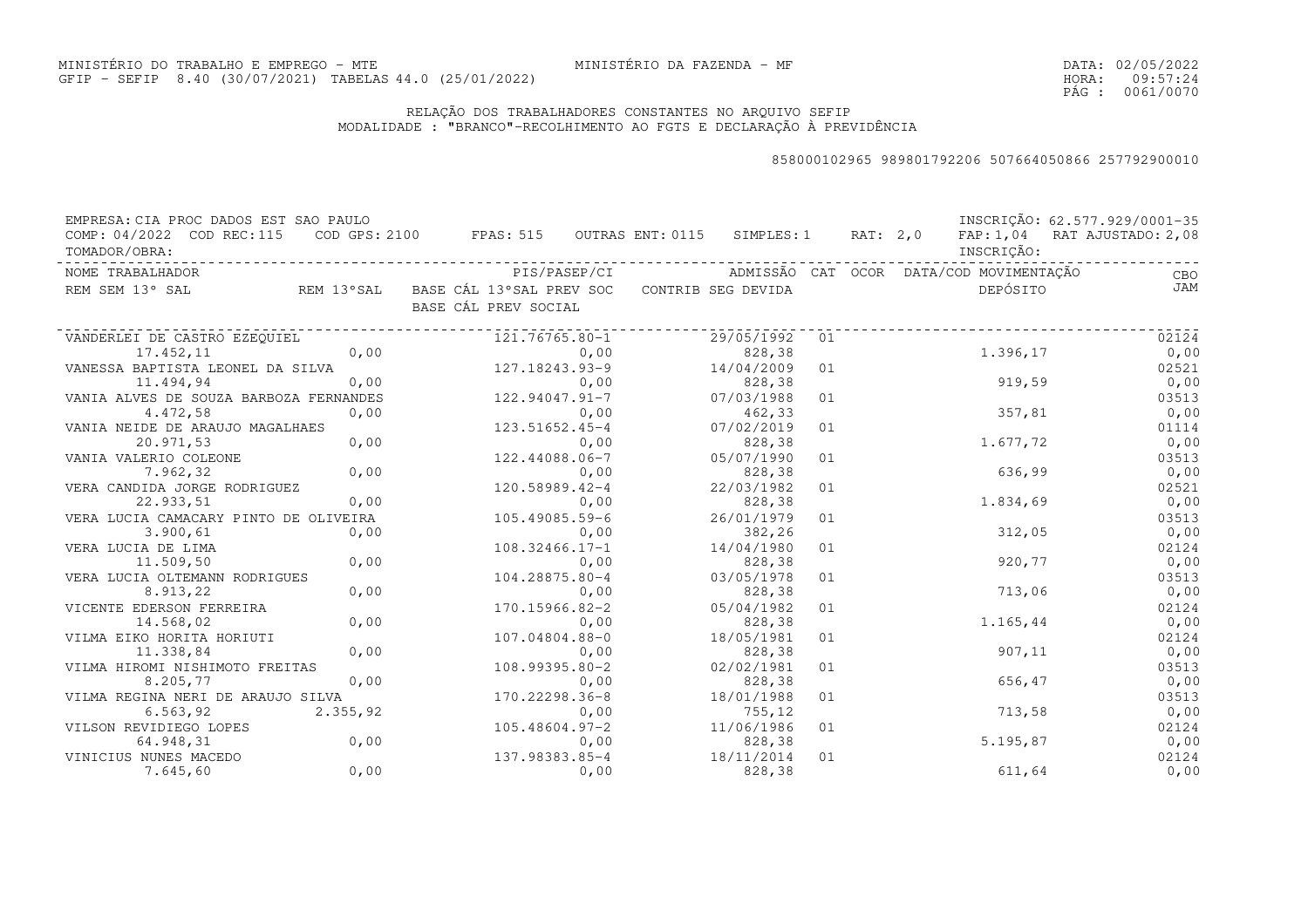DATA:02/05/2022HORA: PÁG : 09:57:24 0062/0070

### RELAÇÃO DOS TRABALHADORES CONSTANTES NO ARQUIVO SEFIPMODALIDADE : "BRANCO"-RECOLHIMENTO AO FGTS E DECLARAÇÃO À PREVIDÊNCIA

| EMPRESA: CIA PROC DADOS EST SAO PAULO<br>COMP: 04/2022 COD REC:115 |          | COD GPS: 2100 FPAS: 515 OUTRAS ENT: 0115 SIMPLES: 1 RAT: 2,0                   |      |            |    |    |                                                      | INSCRIÇÃO: 62.577.929/0001-35<br>FAP: 1,04 RAT AJUSTADO: 2,08 |
|--------------------------------------------------------------------|----------|--------------------------------------------------------------------------------|------|------------|----|----|------------------------------------------------------|---------------------------------------------------------------|
| TOMADOR/OBRA:                                                      |          |                                                                                |      |            |    |    | INSCRIÇÃO:                                           |                                                               |
| NOME TRABALHADOR                                                   |          |                                                                                |      |            |    |    | PIS/PASEP/CI ADMISSÃO CAT OCOR DATA/COD MOVIMENTAÇÃO | CBO                                                           |
| REM SEM 13° SAL                                                    |          | REM 13°SAL BASE CÁL 13°SAL PREV SOC CONTRIB SEG DEVIDA<br>BASE CÁL PREV SOCIAL |      |            |    |    | DEPÓSITO                                             | <b>JAM</b>                                                    |
| VIRGINIA PENTEADO DE ARAUJO                                        |          | 108.47795.92-3                                                                 |      | 07/01/1982 | 01 |    |                                                      | 02124                                                         |
| 11.535,53                                                          | 0,00     |                                                                                | 0,00 | 828,38     |    |    | 922,85                                               | 0,00                                                          |
| VITOR MANOEL BERNARDES DOS SANTOS                                  |          | 106.77201.28-9                                                                 |      | 04/05/1981 | 01 |    |                                                      | 02124                                                         |
| 19.061,19                                                          | 0,00     |                                                                                | 0,00 | 828,38     |    |    | 1.524,90                                             | 0,00                                                          |
| VITORIA DOS SANTOS NETA                                            |          | 0,00<br>124.22937.46-4                                                         |      | 28/05/1992 | 01 |    |                                                      | 03513                                                         |
| 6.078, 29                                                          | 0,00     |                                                                                | 0,00 | 687,13     |    |    | 486,26                                               | 0,00                                                          |
| VIVIAN CRISTINA BLUMTRITT GOLTL SZPIN                              |          | 0,00<br>137.22343.77-0                                                         |      | 02/04/2020 | 01 | 05 |                                                      | 02521                                                         |
| 13.302,34                                                          | 0,00     |                                                                                | 0,00 | 828,38     |    |    | 1.064,18                                             | 0,00                                                          |
| VIVIANA BATISTA DA CRUZ                                            |          | 125.01242.91-4                                                                 |      | 24/06/2002 | 01 |    |                                                      | 03513                                                         |
| 7.671,96                                                           | 0,00     |                                                                                | 0,00 | 828,38     |    |    | 613,75                                               | 0,00                                                          |
| WAGNER ARICO                                                       |          | 101.13348.18-2                                                                 |      | 25/04/1979 | 01 |    |                                                      | 03133                                                         |
| 5.535, 92                                                          | 0,00     |                                                                                | 0,00 | 611,20     |    |    | 442,88                                               | 0,00                                                          |
| WAGNER DE OLIVEIRA DIAS                                            |          | $125.52419.81 - 1$                                                             |      | 11/06/2013 | 01 |    |                                                      | 02124                                                         |
| 9.216, 10                                                          | 3.468,04 |                                                                                | 0,00 | 828,38     |    |    | 1.014,73                                             | 0,00                                                          |
| WAGNER DO CARMO GOMES                                              |          | 190.58018.32-9                                                                 |      | 06/02/2017 | 01 |    |                                                      | 01114                                                         |
| 24.805,52                                                          | 0,00     |                                                                                | 0,00 | 828,38     |    |    | 1.984,44                                             | 0,00                                                          |
| WAGNER MORENO                                                      |          | 108.15163.39-5                                                                 |      | 04/01/1982 | 01 |    |                                                      | 02124                                                         |
| 25.830,78                                                          | 0,00     |                                                                                | 0,00 | 828,38     |    |    | 2.066, 47                                            | 0,00                                                          |
| WAGNER SUAREZ DE ARAUJO                                            |          | $107.63601.44-3$                                                               |      | 07/07/1989 | 01 |    |                                                      | 04110                                                         |
| 4.268,49                                                           | 0,00     |                                                                                | 0,00 | 433,76     |    |    | 341,48                                               | 0,00                                                          |
| WAINE TONIOLO                                                      |          | 107.75099.45-4                                                                 |      | 04/06/1986 | 01 |    |                                                      | 02124                                                         |
| 16.197,83                                                          | 0,00     |                                                                                | 0,00 | 828,38     |    |    | 1.295,83                                             | 0,00                                                          |
| WAITON ALVES DE LIMA JUNIOR                                        |          | 136.18777.85-9                                                                 |      | 05/08/2013 | 01 |    |                                                      | 02142                                                         |
| 20.351,01                                                          | 0,00     |                                                                                | 0,00 | 828,38     |    |    | 1.628,08                                             | 0,00                                                          |
| WALDEMIR DE SANTANA                                                |          | 122.98550.85-0                                                                 |      | 03/07/1990 | 01 |    |                                                      | 02124                                                         |
| 15.318,66                                                          | 0,00     |                                                                                | 0,00 | 828,38     |    |    | 1.225,50                                             | 0,00                                                          |
| WALDEZ LEONARDO NEHRASIUS                                          |          | 170.50785.33-2                                                                 |      | 28/06/2006 | 01 |    |                                                      | 03513                                                         |
| 6.779, 92                                                          | 0,00     |                                                                                | 0,00 | 785,36     |    |    | 542,39                                               | 0,00                                                          |
| WALDIR TINTI                                                       |          | 104.20013.84-6                                                                 |      | 17/12/1980 | 01 |    |                                                      | 02124                                                         |
| 23.019,94                                                          | 0,00     |                                                                                | 0,00 | 828,38     |    |    | 1.841,60                                             | 0,00                                                          |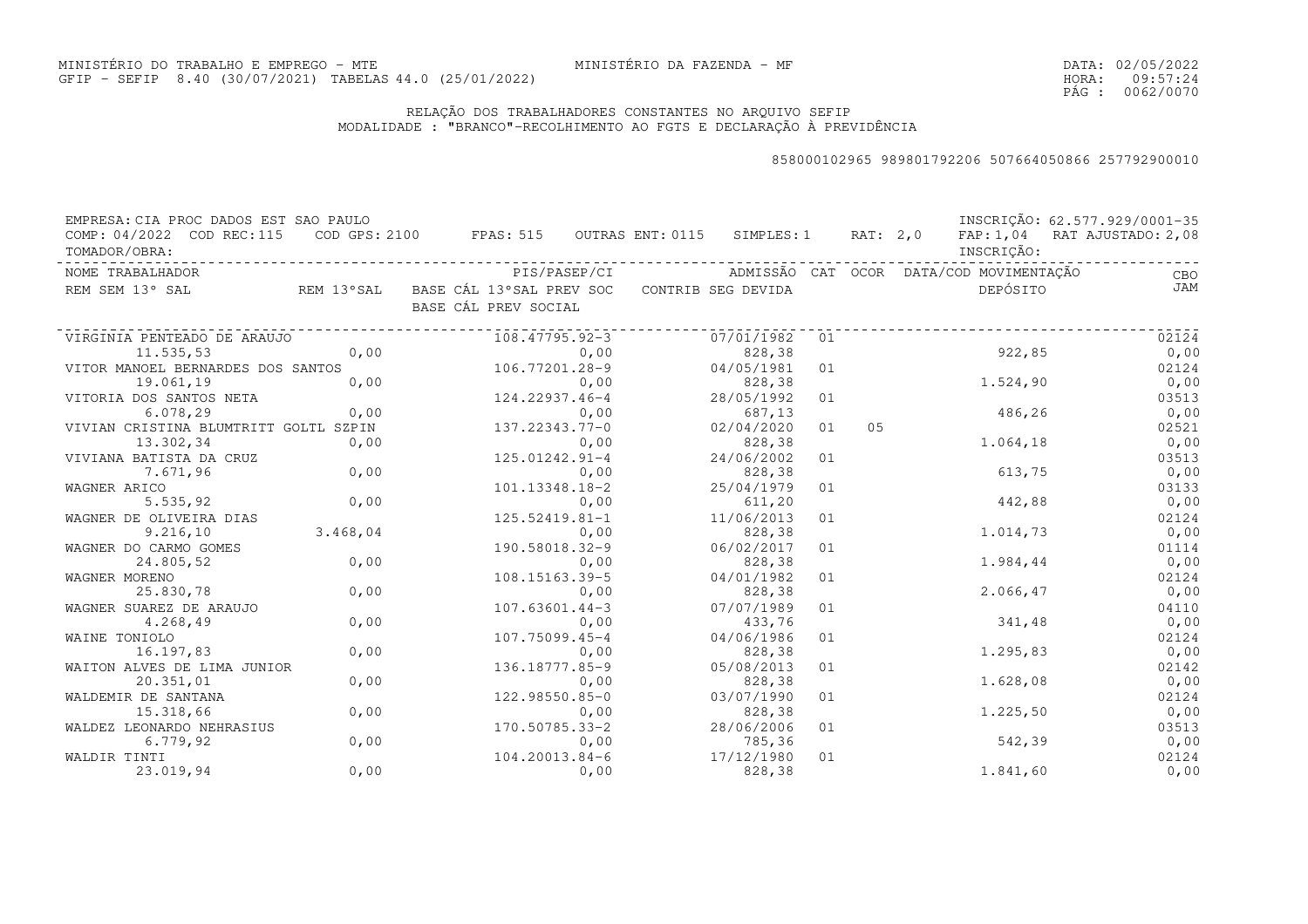DATA:02/05/2022HORA: PÁG : 09:57:24 0063/0070

### RELAÇÃO DOS TRABALHADORES CONSTANTES NO ARQUIVO SEFIPMODALIDADE : "BRANCO"-RECOLHIMENTO AO FGTS E DECLARAÇÃO À PREVIDÊNCIA

| EMPRESA: CIA PROC DADOS EST SAO PAULO<br>COMP: 04/2022 COD REC:115 |      | COD GPS: 2100 FPAS: 515 OUTRAS ENT: 0115 SIMPLES: 1 RAT: 2,0                   |      |                                         |    |    |            | INSCRIÇÃO: 62.577.929/0001-35<br>FAP: 1,04 RAT AJUSTADO: 2,08 |
|--------------------------------------------------------------------|------|--------------------------------------------------------------------------------|------|-----------------------------------------|----|----|------------|---------------------------------------------------------------|
| TOMADOR/OBRA:                                                      |      |                                                                                |      |                                         |    |    | INSCRIÇÃO: |                                                               |
| NOME TRABALHADOR                                                   |      | PIS/PASEP/CI                                                                   |      | ADMISSÃO CAT OCOR DATA/COD MOVIMENTAÇÃO |    |    |            | CBO                                                           |
| REM SEM 13° SAL                                                    |      | REM 13°SAL BASE CÁL 13°SAL PREV SOC CONTRIB SEG DEVIDA<br>BASE CÁL PREV SOCIAL |      |                                         |    |    | DEPÓSITO   | JAM                                                           |
| WALDOMIRO LUCIANO DA SILVA                                         |      | 103.87473.51-0                                                                 |      | 20/03/1987                              | 01 |    |            | 03513                                                         |
| 6.346,64                                                           | 0,00 |                                                                                | 0,00 | 724,70                                  |    |    | 507,74     | 0,00                                                          |
| WALTER CONSTANTINO JUNIOR                                          |      | 104.08382.97-7                                                                 |      | 26/01/1982                              | 01 |    |            | 02124                                                         |
| 26.610,56                                                          | 0,00 |                                                                                | 0,00 | 828,38                                  |    |    | 2.128,85   | 0,00                                                          |
| WALTER ITOKAZO                                                     |      | 120.35234.85-0                                                                 |      | 20/08/2013                              | 01 |    |            | 03513                                                         |
| 4.387,52                                                           | 0,00 |                                                                                | 0,00 | 450,42                                  |    |    | 351,01     | 0,00                                                          |
| WALTER LUIZ DE ALMEIDA SILVA                                       |      | 170.68662.26-7                                                                 |      | 20/07/1998                              | 01 |    |            | 02124                                                         |
| 14.145,26                                                          | 0,00 |                                                                                | 0,00 | 828,38                                  |    |    | 1.131,62   | 0,00                                                          |
| WALTER SADAYOSHI TAMAZATO                                          |      | 107.73711.83-7                                                                 |      | 20/07/2006                              | 01 |    |            | 02124                                                         |
| 7.976,49                                                           | 0,00 |                                                                                | 0,00 | 828,38                                  |    |    | 638,12     | 0,00                                                          |
| WALTER SILVA JUNIOR                                                |      | 107.30004.65-9                                                                 |      | 03/05/1982                              | 01 |    |            | 02124                                                         |
| 18.262,06                                                          | 0,00 |                                                                                | 0,00 | 828,38                                  |    |    | 1.460,97   | 0,00                                                          |
| WANDERLEY FERREIRA DA SILVA                                        |      | 103.81813.20-4                                                                 |      | 03/05/1976                              | 01 |    |            | 02124                                                         |
| 30.622,48                                                          | 0,00 |                                                                                | 0,00 | 828,38                                  |    |    | 2.449,80   | 0,00                                                          |
| WANDERLEY GESSERANO MINICI                                         |      | 121.80898.05-5                                                                 |      | 23/07/2010                              | 01 |    |            | 02142                                                         |
| 21.688,25                                                          | 0,00 |                                                                                | 0,00 | 828,38                                  |    |    | 1.735,07   | 0,00                                                          |
| WANDERLEY WALERIO COUTINHO MELO                                    |      | 123.23649.33-9                                                                 |      | 23/10/1998                              | 01 |    |            | 02124                                                         |
| 11.833,31                                                          | 0,00 |                                                                                | 0,00 | 828,38                                  |    |    | 946,67     | 0,00                                                          |
| WANDERSON ROGERIO RIBEIRO                                          |      | 170.07767.01-8                                                                 |      | 28/04/1998                              | 01 | 05 |            | 03513                                                         |
| 14.592,32                                                          | 0,00 |                                                                                | 0,00 | 828,38                                  |    |    | 1.167,38   | 0,00                                                          |
| WANDERSON THIAGO DA SILVA PAGANI                                   |      | 128.41946.14-4                                                                 |      | 01/10/2013                              | 01 |    |            | 01114                                                         |
| 18.783,10                                                          | 0,00 |                                                                                | 0,00 | 828,38                                  |    |    | 1.502,64   | 0,00                                                          |
| WELLERSON LOPES DA SILVA                                           |      | $130.68536.81 - 1$                                                             |      | 03/11/2005                              | 01 |    |            | 02124                                                         |
| 14.585,26                                                          | 0,00 |                                                                                | 0,00 | 828,38                                  |    |    | 1.166,82   | 0,00                                                          |
| WELLINGTON BASTOS DE CARVALHO                                      |      | 104.25180.98-8                                                                 |      | 20/03/1987                              | 01 |    |            | 02124                                                         |
| 28.080,36                                                          | 0,00 |                                                                                | 0,00 | 828,38                                  |    |    | 2.246, 43  | 0,00                                                          |
| WELLINGTON MALAGUTTI                                               |      | 129.32564.93-7                                                                 |      | 04/08/2008                              | 01 | 05 |            | 03513                                                         |
| 12.903,47                                                          | 0,00 |                                                                                | 0,00 | 828,38                                  |    |    | 1.032,27   | 0,00                                                          |
| WESLEY LOPES LISBOA                                                |      | 134.19536.81-9                                                                 |      | 07/08/2013                              | 01 |    |            | 02124                                                         |
| 7.490,97                                                           | 0,00 |                                                                                | 0,00 | 828,38                                  |    |    | 599,27     | 0,00                                                          |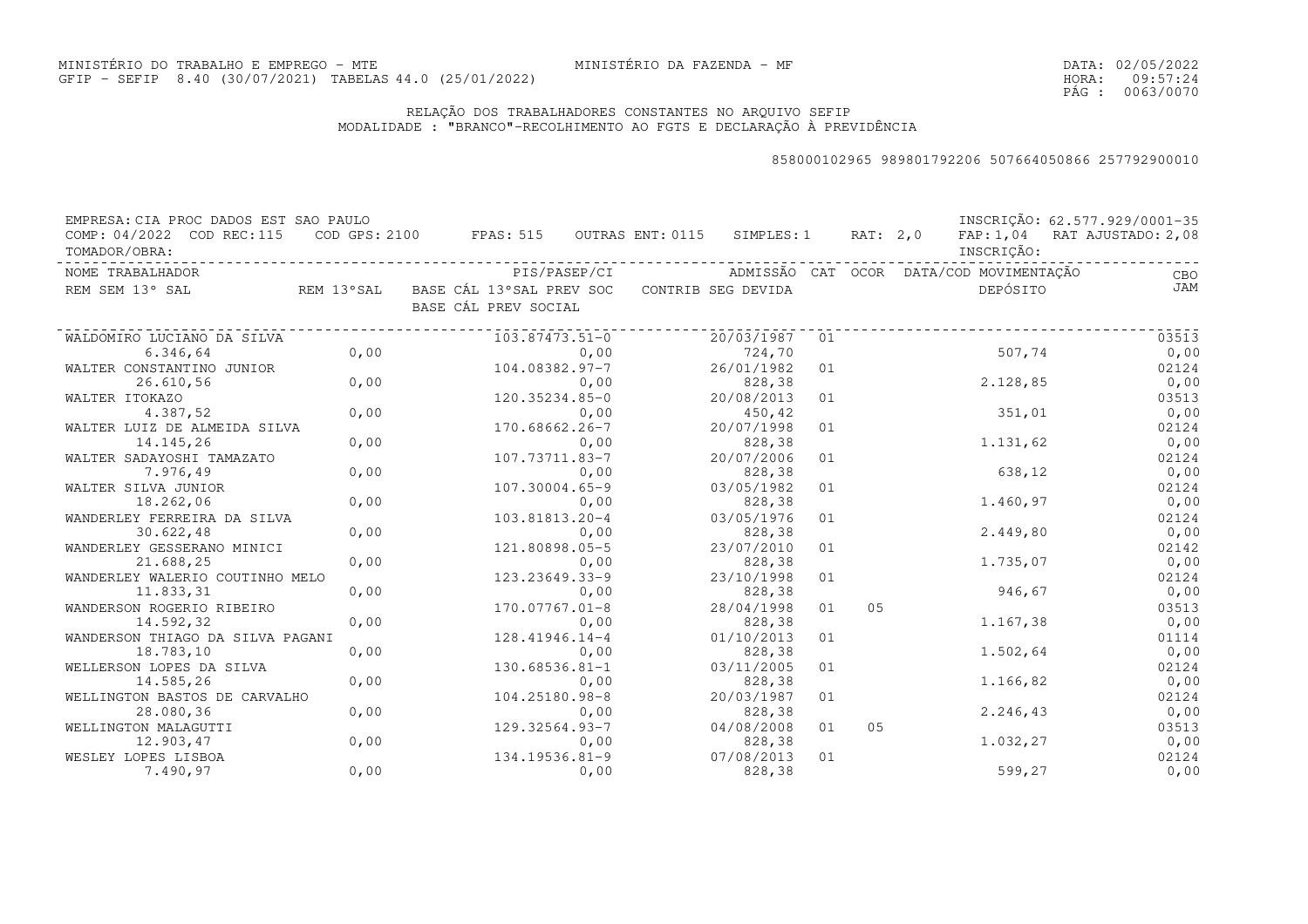DATA:02/05/2022HORA: PÁG : 09:57:24 0064/0070

### RELAÇÃO DOS TRABALHADORES CONSTANTES NO ARQUIVO SEFIPMODALIDADE : "BRANCO"-RECOLHIMENTO AO FGTS E DECLARAÇÃO À PREVIDÊNCIA

| EMPRESA: CIA PROC DADOS EST SAO PAULO<br>COMP: 04/2022 COD REC:115       |      | COD GPS: 2100 FPAS: 515 OUTRAS ENT: 0115 SIMPLES: 1 RAT: 2,0 |            |    |    |                                         | INSCRIÇÃO: 62.577.929/0001-35<br>FAP: 1,04 RAT AJUSTADO: 2,08 |
|--------------------------------------------------------------------------|------|--------------------------------------------------------------|------------|----|----|-----------------------------------------|---------------------------------------------------------------|
| TOMADOR/OBRA:                                                            |      |                                                              |            |    |    | INSCRIÇÃO:                              |                                                               |
| NOME TRABALHADOR                                                         |      | PIS/PASEP/CI                                                 |            |    |    | ADMISSÃO CAT OCOR DATA/COD MOVIMENTAÇÃO | <b>EXECUTE:</b> CBO                                           |
| REM SEM 13° SAL REM 13° SAL BASE CÁL 13° SAL PREV SOC CONTRIB SEG DEVIDA |      |                                                              |            |    |    | DEPÓSITO                                | <b>JAM</b>                                                    |
|                                                                          |      | BASE CÁL PREV SOCIAL                                         |            |    |    |                                         |                                                               |
| WILLIAM DOS SANTOS                                                       |      | 103.98984.14-7                                               | 09/06/1986 | 01 |    |                                         | 02521                                                         |
| 10.454,63                                                                | 0,00 | 0,00                                                         | 828,38     |    |    | 836,38                                  | 0,00                                                          |
| WILLIAM JORGE RODRIGUES DA ROCHA                                         |      | 137.70743.89-9                                               | 24/06/2014 | 01 |    |                                         | 03513                                                         |
| 5.100, 29                                                                | 0,00 | 0,00                                                         | 550,21     |    |    | 408,02                                  | 0,00                                                          |
| WILLIAM RODRIGUES FARIAS                                                 |      | 209.90704.45-3                                               | 01/04/2013 | 01 |    |                                         | 02124                                                         |
| 10.187,25                                                                | 0,00 | 0,00                                                         | 828,38     |    |    | 814,98                                  | 0,00                                                          |
| WILLIAM VIDAL BARBOSA                                                    |      | 129.95400.53-2                                               | 17/08/2005 | 01 |    |                                         | 03513                                                         |
| 5.917,23                                                                 | 0,00 | 0,00                                                         | 664,58     |    |    | 473,37                                  | 0,00                                                          |
| WILLIAM XAVIER                                                           |      | 126.98343.85-2                                               | 12/04/2010 | 01 |    |                                         | 02124                                                         |
| 9.203, 18                                                                | 0,00 | 0,00                                                         | 828,38     |    |    | 736,25                                  | 0,00                                                          |
| WILLIAN OLIVEIRA SIQUEIRA CAVALCANTE                                     |      | 127.05021.85-1                                               | 18/03/2013 | 01 |    |                                         | 02124                                                         |
| 7.560,33                                                                 | 0,00 | 0,00                                                         | 828,38     |    |    | 604,82                                  | 0,00                                                          |
| WILLIANS CASATTI                                                         |      | 127.61450.23-1                                               | 20/07/2012 | 01 |    |                                         | 02521                                                         |
| 18.568,40                                                                | 0,00 | 0,00                                                         | 828,38     |    |    | 1.485,47                                | 0,00                                                          |
| WILLIANS NASCIMENTO DE SOUZA                                             |      | 132.87510.89-3                                               | 05/11/2014 | 01 |    |                                         | 02124                                                         |
| 9.140,82                                                                 | 0,00 | 0,00                                                         | 828,38     |    |    | 731,26                                  | 0,00                                                          |
| WLADIMIR ROVAI                                                           |      | 108.14709.23-8                                               | 06/04/1981 | 01 |    |                                         | 02124                                                         |
| 31.436,29                                                                | 0,00 | 0,00                                                         | 828,38     |    |    | 2.514,91                                | 0,00                                                          |
| WOLNEY MARCONI MAIA                                                      |      | 122.17897.62-6                                               | 05/10/1995 | 01 | 05 |                                         | 02124                                                         |
| 24.897,98                                                                | 0,00 | 0,00                                                         | 828,38     |    |    | 1.991,84                                | 0,00                                                          |
| YGOR MORAES LACHI                                                        |      | 190.52140.57-2                                               | 14/04/2014 | 01 |    |                                         | 03513                                                         |
| 9.266,94                                                                 | 0,00 | 0,00                                                         | 828,38     |    |    | 741,35                                  | 0,00                                                          |
| YURI BORGHETTI DA SILVA                                                  |      | 207.19074.33-3                                               | 04/03/2013 | 01 |    |                                         | 02124                                                         |
| 21.307,37                                                                | 0,00 | 0,00                                                         | 828,38     |    |    | 1.704,58                                | 0,00                                                          |
| ZELIA NUNES DE SOUSA                                                     |      | 121.91412.00-0                                               | 05/07/1990 | 01 |    |                                         | 02521                                                         |
| 12.136,01                                                                | 0,00 | 0,00                                                         | 828,38     |    |    | 970,89                                  | 0,00                                                          |
| ZENILTO BARBOSA                                                          |      | 123.59520.54-9                                               | 01/03/1989 | 01 |    |                                         | 02124                                                         |
| 15.002,02                                                                | 0,00 | 0,00                                                         | 828,38     |    |    | 1.200,16                                | 0,00                                                          |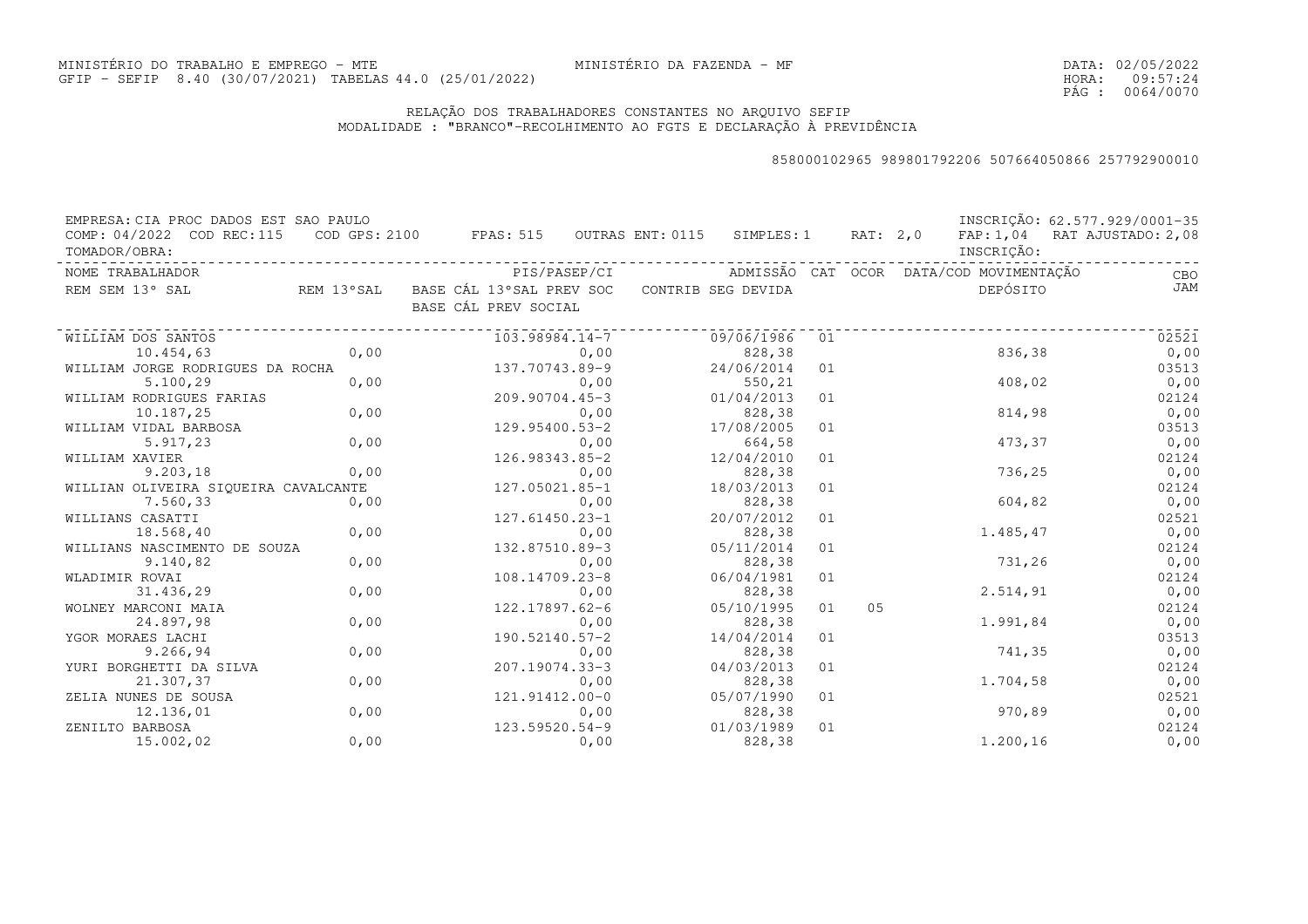DATA:02/05/2022HORA: PÁG : 09:57:24 0065/0070

### RELAÇÃO DOS TRABALHADORES COM GRRF CONSTANTES NO ARQUIVO SEFIPMODALIDADE : "BRANCO"-RECOLHIMENTO AO FGTS E DECLARAÇÃO À PREVIDÊNCIA

| EMPRESA: CIA PROC DADOS EST SAO PAULO<br>COMP: 04/2022 COD REC:115<br>TOMADOR/OBRA: | COD GPS: 2100 | FPAS: 515                                                        | OUTRAS ENT: 0115<br>SIMPLES: 1     |    | RAT: 2.0 | INSCRIÇÃO: 62.577.929/0001-35<br>FAP: 1,04 RAT AJUSTADO: 2,08<br>INSCRICÃO: |               |
|-------------------------------------------------------------------------------------|---------------|------------------------------------------------------------------|------------------------------------|----|----------|-----------------------------------------------------------------------------|---------------|
| NOME TRABALHADOR<br>REM SEM 13° SAL                                                 | REM 13°SAL    | PIS/PASEP/CI<br>BASE CÁL 13°SAL PREV SOC<br>BASE CÁL PREV SOCIAL | ADMISSÃO CAT<br>CONTRIB SEG DEVIDA |    | OCOR     | DATA/COD MOVIMENTAÇÃO<br>DEPÓSITO                                           | CBO<br>JAM    |
| DOUGLAS VIUDEZ<br>2.925,24                                                          | 0,00          | $108.20008.47 - 5$<br>0,00                                       | 26/08/2021<br>321,77               | 05 |          | 04/04/2022 I1<br>0,00                                                       | 01210<br>0,00 |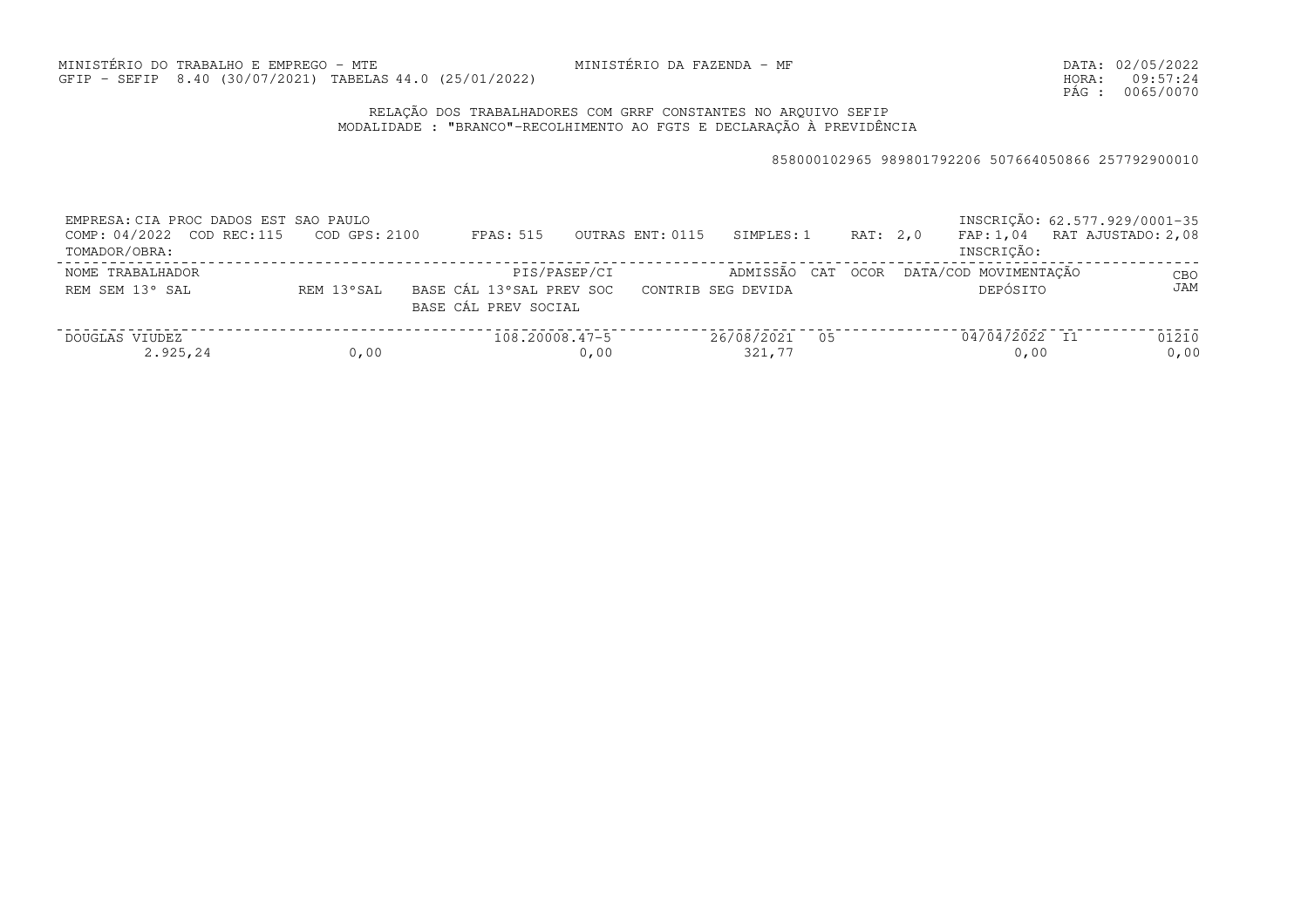DATA:02/05/2022HORA: PÁG : 09:57:24 0066/0070

### RELAÇÃO DOS TRABALHADORES CONSTANTES NO ARQUIVO SEFIPMODALIDADE : "BRANCO"-RECOLHIMENTO AO FGTS E DECLARAÇÃO À PREVIDÊNCIA

| EMPRESA: CIA PROC DADOS EST<br>COMP: 04/2022 COD REC: 115<br>TOMADOR/OBRA: | SAO PAULO<br>COD GPS: 2100 | FPAS: 515                                        | OUTRAS ENT: 0115 | SIMPLES: 1         |                | RAT: 2,0    | FAP: 1,04<br>INSCRIÇÃO: |        | INSCRIÇÃO: 62.577.929/0001-35<br>RAT AJUSTADO: 2,08 |
|----------------------------------------------------------------------------|----------------------------|--------------------------------------------------|------------------|--------------------|----------------|-------------|-------------------------|--------|-----------------------------------------------------|
| NOME TRABALHADOR                                                           |                            | PIS/PASEP/CI                                     |                  | ADMISSÃO           | CAT            | <b>OCOR</b> | DATA/COD MOVIMENTAÇÃO   |        | CBO                                                 |
| REM SEM 13° SAL                                                            | REM 13°SAL                 | BASE CÁL 13°SAL PREV SOC<br>BASE CÁL PREV SOCIAL |                  | CONTRIB SEG DEVIDA |                |             | DEPÓSITO                |        | JAM                                                 |
| ANDRE DE ALMEIDA CATARINO PEREIRA                                          |                            | 207.77170.77-3                                   |                  | 18/04/2022         | 05             |             |                         |        | 01210                                               |
| 9.507,03                                                                   | 0.00                       |                                                  | 0,00             | 779,59             |                |             |                         | 760,56 | 0,00                                                |
| CARLOS ANDRE DE MARIA DE ARRUDA                                            |                            | $130.22343.81 - 6$                               |                  | 14/01/2019         | 0 <sub>5</sub> | 0.5         |                         |        | 01210                                               |
| 21.939,31                                                                  | 0.00                       |                                                  | 0,00             | 779,59             |                |             | 1.755,14                |        | 0,00                                                |
| IZABEL CAMARGO LOPES MONTEIRO                                              |                            | $170.38524.91 - 5$                               |                  | 01/10/2020         | 05             | 05          |                         |        | 01210                                               |
| 21.939,31                                                                  | 0,00                       |                                                  | 0,00             | 779,59             |                |             | 1.755,14                |        | 0,00                                                |
| MURILO MOHRING MACEDO                                                      |                            | 190.38296.36-6                                   |                  | 14/01/2019         | 0.5            |             |                         |        | 01210                                               |
| 21.939,31                                                                  | 0,00                       |                                                  | 0,00             | 779,59             |                |             | 1.755,14                |        | 0,00                                                |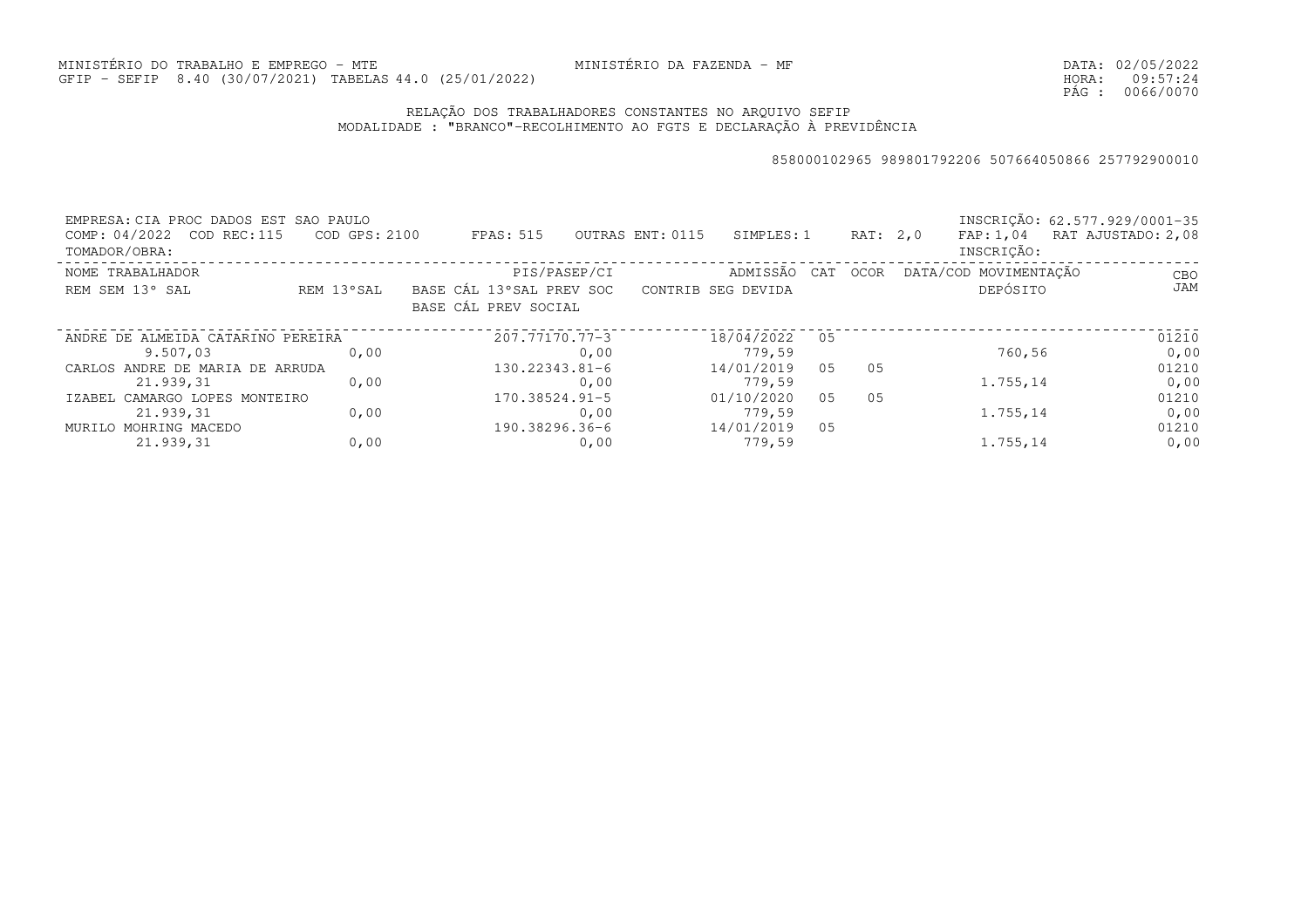DATA:02/05/2022HORA: PÁG : 09:57:24 0067/0070

### RELAÇÃO DOS TRABALHADORES CONSTANTES NO ARQUIVO SEFIPMODALIDADE : "BRANCO"-RECOLHIMENTO AO FGTS E DECLARAÇÃO À PREVIDÊNCIA

#### 858000102965 989801792206 507664050866 257792900010

| EMPRESA: CIA PROC DADOS EST SAO PAULO<br>COMP: 04/2022 COD REC:115                         |      | COD GPS: 2100 FPAS: 515 OUTRAS ENT: 0115 SIMPLES: 1 RAT: 2,0 |        |    |                |                                         | INSCRIÇÃO: 62.577.929/0001-35<br>FAP: 1,04 RAT AJUSTADO: 2,08 |
|--------------------------------------------------------------------------------------------|------|--------------------------------------------------------------|--------|----|----------------|-----------------------------------------|---------------------------------------------------------------|
| TOMADOR/OBRA:                                                                              |      |                                                              |        |    |                | INSCRIÇÃO:                              |                                                               |
| NOME TRABALHADOR                                                                           |      | PIS/PASEP/CI                                                 |        |    |                | ADMISSÃO CAT OCOR DATA/COD MOVIMENTAÇÃO | <b>CBO</b>                                                    |
| REM SEM 13° SAL                 REM 13°SAL   BASE CÁL 13°SAL PREV SOC   CONTRIB SEG DEVIDA |      |                                                              |        |    |                | DEPÓSITO                                | JAM                                                           |
|                                                                                            |      | BASE CÁL PREV SOCIAL                                         |        |    |                |                                         |                                                               |
| AMAURI GAVIAO ALMEIDA M SILVA                                                              |      | 190.20029.41-2                                               |        | 13 | 05             |                                         | 01210                                                         |
| 4.387,86                                                                                   | 0,00 | 0,00                                                         | 0,00   |    |                | 0,00                                    | 0,00                                                          |
| ANA GILDA DE BARROS BASILIO MENDES                                                         |      | 127.35712.45-3                                               |        | 13 | 05             |                                         | 01210                                                         |
| 10.747,49                                                                                  | 0,00 | 0,00                                                         | 779,59 |    |                | 0,00                                    | 0,00                                                          |
| CARLA CRISTINA DE OLIVEIRA POLETTI                                                         |      | 124.25355.72-5                                               |        | 13 | 05             |                                         | 01210                                                         |
| 10.747,49                                                                                  | 0,00 | 0,00                                                         | 383,59 |    |                | 0,00                                    | 0,00                                                          |
| FERNANDO LUIZ RAMOS POMPEIA                                                                |      | $104.21426.31 - 1$                                           |        | 13 | 05             |                                         | 01210                                                         |
| 6.581,79                                                                                   | 0,00 | 0,00                                                         | 723,99 |    |                | 0,00                                    | 0,00                                                          |
| GUSTAVO DE MAGALHAES GAUDIE LEY                                                            |      | 125.64777.89-0                                               |        | 13 | 05             |                                         | 01210                                                         |
| 6.581,79                                                                                   | 0,00 | 0,00                                                         | 0,00   |    |                | 0,00                                    | 0,00                                                          |
| JOAO CARLOS CASTILHO GARCIA                                                                |      | 123.44990.49-8                                               |        | 13 | 05             |                                         | 01210                                                         |
| 10.747,49                                                                                  | 0,00 | 0,00                                                         | 0,00   |    |                | 0,00                                    | 0,00                                                          |
| JOAO GERMANO BOTTCHER FILHO                                                                |      | 180.72736.77-4                                               |        | 13 | 05             |                                         | 01210                                                         |
| 6.581,79                                                                                   | 0,00 | 0,00                                                         | 723,99 |    |                | 0,00                                    | 0,00                                                          |
| JOAO HENRIOUE POIANI                                                                       |      | 125.92820.77-0                                               |        | 13 | 05             |                                         | 01210                                                         |
| 4.387,86                                                                                   | 0,00 | 0,00                                                         | 0,00   |    |                | 0,00                                    | 0,00                                                          |
| JOSE GERALDO DOS SANTOS                                                                    |      | 103.81532.29-9                                               |        | 13 |                |                                         | 01210                                                         |
| 6.581,79                                                                                   | 0,00 | 0,00                                                         | 723,99 |    |                | 0,00                                    | 0,00                                                          |
| MOACYR VIEIRA SERODIO FILHO                                                                |      | 120.58527.05-6                                               |        | 13 |                |                                         | 01210                                                         |
| 10.747,49                                                                                  | 0,00 | 0,00                                                         | 779,59 |    |                | 0,00                                    | 0,00                                                          |
| PAULO HENRIQUE CARDOSO                                                                     |      | 170.12549.00-7                                               |        | 13 | 0 <sub>5</sub> |                                         | 01210                                                         |
| 6.581,79                                                                                   | 0,00 | 0,00                                                         | 723,99 |    |                | 0,00                                    | 0,00                                                          |
| PAULO JOSE GALLI                                                                           |      | $106.67847.51 - 8$                                           |        | 13 |                |                                         | 01210                                                         |
| 4.387,86                                                                                   | 0,00 | 0,00                                                         | 482,66 |    |                | 0,00                                    | 0,00                                                          |
| RODRIGO BEZERRA DA SILVA                                                                   |      | 190.38944.92-9                                               |        | 13 | 05             |                                         | 01210                                                         |
| 4.387,86                                                                                   | 0,00 | 0,00                                                         | 482,66 |    |                | 0,00                                    | 0,00                                                          |
| VERA HELENA VILLACA                                                                        |      | 120.45302.96-4                                               |        | 13 | 0 <sub>5</sub> |                                         | 01210                                                         |
| 4.387,86                                                                                   | 0,00 | 0,00                                                         | 0,00   |    |                | 0,00                                    | 0,00                                                          |

TOTAIS DA EMPRESA/TOMADOR

12.749.210,81 222.789,97 13.836,87 749.039,09 1.029.698,98 0,00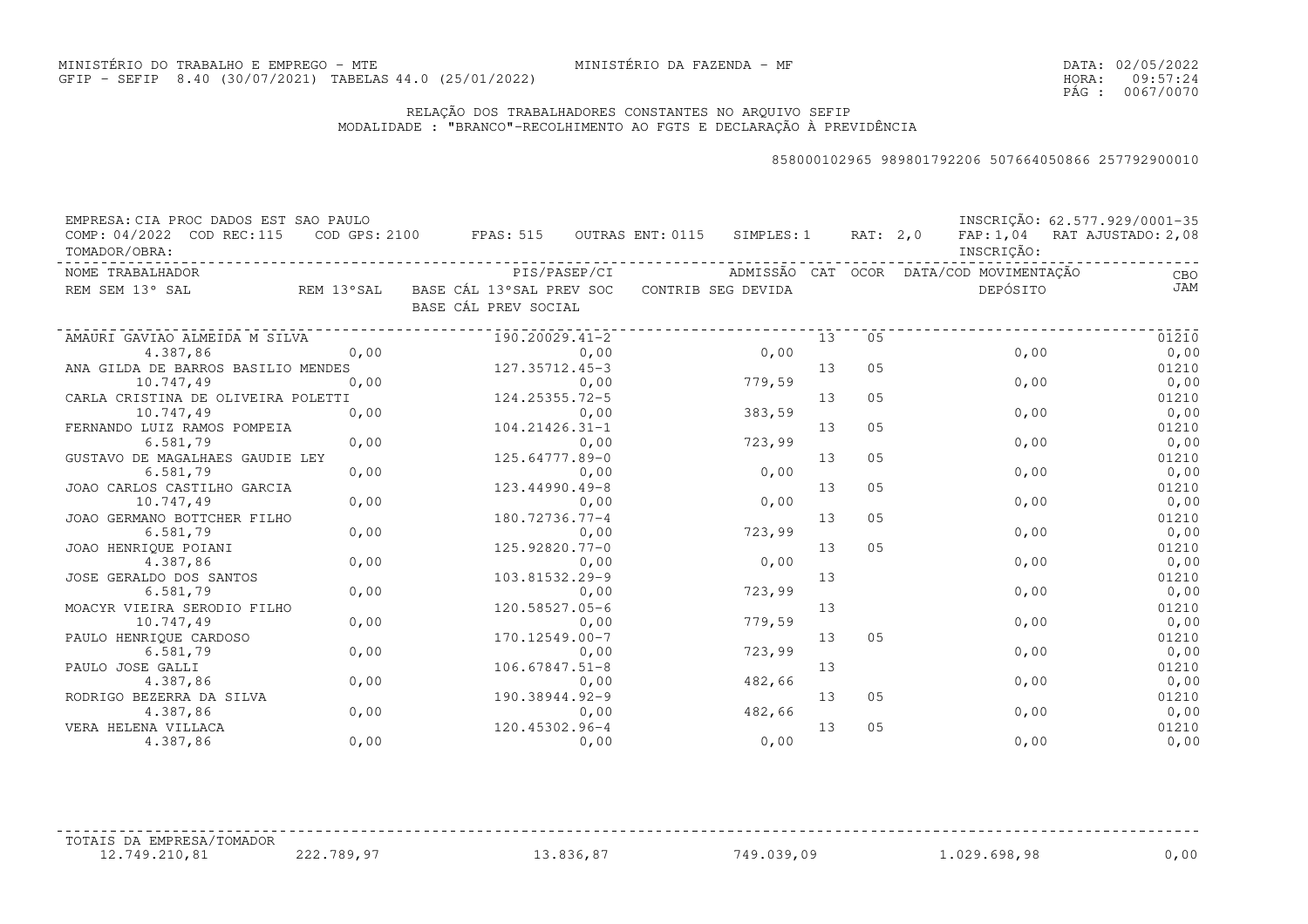MINISTÉRIO DA FAZENDA - MF

DATA:02/05/2022HORA: PÁG : 09:57:24 0068/0070

## RELAÇÃO DOS TRABALHADORES CONSTANTES NO ARQUIVO SEFIP

RESUMO DO FECHAMENTO - EMPRESA

#### MODALIDADE : "BRANCO"-RECOLHIMENTO AO FGTS E DECLARAÇÃO À PREVIDÊNCIA

| TOMADOR/OBRA:           | EMPRESA: CIA PROC DADOS EST SAO PAULO<br>$COMP: 04/2022$ COD REC:115 | COD GPS: 2100       | N° DE CONTROLE: B9ufeqzz5WW0000-0<br>OUTRAS ENT: 0115<br>FPAS: 515 | SIMPLES: 1<br>RAT: 2,0     | N° ARQUIVO: DaMOQKOuMsh0000-4<br>INSCRICÃO: 62.577.929/0001-35<br>FAP: 1,04 RAT AJUSTADO: 2,08<br>INSCRIÇÃO: |
|-------------------------|----------------------------------------------------------------------|---------------------|--------------------------------------------------------------------|----------------------------|--------------------------------------------------------------------------------------------------------------|
| LOGRADOURO:             | AGUEDA GONCALVES 240                                                 |                     |                                                                    | BAIRRO: JD PEDRO GONCALVES | CNAE PREPONDERANTE<br>6311900                                                                                |
| CIDADE: TABOAO DA SERRA |                                                                      | UF: SP              | CEP: 06760-900                                                     |                            | 6311900<br>CNAE:                                                                                             |
| CAT                     | OUANT                                                                | REMUNERAÇÃO SEM 13° | REMUNERAÇÃO 13°                                                    | BASE CÁL PREV SOC          | BASE CÁL 13° PREV SOC                                                                                        |
| 01                      | 958                                                                  | 12.573.122,40       | 222.789,97                                                         | 12.573.122,40              | 13.836,87                                                                                                    |
| 05                      |                                                                      | 75.324,96           | 0,00                                                               | 78.250,20                  | 0,00                                                                                                         |
| 13                      | 14                                                                   | 97.838,21           | 0,00                                                               | 97.838,21                  | 0,00                                                                                                         |
| TOTAIS:                 | 977                                                                  | 12.746.285,57       | 222.789,97                                                         | 12.749.210,81              | 13.836,87                                                                                                    |
|                         |                                                                      |                     |                                                                    |                            |                                                                                                              |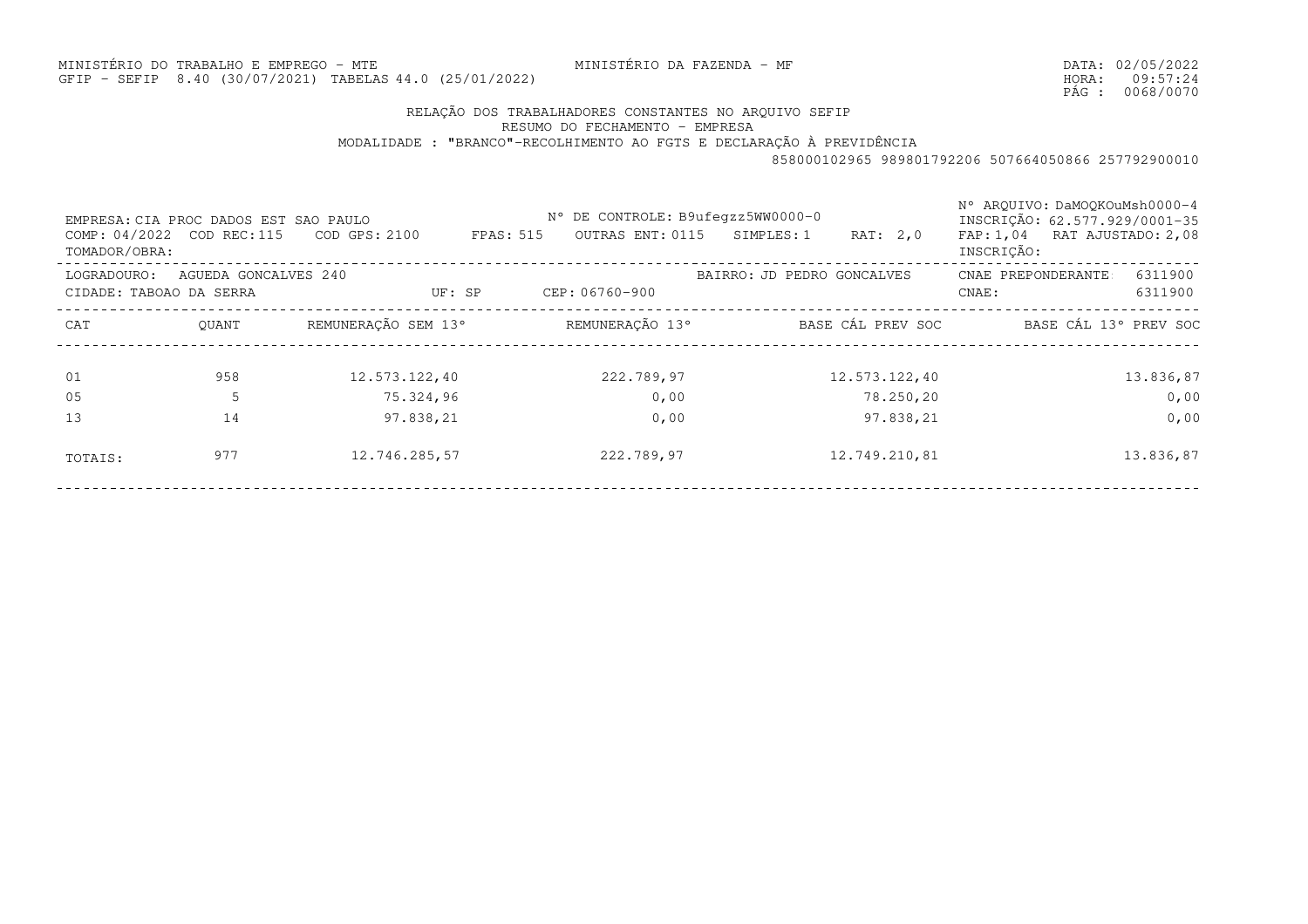# MINISTÉRIO DO TRABALHO E EMPREGO - MTEGFIP - SEFIP 8.40 (30/07/2021) TABELAS44.0 (25/01/2022)

MINISTÉRIO DA FAZENDA - MF

DATA:02/05/2022HORA: PÁG : 09:57:24 0069/0070

# RELAÇÃO DOS TRABALHADORES CONSTANTES NO ARQUIVO SEFIP

RESUMO DO FECHAMENTO - EMPRESA

FGTS

| EMPRESA: CIA PROC DADOS EST SAO PAULO<br>COMP: 04/2022 COD REC:115 COD GPS: 2100 FPAS: 515<br>TOMADOR/OBRA: |               |                              | N° DE CONTROLE: B9ufegzz5WW0000-0 | OUTRAS ENT: 0115 SIMPLES: 1 | RAT: 2,0                | N° AROUIVO: DaMOOKOuMsh0000-4<br>INSCRICÃO: 62.577.929/0001-35<br>FAP: 1,04 RAT AJUSTADO: 2,08<br>INSCRIÇÃO: |                |
|-------------------------------------------------------------------------------------------------------------|---------------|------------------------------|-----------------------------------|-----------------------------|-------------------------|--------------------------------------------------------------------------------------------------------------|----------------|
| LOGRADOURO: AGUEDA GONCALVES 240                                                                            |               |                              |                                   | BAIRRO: JD PEDRO GONCALVES  |                         | CNAE PREPONDERANTE                                                                                           | 6311900        |
| CIDADE: TABOAO DA SERRA                                                                                     |               | <b>DE: SP CEP: 06760-900</b> |                                   |                             |                         | CNAE:                                                                                                        | 6311900        |
| MODALIDADE : "Branco"-RECOLHIMENTO AO FGTS E DECLARAÇÃO À PREVIDÊNCIA                                       |               |                              |                                   |                             |                         |                                                                                                              |                |
|                                                                                                             |               |                              | $FGTS - 8%$                       |                             |                         |                                                                                                              |                |
| REMUNERAÇÃO SEM 13° SALÁRIO                                                                                 |               |                              | 12.648.447,36                     |                             |                         |                                                                                                              |                |
| REMUNERAÇÃO 13° SALARIO                                                                                     |               |                              | 222.789,97                        |                             |                         |                                                                                                              |                |
| OUANTIDADE TRABALHADORES                                                                                    |               |                              | 962                               |                             |                         |                                                                                                              |                |
| VALORES DO FGTS<br>DATA DE RECOLHIMENTO ATÉ 07/05/2022                                                      |               |                              |                                   |                             |                         |                                                                                                              |                |
| DEPÓSITO FGTS                                                                                               | ENCARGOS FGTS |                              | CONTRIB SOCIAL                    |                             | ENCARGOS CONTRIB SOCIAL |                                                                                                              | TOTAL RECOLHER |
| 1.029.698,98                                                                                                | 0,00          |                              | 0,00                              |                             | 0,00                    |                                                                                                              | 1.029.698,98   |
|                                                                                                             |               |                              |                                   |                             |                         |                                                                                                              |                |